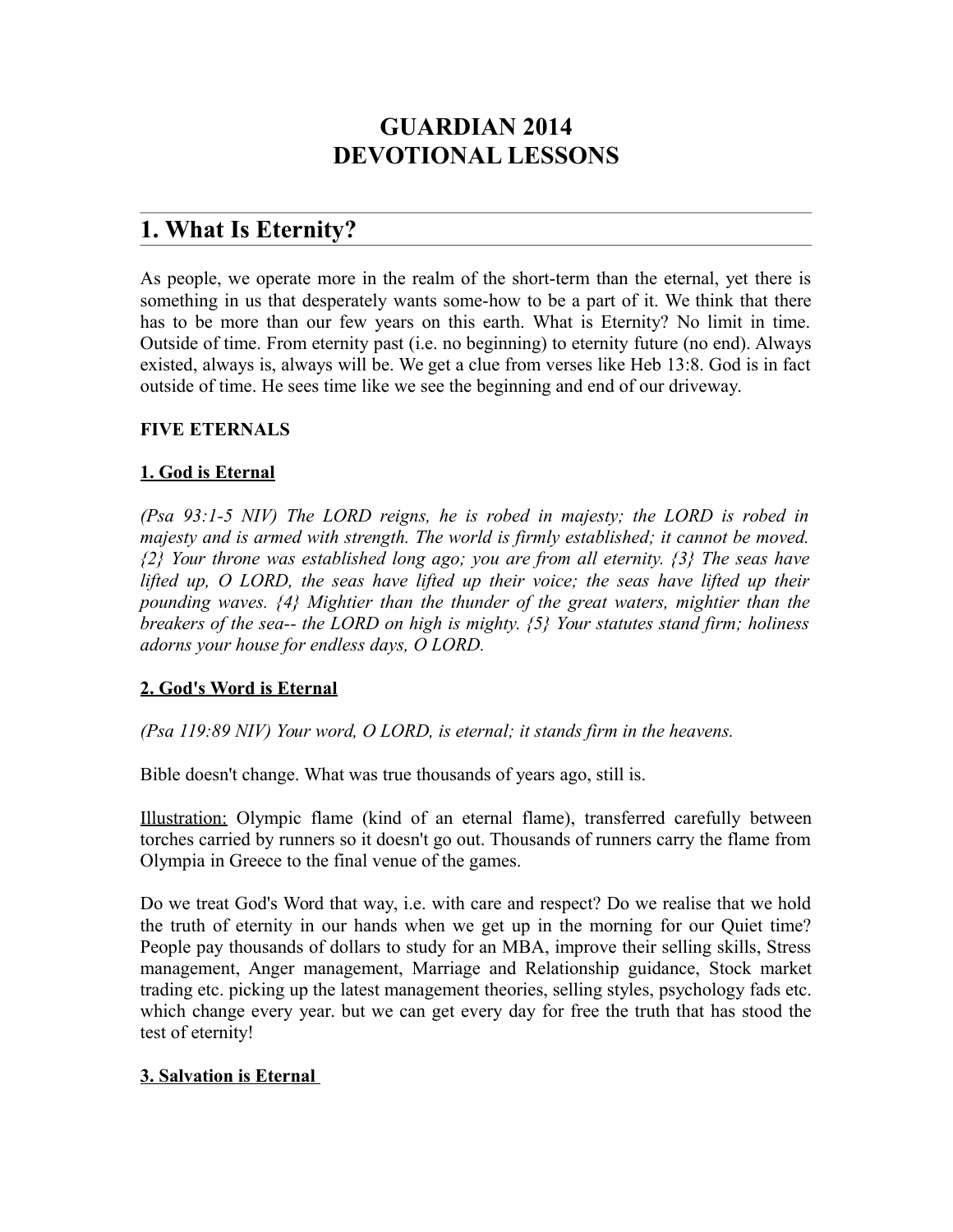*(Heb 5:9 NIV) and, once made perfect, he (Jesus) became the source of eternal salvation for all who obey him.*

Jesus is the source of our salvation, and we know that he can say that because he has already conquered death. (the resurrection). Salvation available to all who obey.

#### **4. God has an eternal purpose**

*(Eph 3:10-12 NIV) His intent was that now, through the church, the manifold wisdom of God should be made known to the rulers and authorities in the heavenly realms, {11} according to his eternal purpose which he accomplished in Christ Jesus our Lord. {12} In him and through faith in him we may approach God with freedom and confidence.*

God has had a plan for eternity for :

- the church of Jesus to preach the word
- us to be able to approach God with freedom and confidence (ie having had our feelings of guilt removed)

#### **5. The Eternal is Spiritual, not Physical**

*(2 Cor 4:16-18 NIV) Therefore we do not lose heart. Though outwardly we are wasting away, yet inwardly we are being renewed day by day. {17} For our light and momentary troubles are achieving for us an eternal glory that far outweighs them all. {18} So we fix our eyes not on what is seen, but on what is unseen. For what is seen is temporary, but what is unseen is eternal.*

What we see: the physical world, material things etc are temporary only.

What is unseen: the spiritual world, future eternal glory etc is eternal.

We get older and our bodies waste away (hair loss, loss of fitness etc. Humour ???), but God promises that a relationship with him can renew us every day inwardly.

Illustration: Imagine that when you woke up every morning, all your possessions were brand new again. New perfectly-fitting clothes in the wardrobe - no wear or stains, that new-clothes feel. A new car in the garage, zero kms on the clock, clean, shiny, that newcar smell. All your furniture: new, no scratches, chips or dents; the house: brand new, no marks on the wall, the carpets - never touched. Every day it was like this.. Fantastic!!! Well it can be like that for us spiritually. Old wounds, old troubles, old disappointments and defeats (chips and dents of life) should be put in perspective. They are light and momentary troubles only when compared with the eternal glory that is ahead. With a spiritual perspective we can wake up every morning with a greater excitement about life than new clothes, or houses, or cars can bring! Or do we focus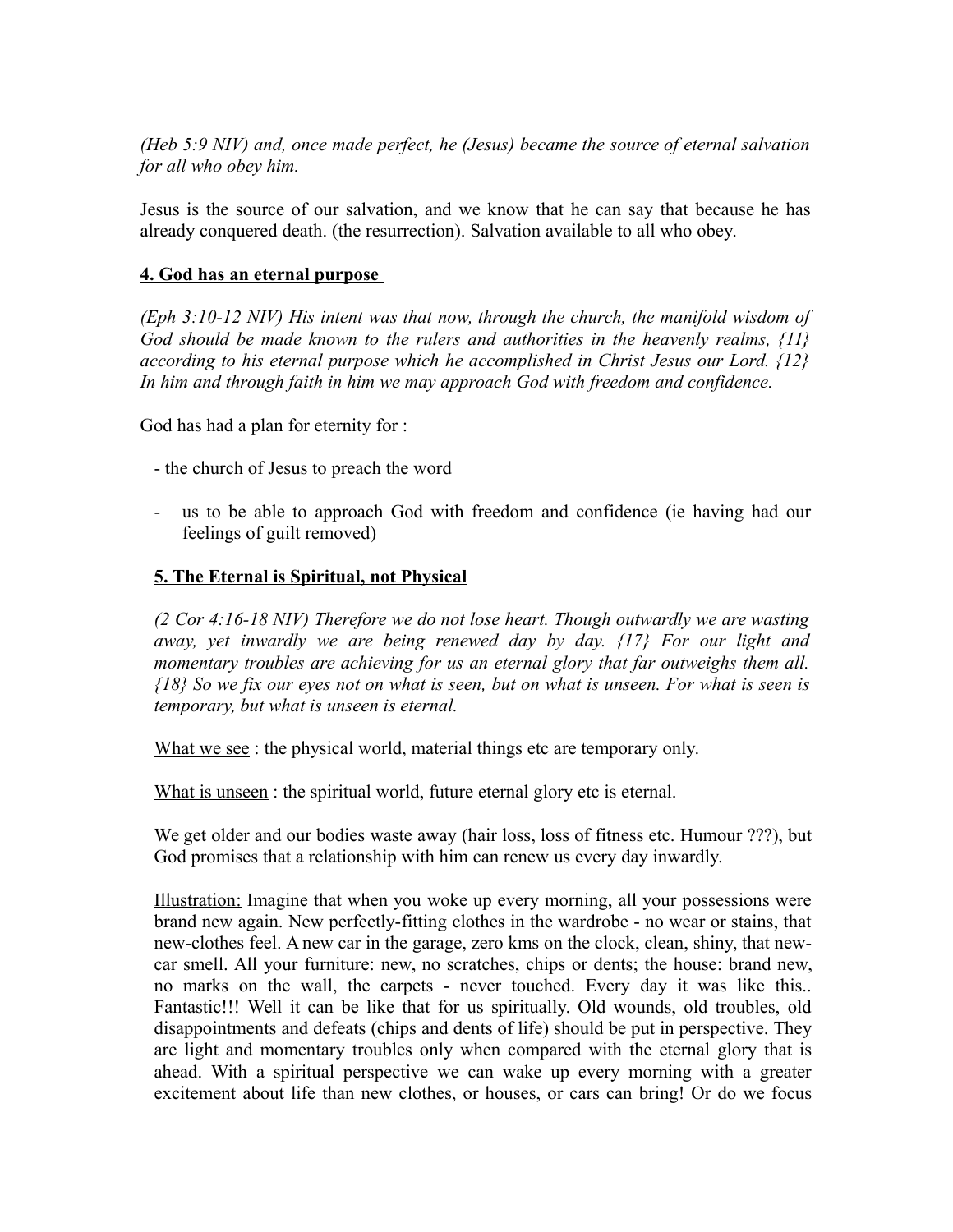more on the trouble and woes and pass up the opportunity for a new start every day? What are your eyes fixed on? The seen, or the unseen? The physical, or the eternal? That which passes away, or that which lasts forever?

#### **Conclusion:**

- $\Box$  Let's start thinking with the ultimate long-term view! Eternity
- □ Understand that God is eternal: Be amazed!
- $\Box$  God's Word is eternal: respect and value it!
- $\Box$  Salvation is eternal: Be obedient!
- $\Box$  God has an eternal purpose: You are a part of it!
- $\Box$  The Eternal is spiritual not physical. Be renewed every day!

# **2. The Messiah**

*Isaiah 9:1-7 Nevertheless, there will be no more gloom for those who were in distress. In the past he humbled the land of Zebulun and the land of Naphtali, but in the future he will honor Galilee of the Gentiles, by the way of the sea, along the Jordan-- [2] The people walking in darkness have seen a great light; on those living in the land of the shadow of death a light has dawned. [3] You have enlarged the nation and increased their joy; they rejoice before you as people rejoice at the harvest, as men rejoice when dividing the plunder. [4] For as in the day of Midian's defeat, you have shattered the yoke that burdens them, the bar across their shoulders, the rod of their oppressor. [5] Every warrior's boot used in battle and every garment rolled in blood will be destined for burning, will be fuel for the fire. [6] For to us a child is born, to us a son is given, and the government will be on his shoulders. And he will be called Wonderful Counselor, Mighty God, Everlasting Father, Prince of Peace. [7] Of the increase of his government and peace there will be no end. He will reign on David's throne and over his kingdom, establishing and upholding it with justice and righteousness from that time on and forever. The zeal of the Lord Almighty will accomplish this.*

Let us understand and appreciate who Jesus is, the great and powerful Messiah, spoken of by God thousands of years in advance. Let us think about all the preparation, the incredible detail of 4000 years of prophecy.

# **1. The Power and the Prophecy**

It began that Jesus would be the offspring of a woman, the promised offspring of Abraham. He would descend from the tribe of Judah, heir of the throne of David. The exact place of his birth was predicted, the time and circumstances--a virgin. The slaughter of infants at the time of his birth, the escape to Egypt and beginning in Galilee. He would be a priest after Melchizedek, rejected by the Jews, filled with wisdom. His triumphal entry, the singing of children calling out his name, his friend's betrayal. Being sold for 30 pieces of silver, buried in a potter's field, the traitor's place taken by another. Silent when accused, struck and spit upon, hated without cause, crucified with sinners. Hands and feet pierced, mocked and insulted, given gall and vinegar to drink. Mocked, his side pierced,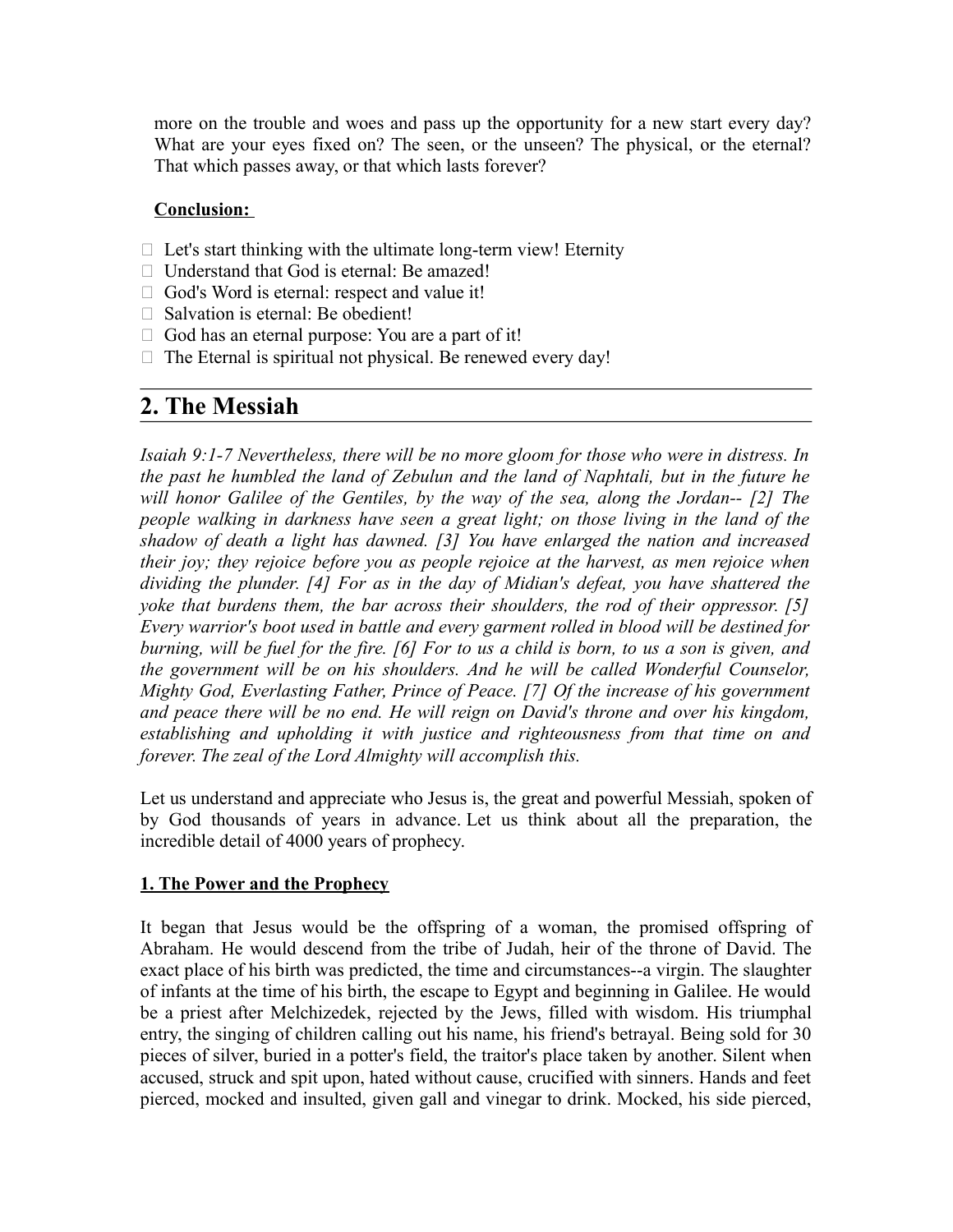soldiers cast lots for his clothes, not a bone of his body broken. Buried with the rich, and resurrected from the dead on the third day

God showed with incredible detail exactly what would happen when his Son came to earth. More than anything else, the opportunity for us as Gentiles to begin a new life. The greatness of Jesus. Nobody ever has or ever will impact the world like Jesus Christ.

We have fallen on distracted times. The world is hungering for something it scarcely knows. Technology has come, but life is still a riddle and a delusion. Life is full of inventions, skills and genius, but life is more empty than ever before. Only one man can fill the soul--Jesus Christ, the Messiah.

Jesus never chiseled a statue, painted a picture, wrote a poem, composed music. Never published a book, framed a law, made a discovery, contrived an invention. Never wore a crown, held a scepter, carried a purple robe, never held an office. Did absolutely nothing in art, literature, science, philosophy, statesmanship or war.

Today, if a President or king entered this room we would greet him, standing. If Jesus entered this room, we would greet him on our knees. We need to ask the question, with all these things in mind, "Who is Jesus to me?" When we look around the world, Jesus is everywhere. Books, monuments, temples. All of this means nothing if the message isn't communicated in a man or woman's life. Being a disciple is the only way to communicate the true meaning of who he was and is.

To think it began 6000 years ago, and we are the fruit of that prophecy. Way back, when we were young, we believe God had a plan to use our life. If it began long ago, how much powerful is it today.

# **2. The Messiah and His Messengers**

*Matthew 16:13-16 When Jesus came to the region of Caesarea Philippi, he asked his disciples, "Who do people say the Son of Man is?" [14] They replied, "Some say John the Baptist; others say Elijah; and still others, Jeremiah or one of the prophets." [15] "But what about you?" he asked. "Who do you say I am?" [16] Simon Peter answered, "You are the Christ, the Son of the living God."*

There was nobody alive they could compare Jesus to. Had to go to the grave. Even today, 2000 years later, who can compare to Jesus Christ? His love, mission, faithfulness, righteousness. Who can compare? Today, though, the question is simple. "Who is Jesus to you?" "I know what the people say. What do you say? What do I represent to you?" Peter spelled it out. "You are the Christ." What did this really mean to him?

*John 6:67-69 "You do not want to leave too, do you?" Jesus asked the Twelve. [68] Simon Peter answered him, "Lord, to whom shall we go? You have the words of eternal life. [69] We believe and know that you are the Holy One of God."*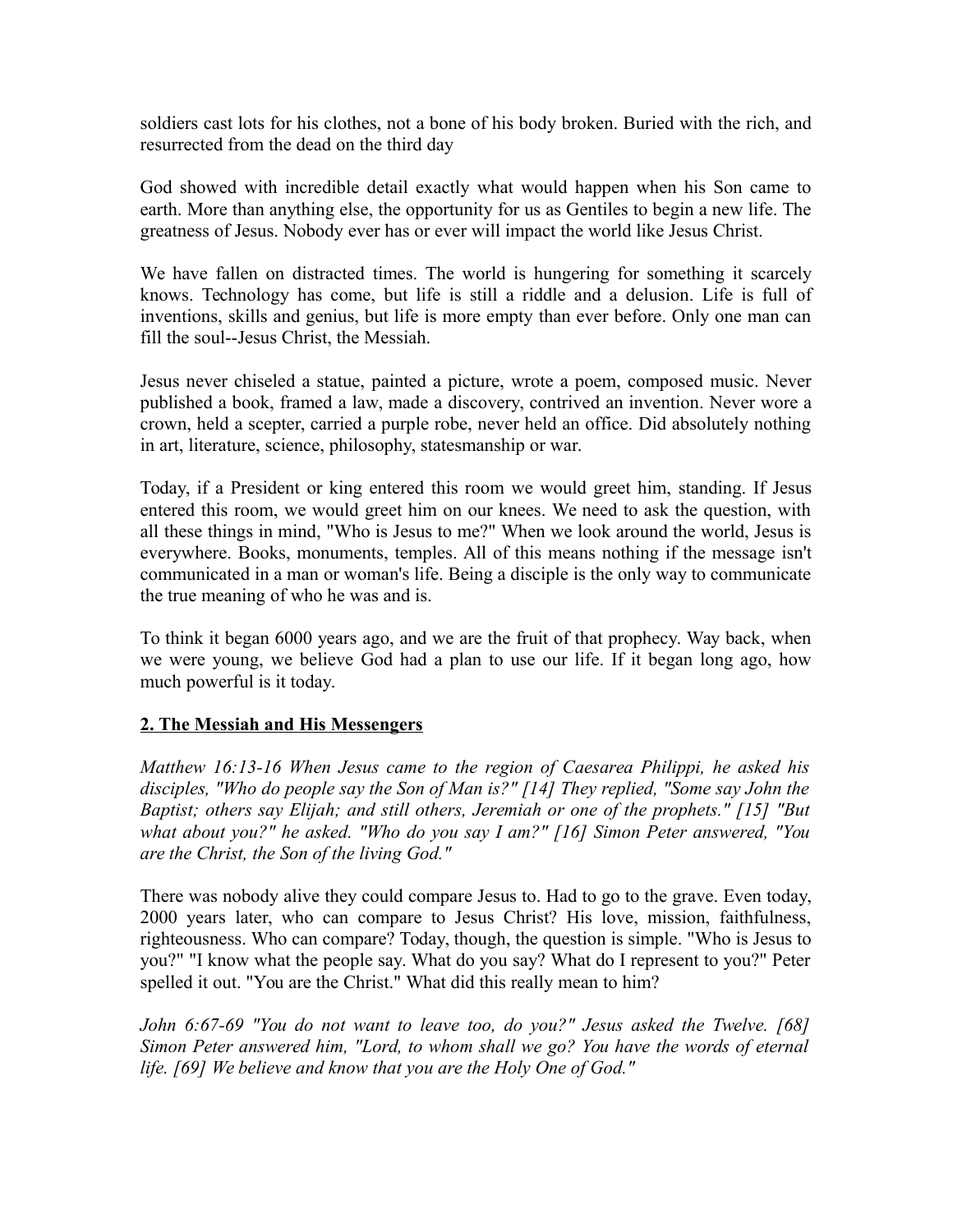To Peter, Jesus was everything. He had nothing else, nowhere else to go. Today, who is Jesus to us? If challenged to give it all up . . .Would we respond like Peter? "I have nowhere to go. I have nothing else" We see too many disciples today turning their backs on Jesus and the church. It makes it very clear who Jesus is in their life. He's not the Messiah, the Christ.

If challenged to leave, what would we do? Would we fall on our knees? Would we run somewhere else because we've been waiting for the opportunity? We have the doctrine on straight. We know what it takes to be saved. The question, though, 20 years later is, will we be faithful to what we know?

Think what it means to be a disciple of Christ. That is our challenge today. We have to restore being like Christ. What's the difference between us and others? Jesus is the reason. Why should our lives be different from the rest of the world? Jesus. Our life is more like Jesus.

Why should our family be different? Jesus. We're all trying to follow him. Why should our work be different from all our co-workers? Jesus. Why should everything we do, our schoolwork, friends be different? Jesus. That's the reason. If it's not different, if it's the same, we have to ask a question . . . Are we the true messengers of the Messiah, or not?

When they looked at the apostles, they were unschooled, ordinary men. They recognized, though, that they had been with Jesus. They were just like him. They were unafraid of the religious authorities, challenged at the risk of their lives. Many know what the Bible all about, but don't practice it. "Who is the Messiah in our life?"

*John 21:15-21 When they had finished eating, Jesus said to Simon Peter, "Simon son of John, do you truly love me more than these?" "Yes, Lord," he said, "you know that I love you." Jesus said, "Feed my lambs." [16] Again Jesus said, "Simon son of John, do you truly love me?" He answered, "Yes, Lord, you know that I love you." Jesus said, "Take care of my sheep." [17] The third time he said to him, "Simon son of John, do you love me?" Peter was hurt because Jesus asked him the third time, "Do you love me?" He said, "Lord, you know all things; you know that I love you." Jesus said, "Feed my sheep. [18] I tell you the truth, when you were younger you dressed yourself and went where you wanted; but when you are old you will stretch out your hands, and someone else will dress you and lead you where you do not want to go." [19] Jesus said this to indicate the kind of death by which Peter would glorify God. Then he said to him, "Follow me!" [20] Peter turned and saw that the disciple whom Jesus loved was following them. (This was the one who had leaned back against Jesus at the supper and had said, "Lord, who is going to betray you?") [21] When Peter saw him, he asked, "Lord, what about him?"*

Jesus put the question to Peter. "Am I really that special in your life?" "Then show it." That should be the difference in us. Not just sing about Jesus, not just preach about Him but following Him. At any point in time, we, our ministry can leave Jesus as our standard. We can focus on one another, compare ourselves with everybody else, like Peter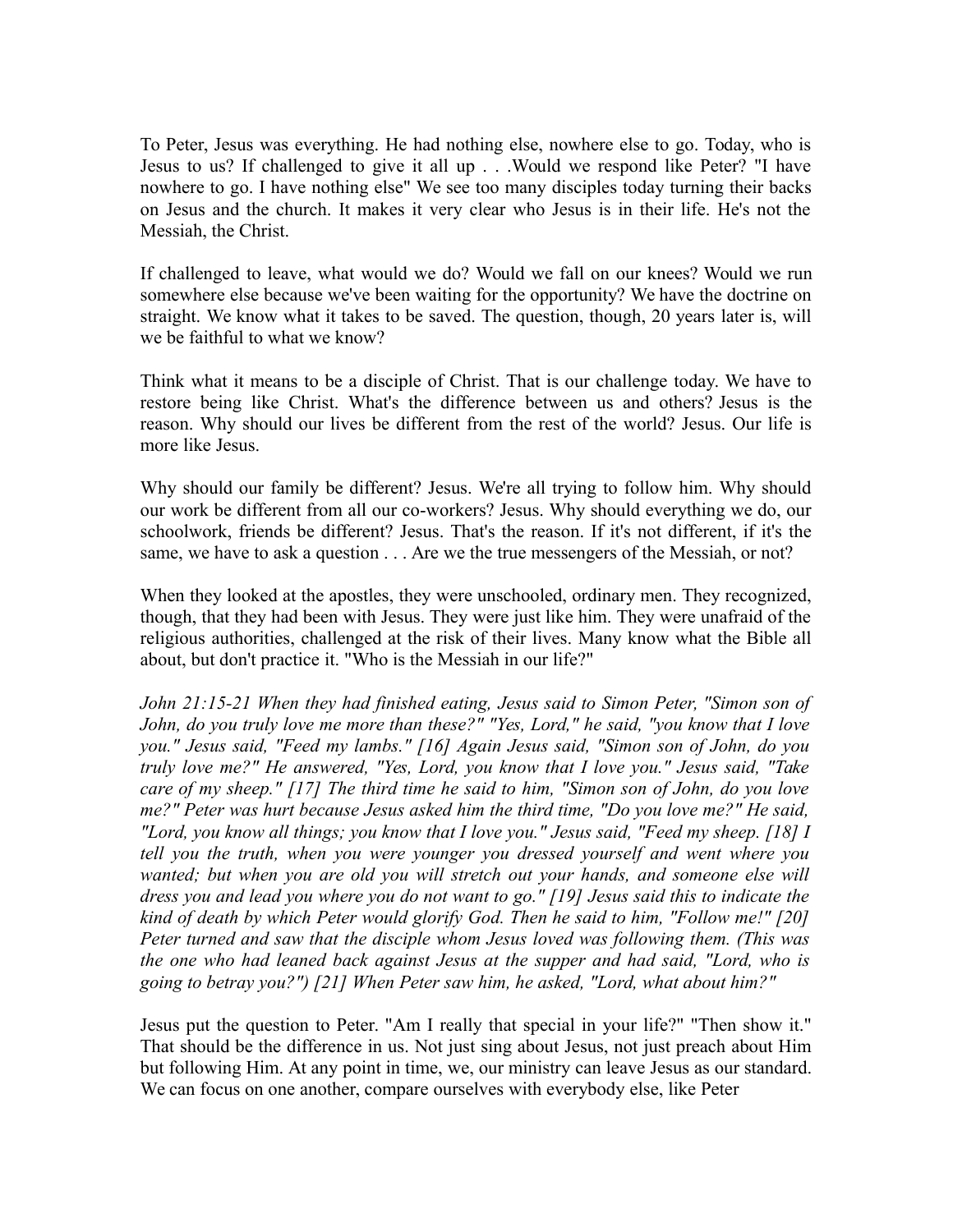# **3. Closing In on His Coming**

It doesn't matter where we are in the world. We're in the same fight.

*John 14:12-14 I tell you the truth, anyone who has faith in me will do what I have been doing. He will do even greater things than these, because I am going to the Father. [13] And I will do whatever you ask in my name, so that the Son may bring glory to the Father. [14] You may ask me for anything in my name, and I will do it.*

Ask the Lord, and he will do it. Maybe not in the time frame that we desire. Maybe He'll let us sit on it. God can be glorified through weakness as well as through victory. Here's the question. Are we ready to do even greater things?

We're on the verge of doing something never seen in the history of God's people. Six billion people in the world, and we have the gospel of Christ to take them into glory. The opportunity to lift up the name of Jesus, the Messiah, is unparalleled. They did some great things in the first century, but after 2000 we can do greater things.

It all starts with us extending our hand, laying it on the line and saying, "Jesus is Lord". If we see somebody struggling, let us go help them. It's time to stretch out our hands and start going.

*(2 Pet 3:10-14) But the day of the Lord will come like a thief. The heavens will disappear* with a roar; the elements will be destroyed by fire, and the earth and everything in it will *be laid bare. [11] Since everything will be destroyed in this way, what kind of people ought you to be? You ought to live holy and godly lives. [12] as you look forward to the day of God and speed its coming. That day will bring about the destruction of the heavens by fire, and the elements will melt in the heat. [13] But in keeping with his promise we are looking forward to a new heaven and a new earth, the home of righteousness. [14] So then, dear friends, since you are looking forward to this, make every effort to be found spotless, blameless and at peace with him.*

# **3. Building To Last**

Mankind has always grappled with the tension between building quickly and cheaply, or solidly at a greater cost. We can buy a pair of shoes for Rs.500/- and they may last a lifetime. If we buy a pair for Rs.50 and they might last few months. Students can be faced with a temptation to party during term time and resorting to "cheating" just to pass the exam. They might pass (if they don't get caught), but they won't have learnt much.

There are always temptation to take short-cuts. "Near enough is good enough".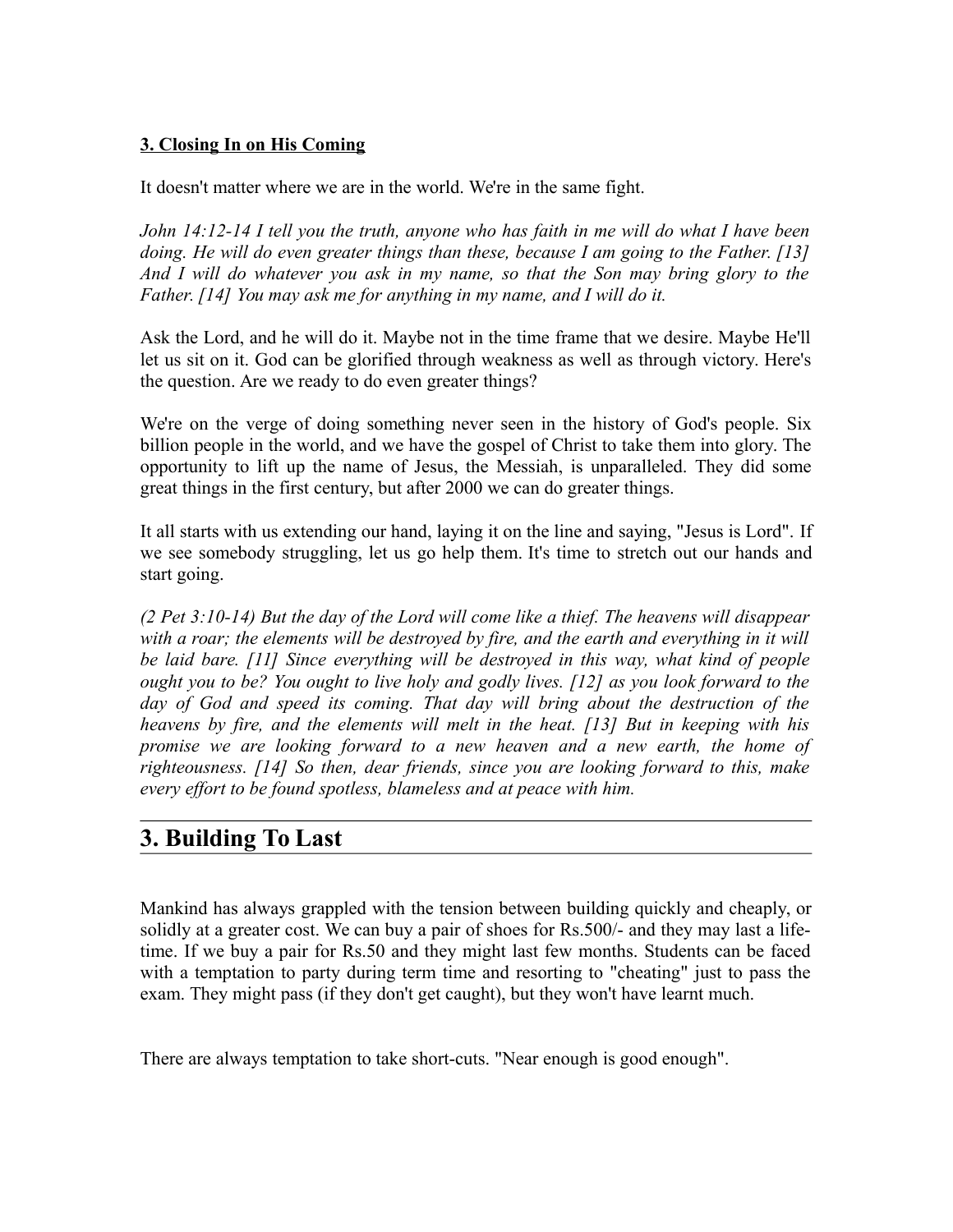*(1 Tim 6:10-12 NIV) For the love of money is a root of all kinds of evil. Some people, eager for money, have wandered from the faith and pierced themselves with many griefs. {11} But you, man of God, flee from all this, and pursue righteousness, godliness, faith, love, endurance and gentleness. {12} Fight the good fight of the faith. Take hold of the eternal life to which you were called when you made your good confession in the presence of many witnesses.*

What is it about the lure of easy money? We know it can be used to provide all kinds of material things. But compare the temporary pleasure of acquiring things or spending on pleasure (James 4:3) with the eternal benefit of building a life based on faith, love, endurance etc.

As disciples of Jesus, we must clearly reject the temptation of short-cuts and strive to build well, taking a long-term eternal view. Build great lives, great marriages and families, great friendships, great ministries and great churches.

# **1. Foundation of the Building**

We all know the parable of the wise and foolish builders :

*(Luke 6:47-49 NIV) I will show you what he is like who comes to me and hears my words and puts them into practice. He is like a man building a house, who dug down deep and laid the foundation on rock. When a flood came, the torrent struck that house but could not shake it, because it was well built. {49} But the one who hears my words and does not put them into practice is like a man who built a house on the ground without a foundation. The moment the torrent struck that house, it collapsed and its destruction was complete."* 

Are we building a makeshift or mansion? We need to build for eternity. We are building for eternity, so we need to build to last. We need to count the cost. *Luke 14:28-30 "Suppose one of you wants to build a tower. Will he not first sit down and estimate the cost to see if he has enough money to complete it? For if he lays the foundation and is not able to finish it, everyone who sees it will ridicule him, saying, 'This fellow began to build and was not able to finish.'* No point in laying the foundation, and then not completing the work.

# **2. Quality of the Building Material**

(1 Cor 3:9-17 NIV) For we are God's fellow workers; you are God's field, God's building. {10} By the grace God has given me, I laid a foundation as an expert builder, and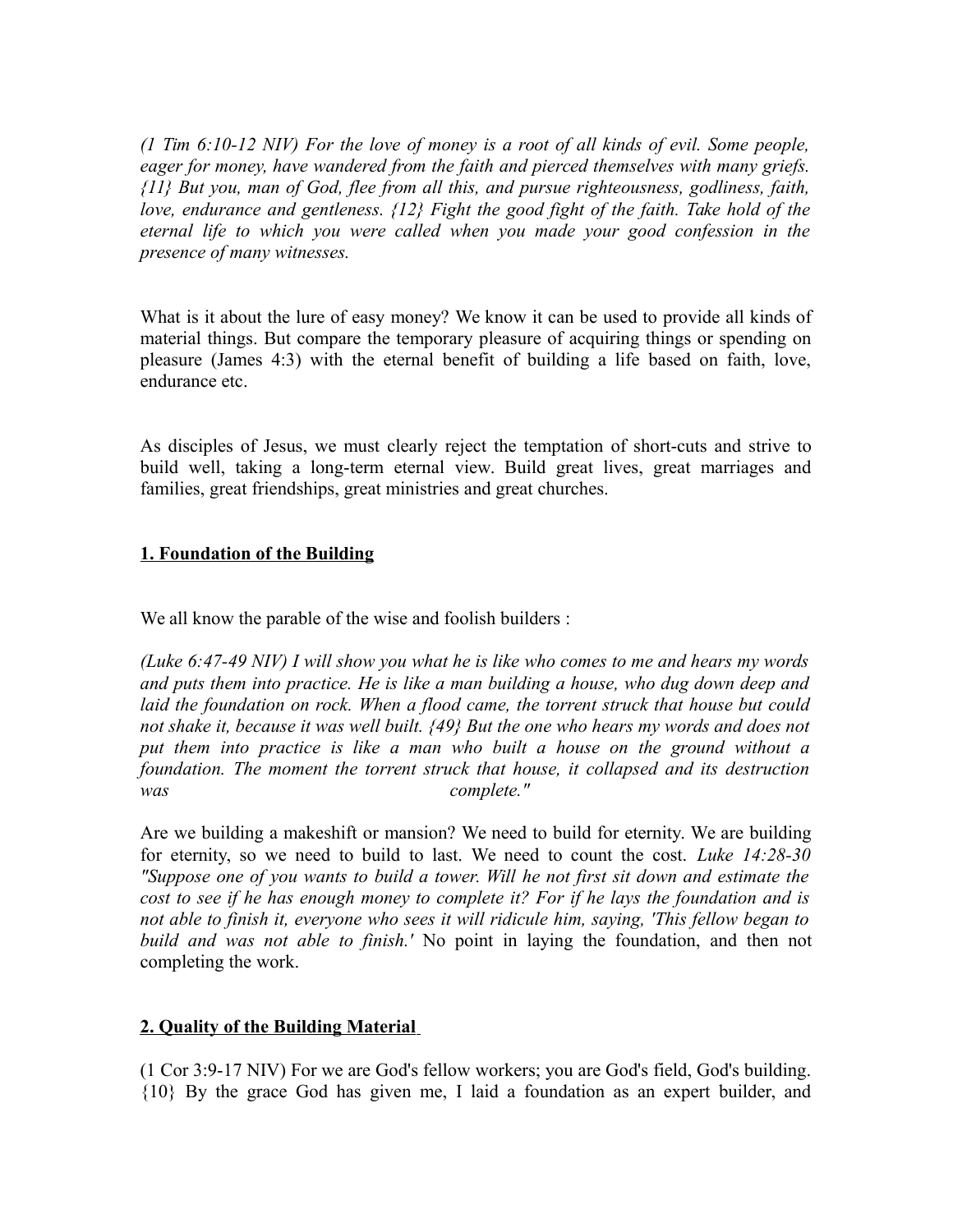someone else is building on it. But each one should be careful how he builds. {11} For no one can lay any foundation other than the one already laid, which is Jesus Christ. {12} If any man builds on this foundation using gold, silver, costly stones, wood, hay or straw, {13} his work will be shown for what it is, because the Day will bring it to light. It will be revealed with fire, and the fire will test the quality of each man's work. {14} If what he has built survives, he will receive his reward. {15} If it is burned up, he will suffer loss; he himself will be saved, but only as one escaping through the flames. {16} Don't you know that you yourselves are God's temple and that God's Spirit lives in you? {17} If anyone destroys God's temple, God will destroy him; for God's temple is sacred, and you are that temple.

 $\Box$  (1 Cor 3:10) each one should be careful how he builds.

 $\Box$  Picture here of how our God will test our work on Judgement day.

 $\Box$  Notice the building materials: Either gold/silver/costly stones or wood/hay/straw. What's the difference? Wood is actually not a bad building material surely? And goes gold have any structural strength? The difference is in the cost of the material.

 $\Box$  How can I know if I am building well (my life, family, ministry etc)... Well, how much is it costing you?

#### Personal spiritual life

 $\Box$  delving deeply with God, developing a great relationship with him. Sacrificing the time for excellent personal devotions (this is the gold/silver/costly stones) or superficial/brief/lazy quite times (wood, hay, straw).

#### **Marriages**

- $\Box$  The costly stones of denying self to give to your spouse,
- $\Box$  The investment of getting lots of great advice.
- $\Box$  The gold and silver of listening, supporting, serving etc...
- $\Box$  The hay-barn of selfishness.

#### Ministry/Relationships

 $\Box$  Respect of others: giving notice, returning phone calls, doing what you said you would do, keeping commitments.

 $\Box$  Truly meeting needs... someone needs to talk, you didn't budget the time...

We are building for eternity, so we need to build to last. We should not take short-cuts. We need to lay the right foundation. We need to use the right building materials.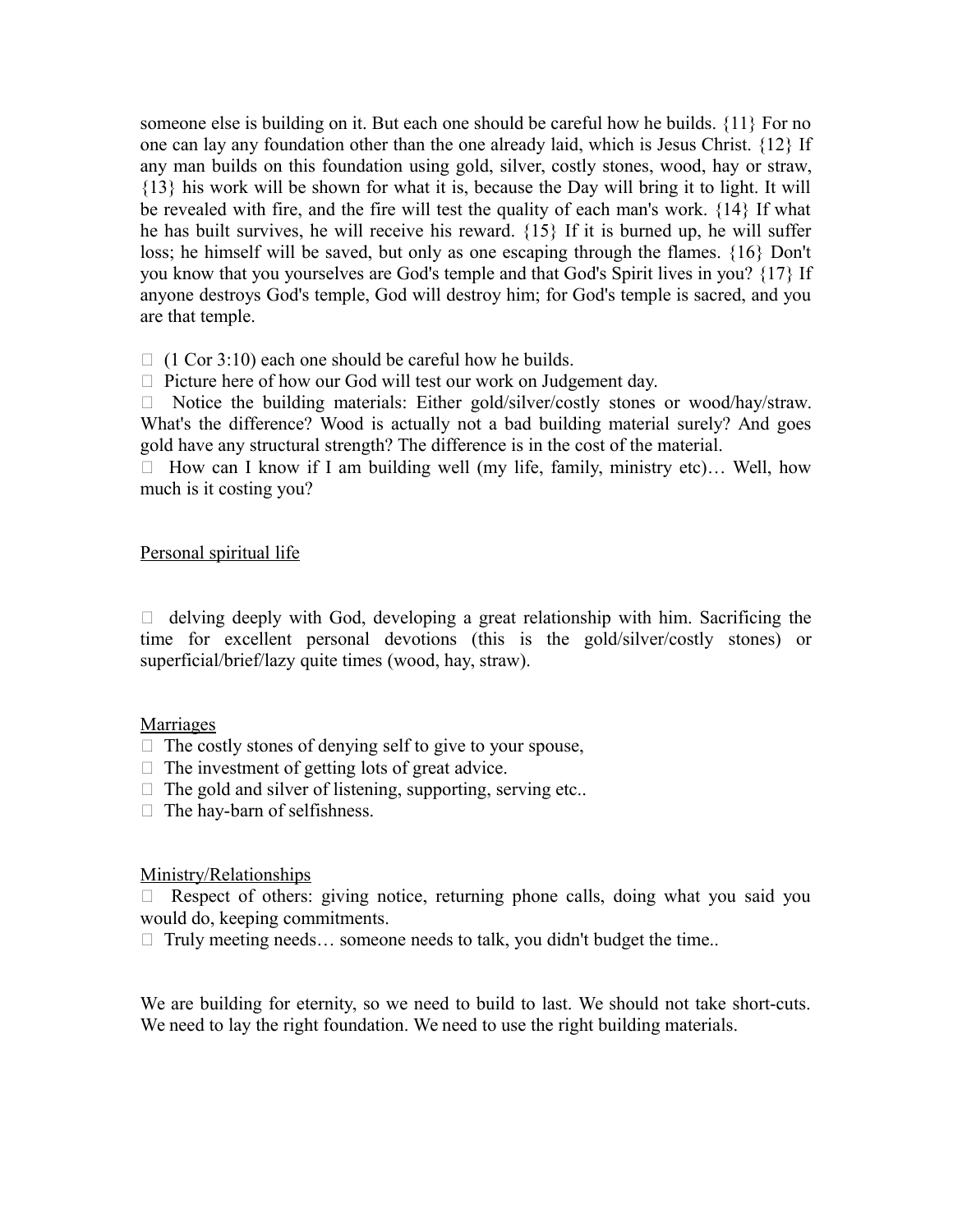# **4. Christian Living**

The simplest way to get someone to believe is to expose them to the message of Christ. When they hear it, they are amazed. When they live it out, they see it is true. When they see others with faith, they are inspired to believe.

# **1. Read the Bible and You Will Believe.**

*Rom 10:17* We get faith when we hear the message of Christ.

*Jn 20:24-31* Thomas wanted proof. Jesus had him touch his hands and feet and probe the wound in his side. Though we cannot do this, the miracles written in the Scriptures are recorded so that we may believe and follow Jesus!

*Lk 24:13-32* They had hoped Jesus was special. But his death disappointed them. He rebuked them for not believing prophecy. They noted that their hearts had been burning within them (v.32) while he opened the Scriptures to them. In the same way, our faith grows when someone studies the Bible with us!

# **2. Choose to Obey and You Will Believe.**

*Jn 7:16-17* If we choose to do God's will, we will know whether or not the Bible is from God.

*Jn 8:31-32* If we hold to the teachings then we will know the truth and be set free from sin.

*Mt 28:16-20* Some doubted. Jesus solution was to give them the great commission! He got them sharing their faith, and so their faith was strengthened. Try it-you will like it!

# **3. Fellowship With Believers and You Will Believe.**

**Phm :6** When we are active in talking about our faith with others (non-believers, and in fellowship with other believers), we get a full understanding of our blessings in Christ.

*2 Co 3:1-3* Paul did not need a letter of recommendation; the Christians at Corinth were living testimony to the power of his ministry and message.

*Jn 13:34-35* Our love shows the world that we are from Jesus.

*Jn 17:20-23* Our total unity shows the world that Jesus came from God!

*Ac 8:26-31* Philip asked the eunuch if he understood what he was reading; the eunuch said he needed someone to explain it!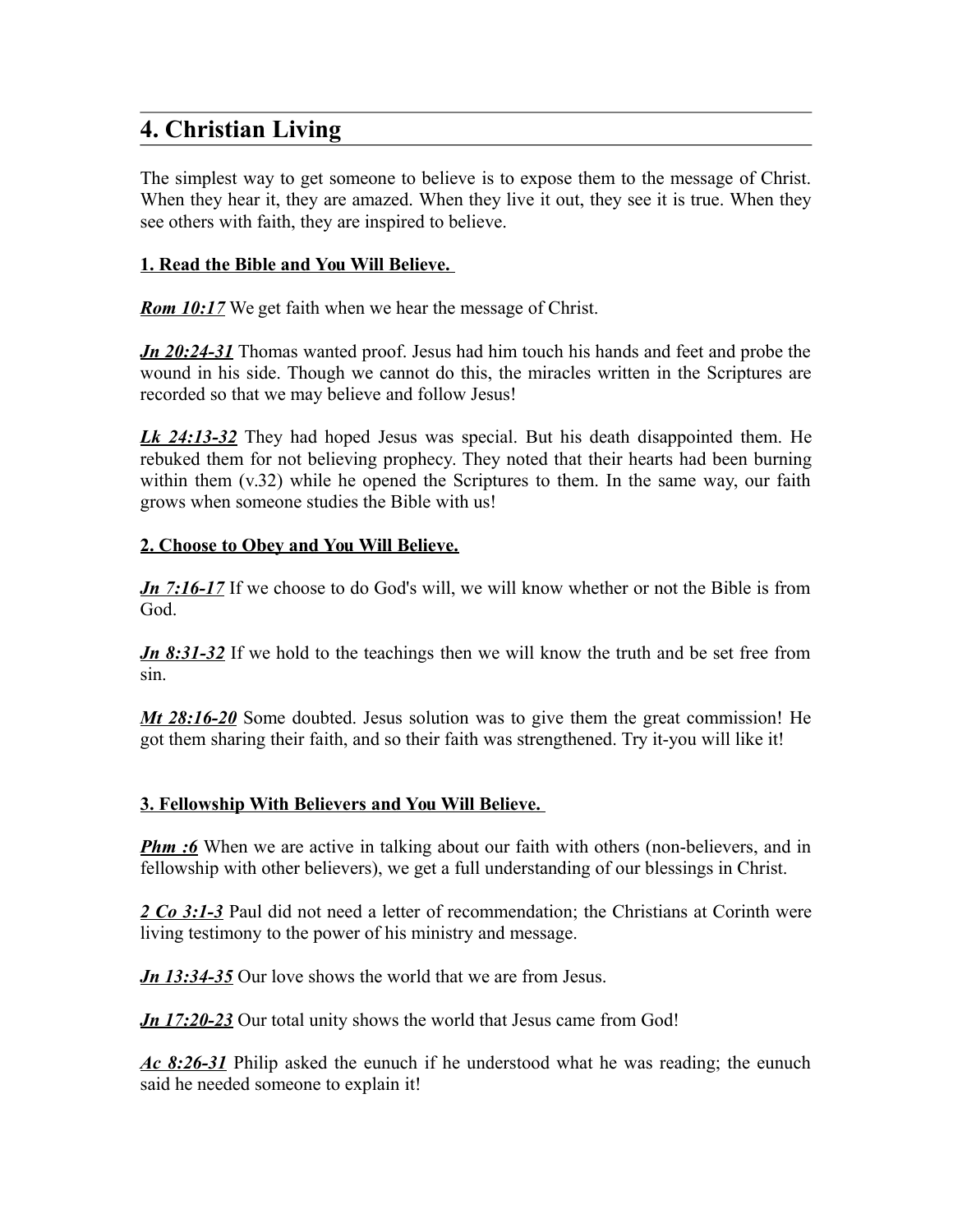### **4. Pray and You Will Believe.**

*Ac 10:30-31* God heard Cornelius prayers and sent an angel!

*1 Ki 8:41-43* Solomon asked God to answer even the foreigners' prayers, to give them faith in God.

# **5. God Leads Us Into Waiting Rooms**

God leads us into waiting rooms, but there's always a purpose to waiting, and ways to cope with it

Have we noticed that rooms speak for themselves? Walk into a freshly decorated nursery and the room speaks of joy and excitement. On a cold winter evening, enter a cozy den, with a large fire playing percussion in the fireplace and shadows dancing in syncopated rhythm on the walls and ceiling. The room invites us to sit down and succumb to its atmosphere. Or walk into a festive holiday dining room. Plates at each chair await a sumptuous feast. Friendly voices and warm laughter drift from down the hall. The room sings with the theme of celebration and reunion.

Other rooms aren't nearly as inviting - for example, waiting rooms. For all of us, life brings many experiences that develop into "waiting rooms." Maybe we're launching into a new arena of education. Or maybe we've completed our formal education and are waiting for employment. Maybe we are waiting to have children, or at the other end of the spectrum, maybe we are waiting for them to leave home. Maybe we're waiting for a long-anticipated trip.

It's impossible for a person not to be waiting for something. And waiting is never easy. It's always been difficult, our culture has made it even harder. We live in a society that has ready-made frozen dinners and instant potatoes. Our phones are touch-tone and mobile, so we can do two things at once. Our ovens are microwaves. Our information is generated on a computer screen at the touch of a keyboard. Our culture demands instant gratification and immediate success.

Yet all of us face times when God seems to hit the "pause" button in our lives and He invites - and sometimes forces - us to accept a posture of waiting. This is true for the biblical character Joseph. He lived in a "waiting room." Imprisoned on false charges, his deliverance didn't come quickly.

*Genesis 40:1-23* Joseph met the Pharaoh's chief baker and cupbearer in prison and interpreted their dreams. Joseph requested that when the cupbearer was released from jail, that he would speak to the Pharaoh on his behalf. But the cupbearer forgot his imprisoned friend and Joseph's life continued in a holding pattern for two years.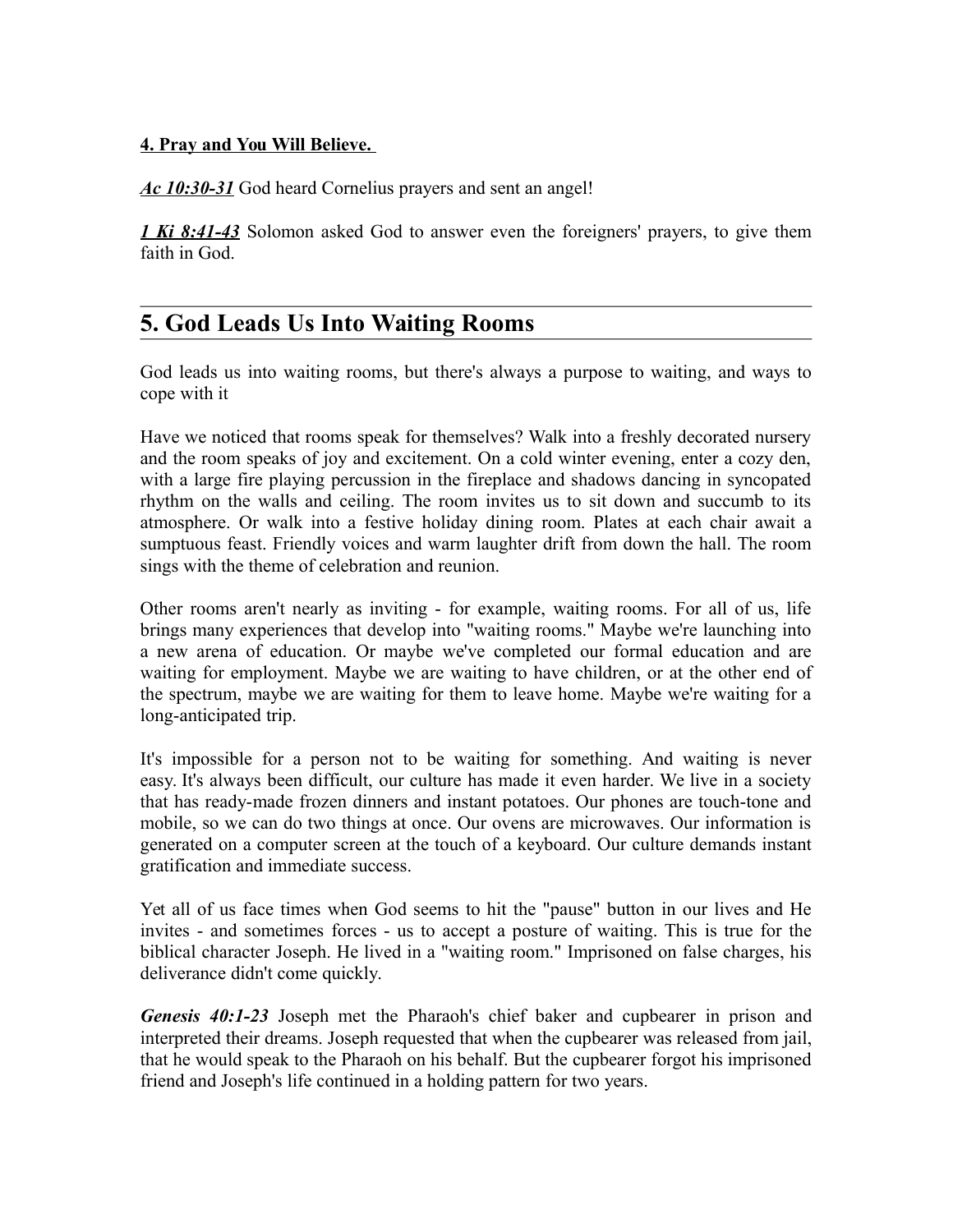Then, suddenly, the holding pattern was interrupted. Pharaoh had a couple of dreams: seven sickly, skinny cows devoured by seven fat cows, then seven scorched and dry ears of grain swallowed by seven picture-perfect ears of grain. Suddenly the cupbearer remembered Joseph and told the Pharaoh about the young man in jail who had successfully deciphered his and the baker's dreams.

Joseph was immediately summoned and he rocketed from the pit to the pinnacle in one quick step. The time of waiting in the stone-cold dungeon had finally expired. He had been in Egypt for 13 years. His arduous ordeal had put him to the test and he had passed with flying colors.

Joseph's principles for coping with the rigors of waiting are still valid today.

# **1. Wait alertly.**

During waiting periods, we should be especially sensitive to God's intentions and actions. God often uses cool-downs and waiting rooms to prepare us for something we will encounter later in life. If we are docilely folding our hands and enduring these faithstretching times, we are wasting valuable time. We either choose to draw close to the Lord or we drift from Him.

# **2. Wait expectantly.**

When circumstances require patient endurance, the Bible is the best source of encouragement and hope. From the examples recorded in His Word, we learn that waiting is part of His plan for preparing His people. When we are in the midst of waiting, we can honestly say, "I know that God has a reason for this and He will bring me through."

# **3. Wait quietly and patiently.**

Patience is a commodity in short supply. The word most often used in Scripture for patience is a word that means to "abide under." It means that we are unwilling to surrender and collapse under trying circumstances. Abiding under has an active quality in that it indicates pressing on and not giving in; it has a passive quality often referred to as endurance. Once we have done all we can, we must also trust God to accomplish His purposes.

# **4. Wait realistically.**

God is never in a hurry. He works from and toward eternity. He will take every bit of time needed to make a person the best he or she can be. Nothing that lasts happens quickly. God is not the author of shortcuts.

# **5. Wait cautiously.**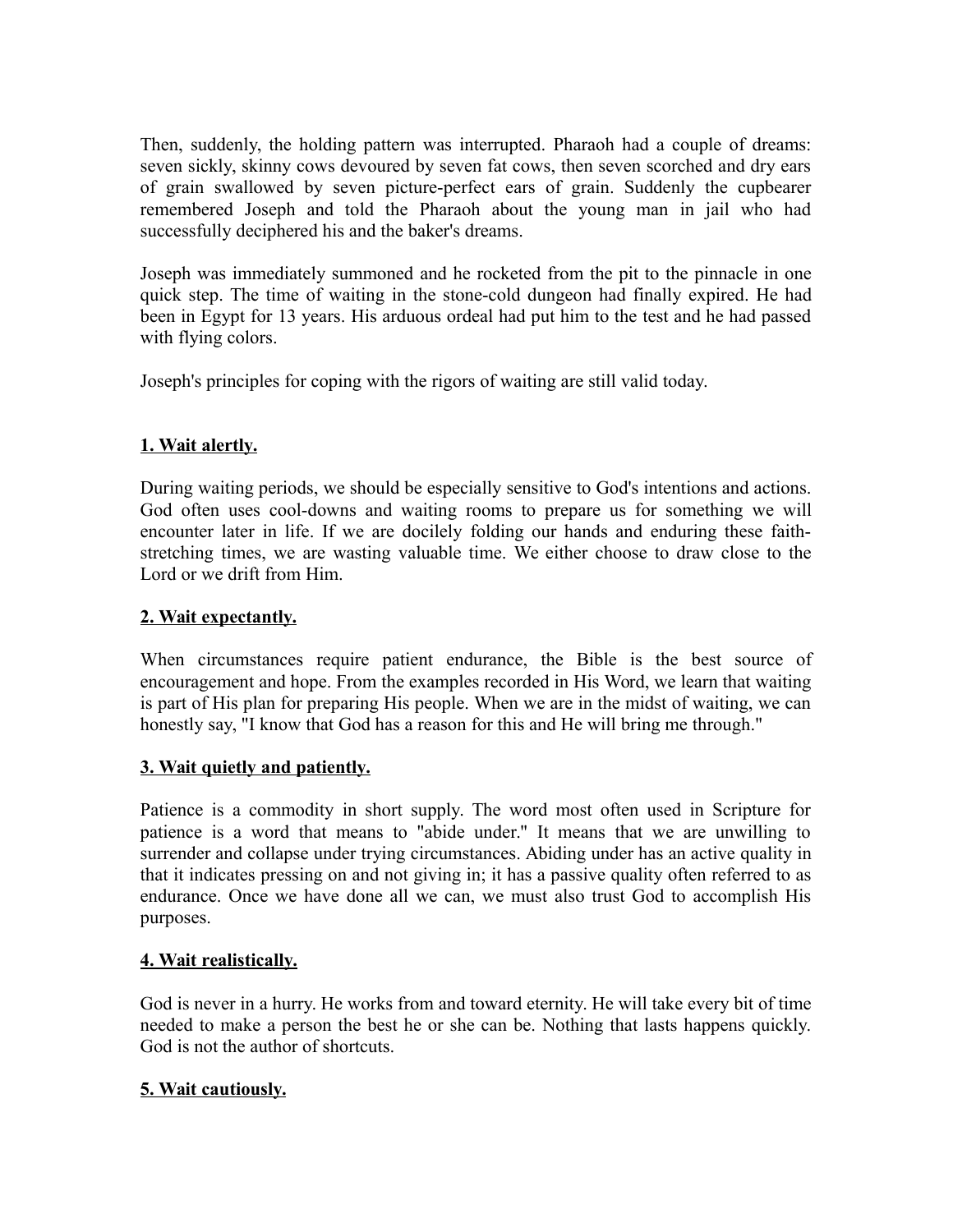Our natural instinct is to complain when the delay lengthens. When we test God in our waiting we have the tendency to look toward Him as a last resort, rather than a first source. We can also veer toward deliverance by our own timetable and method rather than His. We also border on preferring not to have an answer if God's answer does not agree with ours.

In the midst of waiting, we are never without hope. If we are waiting for something right now, remember that nothing is impossible with God. If God has us in a time of waiting, let us be sure to wait effectively. But if the time of waiting is drawing to a conclusion, let us be sure we are not numbed into inactivity. Be willing to step out in the boldness of faith. Remember, life's cool-down periods and waiting rooms not only have entrance doors, but exit doors as well.

# **6. God's Plan For Evangelism**

From Genesis to Revelation, the Bible is full of promises about God's plan for world evangelism. He has a global plan and He is bringing it to pass in our day as never before.

# **1. God's Character**

a. God's character makes world evangelism central in His thinking. He already has shown the beginning of His plan and He predicts the completion. His faithfulness assures us that it's going to happen.

b. God's character makes world evangelism inevitable. God is love (1 John 4:8, 16). From the overflow of His loving nature, He desired a being to love Him back. The fall of Adam did not change God's character. He continues to so love the world that He gave His own Son to buy us back for that love relationship. If love was the reason for Jesus' first coming, love also is the reason He hasn't come again. Peter tells us that the delay is because He doesn't want anyone to perish (2 Peter 3:9).

# **2. God's Activity**

God's activity proves what His heart is like. Every major act of God since the Fall is a missionary act.

a. God favored Abraham in order to bless the whole world through him (Gen. 12:1-2). He needed a people isolated from the moral pollution of the nations - so they could receive a revelation of Himself without distortion and be His messengers of God's saving truth.

b. The Exodus was God's way of re-establishing His missionary task force which had been in danger of extinction in Egypt.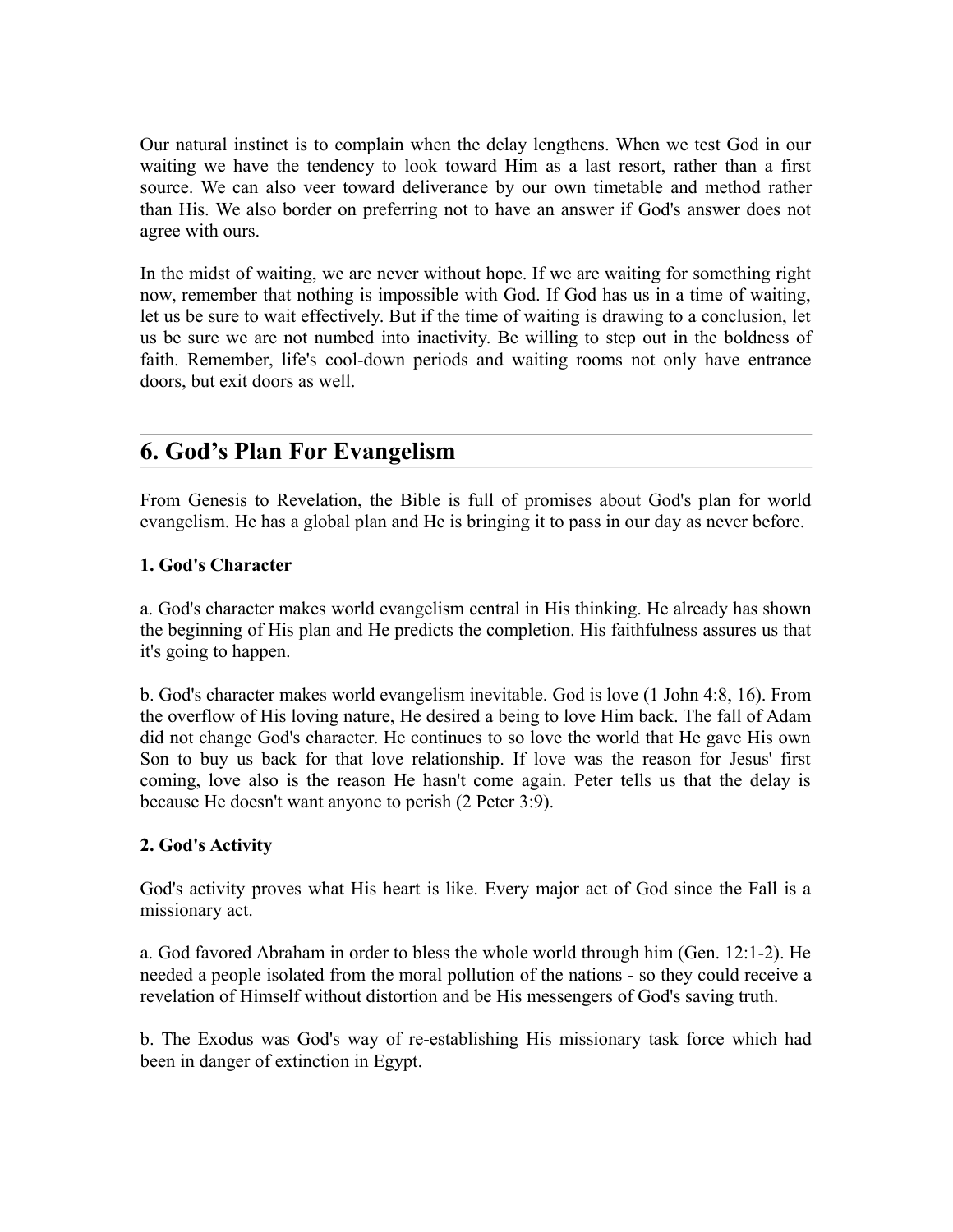c. As His task force became corrupt, running after other loves and other gods, God disciplined them, sending them into captivity in order to purify them. He was creating the spiritual and social context into which He could come Himself and find a foothold.

d. The incarnation is when God's only Son left His homeland to become one of us in order to save us.

# **3. God's Promises**

God's promises assure a successful conclusion to His plan. I will make you into a great nation and I will bless you; I will make your name great, and you will be a blessing...and all peoples on earth will be blessed through you (Gen. 12:2-3). It is too small a thing for you to be my servant to restore the tribes of Jacob...I will also make you a light for the Gentiles, that you may bring my salvation to the ends of the earth (Is. 49:6).

# **4. God's Command**

God's command means we must think the way He thinks, act the way He acts. Jesus gave the "Great Commission" many times:

a. As the Father sent Me, so I send you (John 20:21).

b. All authority is given Me in heaven and earth; go therefore and disciple the nations (Matt. 28:18-19).

c. He showed from the Old Testament how repentance and forgiveness of sins will be preached in [My] name to all nations, beginning at Jerusalem. You are witnesses of these things (Luke 23:47-48).

d. You will receive power...and you will be My witnesses in Jerusalem, and in all Judea and Samaria, and to the ends of the earth ( Acts 1:8 ).

e. Go into all the world and preach the gospel to every creature (Mark 16:15).

# **7. Keys To The Kingdom**

# **1. Key Players in the Valley of Vision**

*Isaiah 22:1-3 An oracle concerning the Valley of Vision: What troubles you now, that you have all gone up on the roofs, [2] O town full of commotion, O city of tumult and revelry? Your slain were not killed by the sword, nor did they die in battle. [3] All your leaders have fled together; they have been captured without using the bow. All you who were caught were taken prisoner together, having fled while the enemy was still far away*. This is a prophecy in Isaiah 22, concerning the invasion of Sennacherib. Hezekiah was 25 when he came to power, and the kingdom was in a shambles at that point. Hezekiah had to break down idols as one of his first duties as king. He unified the nation from north to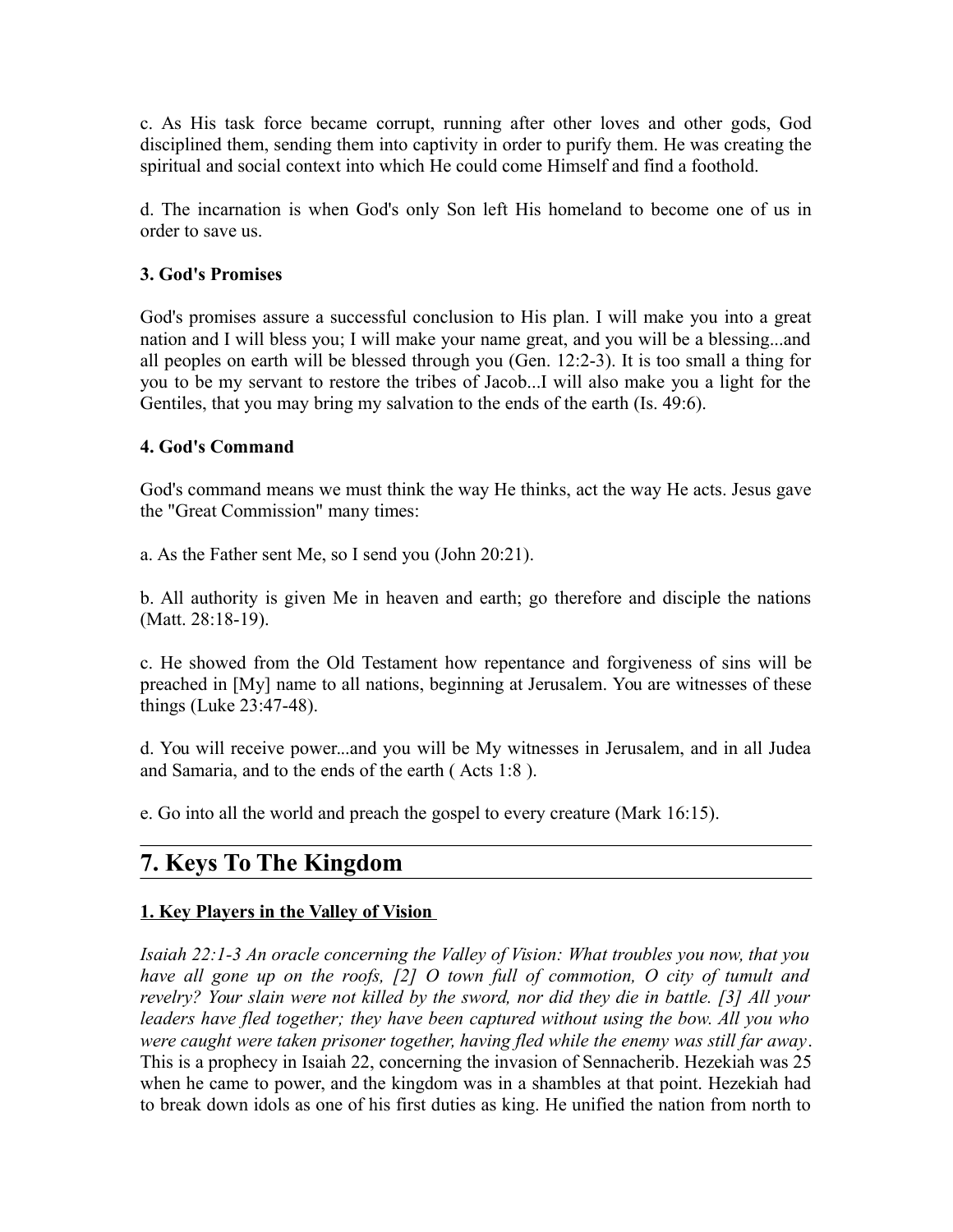south, celebrated the Passover and reinstated temple worship. He was incredible in trusting God and keeping his commands His first 14 years in power were incredible. Jerusalem became called the Valley of Vision. People could come and see God at work in Jerusalem. Then Sennacherib invades.

As the Israelites saw the enemy gathering around the city, they began to flee. This was a challenge they had never faced before. They needed to raise their level of faith. There had been stunning successes, sure, but now the cracks began to show. If we read Isaiah 30-31 we learn more about how the Israelites were captured. They were running down to Egypt, to enlist Egypt's help and hide there. They were trying to find a way to win the battle without facing the risk. Literally, they were trying to do it without God, without desperate, total reliance on Him. We're working hard, we're more knowledgeable and better-trained, but we may not be growing. We're so much more mature but we may be unified. We have so much more to be thankful for, but we may be less thankful than we've ever been. We have more to be thankful for than ever, and so many of us are less evangelistic than ever. We have less motivation now than ever. Why is that? We were the "Men Who Dreamed" What's the vision in the Valley of Vision? It's every nation, every town, and every person. We taught it, we studied it, we believe it, but is that still true today.

If we take a survey of our ministry, is it the Valley of Vision? What drives us? So often, what drives us is our schedule, what we have to do. Not our vision. We were born in the Valley of Vision, and we need to stay in the Valley of Vision. *Isaiah 22:7-11 Your choicest valleys are full of chariots, and horsemen are posted at the city gates; [8] the defenses of Judah are stripped away. And you looked in that day to the weapons in the Palace of the Forest; [9] you saw that the City of David had many breaches in its defenses; you stored up water in the Lower Pool. [10] You counted the buildings in Jerusalem and tore down houses to strengthen the wall. [11] You built a reservoir between the two walls for the water of the Old Pool, but you did not look to the One who made it, or have regard for the One who planned it long ago.*

They got ready for battle, even breaking down houses to reinforce the wall. They built up a double wall to collect rainwater, in case they were under siege. They had meetings, they planned and worked hard to prepare for battle. *Isaiah 22:12-13 The Lord, the Lord Almighty, called you on that day to weep and to wail, to tear out your hair and put on sackcloth. [13] But see, there is joy and revelry, slaughtering of cattle and killing of sheep, eating of meat and drinking of wine! "Let us eat and drink," you say, "for tomorrow we die!"* 

"Let's eat and drink, for tomorrow we die. Who cares?" There are millions and millions of people who care. Why do things go awry sometimes? God doesn't need us to become better planners or technicians, although we should. He's not waiting for that, but he's waiting for us to turn back to him. Ever been on a treadmill? Maybe, instead of building walls we need to be changing our hearts.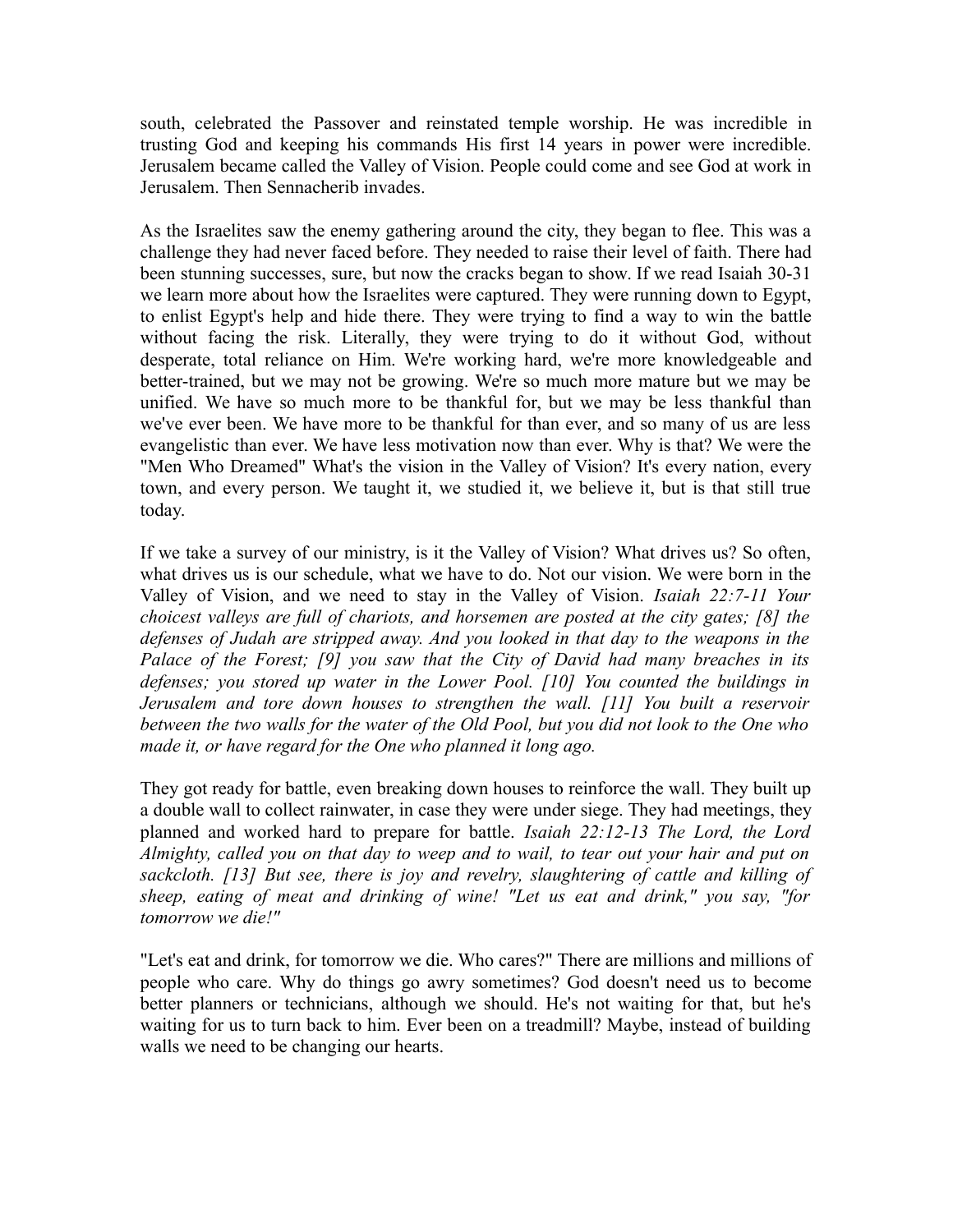#### **Great planning minus brokenness = frustration.**

### **Great planning plus brokenness = victory**

Isaiah 22:15-24 This is what the Lord, the Lord Almighty, says: "Go, say to this steward, to Shebna, who is in charge of the palace: [16] What are you doing here and who gave you permission to cut out a grave for yourself here, hewing your grave on the height and chiseling your resting place in the rock? [17] "Beware, the Lord is about to take firm hold of you and hurl you away, O you mighty man. [18] He will roll you up tightly like a ball and throw you into a large country. There you will die and there your splendid chariots will remain-- you disgrace to your master's house! [19] I will depose you from your office, and you will be ousted from your position. [20] "In that day I will summon my servant, Eliakim son of Hilkiah. [21] I will clothe him with your robe and fasten your sash around him and hand your authority over to him. He will be a father to those who live in Jerusalem and to the house of Judah. [22] I will place on his shoulder the key to the house of David; what he opens no one can shut, and what he shuts no one can open. [23] I will drive him like a peg into a firm place; he will be a seat of honor for the house of his father. [24] All the glory of his family will hang on him: its offspring and offshoots--all its lesser vessels, from the bowls to all the jars.

Two key players here in the Valley of Vision. Shebna was the steward, like a treasurer. He was like the Prime Minister and the Minister of Finance all rolled into one. Amazingly, he's the only one in the whole book singled out by name for a rebuke from God. Hezekiah was actually a very godly man. Shebna was trying to get him to compromise. That's why God was so angry with him. He was advocating compromise, rather than God's way

Shebna didn't believe they could do it God's way, so he determined to find another way. Eliakim, on the other hand, was a godly representative, and everybody felt his impact. Where was Hezekiah? Well, there are a few lessons here. First, we are responsible for your own faith and godliness. We're also responsible for your own impact. Do we challenge one another to dream even greater dreams?

We're a key player in the Valley of Vision. God watches us, and that's a good thing. He loves us, but He also has extremely high expectations for us. He wants us to exhaust ourselves not on building walls, but on seeking him.

#### **2. The Key Comes Chained to the Cross**

*Matthew 16:16-24 Simon Peter answered, "You are the Christ, the Son of the living God." [17] Jesus replied, "Blessed are you, Simon son of Jonah, for this was not revealed to you by man, but by my Father in heaven. [18] And I tell you that you are Peter, and on this rock I will build my church, and the gates of Hades will not overcome it. [19] I will give you the keys of the kingdom of heaven; whatever you bind on earth will be bound in heaven, and whatever you loose on earth will be loosed in heaven." [20] Then he warned*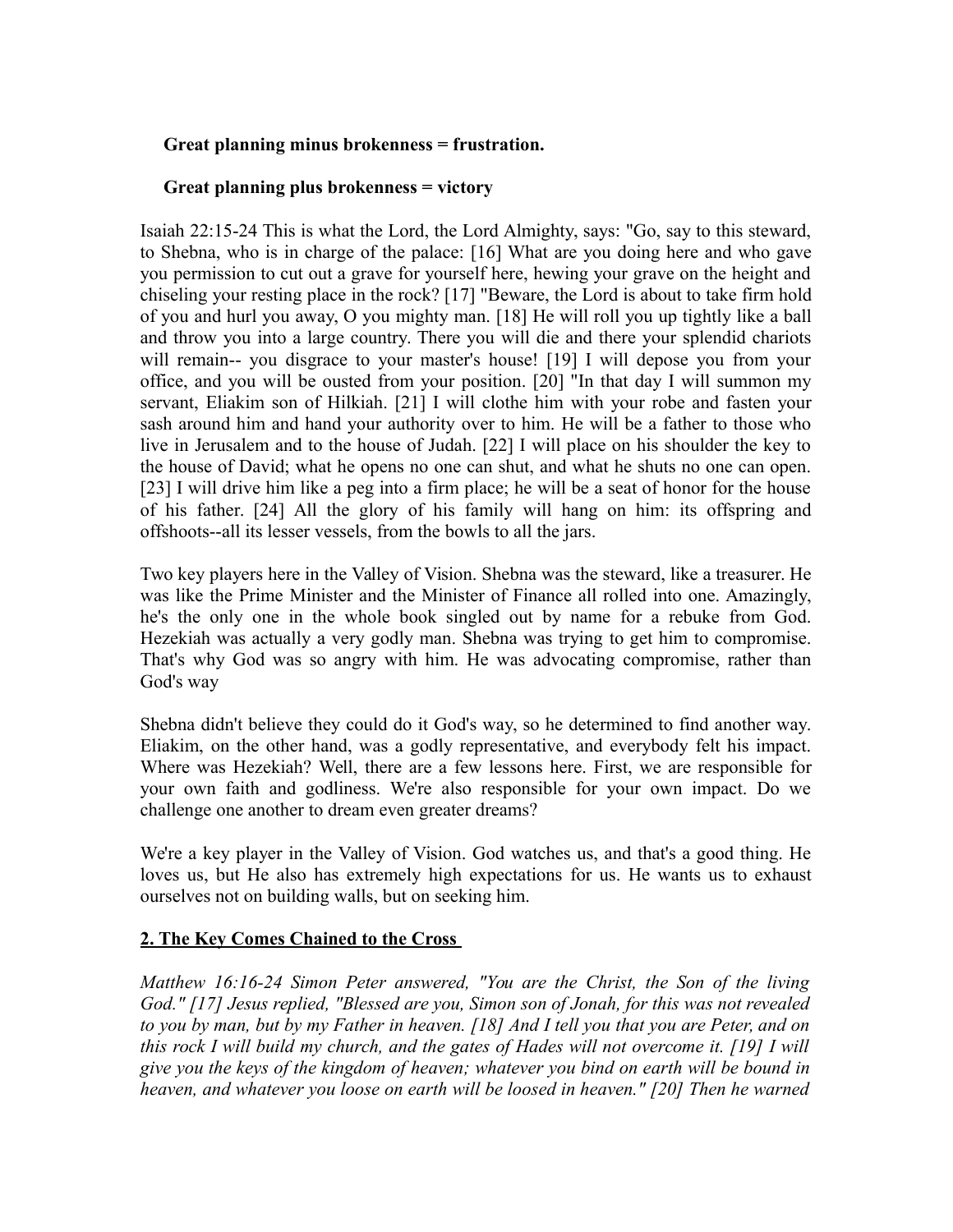*his disciples not to tell anyone that he was the Christ. [21] From that time on Jesus began to explain to his disciples that he must go to Jerusalem and suffer many things at the hands of the elders, chief priests and teachers of the law, and that he must be killed and on the third day be raised to life. [22] Peter took him aside and began to rebuke him. "Never, Lord!" he said. "This shall never happen to you!" [23] Jesus turned and said to Peter, "Get behind me, Satan! You are a stumbling block to me; you do not have in mind the things of God, but the things of men." [24] Then Jesus said to his disciples, "If anyone would come after me, he must deny himself and take up his cross and follow me.*

From holder of the key to son of Satan is a very steep drop. What was so bad, so horrible? It almost looks like Peter's expressing concern and love for Jesus. Well, verses 21 and 24 both talk about the way of the cross. He must have resented the insinuation that there was any other way. It ticked him off . The key to be a disciple comes chained to the cross. It's like the guy who gets on a plane, and the stewardess gives him a parachute "That will make your flight so much better." It's uncomfortable, so he takes it off. It's not the better flight that motivates us to put the parachute on. It's the fact that the plane's going to crash. That makes the suffering worth it. It's not actually the suffering that hurts us, but the surprise. We're not ready for it. Have our challenges made us more bold, more urgent, or more conservative?

*John 21:18-19 I tell you the truth, when you were younger you dressed yourself and went where you wanted; but when you are old you will stretch out your hands, and someone else will dress you and lead you where you do not want to go." [19] Jesus said this to indicate the kind of death by which Peter would glorify God. Then he said to him, "Follow me!"* 

The key comes chained to a cross. We can't separate the two. Is that our heart, is that our mindset? "I want to go. Show me the way"

# **3. Be Weak, So We Can Become Strong**

*Rev. 3:7-8 "To the angel of the church in Philadelphia write: These are the words of him who is holy and true, who holds the key of David. What he opens no one can shut, and what he shuts no one can open. [8] I know your deeds. See, I have placed before you an open door that no one can shut. I know that you have little strength, yet you have kept my word and have not denied my name.*

The key of Christ is a universal key, a master key. It will open any door. What does it mean that they had little strength in Philadelphia? Not much talent? They were persecuted a lot, probably weren't lukewarm. What was it then? Well, Paul said, "When I am weak, then I am strong." Maybe it was like that. Maybe he's saying that this church, more than all the others, wasn't deceived. The truth is that all the churches had little strength, but most didn't realize it.

That's really the challenge for us, to realize that we are totally dependent on God. We need to be committed to doing it God's way, to see ourselves as weak and in need. We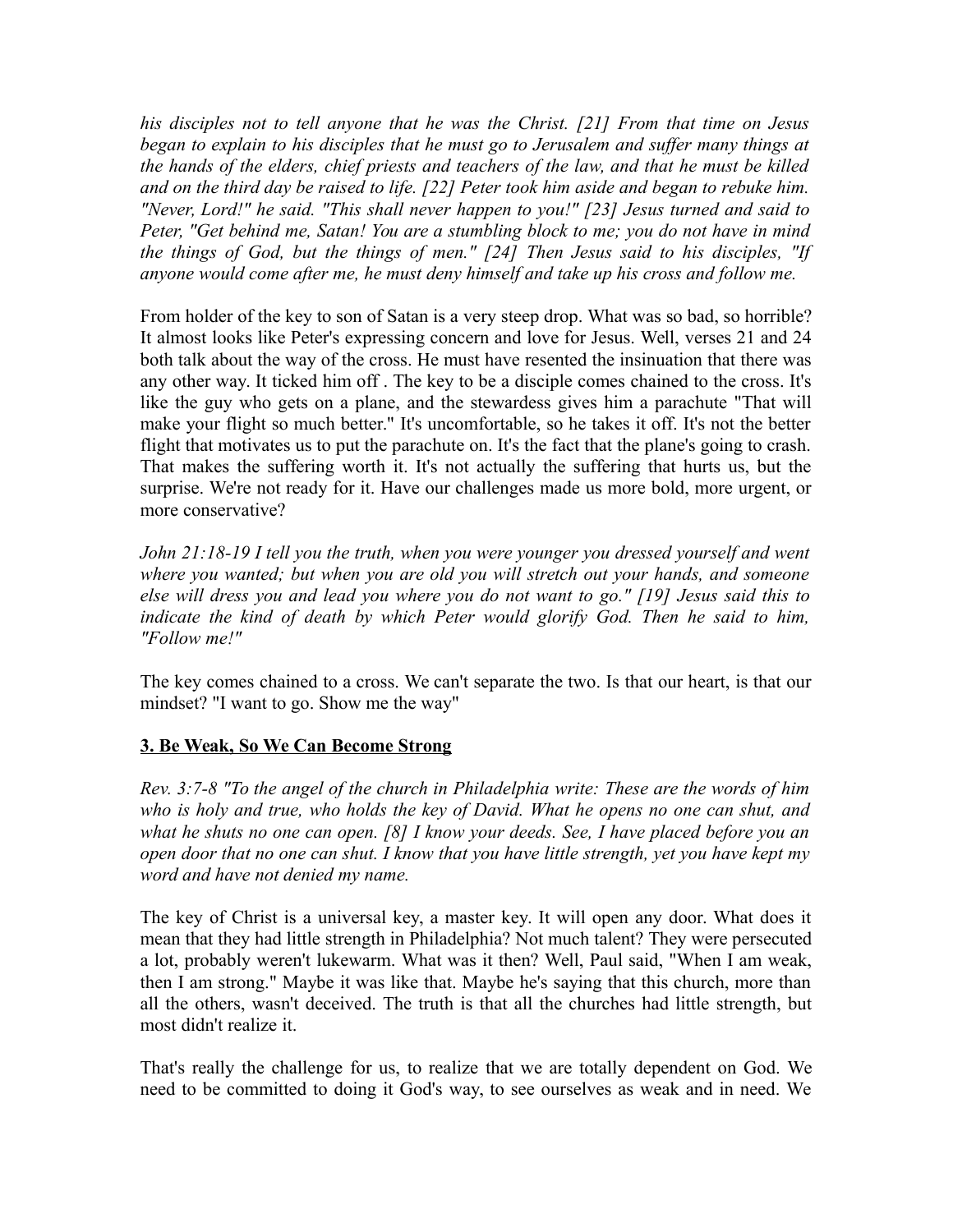don't know everything we need to know yet to complete the work God has given us. Let us not try to impress each other. Spiritually, we know we're weak, which drives us to God.

Jesus opens the door that nobody can shut. 1 Cor 16, 2 Cor 2, Col 4 . . . These doors are all evangelism doors, opportunities to preach the gospel. It's when we're weak that Jesus opens the door that nobody can shut.

We live in the Valley of Vision. We were all born there. We were told we would evangelize the world. It's one thing to be born in the Valley of Vision, and it's another thing to die in it. The only way to avoid that is to turn the Valley of Vision into reality. Without brokenness, all of this means failure and frustration. With brokenness, it means victory.

# **8. Mighty God In Minnie Me (Part #1)**

Let's go back to 700 BC: *Isaiah 9:5-7 Every warrior's boot used in battle and every garment rolled in blood will be destined for burning, will be fuel for the fire. [6] For to us a child is born, to us a son is given, and the government will be on his shoulders. And he will be called Wonderful Counselor, Mighty God, Everlasting Father, Prince of Peace. [7] Of the increase of his government and peace there will be no end. He will reign on David's throne and over his kingdom, establishing and upholding it with justice and righteousness from that time on and forever. The zeal of the Lord Almighty will accomplish this.* 

Jesus is not just a prophet, not just a teacher. He's the Mighty God, the exact representation of God's glory in human form. He is 100% God, and just took a human shell for a limited time. Not a created being.

*John 5:22-23 Moreover, the Father judges no one, but has entrusted all judgment to the Son, [23] that all may honor the Son just as they honor the Father. He who does not honor the Son does not honor the Father, who sent him. John 10:25 Jesus answered, "I did tell you, but you do not believe. The miracles I do in my Father's name speak for me, John 17:21-22 that all of them may be one, Father, just as you are in me and I am in you. May they also be in us so that the world may believe that you have sent me. [22] I have given them the glory that you gave me, that they may be one as we are one:* 

We know that Jesus' actions in the New Testament show us the character of God. Have we ever thought that God's actions in the Old Testament show us the character of Jesus?

# **1. Mighty God / Mighty Jesus**

Jesus has always been and always will be. He created time. Jesus is the very definition of love. We wouldn't know love at all if it weren't for God. Everything that has a trace of love in it comes from the Mighty mind of Jesus. Jesus loves everybody. Every single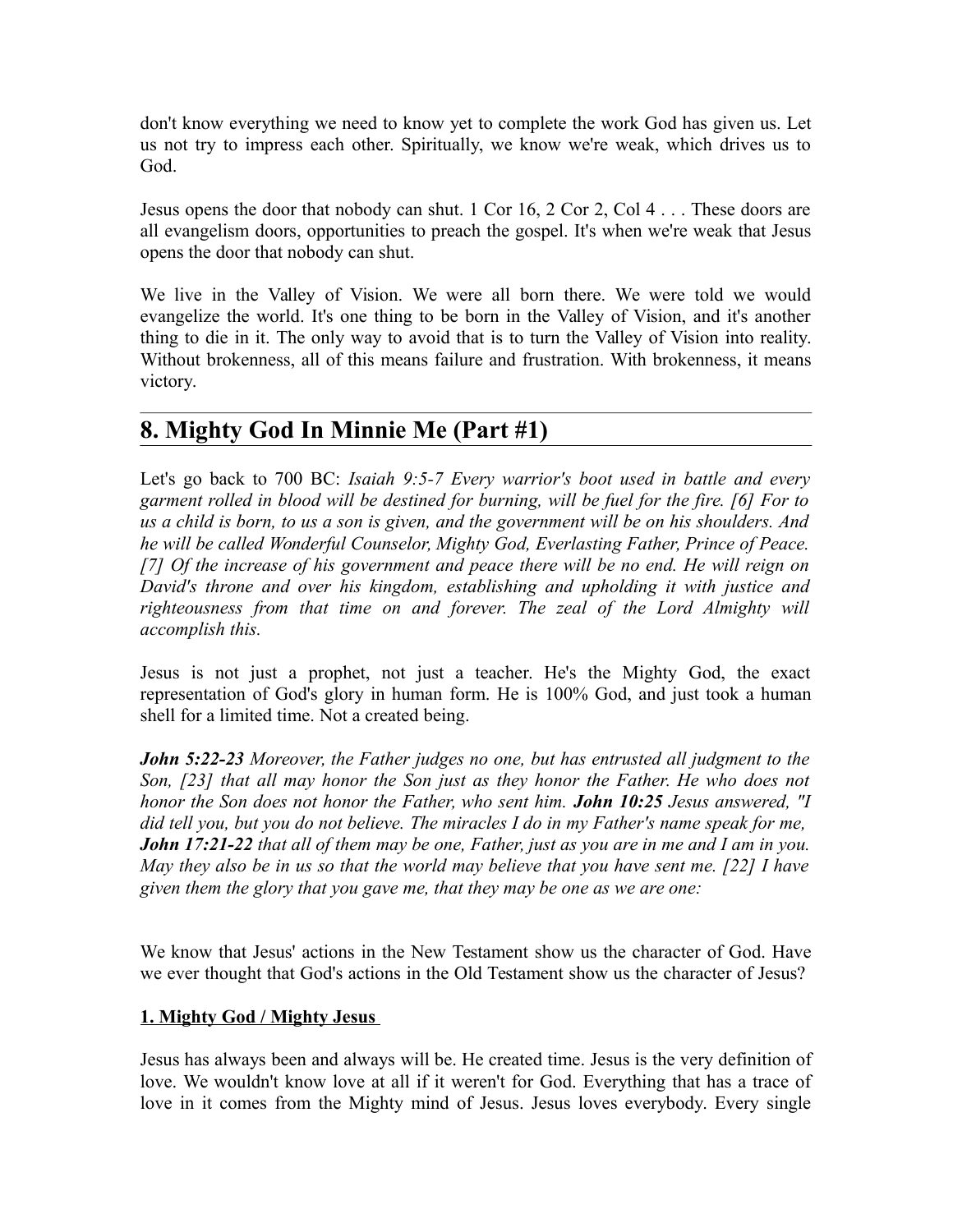person matters to him. We many times give preferential treatment to people who we like more. Athletes, physical strength, etc. God cares about the most diseased, frail carcass of a human being. He also cares about the strongest, most-handsome, most brilliant as well.

Jesus is perfect. He's the same yesterday, today and forever. Why is that? He's perfect. He never lies. He's incapable of lying. Lying is the world's native language. TV, newspaper, even our own ideas are often wrong. Jesus is always right. Jesus is the only one who can forgive sin. Your wife can forget it, but only Jesus can forgive it. Nobody on earth can really forgive you from an eternal perspective.

Jesus is the true Creator. He spoke, and it stood there. "Let there be light". God strikes a match out of his hip pocket, and the universe is created. That was Jesus. Jesus looked up at the stars by the Sea of Galilee, and knew them by name. He had been insulted all day by people who didn't know who he was. Imagine that. He holds the oceans in the palm of his hand. We still can't find the bottom of the Marianas Trench. It's at least as deep as Mount Everest is high. The fish look like aliens from another world.

The Mighty Jesus knows all our thoughts even before we think them. Can we imagine what that would be like if the evangelist knew everyone's thoughts in the room? Can we imagine the potential for evil, and yet Jesus was so full of love for everyone. He knew excuses that were going to be made, lies that were going to be told. Jesus has the power to over-ride all physical laws. He can make the sun stand still, and not burn the earth.

*Psalm 8:1-9 For the director of music. According to gittith. A psalm of David. O Lord, our Lord, how majestic is your name in all the earth! You have set your glory above the heavens. [2] From the lips of children and infants you have ordained praise because of your enemies, to silence the foe and the avenger. [3] When I consider your heavens, the work of your fingers, the moon and the stars, which you have set in place, [4] what is man that you are mindful of him, the son of man that you care for him? [5] You made him a little lower than the heavenly beings and crowned him with glory and honor. [6] You made him ruler over the works of your hands; you put everything under his feet: [7] all flocks and herds, and the beasts of the field, [8] the birds of the air, and the fish of the sea, all that swim the paths of the seas. [9] O Lord, our Lord, how majestic is your name in all the earth!* 

This passage, though short, has many different chapters that show us the Mighty Jesus.

# a. Children

We see the Mighty God in children. If you've ever had a child, you're seriously humbled. Two cells come together, mitosis begins instantly. Nobody can explain that. How do some cells form the liver and other cells form the eyeball? Nobody knows. Even the most average of human beings is amazingly complex. We don't do anything--the mom eats and sleeps, and a human being comes out.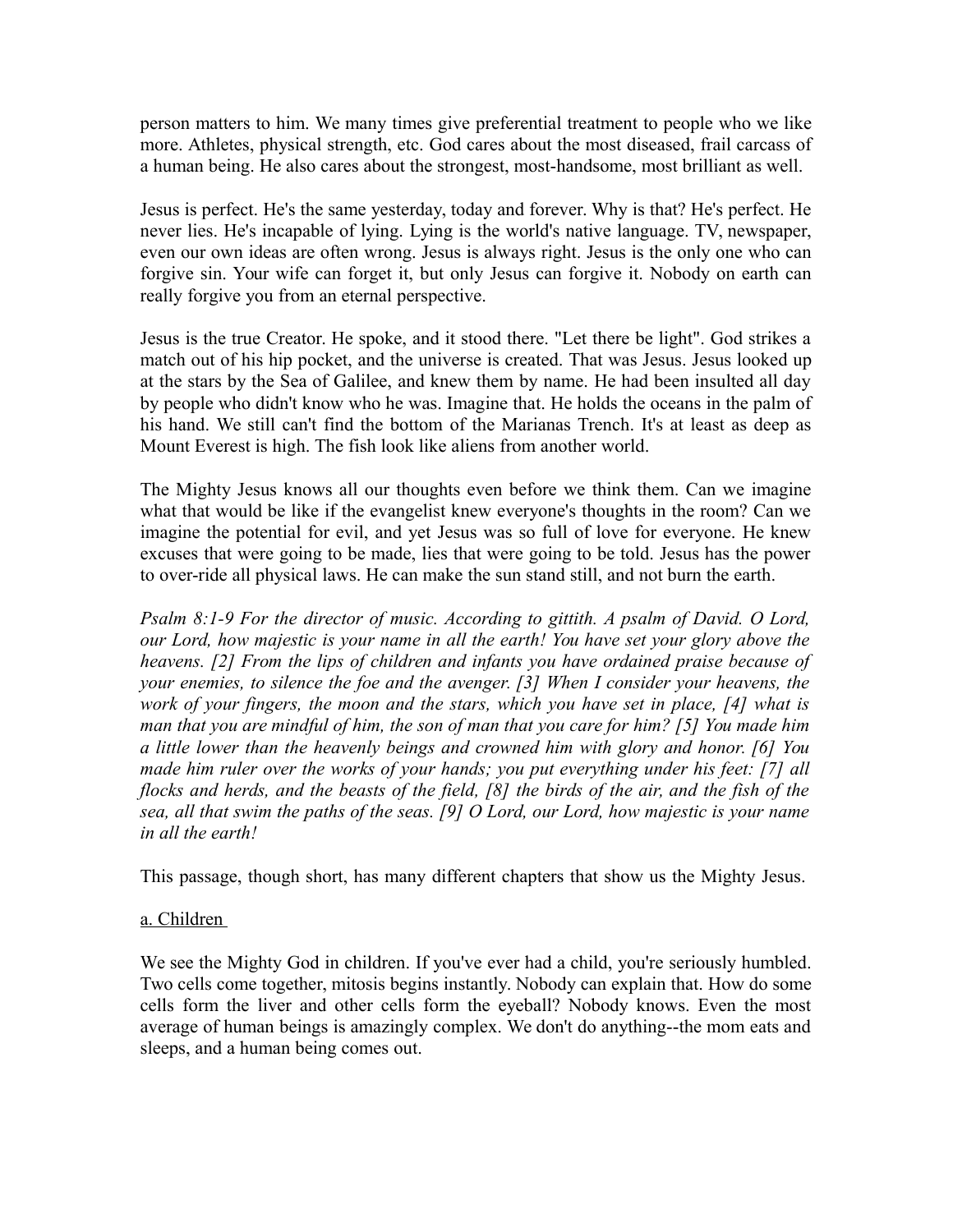Once they begin to talk a bit, children say profound things. We see the Mighty God in them. They believe in God. They know there must have been a Creator. Children can show incredible amounts of love. They learn selfishness from adults. Children even around 12 years old, still likes a kiss and a hug. There's something special about that.

#### b. The universe

Neutron stars and so-called because their protons and electrons have crushed together. They're only 20 miles across, but have as much mass as the sun. A pinhead of material from a neutron star can weigh as much as a million tons. That's as much as two of the world's largest supertankers put together, in a pinhead. God pinches that out between his thumb and forefinger, like a watermelon seed

The nearest star to us, after the sun, is Alpha Centauri, four light years, 24 trillion miles. To drive there at 55 miles per hour, we could reach the sun in 193 years. It would take you 52 million years to reach Alpha Centauri. That's the closest.

Let's talk about black holes. Black holes are the collapsed remnants of giant stars, when they fall in on themselves. Not even light can escape their gravitational force. If a 20 pound telephone book were brought within 20 feet, it would weigh 1 trillion tons. These are all forces that the Mighty Jesus sets in motion and controls.

The center of the sun is 27 million degrees Fahrenheit. If a pinhead could be brought to that temperature, it would burn everything for 60 miles. God set the sun there for us, at exactly the right distance, perfectly regulated.

You can download stuff off the Internet directly from the Hubble telescope. It circles the earth eleven or twelve times every day. Every few centuries a rock impacts the earth with the potential to disrupt civilization Thousands of unknown asteroids likely exist. Four have passed inside the moon in 10 years. Were one of these to strike the ocean, a dangerous tidal wave could easily develop.

There are craters in all the planets. Why doesn't the earth have all these craters? The Mighty Jesus sets up a shield for us.

#### c. Animal kingdom

The least impressive creature in the zoo is probably man, except for our brain. The male mole cricket sends out his mating call in hi-fi stereo, through homemade speakers. He burrows out a twin-tunnel in the ground, sits at the branch and plays his music Passing females are attracted by the sound, and that's how they mate.

The Arctic Tern flies from North Pole to South Pole and back every year--22,000 miles. It lives where the days are longest, and flies up to 100 miles per day to keep up. Who taught them this path? Who taught them the route? We get lost, avoid storms, etc. Somehow they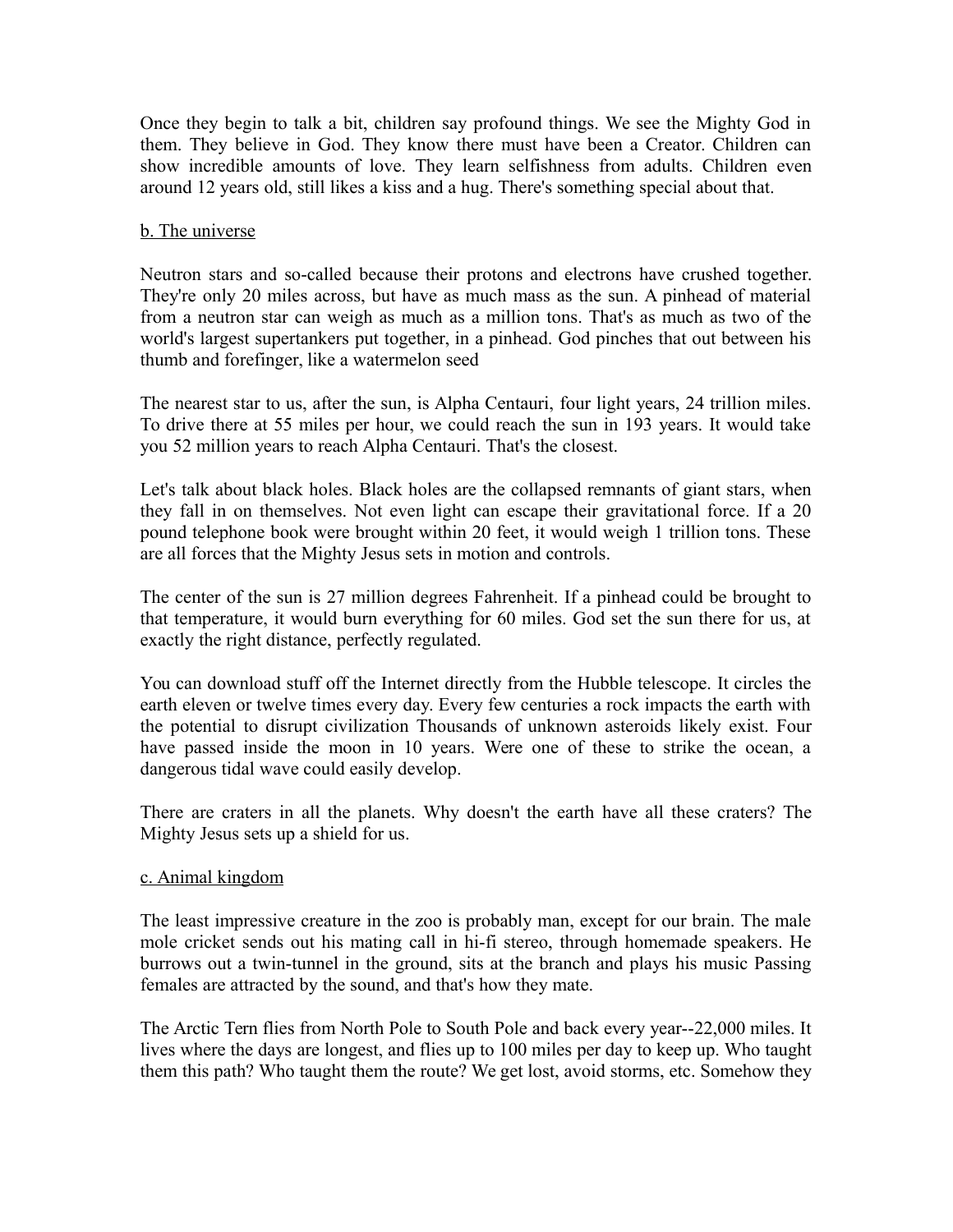stay on course. They have a flawless stellar navigation system. They've removed their ears and eyes, and they can still find their way. That's from God

Your average garden-variety bird flying. That in itself is amazing. They've always done that Fish in the sea. Dolphins can talk underwater, even without vocal cords. They force air past valves and flaps, and can make about 32 different sounds. They talk to one another, and they can converse with whales as well. Think that's impressive? The average human being has a vocabulary of about 4,000 words.

We don't have time to talk about the 20-pound brain of the sperm whale. The fastestmoving animal isn't the cheetah, but the peregrine falcon flying at over 200 mph. Talk to Bill Throne piloting a plane at 200mph to within 1 inch of earth and snatching a mouse. That's a ride for Hershey Park right there. That's the power of the Mighty Jesus.

Sunrise and sunset have inspired literally thousands of paintings, songs, poems Thousands of colors, it's incredible. What about snow, looking at mountains. Flowers, thousands of varieties all with different smells and colors. Most animals only see in black and white. Bees don't need thousands of smells, only one. It's all a big kiss from the Mighty Jesus here.

#### d. Through the church

Ephes. 3:10-11 His intent was that now, through the church, the manifold wisdom of God should be made known to the rulers and authorities in the heavenly realms, [11] according to his eternal purpose which he accomplished in Christ Jesus our Lord.

God's crowning glory is not the creation, but the church and the transforming power of Christ. God thinks the church is more impressive than any created animal or heavenly body God: "My screaming advertisement of my mighty-ness is the church I've created"

What prevents us from seeing the mighty-ness of Jesus? Being focused on the mightyness of ourselves and the mighty-ness of our problems. We look at the universe like a new VCR we've just bought. We don't read the directions, don't know all the great things it can do. We just plug the cable into the back of the TV, and run to Blockbuster.

We walk around this incredible planet with the mole doing stereo in the ground beside us. We've got our children, our families, an incredible universe and all we do is play and eject. We don't see the Mighty Jesus all around us, because we're too full of ourselves. We have to be a bit of an artist to really love God. Absorb ourselves in life.

# **9. Mighty God In Minnie Me (Part #2)**

# **2. "Minnie Me"**

*1 Cor. 8:1-3 Now about food sacrificed to idols: We know that we all possess knowledge.*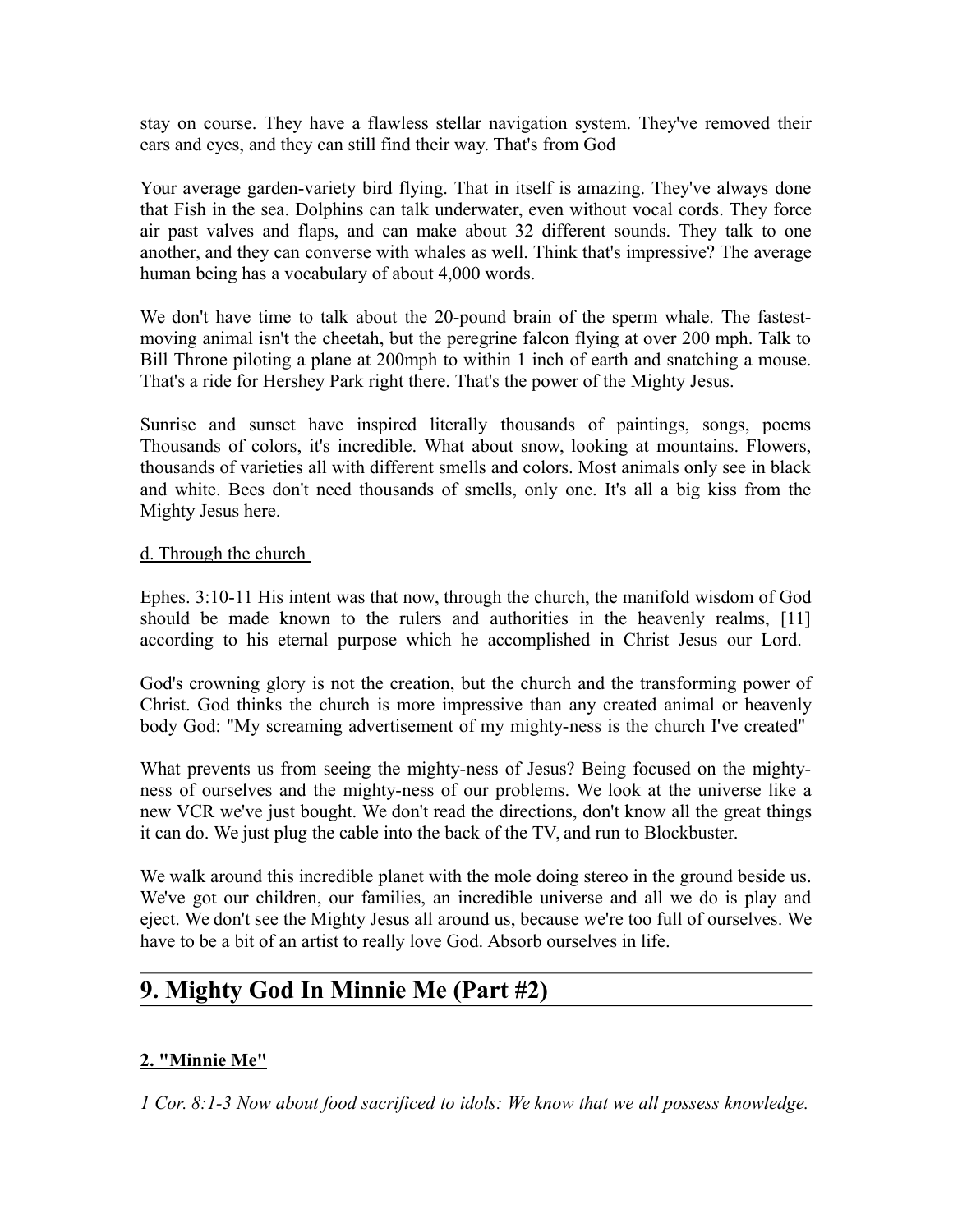*Knowledge puffs up, but love builds up. [2] The man who thinks he knows something does not yet know as he ought to know. [3] But the man who loves God is known by God.* 

The man who has big thoughts of himself--"I understand what it's all about" "I understand all about the Christian life. I know all about marriage, raising children . . ." This man can never, never see the mightiness of Jesus. You'll see yourself before the Lord. Your picture of Jesus shrinks when you see yourself. In fact, you can't see Jesus.

Michael Johnson can run 29 miles per hour. An 1800-pound hippo can run 40 miles per hour. We need a perspective on ourselves. We're arrogant beings. Fast men are slow creatures. If we had to run to survive, we'd be eaten by almost everything.

We are so impressed with ourselves. Why do we need houses to protect us, then?

*Eccles. 6:12 For who knows what is good for a man in life, during the few and meaningless days he passes through like a shadow? Who can tell him what will happen under the sun after he is gone?* 

*Isaiah 40:6-7 A voice says, "Cry out." And I said, "What shall I cry?" "All men are like grass, and all their glory is like the flowers of the field. [7] The grass withers and the flowers fall, because the breath of the Lord blows on them. Surely the people are grass.*

*James 4:13-14 Now listen, you who say, "Today or tomorrow we will go to this or that city, spend a year there, carry on business and make money." [14] Why, you do not even know what will happen tomorrow. What is your life? You are a mist that appears for a little while and then vanishes.* 

*Proverbs 16:25 There is a way that seems right to a man, but in the end it leads to death.* 

So often we're totally confident, totally wrong and stunned that we're wrong.

*1 Cor. 1:19-25 For it is written: "I will destroy the wisdom of the wise; the intelligence of the intelligent I will frustrate." [20] Where is the wise man? Where is the scholar? Where is the philosopher of this age? Has not God made foolish the wisdom of the world? [21] For since in the wisdom of God the world through its wisdom did not know him, God was pleased through the foolishness of what was preached to save those who believe. [22] Jews demand miraculous signs and Greeks look for wisdom, [23] but we preach Christ crucified: a stumbling block to Jews and foolishness to Gentiles, [24] but to those whom God has called, both Jews and Greeks, Christ the power of God and the wisdom of God. [25] For the foolishness of God is wiser than man's wisdom, and the weakness of God is stronger than man's strength.* 

God at his weakest moment can still crush the entire universe. Men who don't believe in God try to come up with theories about why life exists on earth.

*Job 4:15-21 A spirit glided past my face, and the hair on my body stood on end. [16] It*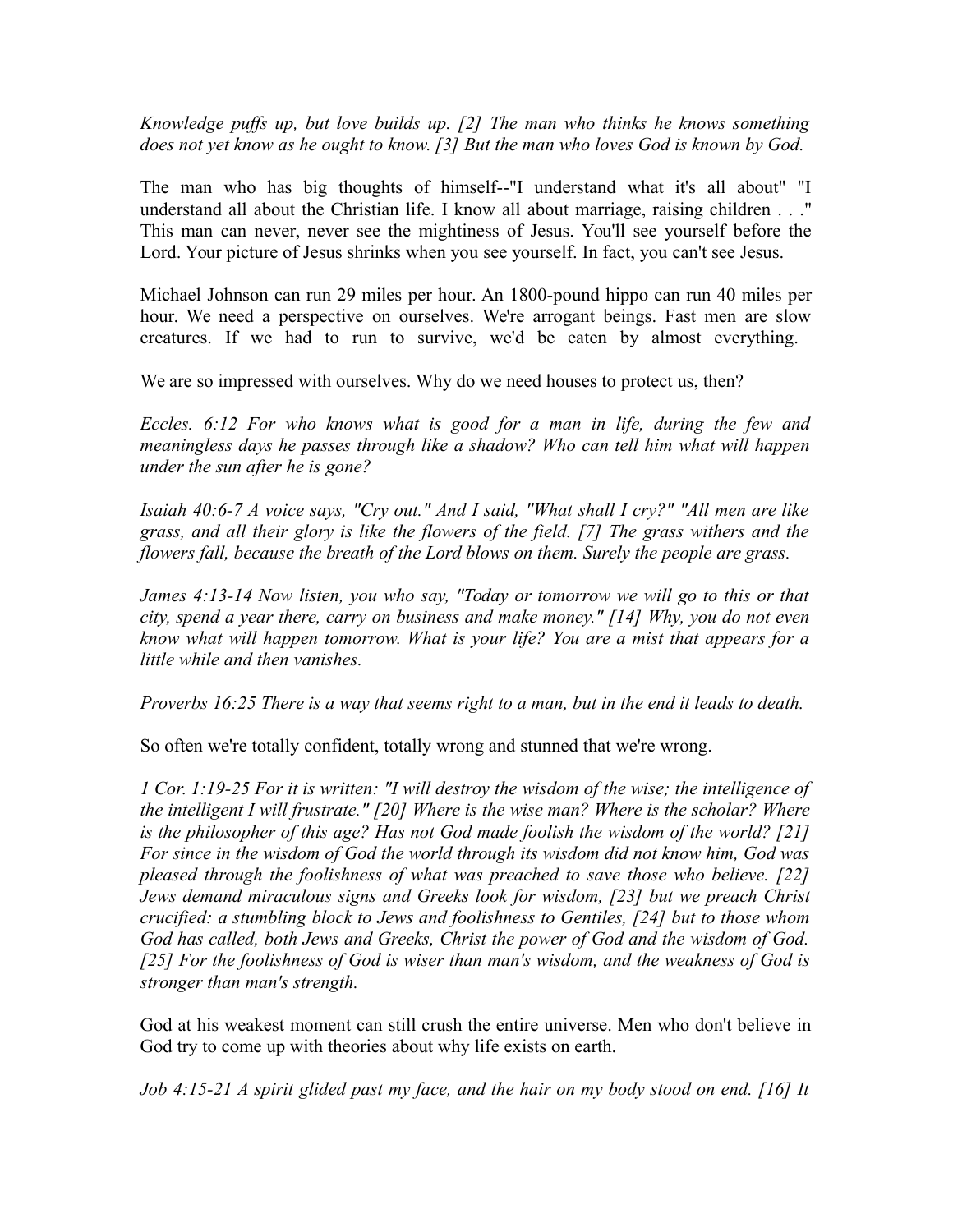*stopped, but I could not tell what it was. A form stood before my eyes, and I heard a hushed voice: [17] 'Can a mortal be more righteous than God? Can a man be more pure than his Maker? [18] If God places no trust in his servants, if he charges his angels with error, [19] how much more those who live in houses of clay, whose foundations are in the dust, who are crushed more readily than a moth! [20] Between dawn and dusk they are broken to pieces; unnoticed, they perish forever. [21] Are not the cords of their tent pulled up, so that they die without wisdom?'*

The Bible compares us to grasshoppers. What about our own sinfulness? Sometimes we go so far from the utter depravity of man that we sugarcoat who we really are.

*Job 25:1-6 Then Bildad the Shuhite replied: [2] "Dominion and awe belong to God; he establishes order in the heights of heaven. [3] Can his forces be numbered? Upon whom does his light not rise? [4] How then can a man be righteous before God? How can one born of woman be pure? [5] If even the moon is not bright and the stars are not pure in his eyes, [6] how much less man, who is but a maggot-- a son of man, who is only a worm!"*

We know that we are made pure in Jesus Christ, praise God for that. In and of ourselves, though, we are spiritual maggots and worms. We're so proud that we repented three years ago. We've done so many more maggoty deeds than Godly deeds. God chooses maggots for his ministry. "No one is righteous, not even one." That's us.

Romans 3:23 all of us have sinned and are sinning. We will all fall short of the glory of God, and are justified freely by his grace. Sometimes we are tempted to fall away and go back to living in the dumpster. Satan from the very beginning of time has been successful in getting men to be in awe of them.

A man never rises above the view of God that he has in his heart. Satan has us groveling in the gutter, doing measly things with measly faith. We have a shrunken, distorted view of Jesus, because we see ourselves in a Jesus suit.

How do we allow Mighty God into Minnie Me?

#### **3. Mighty God in Minnie Me**

If Jesus can heal a guy with mud, of course he can make a church out of maggots.

Let's look at Nebuchadnezzar. He had a problem. He'd been used by God in a mighty way. *Daniel 4:28-34 All this happened to King Nebuchadnezzar. [29] Twelve months later, as the king was walking on the roof of the royal palace of Babylon, [30] he said, "Is not this the great Babylon I have built as the royal residence, by my mighty power and for the glory of my majesty?" [31] The words were still on his lips when a voice came from heaven, "This is what is decreed for you, King Nebuchadnezzar: Your royal authority has been taken from you. [32] You will be driven away from people and will live with the wild animals; you will eat grass like cattle. Seven times will pass by for you until you*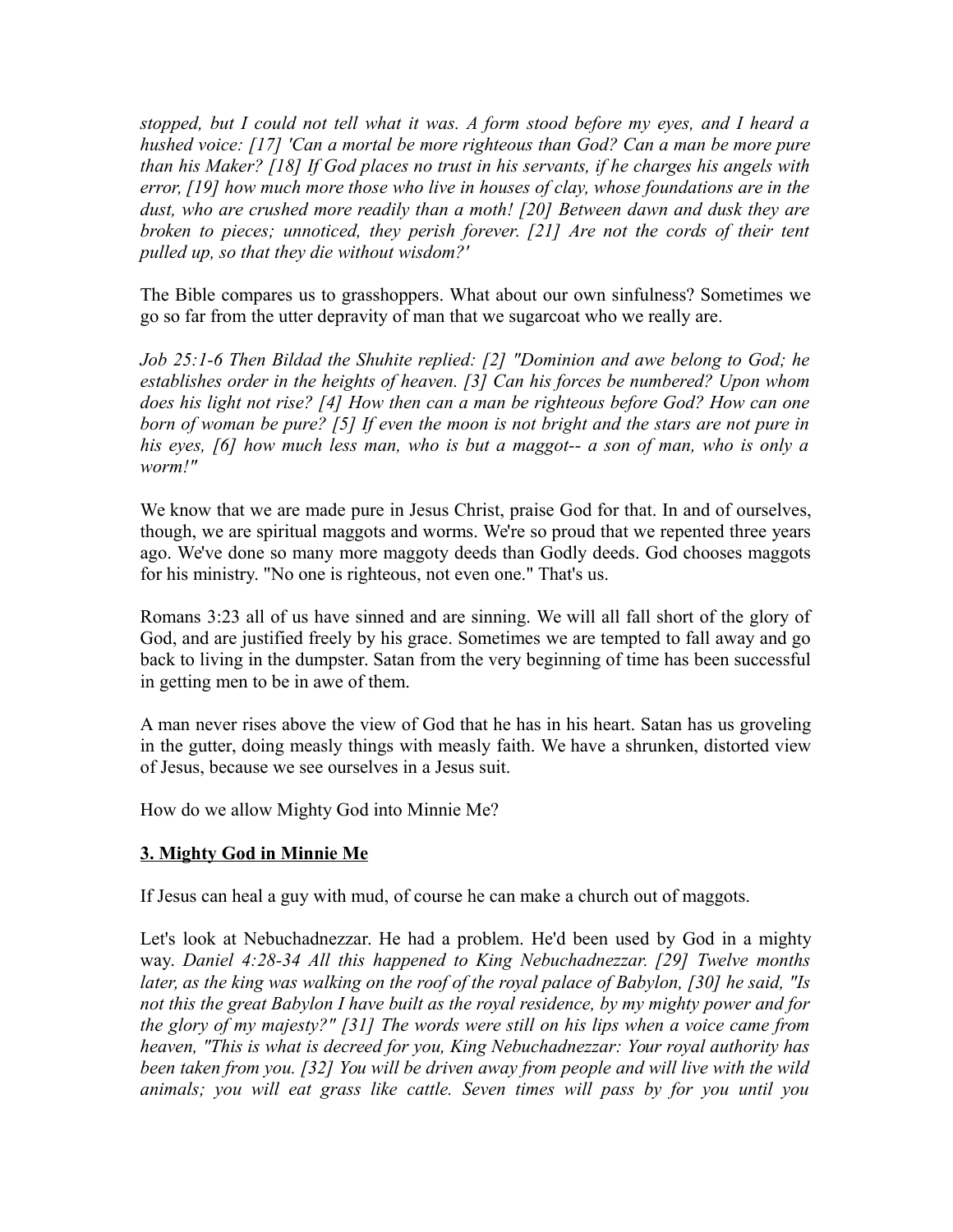*acknowledge that the Most High is sovereign over the kingdoms of men and gives them to anyone he wishes." [33] Immediately what had been said about Nebuchadnezzar was fulfilled. He was driven away from people and ate grass like cattle. His body was drenched with the dew of heaven until his hair grew like the feathers of an eagle and his nails like the claws of a bird. [34] At the end of that time, I, Nebuchadnezzar, raised my eyes toward heaven, and my sanity was restored. Then I praised the Most High; I honored and glorified him who lives forever.* 

His dominion is an eternal dominion; his kingdom endures from generation to generation. When you look to heaven and see how mighty Jesus is, your sanity is restored. This guy lost his mind because of his own arrogance. We get so arrogant. When we look up to heaven and see the mighty Jesus, our sanity is restored.

How do we get Mighty God in Minnie Me? Let us pray to be humbled by God. We may not like that prayer, but we need it.

Most of us struggle with a lot of arrogance and pride. Some of us, though, have a negative self-image. We have the opposite problem. We don't see Mighty God in Minnie Me, not because of our big ego. We just feel like our problems are too big, that God just can't take them away.

*Matthew 11:28-30 "Come to me, all you who are weary and burdened, and I will give you rest. [29] Take my yoke upon you and learn from me, for I am gentle and humble in heart, and you will find rest for your souls. [30] For my yoke is easy and my burden is light."*

Either let us pray to be humbled, or pray to be able to surrender our pain to Jesus. We are spiritual beings, and we need an accurate picture of Jesus in our minds. He went through terrible torture so we could be with him forever. We matter to the Lord! Meditate on His being, not on ourselves, and we'll have Mighty God in Minnie Me

*John 14:23 Jesus replied, "If anyone loves me, he will obey my teaching. My Father will love him, and we will come to him and make our home with him.*

Jesus doesn't enter our life through a Revelation 3 prayer. It's love and obedience. He still wants his spirit to live inside our maggot hearts. That's incredible!

Wishing to encourage her young son's progress on the piano, a mother took her boy to a Paderewski concert. After they were seated, the mother spotted a friend in the audience and walked down the aisle to greet her. Seizing the opportunity to explore the wonders of the concert hall, the little boy rose and eventually explored his way through a door marked "NO ADMITTANCE."

When the house lights dimmed and the concert was about to begin, the mother returned to her seat and discovered that the child was missing. Suddenly, the curtains parted and spotlights focused on the impressive Steinway on stage. In horror, the mother saw her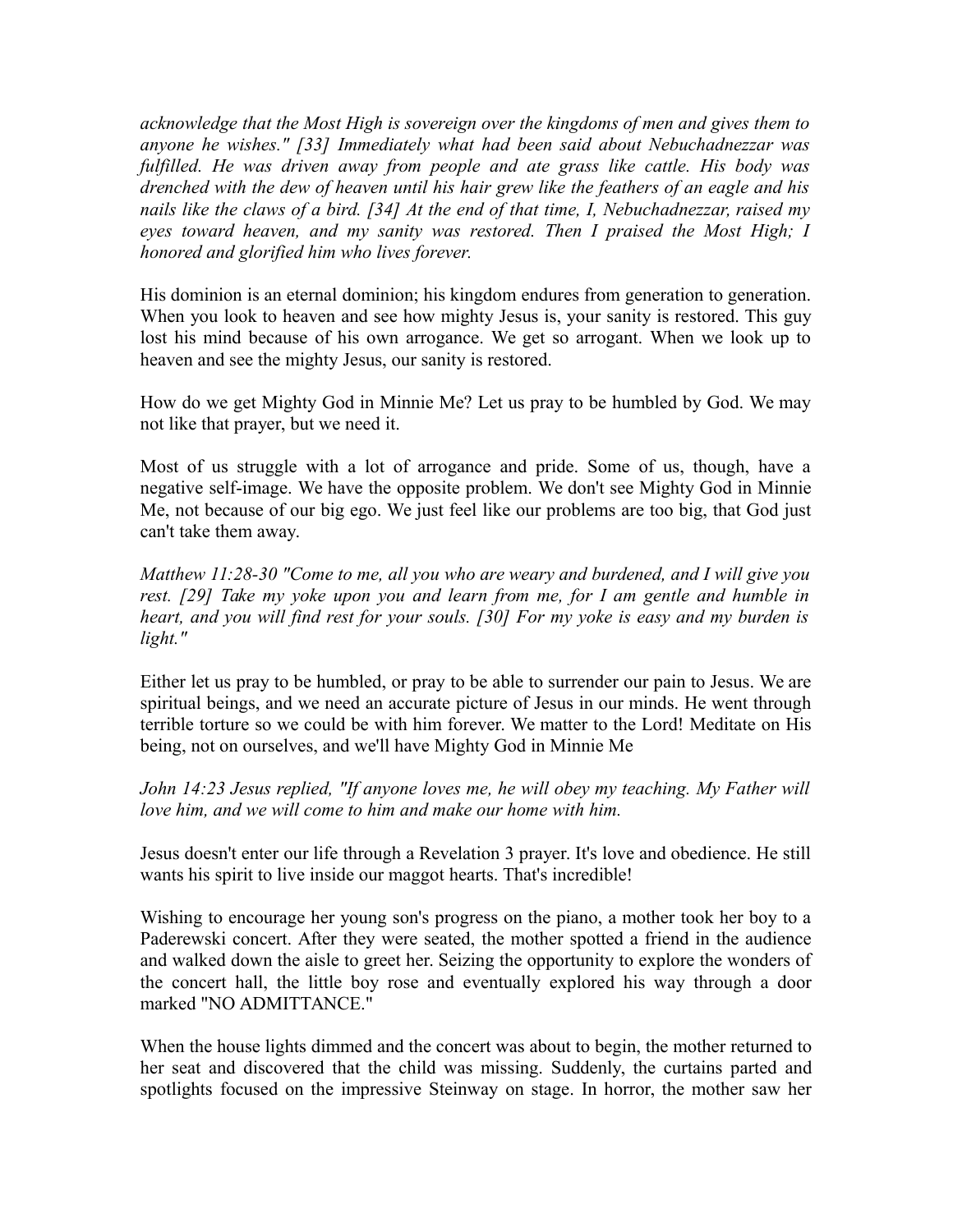little boy sitting at the keyboard, innocently picking out "Twinkle, Twinkle Little Star. "At that moment, the great piano master made his entrance, quickly moved to the piano, and whispered in the boy's ear, "Don't quit. Keep playing."

Then leaning over, Paderewski reached down with his left hand and began filling in a bass part. Soon his right arm reached around to the other side of the child and he added a running obbligato. Together, the old master and the young novice transformed a frightening situation into a wonderfully creative experience. And the audience was mesmerized.

THE LESSON: Whatever our situation in life and history -- however outrageous, however desperate, whatever dry spell of the spirit, whatever dark night of the soul -- God is whispering deep within our beings, "Don't quit. Keep playing. You are not alone. Together we will transform the broken patterns into a masterwork of My creative art. Together, we will mesmerize the world with our song of peace."

God doesn't call the equipped, he equips the called. Let's see the Mighty God in our lives.

# **10. United We Stand, Divided We Fall**

Samuel anointed Saul to be a King of Israel. Some of the Israelites were skeptical about it. At this time the Ammonites besieged Jabesh Gilead.

# **1. Are we making a treaty with sin?**

*1 Sam 11:1-5 Nahash the Ammonite went up and besieged Jabesh Gilead. And all the men of Jabesh said to him, "Make a treaty with us, and we will be subject to you." But Nahash the Ammonite replied, "I will make a treaty with you only on the condition that I gouge out the right eye of every one of you and so bring disgrace on all Israel." The elders of Jabesh said to him, "Give us seven days so we can send messengers throughout Israel; if no one comes to rescue us, we will surrender to you." When the messengers came to Gibeah of Saul and reported these terms to the people, they all wept aloud. Just then Saul was returning from the fields, behind his oxen, and he asked, "What is wrong with the people? Why are they weeping?" Then they repeated to him what the men of Jabesh had said.*

Nahash the Ammonite besieged Jabesh and the people of Jabesh wanted to make treaty with the Gentiles who were not Israelites. This was against God's law. The elders kind of lost their faith and wanted to surrender to the enemies. They were trying to get help from others. The whole Israelites became discouraged and started to weep aloud. They wept aloud because the Ammonites wanted to gouge out the eye of everyone of the Israelites.

What about us? Do we make treaty with sin and compromise righteousness. As disciples do we confide in each other and open up about ourselves or do we have best friends outside the Church. How much do we believe in being united.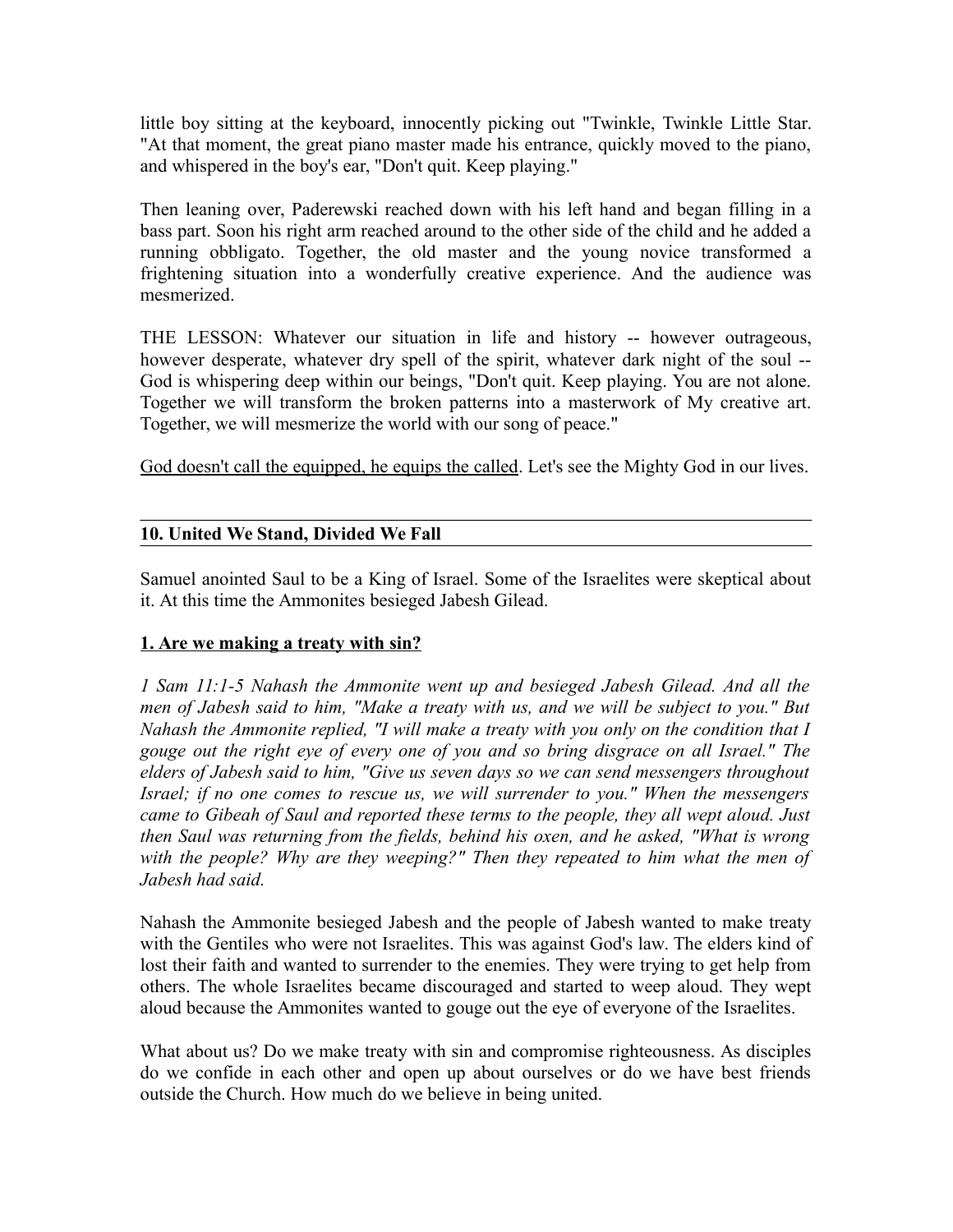There are two kind of people in the church:

\* One is those who think that they are not that sinful and their sins are not as bad as others sins. They look down on others and so they are not really open about themselves. \* Second is those who think they are the most sinful person in the whole world and nobody can relate to them. They become selfish and not wanting to help others but always wanting to flatter others.

What kind of person are we? We need to be neither. We should be able to say we have sinned and let us help each other. When the others are in trouble then we should be the first ones to help them in a great way. Saul later came from the field and enquired about the feelings of the people. He was a people's man. How about us?

#### **2. Is the terror of the Lord in us?**

*1 Sam 11:6-11 When Saul heard their words, the Spirit of God came upon him in power, and he burned with anger. He took a pair of oxen, cut them into pieces, and sent the pieces by messengers throughout Israel, proclaiming, "This is what will be done to the oxen of anyone who does not follow Saul and Samuel." Then the terror of the LORD fell on the people, and they turned out as one man. When Saul mustered them at Bezek, the men of Israel numbered three hundred thousand and the men of Judah thirty thousand. They told the messengers who had come, "Say to the men of Jabesh Gilead, 'By the time the sun is hot tomorrow, you will be delivered.'" When the messengers went and reported this to the men of Jabesh, they were elated. They said to the Ammonites, "Tomorrow we will surrender to you, and you can do to us whatever seems good to you." The next day Saul separated his men into three divisions; during the last watch of the night they broke into the camp of the Ammonites and slaughtered them until the heat of the day. Those who survived were scattered, so that no two of them were left together.* 

Fear of the Lord is the beginning of all wisdom. Unity was brought about by Saul by him being aggressive in dealing with the situation. He took a pair of oxen and cut them to pieces and sent them throughout Israel. People respected Saul and feared the Lord. They decided to be united. God's power can change us radically if we decide to be united. How is our family group? Do we see people being united? If not it is your responsibility to get our family group to be united.

#### **3. Do we show mercy to people?**

*1 Sam 11:12-15 The people then said to Samuel, "Who was it that asked, 'Shall Saul reign over us?' Bring these men to us and we will put them to death." But Saul said, "No one shall be put to death today, for this day the LORD has rescued Israel." Then Samuel said to the people, "Come, let us go to Gilgal and there reaffirm the kingship." So all the people went to Gilgal and confirmed Saul as king in the presence of the LORD. There they sacrificed fellowship offerings before the LORD, and Saul and all the Israelites held a great celebration.*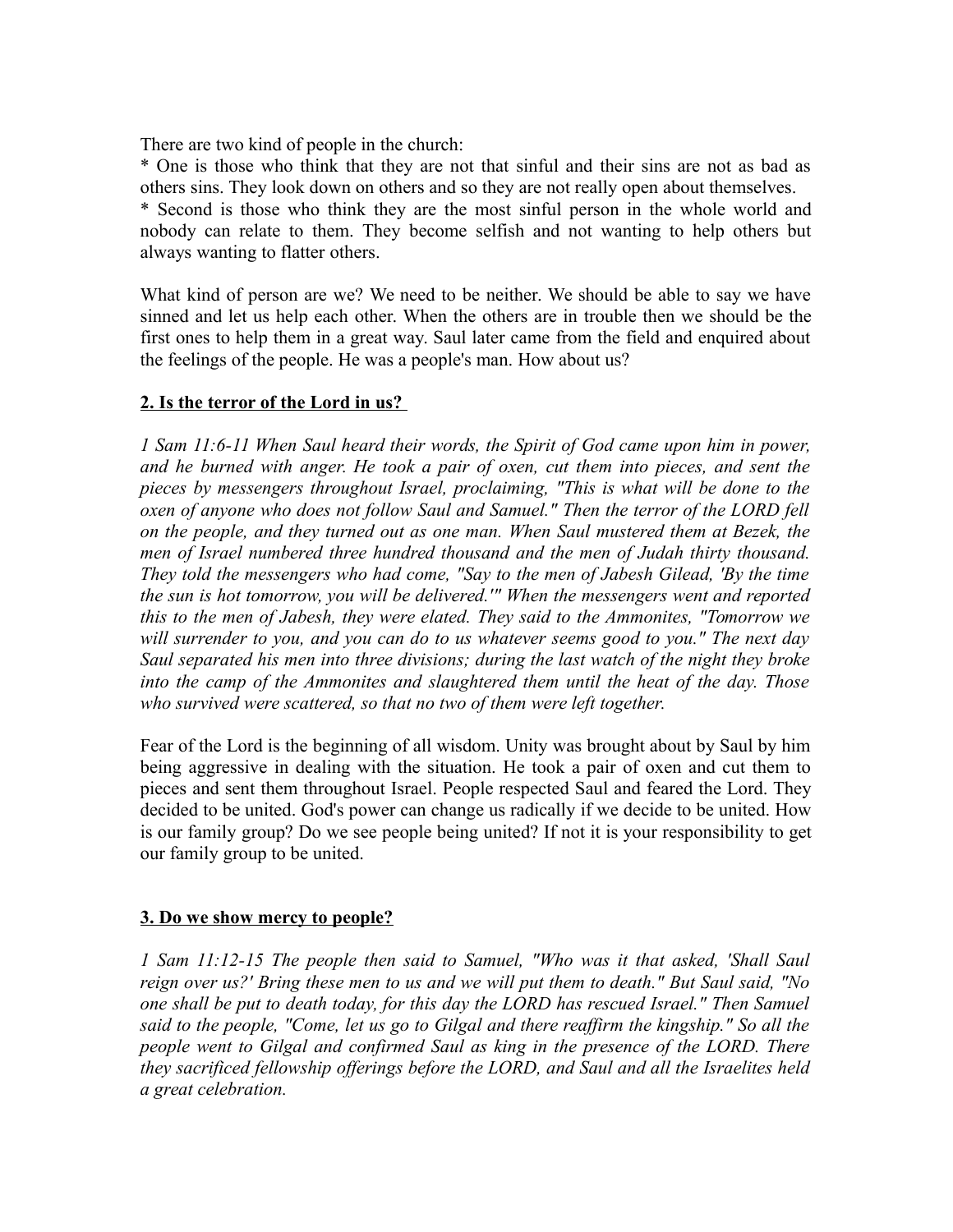The disciples of Jesus wanted to bring fire from heaven to destroy the Samaritans who were opposing Jesus. Jesus rebuked them. The people of Israel were fired up after victory and wanted to kill all the trouble makers. Saul showed mercy. Saul helped people to understand the punishment is not the only way to change people. When we show mercy to people they became grateful and change. Do we take advantage of mercy? Are we grateful for the mercy that has shown to us? When was the last time we showed mercy to somebody? When was the last time somebody showed mercy to us? We have recieved mercy from God and we need to show the same mercy to one another.

# **11. Enter By Grace And Remain By Grace**

# **1. Let us get our focus right with ourselves.**

*Matthew 18:21-35 Then Peter came to Jesus and asked, "Lord, how many times shall I forgive my brother when he sins against me? Up to seven times?" [22] Jesus answered, "I tell you, not seven times, but seventy-seven times. [23] "Therefore, the kingdom of heaven is like a king who wanted to settle accounts with his servants. [24] As he began the settlement, a man who owed him ten thousand talents was brought to him. [25] Since he was not able to pay, the master ordered that he and his wife and his children and all that he had be sold to repay the debt. [26] "The servant fell on his knees before him. 'Be patient with me,' he begged, 'and I will pay back everything.' [27] The servant's master took pity on him, canceled the debt and let him go. [28] "But when that servant went out, he found one of his fellow servants who owed him a hundred denarii. He grabbed him and began to choke him. 'Pay back what you owe me!' he demanded. [29] "His fellow servant fell to his knees and begged him, 'Be patient with me, and I will pay you back.' [30] "But he refused. Instead, he went off and had the man thrown into prison until he could pay the debt. [31] When the other servants saw what had happened, they were greatly distressed and went and told their master everything that had happened. [32] "Then the master called the servant in. 'You wicked servant,' he said, 'I canceled all that debt of yours because you begged me to. [33] Shouldn't you have had mercy on your fellow servant just as I had on you?' [34] In anger his master turned him over to the jailers to be tortured, until he should pay back all he owed. [35] "This is how my heavenly Father will treat each of you unless you forgive your brother from your heart."*

This passage is one of the most confounding passages in the entire Bible. How could someone who had been forgiven so much be so unforgiving himself? Remember the day we were baptized? We could have gone home and for three hours could have read the Bible. What an exciting feeling it was to know that all our sins were forgiven? We just wanted to enjoy our salvation and share it with others.

In this parable he was forgiven an incredible amount. The problem was, he didn't feel forgiven. He thought it was a loan he had to repay. Look at what he says. "Be patient with me, and I will pay back everything". Even though that was impossible, even though he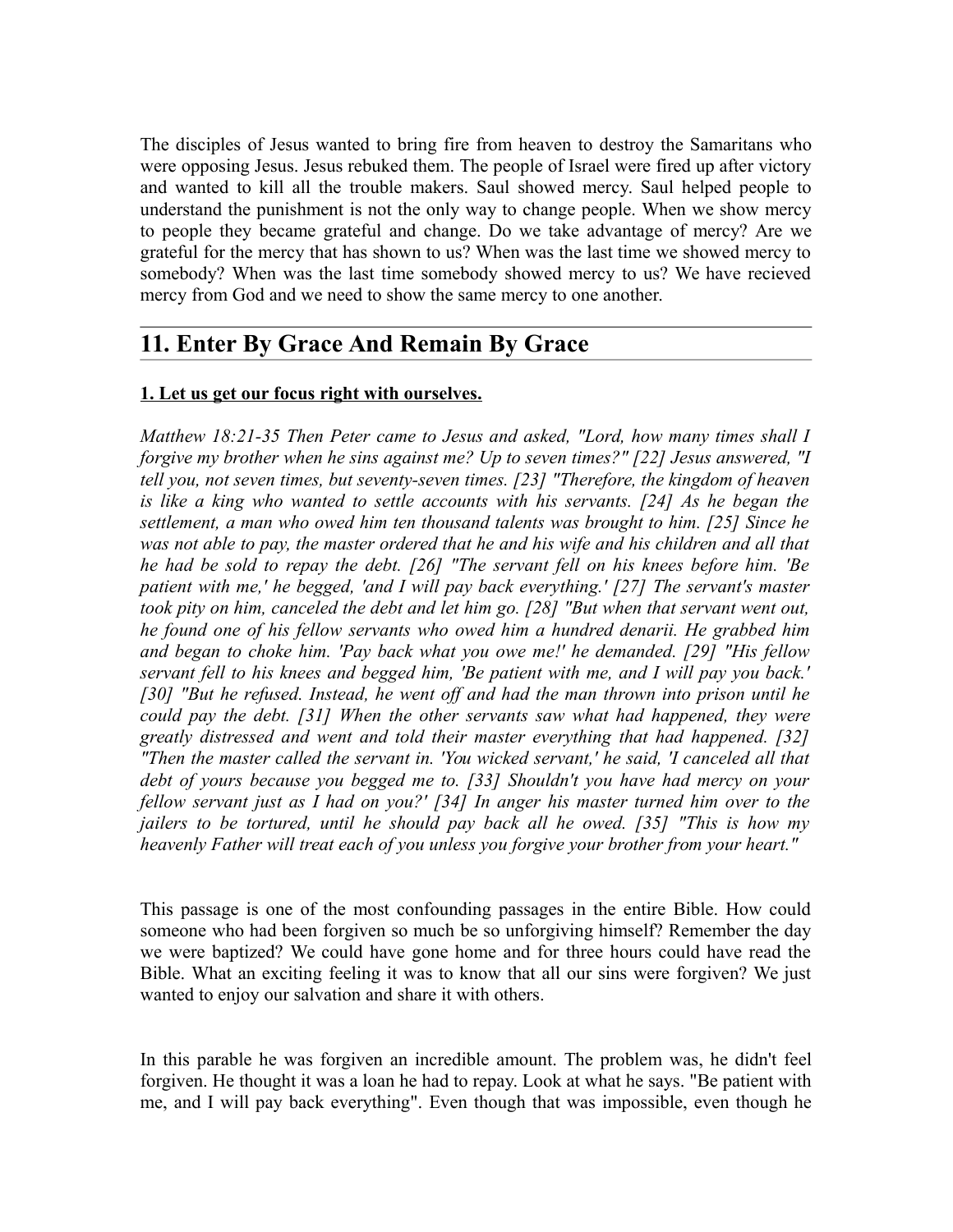was forgiven by the master . . . He still thought he had to pay it back. That may be the reason why he choked his fellow servant.

Too many of us are confused in the same way. They've been totally forgiven. The joy that is meant to come from that, though, gives way to duty and pressure. Their focus quickly shifts to what they need to do, from how much they've been forgiven

At the time of salvation we just focused on living and enjoying the Christian life, and sharing it with others. There was no system, no infrastructure, no plan to depend on for our success. All we had was God, and somehow that was always enough for us.

*Galatians 3:1-3 You foolish Galatians! Who has bewitched you? Before your very eyes Jesus Christ was clearly portrayed as crucified. [2] I would like to learn just one thing from you: Did you receive the Spirit by observing the law, or by believing what you heard? [3] Are you so foolish? After beginning with the Spirit, are you now trying to attain your goal by human effort?* 

*Galatians 3:10-11 All who rely on observing the law are under a curse, for it is written: "Cursed is everyone who does not continue to do everything written in the Book of the Law." [11] Clearly no one is justified before God by the law, because, "The righteous will live by faith."* 

All of us got into the kingdom by grace in the first place. There's no other way. Too often, though, we try to remain in the kingdom by our own human effort, our own system. When we struggle spiritually, and what do we focus on? It's not the insufficiency of God's grace. It's our inability to uphold our own standards "I haven't been fruitful." "I've missed so many Quiet Times." "I can't overcome this sin"

Imagine we love running/jogging. For some time we did jog and enjoyed our practice. Then we thought we can make it more fun and we bought a heart-rate monitor, and started tracking our progress. All this "progress" was supposed to help us enjoy running, keep us motivated. But it can take all the joy away. We may end up focusing on our progress and not on our joyful running. The system we had invented to help us with our running may end up ruining the experience. This is sometimes the case with our spiritual lives as well. The system takes our focus off of the cross, off of Jesus and puts it on our own obedience.

*Romans 7:10 I found that the very commandment that was intended to bring life actually brought death.*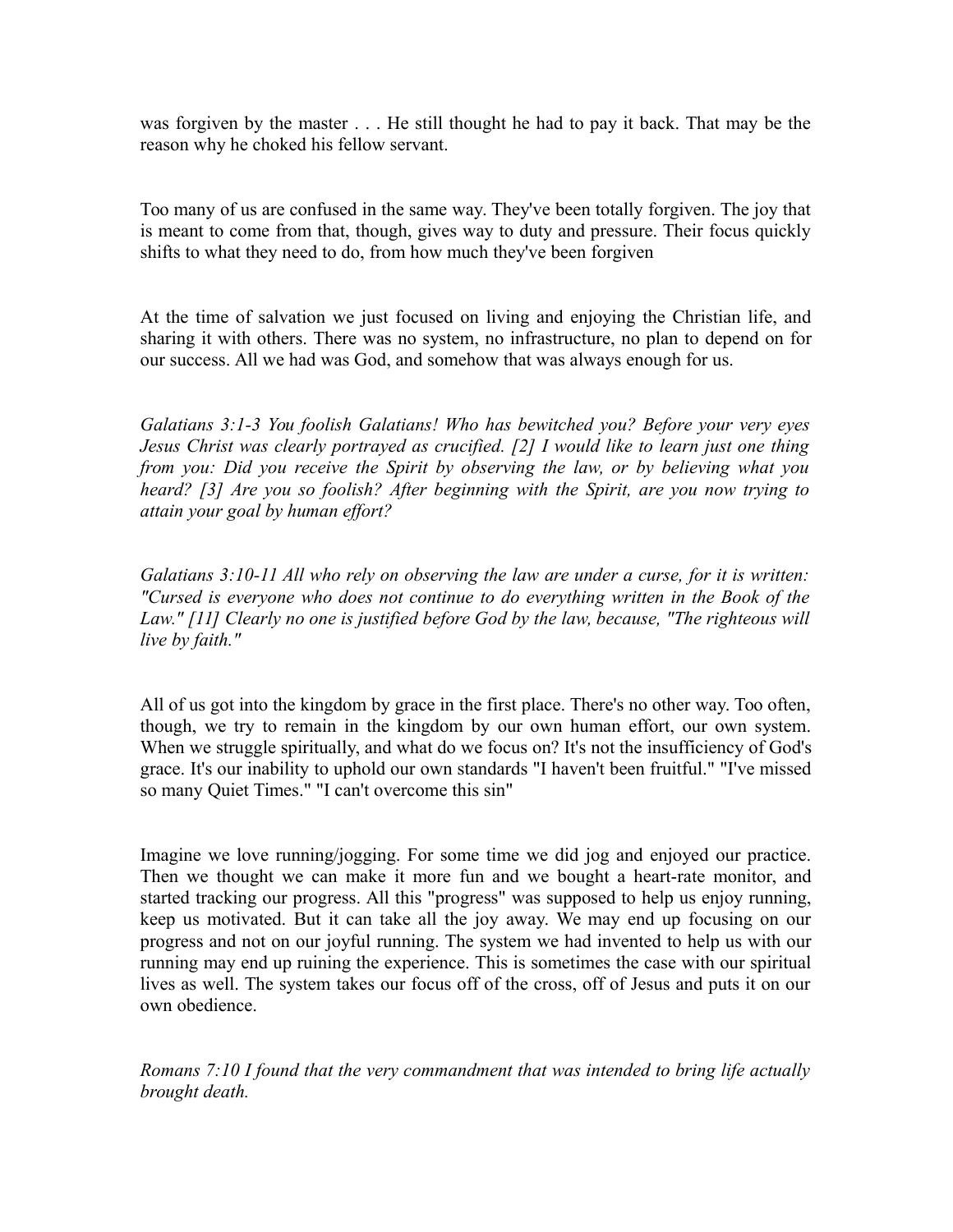The very system that is meant to help us be better disciples can drive us away from God. There's only one way to enter the kingdom. That's by grace. Too often, though, we try to depend on human effort and obedience to remain in the kingdom. Need to enter by grace, remain by grace. This is what will make our hearts strong.

*Hebrews 13:9 Do not be carried away by all kinds of strange teachings. It is good for our hearts to be strengthened by grace, not by ceremonial foods, which are of no value to those who eat them.*

# **2. Let us get our focus right with others**

Many times we see in the Bible, many, the lame, blind, crippled, paralytic, the sinful…, came to Jesus for help. Few times the disciples around Jesus felt disturbed. They even stopped them doing it. But Jesus was focused on meeting the needs of the people. There are people in our fellowship that are desperate for healing, they've looked everywhere for grace. Are we as disciples showing them the grace of God or blaming/branding them for what they are?

*Hebrews 4:14-5:3 Therefore, since we have a great high priest who has gone through the heavens, Jesus the Son of God, let us hold firmly to the faith we profess. [15] For we do not have a high priest who is unable to sympathize with our weaknesses, but we have one who has been tempted in every way, just as we are--yet was without sin. [16] Let us then approach the throne of grace with confidence, so that we may receive mercy and find grace to help us in our time of need. [5:1] Every high priest is selected from among men and is appointed to represent them in matters related to God, to offer gifts and sacrifices for sins. [2] He is able to deal gently with those who are ignorant and are going astray, since he himself is subject to weakness. [3] This is why he has to offer sacrifices for his own sins, as well as for the sins of the people.*

Jesus is able to help us because he understands our struggles. This is the kind of help we need to give to others who are in need.

*Heb 12:12 -15 Therefore, strengthen your feeble arms and weak knees. "Make level paths for your feet," so that the lame may not be disabled, but rather healed. Make every effort to live in peace with all men and to be holy; without holiness no one will see the Lord. See to it that no one misses the grace of God and that no bitter root grows up to cause trouble and defile many.*

*Col 4:5-6 Be wise in the way you act toward outsiders; make the most of every*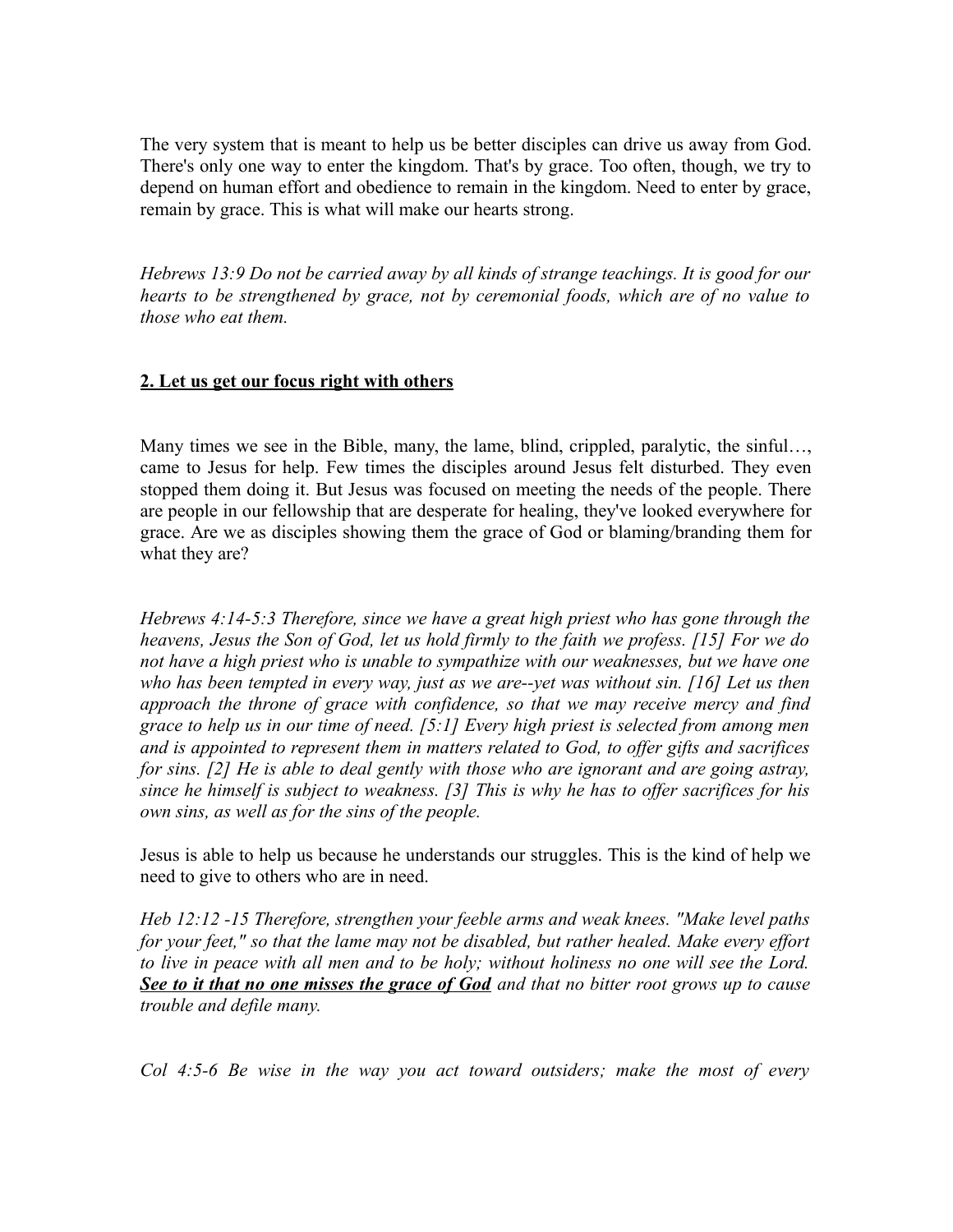*opportunity. Let your conversation be always full of grace, seasoned with salt, so that you may know how to answer everyone.*

*2 Tim 2:1 NIV You then, my son, be strong in the grace that is in Christ Jesus.*

# **12. Divine Sovereignty And Human Responsibility**

God is the sovereign ruler over the universe and all human affairs, and human beings are responsible before God for the moral choices and actions they make.

# **What does the Bible teach about God's sovereign rulership?**

Consider Daniel 4:35 where we are instructed that God "does according to His will in the host of heaven and among the inhabitants of earth, and no one can ward off His hand or say to Him, 'what have You done?'"

1) God's rulership is the exercise of "His will." That is, he decides in advance what he wants to happen so that "His will" precedes and directs all that occurs.

2) His will is exercised universally—over those in heaven and all the inhabitants of earth. There simply is no place where his will does not pertain or is not exercised.

3) No creature of God can thwart the fulfillment of God's will or charge God with wrongdoing.

In short, God's rulership by his will is absolute, universal, and effectual.

The Bible contains a number of "spectrum texts" which display God's ultimate control of both good and evil, light and darkness, life and death. In Isaiah 45:6b-7, God announces "I am the Lord, and there is no other, the One forming light and creating darkness, causing well-being and creating calamity; I am the Lord who does all these" (Exod 4:11; Deut 32:39; 1 Sam 2:6-7; Eccles 7:13-14; and Lam 3:37-38).

And, while we gladly affirm that God is good (only!) and that God neither approves evil in itself, nor does any evil reside in him (Ps 5:4), yet we must affirm with the large and sweeping testimony of Scripture that he reigns over all of life, both its good and evil, and that in all that occurs "the counsel of his will" (Eph 1:11) is fulfilled.

# **What does Scripture teach about human moral responsibility?**

From page 1 of the Bible, we are put on notice that God holds us accountable for the moral choices and actions we make. The law of God, whether the simple law not to eat of one tree in the garden (Gen 2:16-17), or the Law given on Sinai (Exod 20), or the Law of Christ (1 Cor 9:21; Gal 6:2) - each establishes for its time the moral framework within which our lives are lived.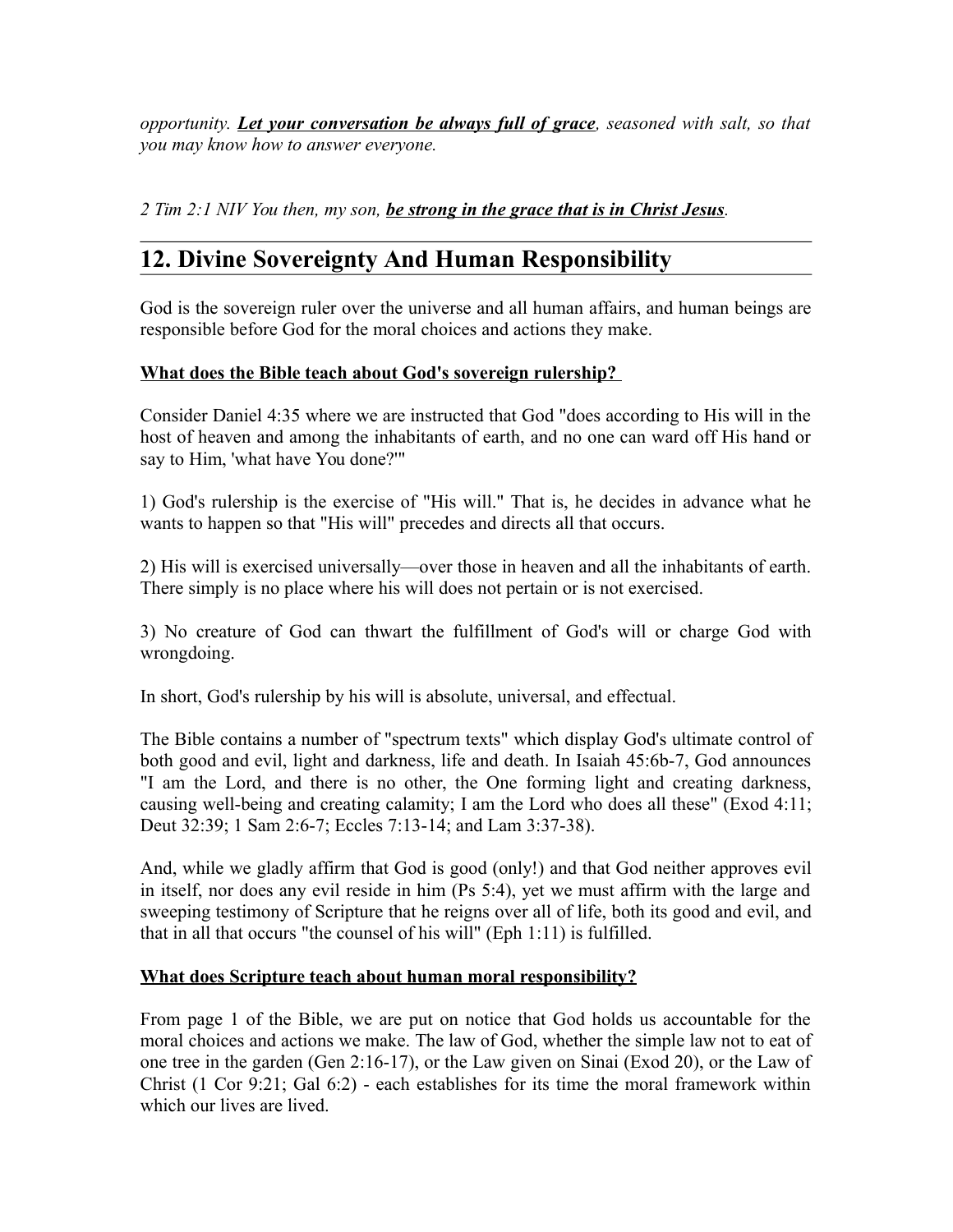God will "render to each person according to his deeds" (Rom 2:6), and this judgment will be based on whether we "persevere in doing good" (Rom 2:7) or whether we "do not obey the truth, but obey unrighteousness" (Rom 2:8). There simply is no denying the fact that God considers his human creation as responsible for the choices and actions they make, and the final judgment day will bear testimony to how we have chosen to live our **lives** 

### **So, God is the sovereign ruler over all, and human beings are responsible before him, but just how can both be true?**

We simply cannot understand fully how both are true together, but that they must work together is demanded by Scripture's clear teaching.

Consider one illustration from Scripture where both are seen, namely, a lesson from Joseph's story (Gen 37-45).

- Joseph's brothers were deeply jealous of him and grew to despise him.
- When the opportunity presented itself, they sold him into Egypt (37:25-36) where Joseph was misunderstood and mistreated.
- Despite this, God's hand was on Joseph and he was elevated to second in command in Egypt (Gen 41).
- During a famine, his brothers traveled to Egypt to purchase grain, and there Joseph made himself known to his brothers.
- What Joseph tells them is as incredible as it is instructive: "Now, therefore, it was not you who sent me here, but God" (Gen 45:8).

Surely they did send Joseph to Egypt! And so they did, and so Joseph previously acknowledges (45:4). But, to get at the full reason that they were sent to Egypt requires looking not just to the brothers but also, more importantly, to God!

So it is clear: both God and the brothers are responsible for sending Joseph to Egypt. Both God's sovereign rulership and the brother's moral actions are active. As Joseph puts it later, "you meant evil against me, but God meant it for good" (Gen 50:20). The brothers acted for evil, and God acted in the same events for good.

Not every question is here answered, but we see that we must affirm both the sovereign rulership of God and the genuineness of our moral responsibility.

# **13. The Church In Your Home**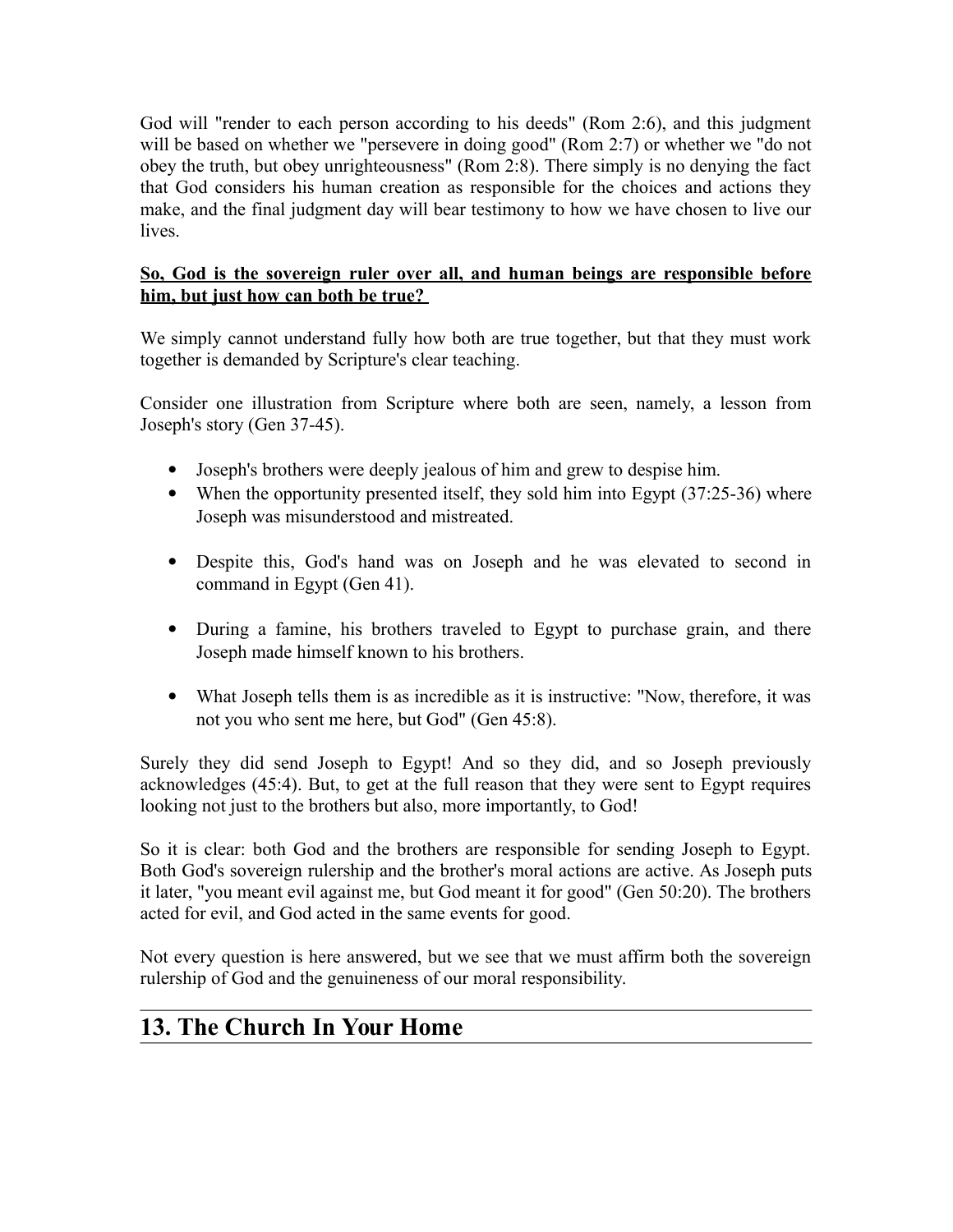*1 Cor. 16:19 The churches in the province of Asia send you greetings. Aquila and Priscilla greet you warmly in the Lord, and so does the church that meets at their house.*

# **1. Make the Family Group a Smaller Version of the Church**

Small groups are the backbone of a large church. This is where people get individual attention, get their needs met. The center of life for the early disciples was in people's homes. The synagogue was a place of preaching and persuasion. Worship took place at home. This presents a unique challenge, but also creates a unique opportunity. There's no place you can offer as much love, warmth and hospitality as we can at home.

As disciples we should get along with every person in our family group, where they are, where they aren't. We also need to be instrumental for the growth of our group.

*1 Cor. 3:5-9 What, after all, is Apollos? And what is Paul? Only servants, through whom you came to believe--as the Lord has assigned to each his task. [6] I planted the seed, Apollos watered it, but God made it grow. [7] So neither he who plants nor he who waters is anything, but only God, who makes things grow. [8] The man who plants and the man who waters have one purpose, and each will be rewarded according to his own labor. [9] For we are God's fellow workers; you are God's field, God's building.*

We have the responsibility to plant and water. God makes things grow.

The family group can mirror what the larger churches have done, like sending mission teams. It hurts the sending church to send out talented leaders, but it produces even more fruit. Once the sending church has recovered, though, it can produce more fruit again.

# **2. Make the Family Group a Larger Version of your Physical Family**

Resolving conflict within the family group is just like dealing with our physical family. People know that we'll sit down, open up the Bible and see what we can do to help. The family model really works well in the small group. Bridal showers, groom-honorings . . . Any get-together is bonding. We need to learn to love and pull people in who have special challenges.

*1 Thes. 5:14-18 And we urge you, brothers, warn those who are idle, encourage the timid, help the weak, be patient with everyone. [15] Make sure that nobody pays back wrong for wrong, but always try to be kind to each other and to everyone else. [16] Be joyful always; [17] pray continually; [18] give thanks in all circumstances, for this is God's will for you in Christ Jesus.*

Another thing we can do in building family is to get a lot of input from one another. We need to be patient with everyone. The scripture says always try to be kind to each other. Is our family group a place of prayer, a place of thanksgiving, a place of joy?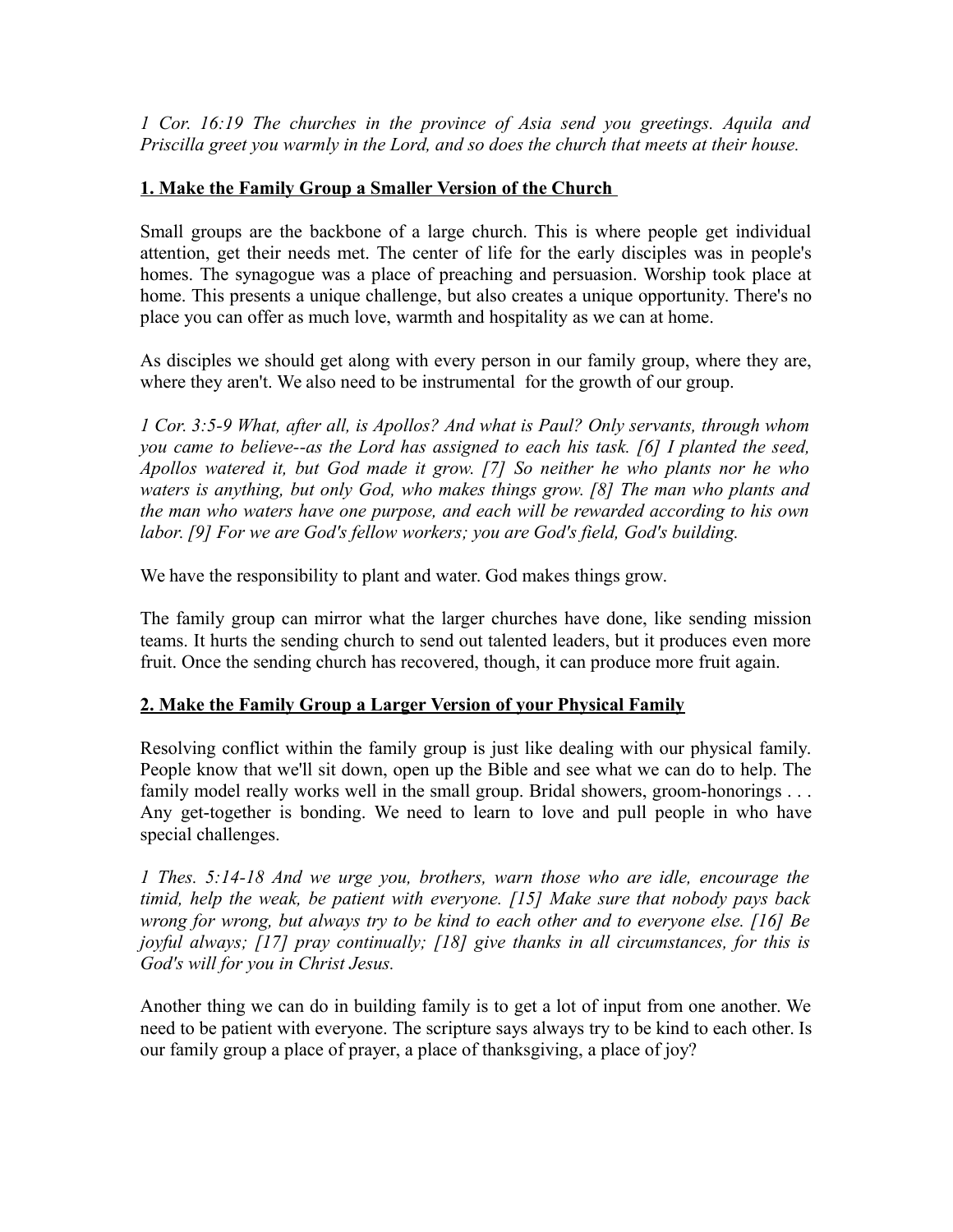*1 Thes. 2:6-9 We were not looking for praise from men, not from you or anyone else. As apostles of Christ we could have been a burden to you, [7] but we were gentle among you, like a mother caring for her little children. [8] We loved you so much that we were delighted to share with you not only the gospel of God but our lives as well, because you had become so dear to us. [9] Surely you remember, brothers, our toil and hardship; we worked night and day in order not to be a burden to anyone while we preached the gospel of God to you.*

It's a challenge to make sure we are close to everyone in our family group. It takes spending time. It takes time for people to trust us enough to share the deeper things with us. Often people think things don't effect them, but they really do. Need to talk about those things. This adds to the tight, family nature of the group when people feel they can trust us.

Leading a family group is something we can do for the rest of our life. It will never get boring, never get old, never be too much for us. It's exciting.

*2 Cor. 3:18 And we, who with unveiled faces all reflect the Lord's glory, are being transformed into his likeness with ever-increasing glory, which comes from the Lord, who is the Spirit.*

# **14. These Three Remain : Faith, Hope And Love**

*1 Cor. 12:28-31 And in the church God has appointed first of all apostles, second prophets, third teachers, then workers of miracles, also those having gifts of healing, those able to help others, those with gifts of administration, and those speaking in different kinds of tongues. [29] Are all apostles? Are all prophets? Are all teachers? Do all work miracles? [30] Do all have gifts of healing? Do all speak in tongues? Do all interpret? [31] But eagerly desire the greater gifts. And now I will show you the most excellent way.*

1 Cor 13 goes on to describe the greater gifts of faith, hope and love. These are the gifts we are to go after. These are essential for the ministry. Invitations, food and logistics don't make for an effective Bible Talk. That's not the gift. We have to beware of numbers and paperwork. They can numb our hearts. Dealing with problems all day damages our faith. We can be guided by policy, not principle. What we need is faith, hope and love.

# **1. Faith**

We can even falsely believe that because we work hard, God accepts us. It requires faith. Let us ask yourself if our personal ministry goals require any faith. Do we feel stretched? Are the good old days in the past? Do we have any dreams that scare anybody? Are we willing to accept an OK ministry, a comfortable, controlled situation? Do we push forward and desire new things, or do we pull back and desire status quo? Do we put ourselves in a situation that requires faith? Are we willing to move somewhere else?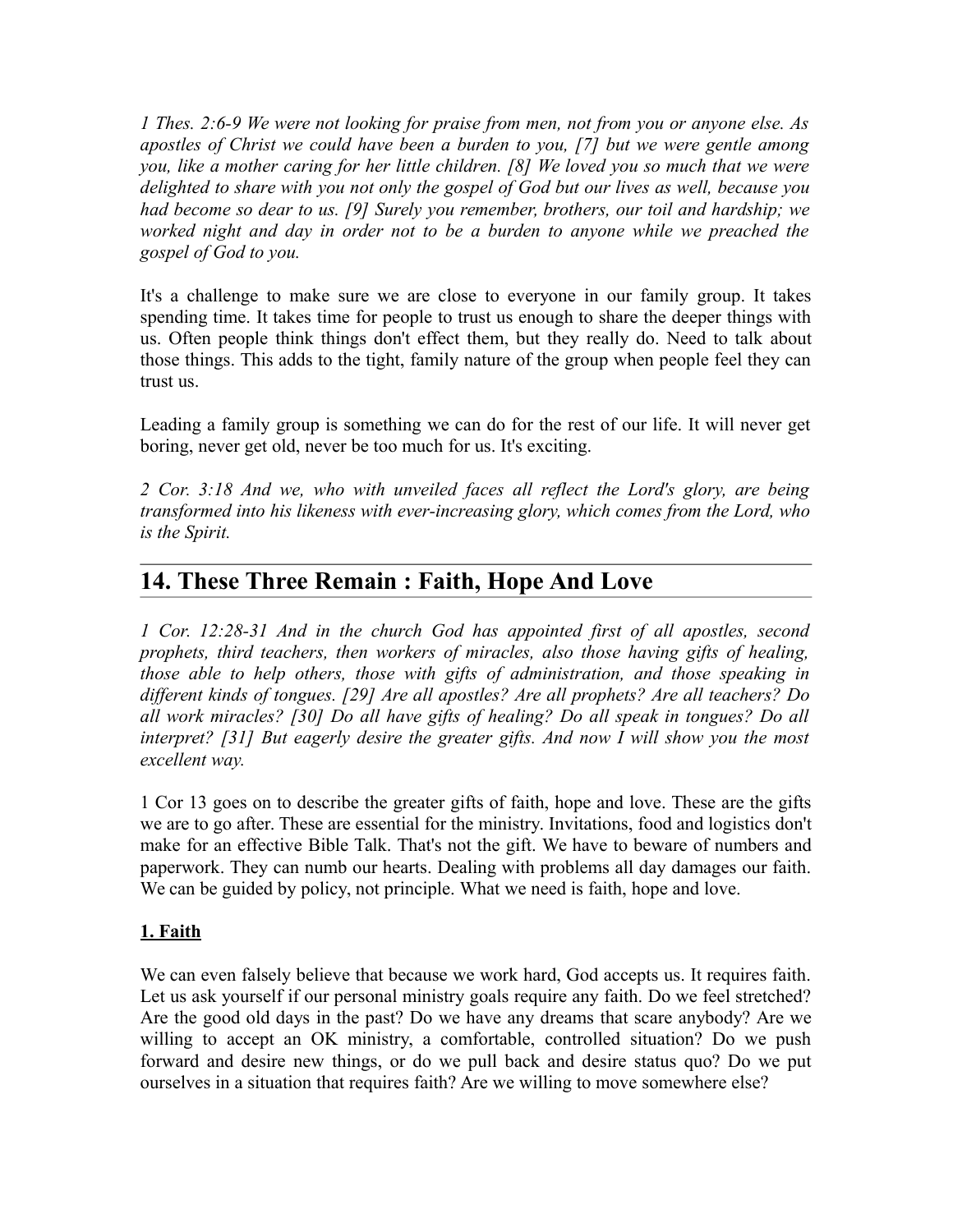Are we known for our faith? Does our ministry call us for faith? This is a great indicator. If we're not full of faith, our ministry won't desire our friendship. Are we known not by the words we say, but by the ministries we lead? Are we having an impact on people? Is it plainly evident to everyone?

### a. What is Faith?

*Heb 11:1 Now faith is being sure of what we hope for and certain of what we do not see.*

#### b. Where Faith comes from?

*Rom 10:17 Consequently, faith comes from hearing the message, and the message is heard through the word of Christ.*

#### c. When faith is faith?

*Mat 24:9-13 "Then you will be handed over to be persecuted and put to death, and you will be hated by all nations because of me. At that time many will turn away from the faith and will betray and hate each other, and many false prophets will appear and deceive many people. Because of the increase of wickedness, the love of most will grow cold, but he who stands firm to the end will be saved.* [James 1:3 testing of faith develops perseverance, I Pet.1:1-8, faith is precious than gold] When you go through trials, your faith is tested.

#### d. How much faith is faith?

*Mat 17:20 He replied, "Because you have so little faith. I tell you the truth, if you have faith as small as a mustard seed, you can say to this mountain, 'Move from here to there' and it will move. Nothing will be impossible for you."* Sometimes we struggle to have this mustard seed faith.

#### e. Why faith is so important?

*Heb 11:6 And without faith it is impossible to please God, because anyone who comes to him must believe that he exists and that he rewards those who earnestly seek him.*

We can keep on talking about different attributes, ingredients, stories, examples, victories, prayers of faith from the Bible. Today do we have faith to continue to live as Christians / Disciples? Do we have faith to carry those marks of disciples (Prayer, Bible study, loving one another, denying self ) which we learnt while becoming a disciple?

#### **2. Hope**

a. Suffering produces hope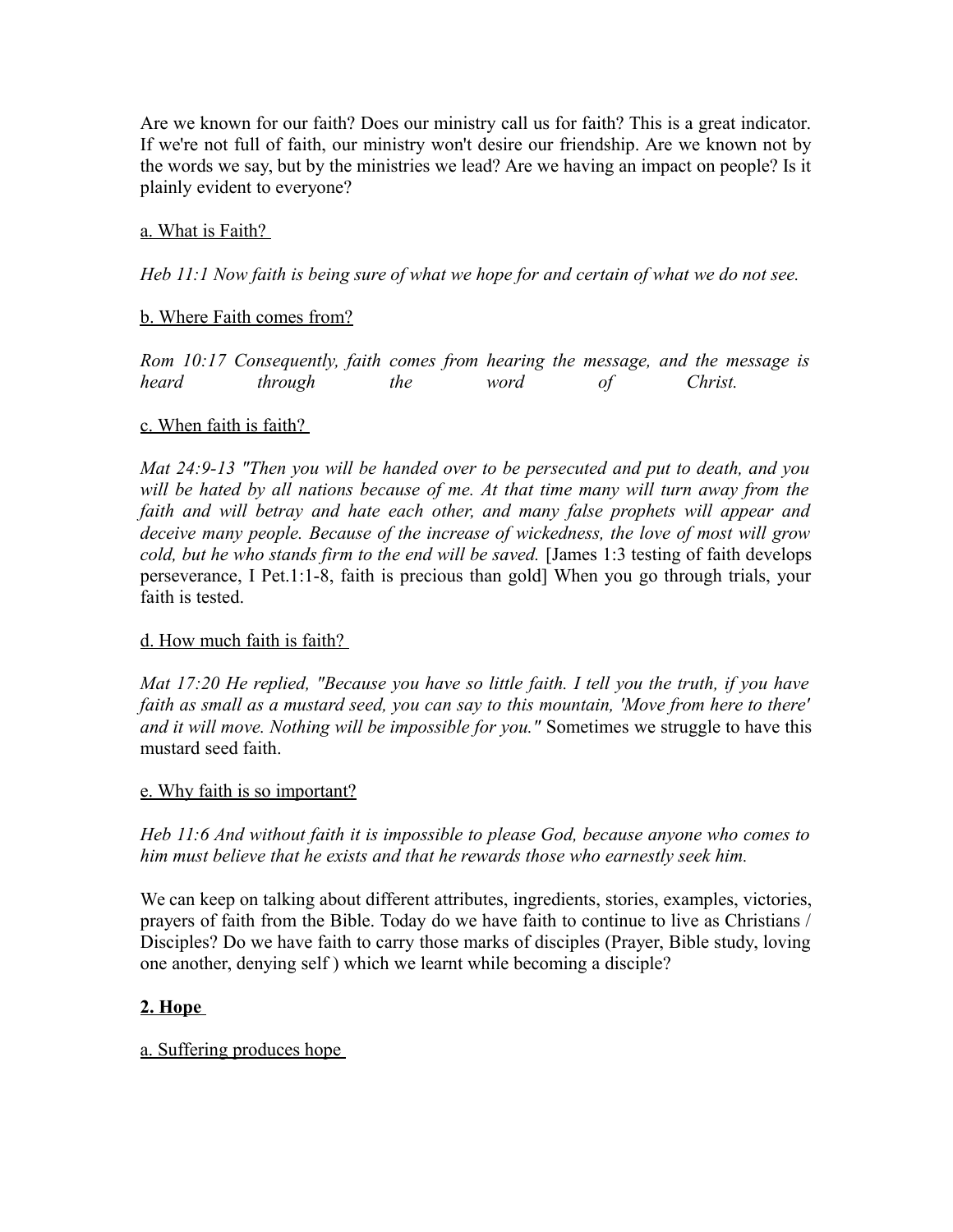*Rom 5:3-5 Not only so, but we also rejoice in our sufferings, because we know that suffering produces perseverance; perseverance, character; and character, hope. And hope does not disappoint us, because God has poured out his love into our hearts by the Holy Spirit, whom he has given us.*

### b. Hope in the resurrection of the dead.

*Acts 23:6 Then Paul, knowing that some of them were Sadducees and the others Pharisees, called out in the Sanhedrin, "My brothers, I am a Pharisee, the son of a Pharisee. I stand on trial because of my hope in the resurrection of the dead."*

*Acts 24:15 and I have the same hope in God as these men, that there will be a resurrection of both the righteous and the wicked.*

*1 Tim 4:9,10 This is a trustworthy saying that deserves full acceptance (and for this we labor and strive), that we have put our hope in the living God, who is the Savior of all men, and especially of those who believe.*

#### c. Hope of eternal life.

*Titus 1:1-3 Paul, a servant of God and an apostle of Jesus Christ for the faith of God's elect and the knowledge of the truth that leads to godliness-- a faith and knowledge resting on the hope of eternal life, which God, who does not lie, promised before the beginning of time, and at his appointed season he brought his word to light through the preaching entrusted to me by the command of God our Savior.*

*1 Cor 15:19 If only for this life we have hope in Christ, we are to be pitied more than all men.*

*1 Tim 6:17 Command those who are rich in this present world not to be arrogant nor to put their hope in wealth, which is so uncertain, but to put their hope in God, who richly provides us with everything for our enjoyment.*

*1 Pet 1:13 Therefore, prepare your minds for action; be self-controlled; set your hope fully on the grace to be given you when Jesus Christ is revealed.*

# **3. Love**

#### a. Love God

*1 John 5:1-4 Everyone who believes that Jesus is the Christ is born of God, and everyone who loves the father loves his child as well. This is how we know that we love the children of God: by loving God and carrying out his commands. This is love for God: to obey his commands. And his commands are not burdensome, for everyone born of God overcomes the world. This is the victory that has overcome the world, even our faith.*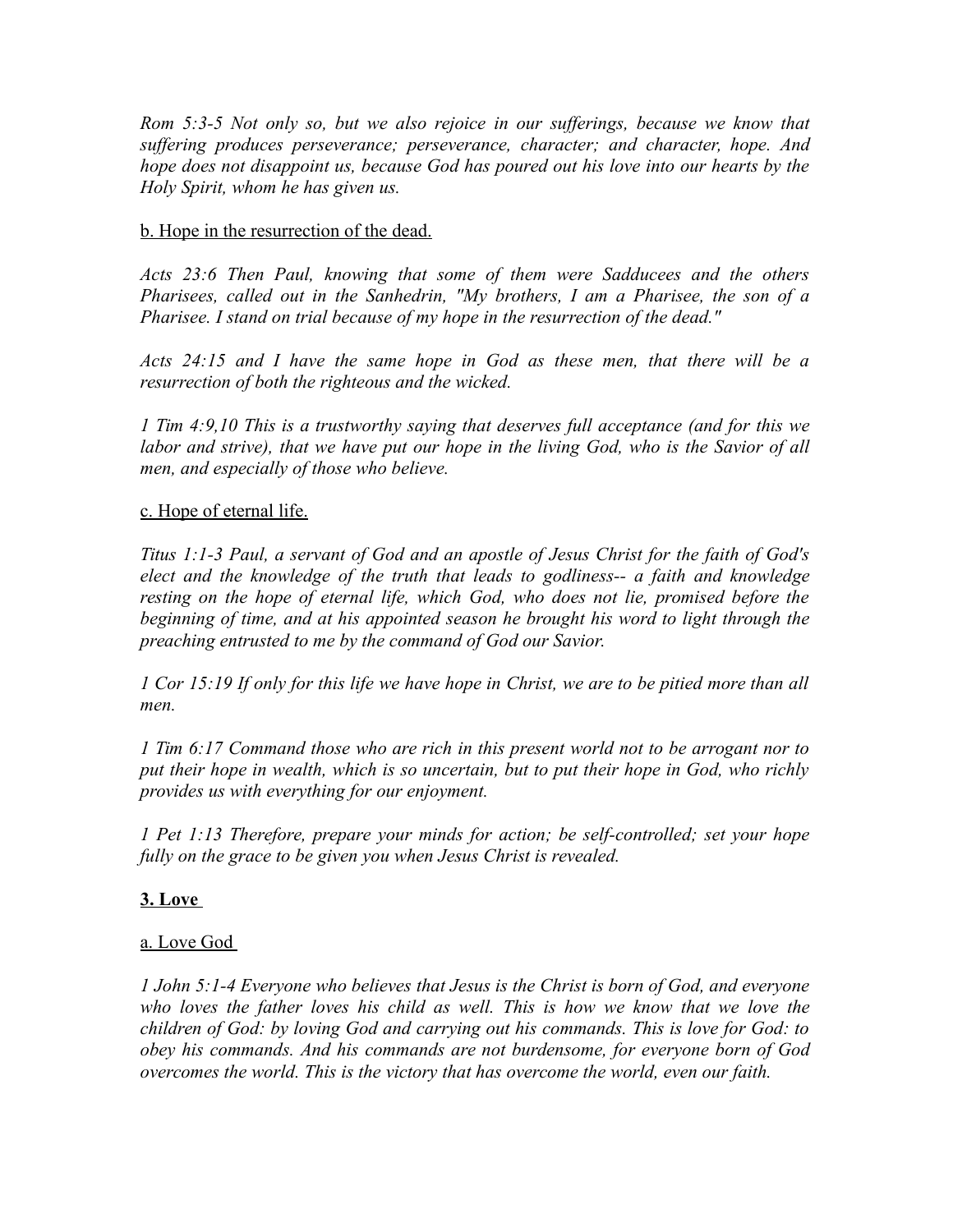#### b. Love one another

*John 13:34,35 "A new command I give you: Love one another. As I have loved you, so you must love one another. By this all men will know that you are my disciples, if you love one another."* 

How do you know you have love? If we possess the following qualities.

*1 Cor 13:4-8 NIV Love is patient, love is kind. It does not envy, it does not boast, it is not proud. It is not rude, it is not self-seeking, it is not easily angered, it keeps no record of wrongs. Love does not delight in evil but rejoices with the truth. It always protects, always trusts, always hopes, always perseveres. Love never fails. But where there are prophecies, they will cease; where there are tongues, they will be stilled; where there is knowledge, it will pass away.*

# In conclusion :

*I Cor. 13: 13 And now these three remain: faith, hope and love. But the greatest of these is love.* Do we eagerly desire to have it? Are we known for growing in these three? Let us decide to love God and love one another more than ever before.

# **15. Servants Called By God**

Being called is a very interesting phenomenon. Many of us wonder if we were ever really called. Being called is when you understand what is needed, and you do everything you can to meet that need. The word "servant" in the Bible is typically rendered "diakonos," which implies meeting needs. We are called by God in many different ways. Joseph was called by being sold into slavery. Nehemiah was called by a deep compassion in his heart. Daniel was called by being righteous.

God has called us to be servants. What if we translated "diakonos" as servant all the time That's all we are supposed to be. There was nothing glorious in it. He was the guy who washed your feet. He was the guy who served the food when you sat down at your friend's house. Didn't even know his name. God has called each one of us to meet needs where we are. He's called us to a spiritual service. He's called us to serve.

# **1. Called to bring glory to God**

*Mark 6:35-44 By this time it was late in the day, so his disciples came to him. "This is a remote place," they said, "and it's already very late. [36] Send the people away so they can go to the surrounding countryside and villages and buy themselves something to eat." [37] But he answered, "You give them something to eat." They said to him, "That would take eight months of a man's wages! Are we to go and spend that much on bread and give it to them to eat?" [38] "How many loaves do you have?" he asked. "Go and see." When they found out, they said, "Five--and two fish." [39] Then Jesus directed them*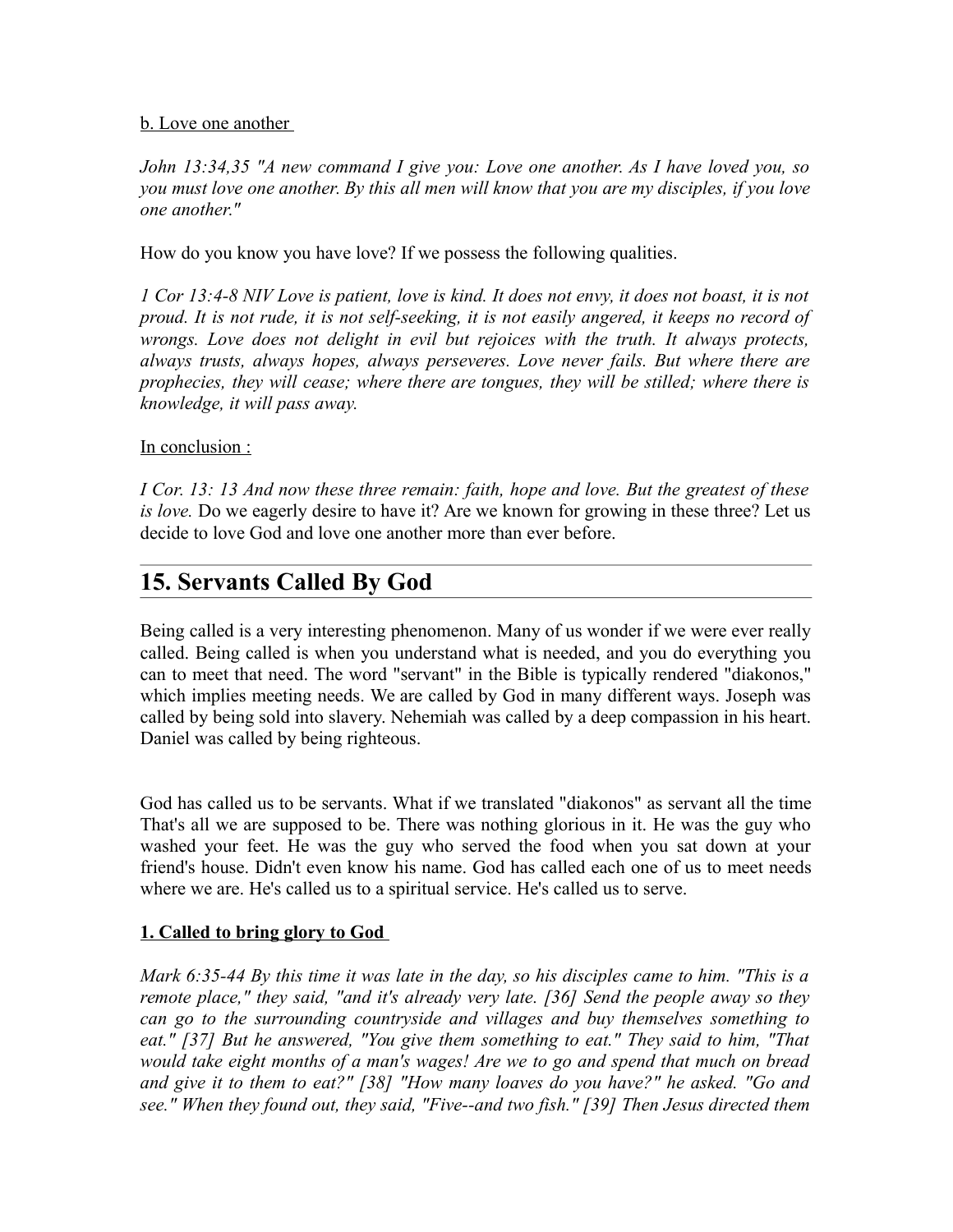*to have all the people sit down in groups on the green grass. [40] So they sat down in groups of hundreds and fifties. [41] Taking the five loaves and the two fish and looking up to heaven, he gave thanks and broke the loaves. Then he gave them to his disciples to set before the people. He also divided the two fish among them all. [42] They all ate and were satisfied, [43] and the disciples picked up twelve basketfuls of broken pieces of bread and fish. [44] The number of the men who had eaten was five thousand.*

Look at all the tasks performed by the disciples here. Look at all the numbers. Five loaves and two fish, exactly. There was so little. They sat down in organized groups. Why did Jesus want them in groups of 50 and 100? To know how many were fed by the miracle. Why did they have 12 baskets? May be one basket per apostle. Twelve apostles, twelve baskets. By knowing the facts, the miracle could be measured. Truth led to right decisions.

We can tell the pulse of a ministry by their giving, their baptisms and their growth. These numbers tell us how people are feeling in their faith as disciples. Without knowing how much we have and how much we have left over, we don't know what happened. In this story, the apostles helped to show the facts, and those facts testified to a miracle of Jesus. Those facts bring more glory to God.

#### **2. Called to meet the needs**

*Acts 6:1-4 In those days when the number of disciples was increasing, the Grecian Jews among them complained against the Hebraic Jews because their widows were being overlooked in the daily distribution of food. [2] So the Twelve gathered all the disciples together and said, "It would not be right for us to neglect the ministry of the word of God in order to wait on tables. [3] Brothers, choose seven men from among you who are known to be full of the Spirit and wisdom. We will turn this responsibility over to them [4] and will give our attention to prayer and the ministry of the word."*

Here we see the apostles are free to do the ministry of the word of God when certain jobs are taken care of effectively. What a great privilege, Steven went on to become the first martyr. Philip went on to become an evangelist. These were spiritual men who did great things, and so are we. We're not simply called to worry about mundane matters. The Seven weren't complaining. It was pretty awesome to be one of the Seven. It's even mentioned in Acts 21. Maybe we're in a small church, a small situation, and we wonder "Who am I?". In ten years, the whole scene will be different. Using our talents for God is the most fulfilling thing we can do.

*Philip. 2:25-30 But I think it is necessary to send back to you Epaphroditus, my brother, fellow worker and fellow soldier, who is also your messenger, whom you sent to take care of my needs. [26] For he longs for all of you and is distressed because you heard he was ill. [27] Indeed he was ill, and almost died. But God had mercy on him, and not on him only but also on me, to spare me sorrow upon sorrow. [28] Therefore I am all the more eager to send him, so that when you see him again you may be glad and I may have less anxiety. [29] Welcome him in the Lord with great joy, and honor men like him, [30]*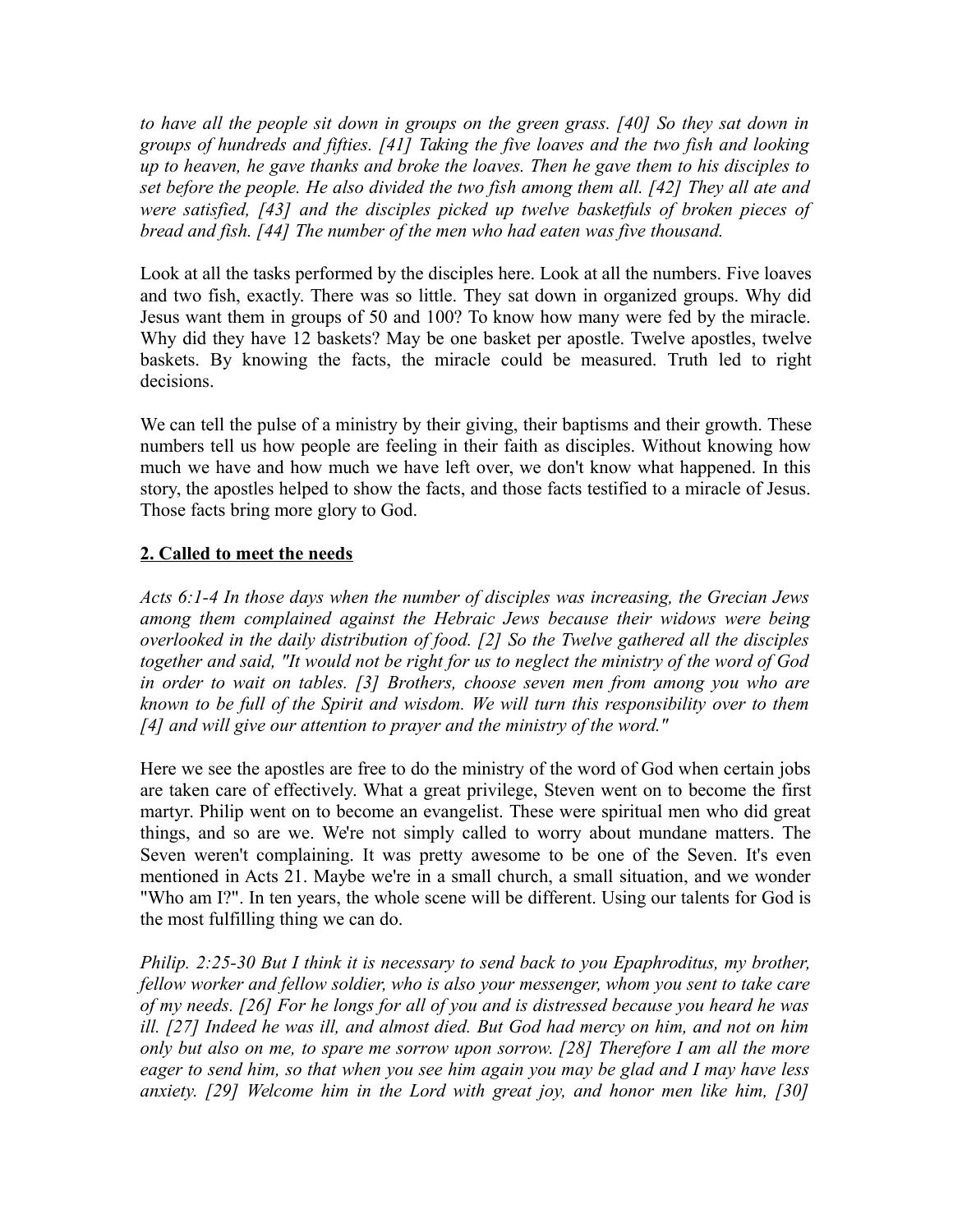*because he almost died for the work of Christ, risking his life to make up for the help you could not give me.*

The only reason Epaphroditus had been sent at all was to meet Paul's needs. He carried the money. That's all he did, but Paul calls him a "fellow soldier". Look how close Paul got to a brother who was sent to bring him the money. He even calls us to honor other men like him, brothers who carry the contribution, who does ushering and so on in our churches.

### **3. Called to serve others**

*Mark 10:35-40 Then James and John, the sons of Zebedee, came to him. "Teacher," they said, "we want you to do for us whatever we ask." [36] "What do you want me to do for you?" he asked. [37] They replied, "Let one of us sit at your right and the other at your left in your glory." [38] "You don't know what you are asking," Jesus said. "Can you drink the cup I drink or be baptized with the baptism I am baptized with?" [39] "We can," they answered. Jesus said to them, "You will drink the cup I drink and be baptized with the baptism I am baptized with, [40] but to sit at my right or left is not for me to grant. These places belong to those for whom they have been prepared."*

Ambition is something we all have. God's not against ambition, not against a person who wants to do great things. God's made us in his image, and God loves to do great things. Where we mess up, though, is that our ambition is too often for ourselves rather than God.

*Mark 10:41-45 When the ten heard about this, they became indignant with James and John. [42] Jesus called them together and said, "You know that those who are regarded as rulers of the Gentiles lord it over them, and their high officials exercise authority over them. [43] Not so with you. Instead, whoever wants to become great among you must be your servant, [44] and whoever wants to be first must be slave of all. [45] For even the Son of Man did not come to be served, but to serve, and to give his life as a ransom for many."*

Here again we find our favorite word "diakonos." Jesus came to serve everyone. We can't find a single thing in Jesus' life that wasn't intended to serve someone else. Even his very presence on the earth was to serve us. He wasn't here for himself.

The way to achieve greatness is to serve. That's where the reward is found. Too often we get bent out of shape because we're too worried about what people think. Who cares about a servant? What difference does it make how people feel about him? You can't be more than a servant. It's the greatest calling anywhere.

*Philip. 2:7 but made himself nothing, taking the very nature of a servant, being made in human likeness.*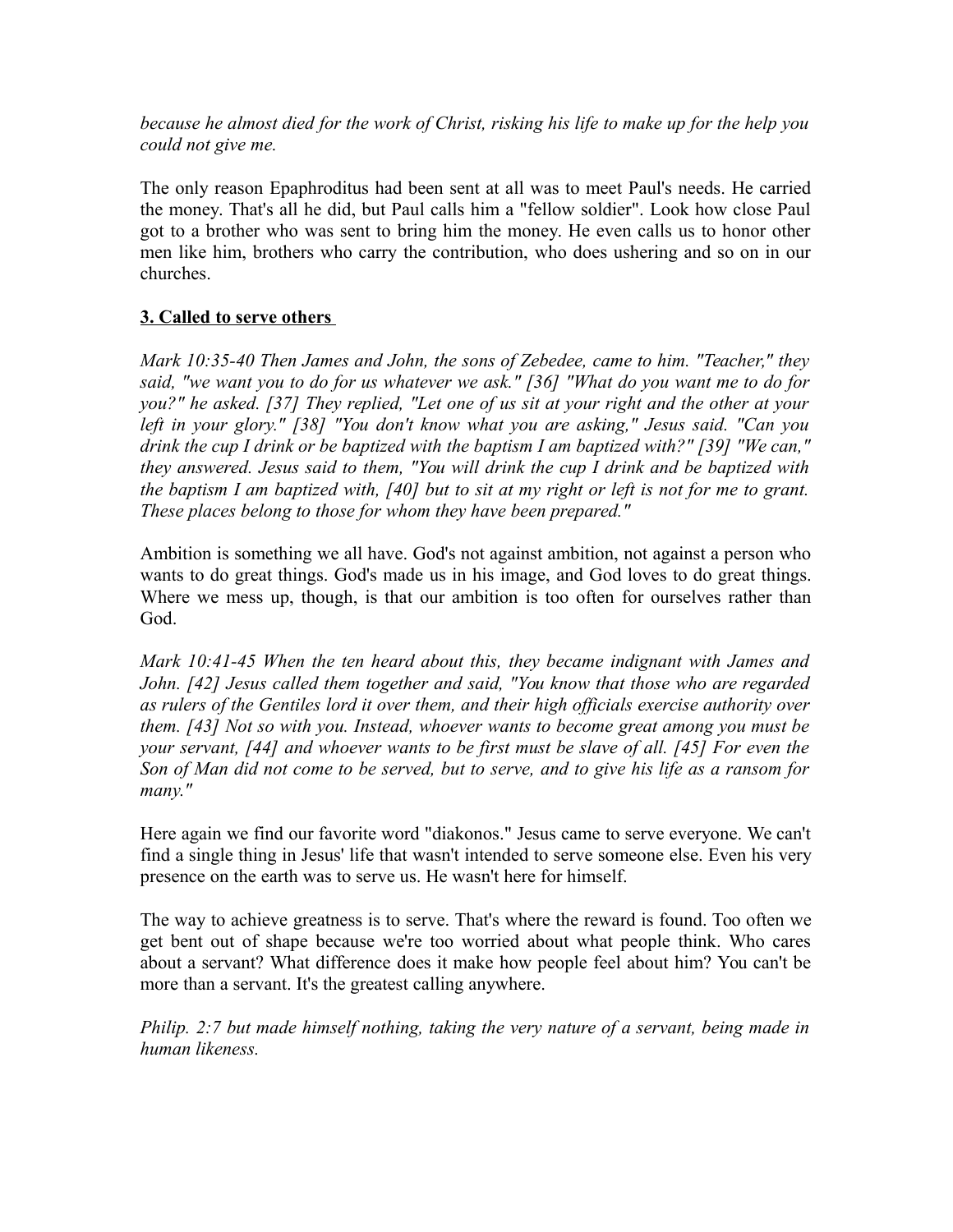A human being is by nature a servant. We can't really do anything about that. Jesus said we can serve God or money, but we have to serve someone or something. We can't change the fact that we're a servant. We can only choose our master.

*Luke 17:7-10 "Suppose one of you had a servant plowing or looking after the sheep. Would he say to the servant when he comes in from the field, 'Come along now and sit down to eat'? [8] Would he not rather say, 'Prepare my supper, get yourself ready and wait on me while I eat and drink; after that you may eat and drink'? [9] Would he thank the servant because he did what he was told to do? [10] So you also, when you have done everything you were told to do, should say, 'We are unworthy servants; we have only done our duty.' "*

This is the beauty. We've all been called to serve our ministries. We've also been called by God to serve, and Jesus is our model, our standard. Are we looking for the thanks and praise of men?

We need a conviction that God has called us, and that needs to motivate us. We need to serve when we have cash and when we don't. When things are smooth and when they're rough. Even when others are going through their own spiritual struggles, we need to serve with a pure heart. We were slaves to sin, and God bought us. It's now our choice. We choose to serve.

## **16. Faithful With A Few Things**

*1 Samuel 2:11-12 Then Elkanah went home to Ramah, but the boy ministered before the Lord under Eli the priest. [12] Eli's sons were wicked men; they had no regard for the Lord.* 

*1 Samuel 3:11-14 And the Lord said to Samuel: "See, I am about to do something in Israel that will make the ears of everyone who hears of it tingle. [12] At that time I will carry out against Eli everything I spoke against his family--from beginning to end. [13] For I told him that I would judge his family forever because of the sin he knew about; his sons made themselves contemptible, and he failed to restrain them. [14] Therefore, I swore to the house of Eli, 'The guilt of Eli's house will never be atoned for by sacrifice or offering.' "* 

Eli was used in a great way, but his sons were wicked men. How did this happen? May be he was too busy with his other responsibilities to have any concern for his kids.

*1 Samuel 8:1-3 When Samuel grew old, he appointed his sons as judges for Israel. [2] The name of his firstborn was Joel and the name of his second was Abijah, and they served at Beersheba. [3] But his sons did not walk in his ways. They turned aside after dishonest gain and accepted bribes and perverted justice.* 

We're also familiar with the story of David, Israel's greatest king, a man after God's own heart. We know that he married Saul's daughter Michal, after killing 200 Philistines. He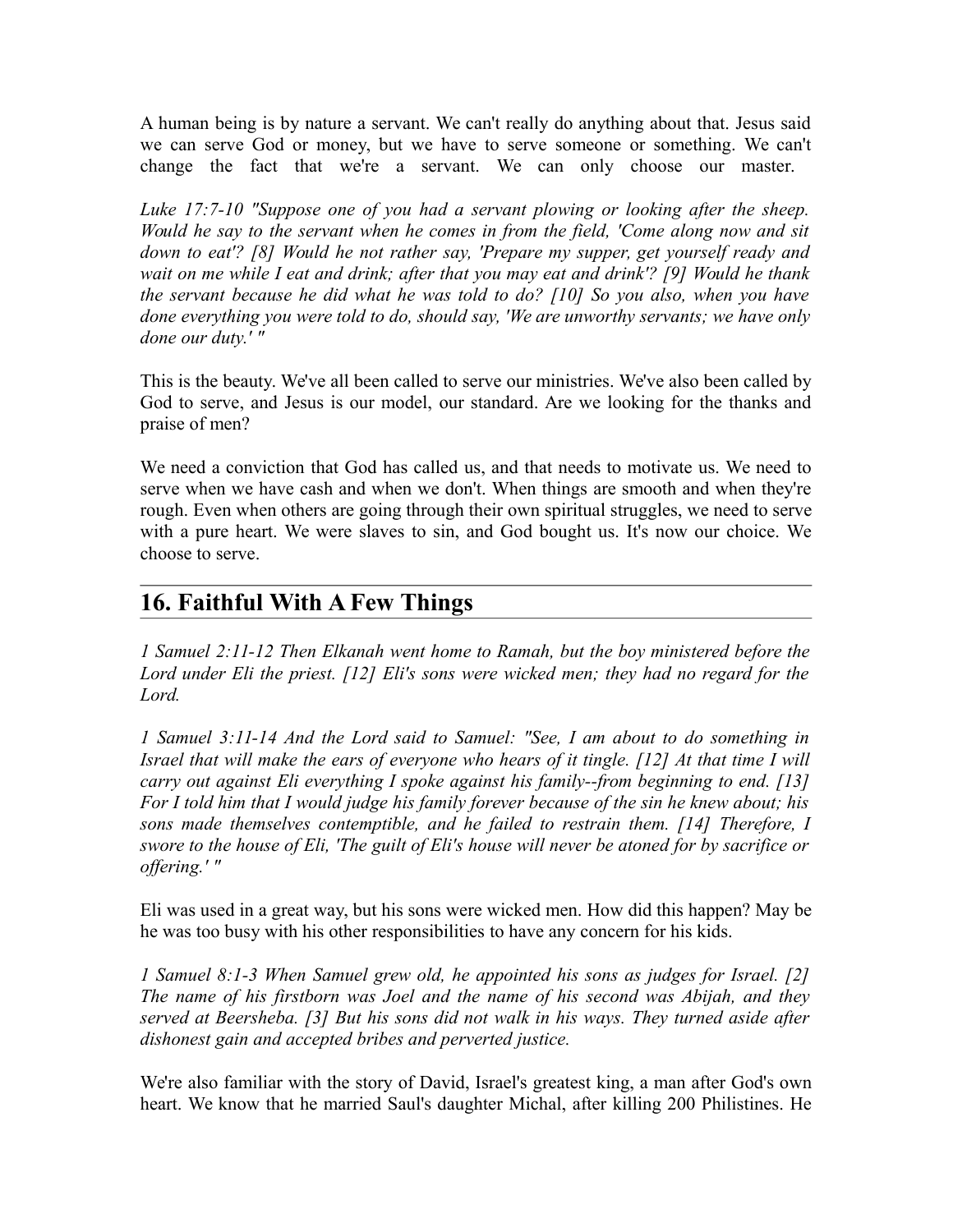married Abigail, after almost killing her husband Nabal of Carmel. He committed grievous sin with Bathsheba, murdered her husband and married her. What horrible things resulted in David's own family because of his family decisions.

We can have many reasons where these people went wrong. We may miss one thing. These men cared deeply about their children. Eli died when he heard the news. When Absalom fled Jerusalem, look at David's response . . .

*2 Samuel 14:1 Joab son of Zeruiah knew that the king's heart longed for Absalom.* 

*2 Samuel 18:33 The king was shaken. He went up to the room over the gateway and wept. As he went, he said: "O my son Absalom! My son, my son Absalom! If only I had died instead of you--O Absalom, my son, my son!"* 

David felt the pain of losing his son. He was emotionally attached to his family. It's often difficult to understand why these things happen, and it challenges our faith.

We feel many emotions. Sadness, fear, we fear for our own children, that they may be deceived. We need to be begging God for our children, to protect them from Satan. We need to be begging God for wisdom, to be able to set a godly example for our kids.

*1 Cor. 10:11 These things happened to them as examples and were written down as warnings for us, on whom the fulfillment of the ages has come.* 

We are to be warned, we are to fear God.

### **1. Get Smart, Get Help**

*Proverbs 12:15 The way of a fool seems right to him, but a wise man listens to advice.* 

*Proverbs 19:20 Listen to advice and accept instruction, and in the end you will be wise.* 

These are familiar. Let us not yawn when we hear these Scriptures again. They still apply! Our families, more than any area, is where we need input the most, and it's the hardest to take.

Sometimes we can see we are sentimental with our kids, and not hard-line with them. We could have compromised so much, and hadn't helped the children to be what they needed to be.

Our frustration is a lack of faith in God and in our children. If we as their father/mother don't believe in them, how is he going to believe in himself/herself?

God is by no means finished with us. We still have a long way to go.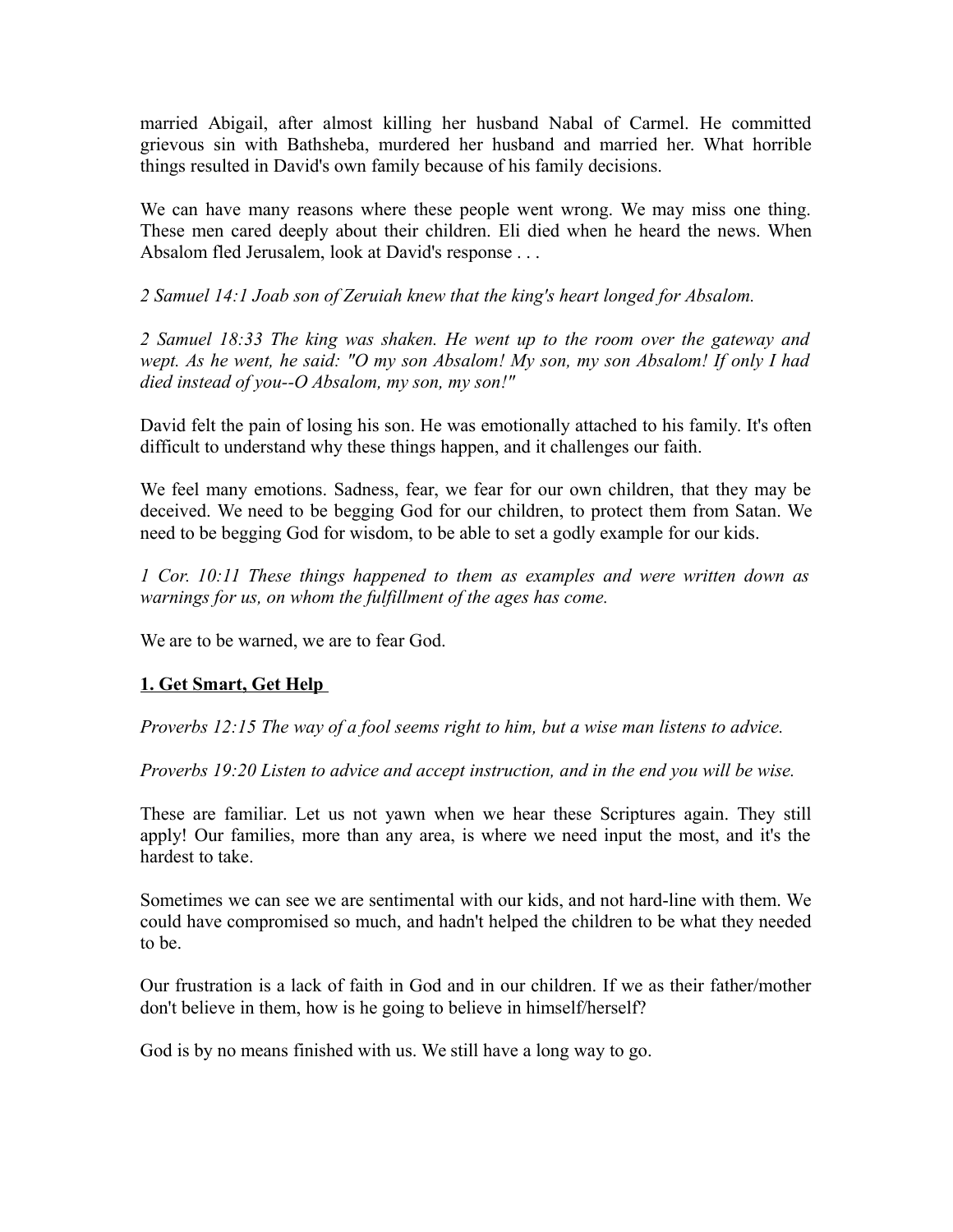If we're open, it doesn't take a genius to figure out what we need. Any spiritual brother can tell us what we need if we are open. It's always easier to see what others need to change than it is to see our own weaknesses.

Who is the person in our life who is helping us? If we put up barriers, get attitudes or become discouraged, it pushes people away. We need to crave input, respond positively.

*1 Peter 4:8 Above all, love each other deeply, because love covers over a multitude of sins.* 

*Prov 14:26 He who fears the LORD has a secure fortress, and for his children it will be a refuge.*

# **17. For The Sake Of A Servant**

## **1. For the Sake of a Servant, God Will Take Care of your Kids**

As we get older, perhaps our greatest conviction is that we want our kids to do well. We still want to win the world, but we particularly want our own kids to make it. It's so traumatic to lose our children. We desperately want them to do great.

*1 Kings 11:9-13 The LORD became angry with Solomon because his heart had turned away from the LORD, the God of Israel, who had appeared to him twice. [10] Although he had forbidden Solomon to follow other gods, Solomon did not keep the LORD'S command. [11] So the LORD said to Solomon, "Since this is your attitude and you have not kept my covenant and my decrees, which I commanded you, I will most certainly tear the kingdom away from you and give it to one of your subordinates. [12] Nevertheless, for the sake of David your father, I will not do it during your lifetime. I will tear it out of the hand of your son. [13] Yet I will not tear the whole kingdom from him, but will give him one tribe for the sake of David my servant and for the sake of Jerusalem, which I have chosen."*

Solomon had messed up, and God was angry with him. God was prepared to bring down judgment on him, but didn't because of his dad. If we really serve God with all our hearts, we can store up blessings for our children.

We have in our minds that we all stand on our own, and that's true. Here we see, though, that because of David's awesome relationship his children were blessed. This is encouraging. It is motivating us to be close with God.

We go through hard times, and we know our children will as well. We need to remember God will treat them special because of our life.

## **2. For the Sake of a Servant, God Will Take Care of your Ministry**

*2 Kings 8:16-19 In the fifth year of Joram son of Ahab king of Israel, when Jehoshaphat*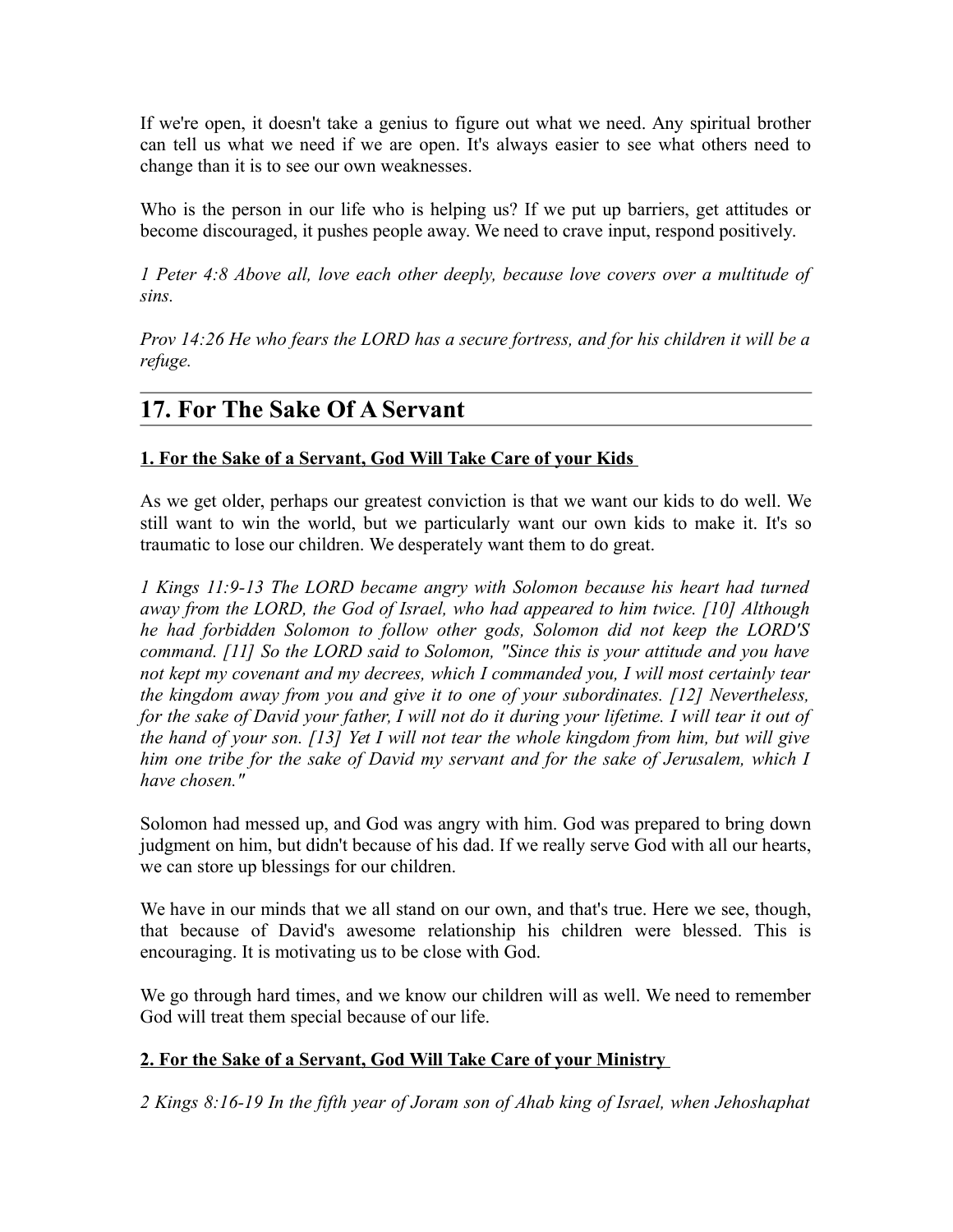*was king of Judah, Jehoram son of Jehoshaphat began his reign as king of Judah. [17] He was thirty-two years old when he became king, and he reigned in Jerusalem eight years. [18] He walked in the ways of the kings of Israel, as the house of Ahab had done, for he married a daughter of Ahab. He did evil in the eyes of the LORD. [19] Nevertheless, for the sake of his servant David, the LORD was not willing to destroy Judah. He had promised to maintain a lamp for David and his descendants forever.*

This was a wicked king, and he deserved punishment. For the sake of God's servant David, God took care of his people in Judah. Most of the church leaders today will be gone in 50 years. They'll just be a memory. God will still bless the church, though, because of their hearts. He'll even take special care of the ministry you are in because your a servant of God.

Judah was messed up, but God kept them alive because of his servant David. We can influence God's decisions way in the future by our lives today.

### **3. For the Sake of a Servant, God will Take Care of your City**

Let's look at a situation 270 years after the life of David--like 300 years from now! It's incredible to think that our hearts can influence God 300 years in the future.

*2 Kings 19:32-36 "Therefore this is what the LORD says concerning the king of Assyria: "He will not enter this city or shoot an arrow here. He will not come before it with shield or build a siege ramp against it. [33] By the way that he came he will return; he will not enter this city, declares the LORD. [34] I will defend this city and save it, for my sake and for the sake of David my servant." [35] That night the angel of the LORD went out and put to death a hundred and eighty-five thousand men in the Assyrian camp. When the people got up the next morning--there were all the dead bodies! [36] So Sennacherib king of Assyria broke camp and withdrew. He returned to Nineveh and stayed there.*

God even spared a whole city 300 years later because of the faith of David. It's inspiring to think that God may spare our city because of our faith today. God honors and respects the heart of a servant devoted to him.

As disciples, we need a renewed commitment to win the whole world. Let us remember, though, that our hearts can influence God's heart in the future. He'll look on our children with favor, our ministries and even our cities.

There are dividends paid for our righteousness way beyond the scope of our own years. It's great to serve an awesome God.

## **18. Seen, Heard And Appreciated**

We could have heard this saying,

*If you want to be seen, standup;*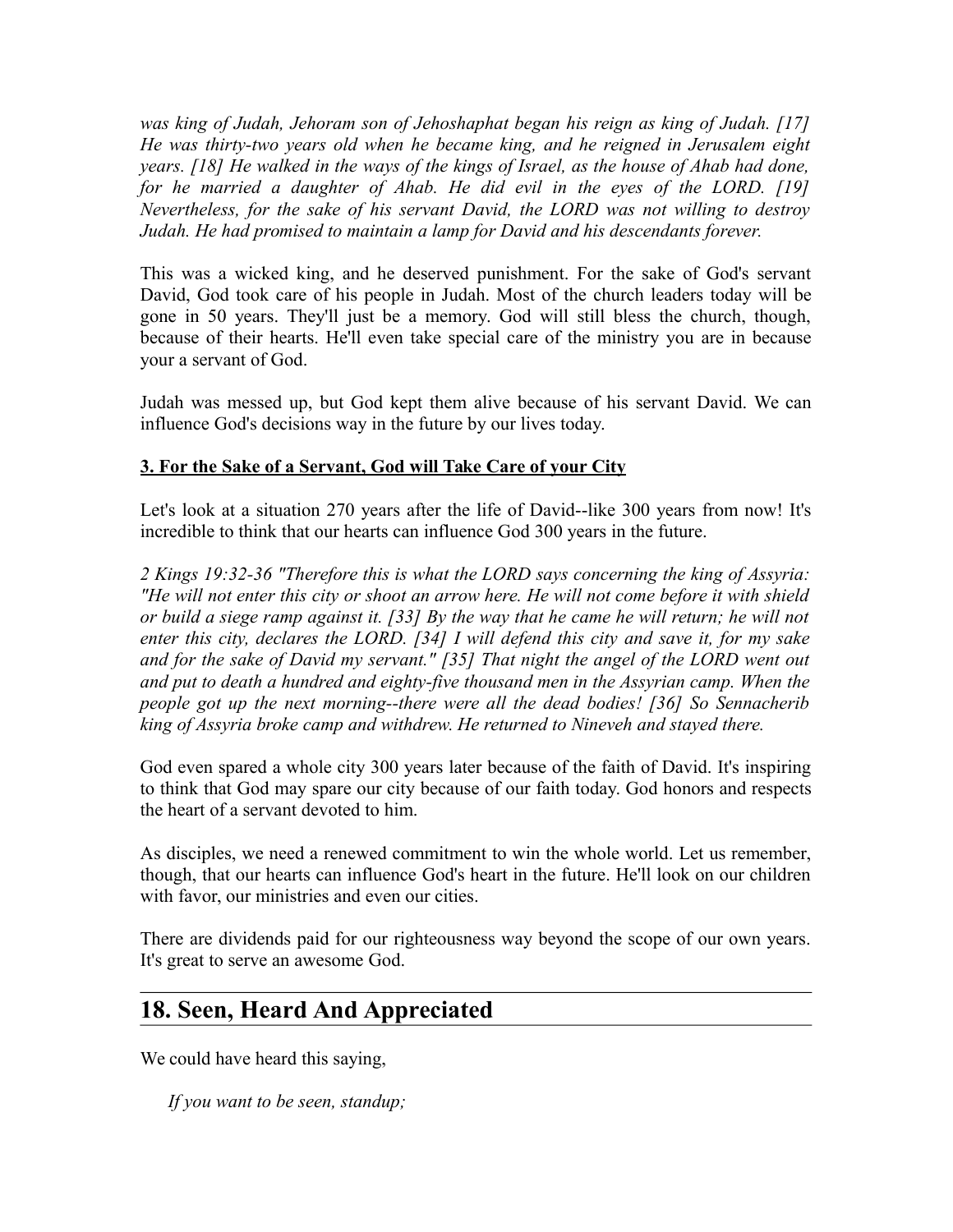#### *If you want to be heard, speak up; And if you want to be appreciated, then shut up!*

This sums up all of us deep inside. We all want to be seen. We all want to be heard. Moreover, definitely we all want to be very much appreciated. However, what does it take to be all this. Often we go about this with worldly motives and ungodly ways. There is a great example we can learn from the life of Jonathan in 1 Samuel 14 (whole chapter).

It was a time when all the Israelites were scared or cowardly (V.11). They were faithless and were living in shameful ways hiding in caves and holes from their enemies. (Does this reflect the state of our life/ministry?). Their leader king Saul had a terrible relationship with God and had just been rebuked by his discipler for disobeying God (13: 13-14). This ministry was going nowhere. No one was fired up. Everyone was 'out of it'. Caught in a rut! No way out. They were stuck.

Well the solution came in the form of a courageous, young man named Jonathan. He was different from everyone. He was not controlled by the situations. He was not waiting for an example. He did not complain about his leader(discipler). Because He knew, his real leader was God. He was a radical man. He believed what others thought was impossible because he walked with God. He was not waiting for a leader to lead him. He understood that he was the leader God had appointed. When all around him people were self-focused, his focus was on God.

#### **1. Seen**

He stood up for God and was seen as a hero. It is those who standup who are seen and not those who are always seated, afraid of 'rocking the boat'. When the ministry was dead just he and his armor bearer went to attack the enemies. Even though the odds were against them they understood the equation that  $2 + God$  is always a victory. How is our faith in God today? Do we think more of the obstacles or believe God will help to fight the battles? God helped Jonathan. There was an earthquake (V. 15). God wants to help us. But we must take the first step.

#### **2. Heard**

He gave the war cry and spoke up for God and all the Israelites heard him and followed. Suddenly all the Israelites got their courage back and started joining in with the fight. It only took someone standing up. Jonathan did something that no body thought about or expected, even the enemies! That is what it means to be radical. Let us put our heart into the ministry. Let us take advice and be creative. Let us get out of the rut we are in. We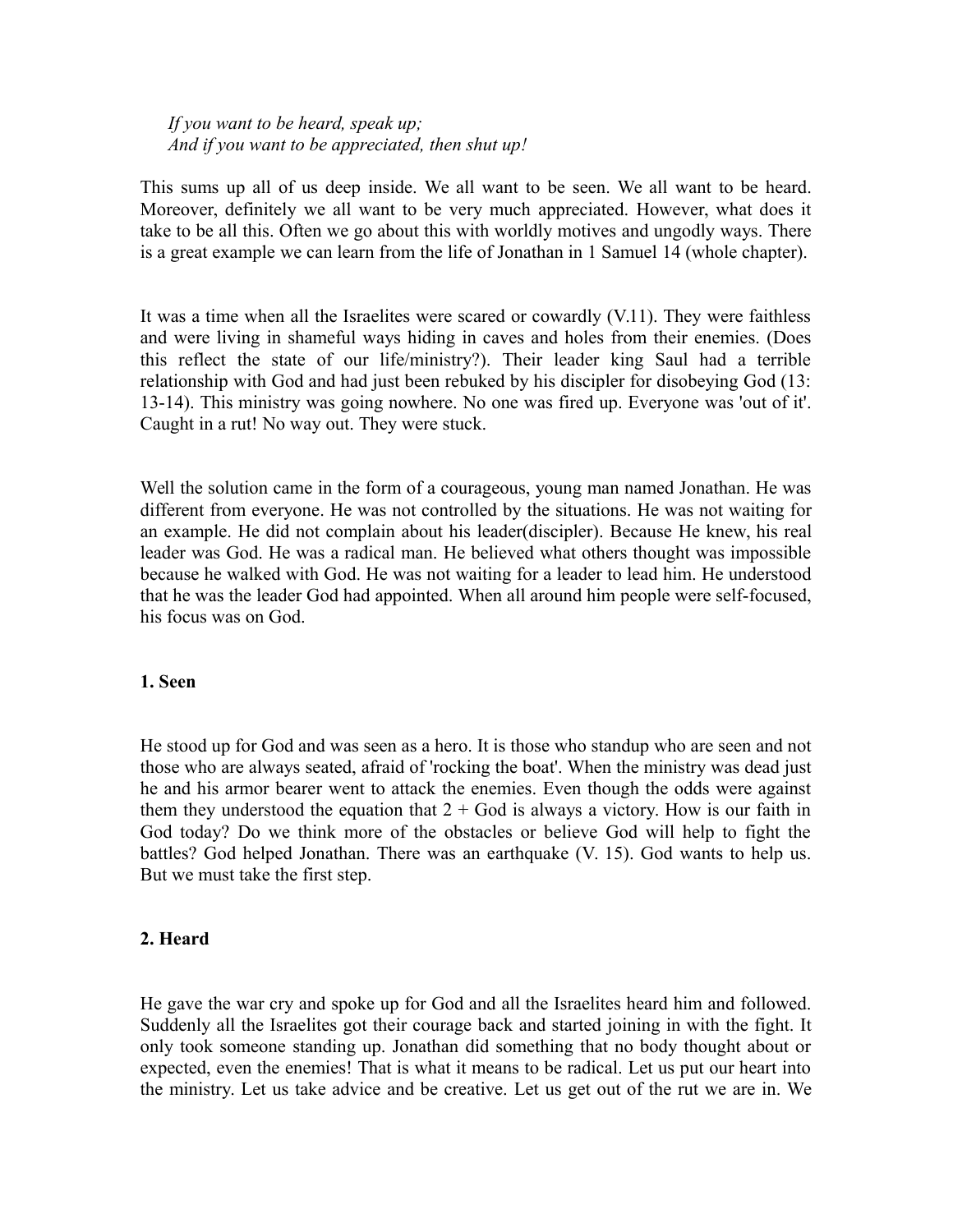live in a world where people are shouting and crying for their own needs to be met, fighting for their rights. Christians look to meeting others needs more than self needs.

### **3. Appreciated**

However, when it came to standing up for himself the people of Israel appreciated Jonathan (14:45). They rescued him when his life was in danger. They were willing to die for him. What motivated them? They saw his faith in God. People want to follow a selfless leader. Someone who is willing to getup early, work late, be tired, go against the family, listen to ridicule; all because they want to see one more soul being saved. Are we that kind of a leader?

It is time to march to a greater victory for God. Let's decide to do things we have never done before. Let our ministries not reflect the state of the Israelites who were hiding, faithless, cowardly. Let us be like Jonathan, who was Seen, Heard and Appreciated for his faith and deeds for God.

# **19. Remember The First Love**

We as disciples enjoyed many victories given by our Lord. As the church grows bigger there are many things to do, our responsibilities grow bigger and we might forget to do basics.

*Rev 2:2-3 I know your deeds, your hard work and your perseverance. I know that you cannot tolerate wicked men, that you have tested those who claim to be apostles but are not, and have found them false. You have persevered and have endured hardships for my name, and have not grown weary.* 

Is this our reputation? Let us not loose our first love. Many of us might be tried of doing the same things over and over {Prayer, Bible Study, Evangelism and etc.,}. Israelites also did the same things year after year in the desert.

## **1. MANNA OR MEAT**

*EXO 16:35 - The Israelites ate manna forty years, until they came to a land that was settled; they ate manna until they reached the border of Canaan.*

Israelites were hungry, God opened the sky and gave manna in the morning, they were fired up. When we were baptized we were happy, were up early in the morning and enjoyed praying to God.

*NUM 11:4 - 6 - The rabble with them began to crave other food, and again the Israelites started wailing and said, "If only we had meat to eat! We remember the fish we ate in*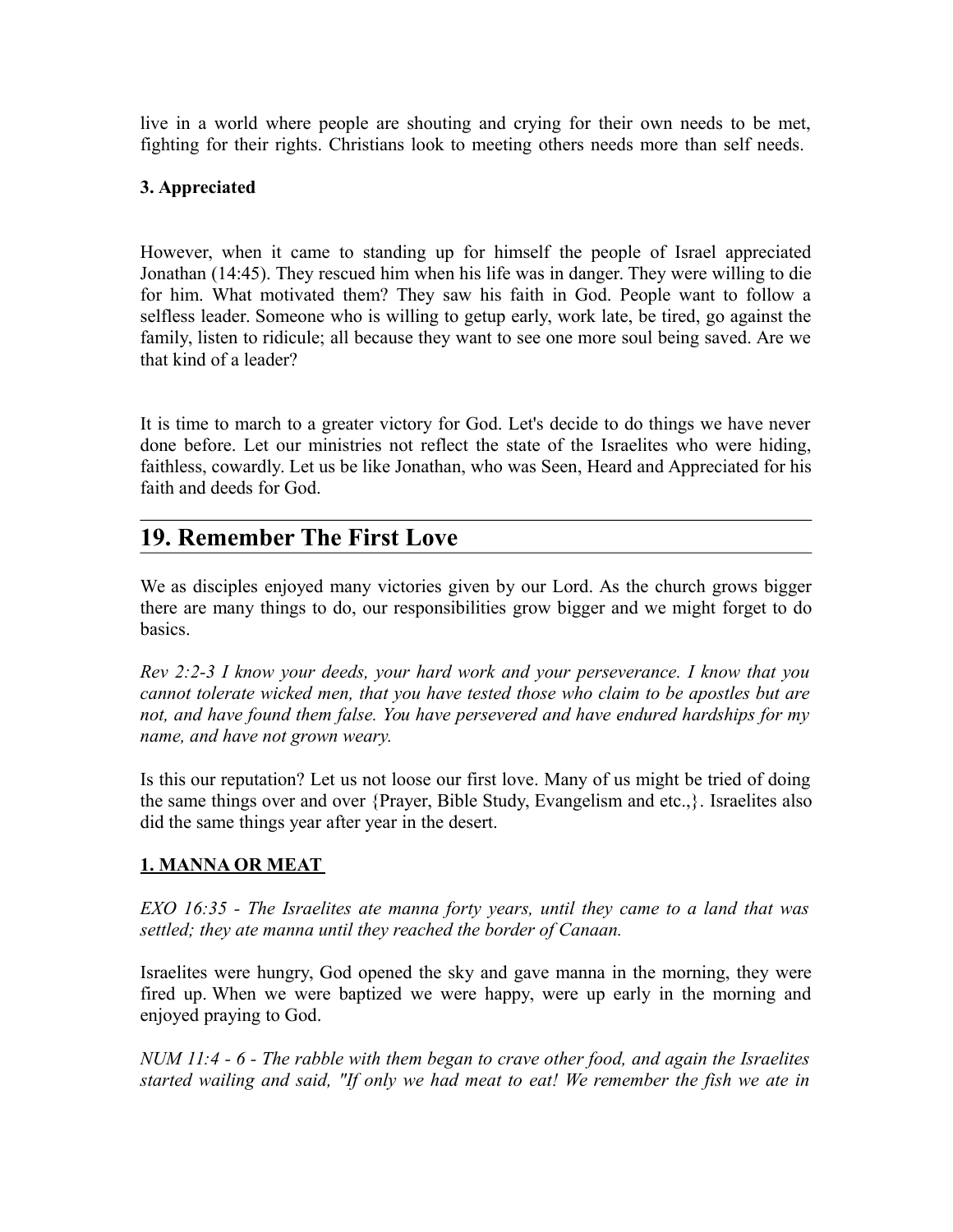*Egypt at no cost--also the cucumbers, melons, leeks, onions and garlic. But now we have lost our appetite; we never see anything but this manna!"* 

Israelites started grumbling and got tired of eating manna. They needed some taste. They looked for meat, fish, cucumber, melon, leech, onion, and garlic.

We as disciples may get tired of praying, Bible Study and being pure. We sometime desire to taste the world. Though they suffered in Egypt, they still needed that taste. Though we know how we were under Satan, yet we want to taste the world. What is the meat we are looking for?

It is time to be focused and do the basics. Let us not in the midst of responsibilities forget our love for God.

## **2. NO BRAKES BUT ACCELERATE**

*Acts 2 : 41 - Those who accepted his message were baptized, and about three thousand were added to their number that day.*

The first century church reached the membership over 3000. However, Peter did not stop preaching or He did not feel that the job is over. He understood that the church needs to grow. We may feel 'Wow! Its all over, I have done enough. It is time to apply brakes on my ministry'. No we should not apply breaks but we got to accelerate. Let us have the attitude of Peter to see the church grow.

*Acts 5:14 - Nevertheless, more and more men and women believed in the Lord and were added to their number.*

The church grew in numbers. It never stopped growing.

*Acts 5:42 - Day after day, in the temple courts and from house to house, they never stopped teaching and proclaiming the good news that Jesus is the Christ.*

They preached everyday and had a passion to grow. We as disciples should never apply brakes on the ministry. There are many who are lost. We have just started.

*Acts 6:7 - So the word of God spread. The number of disciples in Jerusalem increased rapidly, and a large number of priests became obedient to the faith.*

Let us accelerate our ministries so that we can see many more victories for God.

## **20. My God And I**

We would have reached some milestones in our faith. We would have broken barriers in our goals. We have planted, watered and seen our seeds grow, We have grown in our Faith, Love ……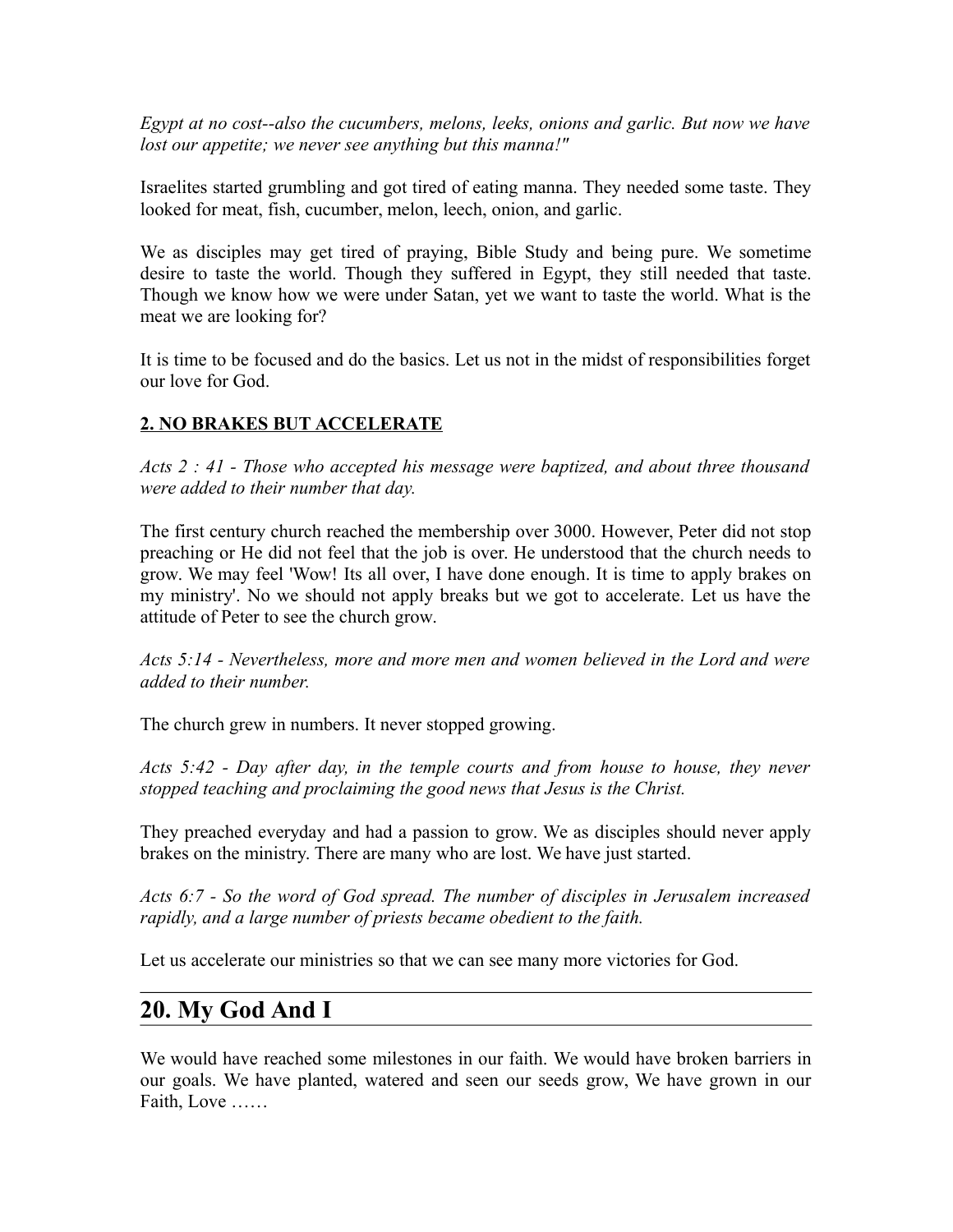BUT who is the We? Is it you and your disciples or you and your leaders our brothers and sisters? On a permanent note, It is (personally) "My GOD and I !"

## **1. God Of Glory**

*Acts 7:2 To this he replied: "Brothers and fathers, listen to me! The God of glory appeared to our father Abraham while he was still in Mesopotamia, before he lived in Haran.*

Over the years our God has truly been a GOD of Glory, He has blessed us in ways more than we could ever imagine, The church has grown from strength to strength.

### **2. Chosen and Appointed:**

*Acts 7:2,34 To this he replied: "Brothers and fathers, listen to me! The God of glory appeared to our father Abraham while he was still in Mesopotamia, before he lived in Haran. I have indeed seen the oppression of my people in Egypt. I have heard their groaning and have come down to set them free. Now come, I will send you back to Egypt.'*

GOD has always called men and women alike to be his messengers (just like Abraham and Moses even though there were many obstacles in their paths) with the heart to do his will.

We have to believe that at any cost because when HE calls us, HE will never let us down. All we have to do today as Christians is to believe that we are Chosen and Appointed.

### **3. Train and Ordain**

*Acts 7 :45-47 Having received the tabernacle, our fathers under Joshua brought it with them when they took the land from the nations God drove out before them. It remained in the land until the time of David, who enjoyed God's favor and asked that he might provide a dwelling place for the God of Jacob. But it was Solomon who built the house for him.*

The time is also right for us to pass down the torch, as you have witnessed The church has done awesome, but we need more leaders, more fired up men and women to do his will.

Right from Moses to Joshua, David to Solomon, Jesus to The Apostles… People have been taught to continue the good work, Brothers and Sisters it is time we become those men and women who can learn and grow.

### **4. Even greater things**

This is what Jesus has Promised us…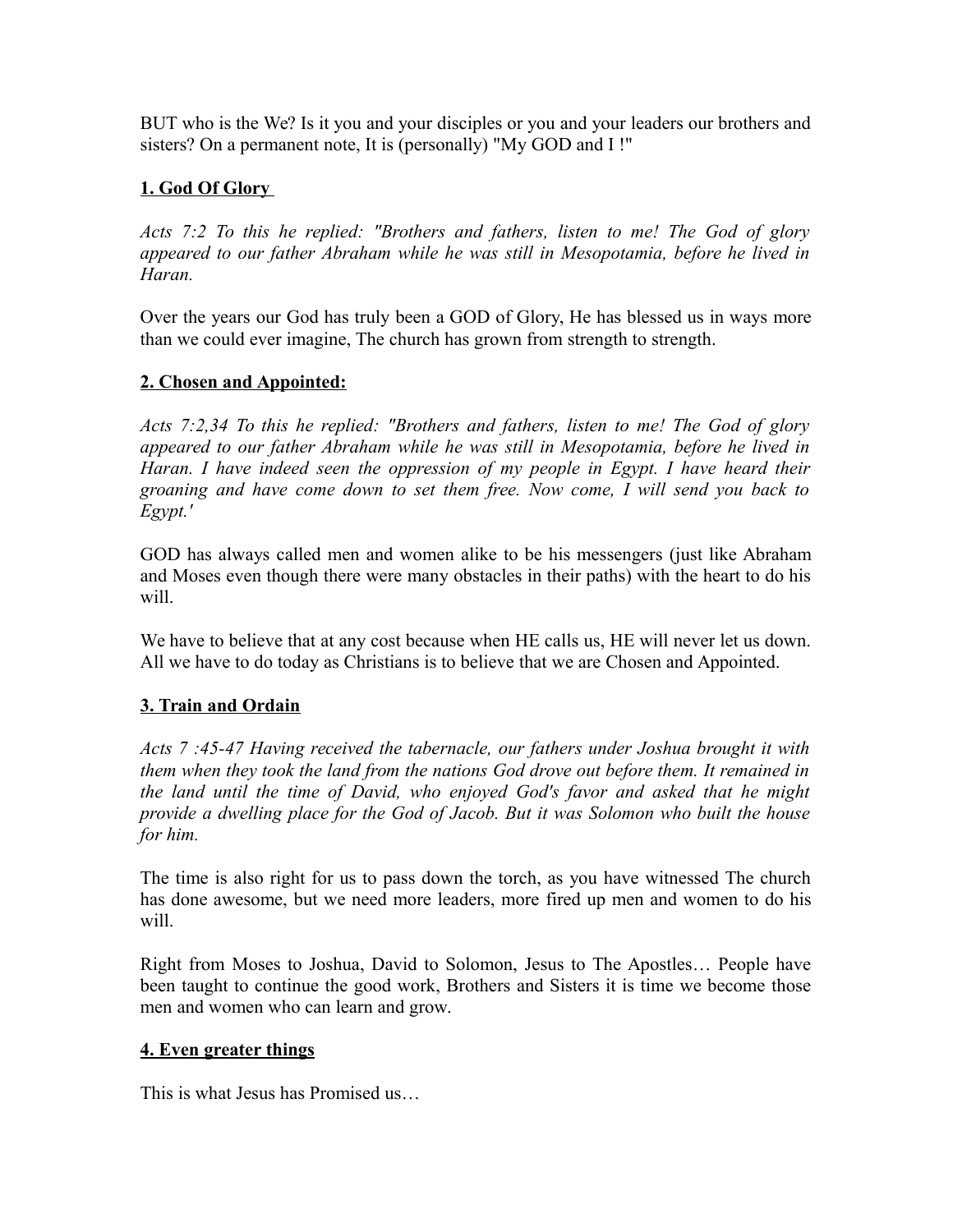*John 14:12 I tell you the truth, anyone who has faith in me will do what I have been doing. He will do even greater things than these, because I am going to the Father.*

This is just the start, a beginning for us to see how God can take us higher, maybe we feel that we have not done anything to be a part of this Victory. The time is still right to take a fresh stance to renew our guard and focus on how GOD can use us to do Even Greater Things.

## **21. The Keys To Change**

*Matthew 11:28-30 "Come to me, all you who are weary and burdened, and I will give you rest. [29] Take my yoke upon you and learn from me, for I am gentle and humble in heart, and you will find rest for your souls. [30] For my yoke is easy and my burden is light."*

Are we weary and burdened? Jesus says, "Come to me." That's what it's about. He says His yoke is easy. How? He has a gentle and humble heart. That should be enough to comfort anybody.

The key to changing, though, is starting in the right place. Jesus wants us to have rest. We are sure He's not talking about sleeping for 24 hours, though. He's talking about a yoke here, a burden we have to carry. We need to understand this concept though--we need to find that rest.

### **1. Change starts in the Heart**

We've go to learn where to start from. Jesus wants to save all of us, but . . . He also wants us to find rest for our souls. Need to be secure in our faith. Where do we start from? It starts in the heart.

Why are people so fired up about Jesus? We never saw him, never met him. His heart is compassionate, forgiving, merciful, kind, unselfish and sacrificial. His unassuming nature made us to give up all we had in the world. Yes, He's powerful, but we have the confidence that Jesus has the heart we can trust. No matter how bad things are, if we have Jesus' heart we'll always be fired up.

The joy, radical ness, growth of our Christian life really starts in our heart. Want our life to be joyful? It's got to start from our own heart, our own joy.

*Acts 26:20 First to those in Damascus, then to those in Jerusalem and in all Judea, and to the Gentiles also, I preached that they should repent and turn to God and prove their repentance by their deeds.*

Repentance is turning to God, and then showing it by his deeds. It starts in the heart, though, not in the deeds. We can't focus on the actions first.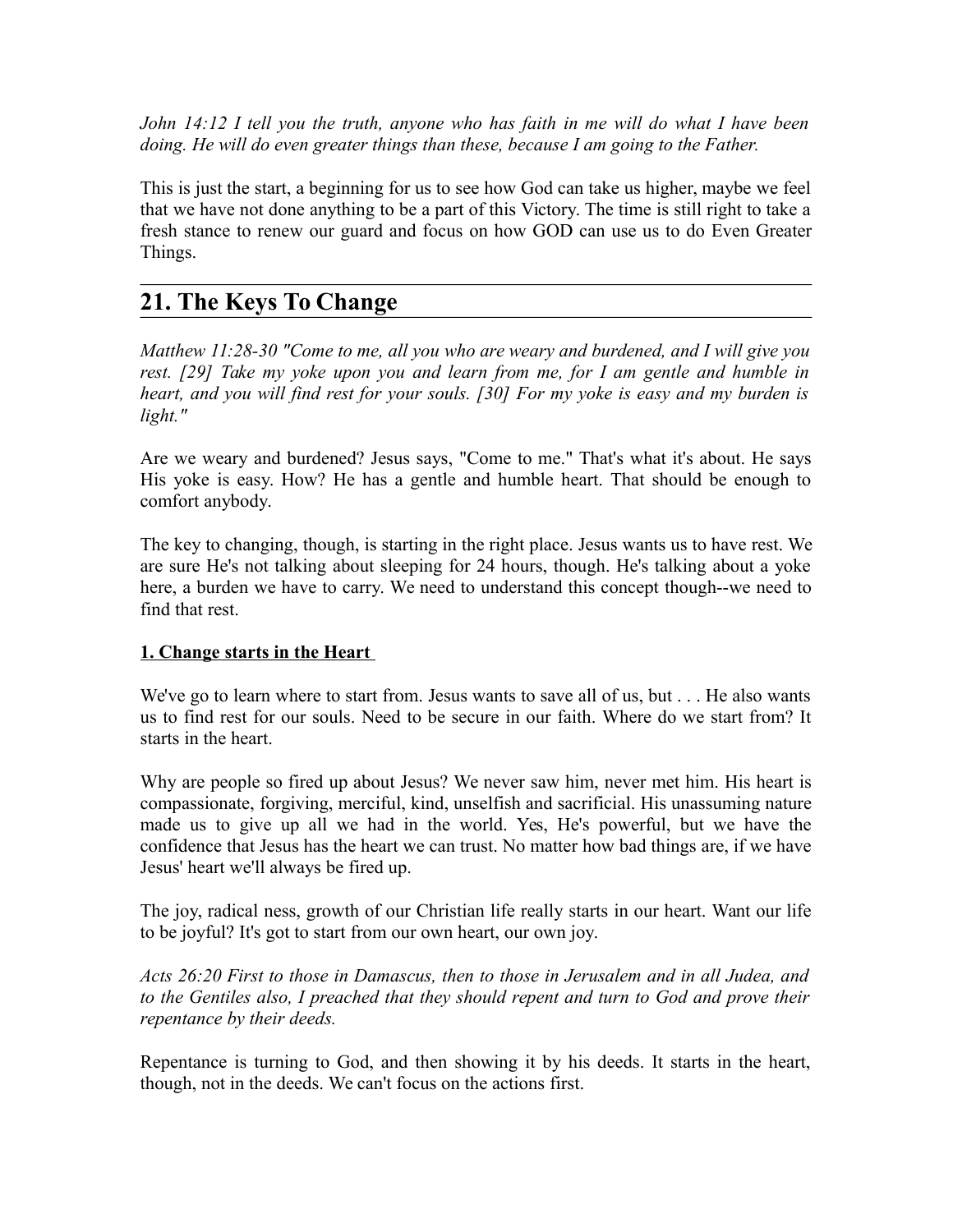We all want to grow and we will grow. Marriage, parenting, being a disciple, etc. Do we want to change our heart? That's the thing that will change everything else.

### **2. Change By Imitating Jesus**

*Luke 11:1 One day Jesus was praying in a certain place. When he finished, one of his disciples said to him, "Lord, teach us to pray, just as John taught his disciples."*

This is the only place where disciples ask Jesus to teach them something. They've learned a lot from Jesus, but here they ask for something specific. Does this mean that this is the only time they learned from Jesus? No. The other times, they learned by imitating. More is caught than taught. We need to imitate the heart of Jesus. Learn by imitating, not just by words.

Don't imitate things, but imitate the heart. Focus on being, not on doing. It's so easy to change our actions, but our heart doesn't change. That will only last for one month or so. We must dare to be different, not just act different. When we see somebody we like, we want to imitate them. Do we love Jesus? Are we willing to imitate Him?

We all have a yoke to carry. The choice is whether to carry a heavy and hard yoke or an easy and light yoke. Jesus said, "For my yoke is easy and my burden is light." Let us go to Jesus when we are weary and burdened, He will give us rest. Let us carry His yoke.

## **22. A Place Called Gethsemane**

Do we know this place? Most of great events of Jesus centered around this place. Jesus and his disciples ate together. Jesus taught about love and showed them His love. Satan entered Judas, and he left to get the soldiers to arrest Jesus. And much much more. A few days earlier, Jesus had entered the city to cries of "Hosannah".

*John 18:1-3 When he had finished praying, Jesus left with his disciples and crossed the Kidron Valley. On the other side there was an olive grove, and he and his disciples went into it. Now Judas, who betrayed him, knew the place, because Jesus had often met there with his disciples. So Judas came to the grove, guiding a detachment of soldiers and some officials from the chief priests and Pharisees. They were carrying torches, lanterns and weapons.* 

*Luke 22:39-48 Jesus went out as usual to the Mount of Olives, and his disciples followed him. On reaching the place, he said to them, "Pray that you will not fall into temptation." He withdrew about a stone's throw beyond them, knelt down and prayed, "Father, if you are willing, take this cup from me; yet not my will, but yours be done." An angel from heaven appeared to him and strengthened him. And being in anguish, he prayed more earnestly, and his sweat was like drops of blood falling to the ground. When he rose from prayer and went back to the disciples, he found them asleep, exhausted from sorrow. "Why are you sleeping?" he asked them. "Get up and pray so that you will not fall into temptation." While he was still speaking a crowd came up, and the man who was called*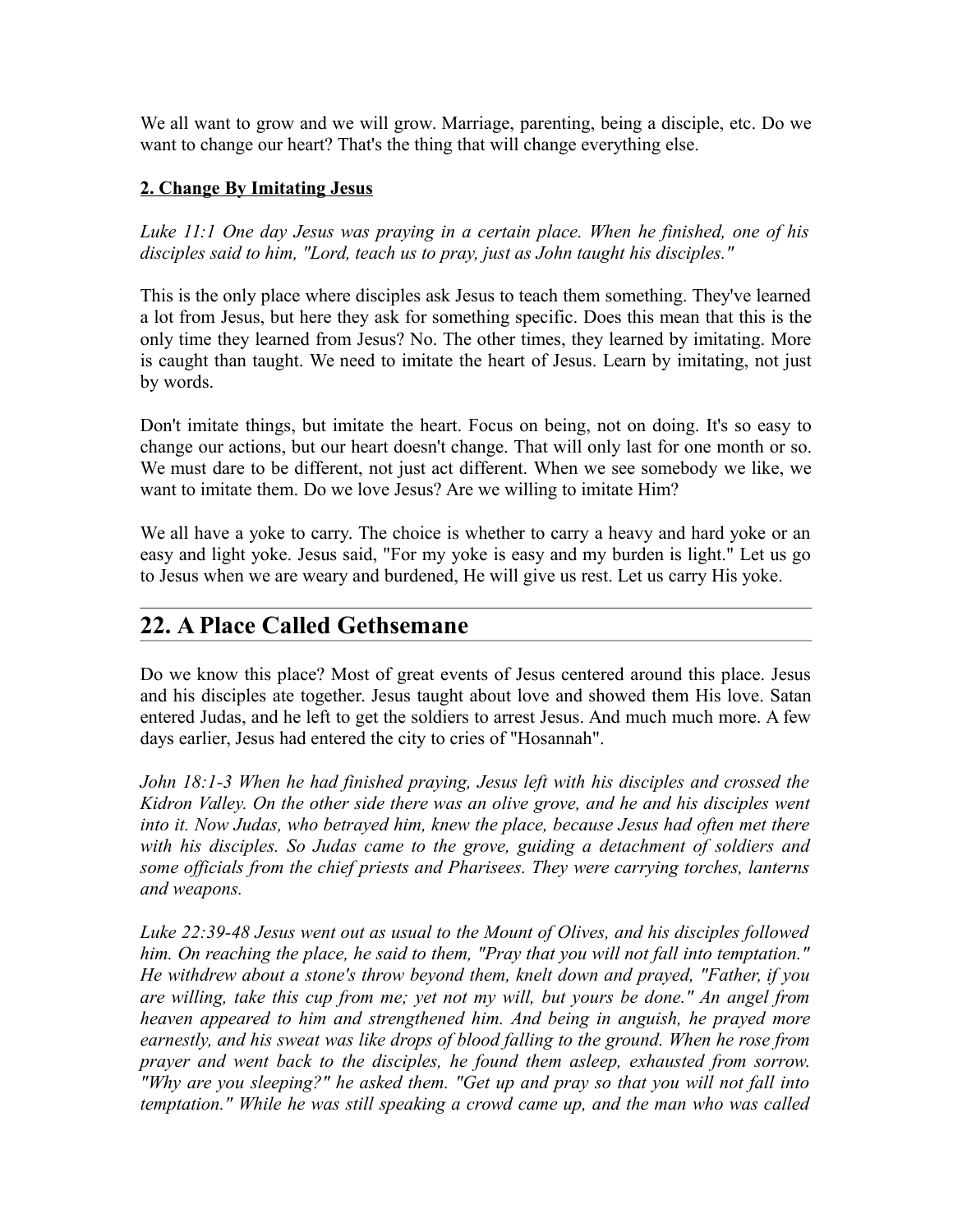*Judas, one of the Twelve, was leading them. He approached Jesus to kiss him, but Jesus asked him, "Judas, are you betraying the Son of Man with a kiss?"* 

*Mat 26:36-46 Then Jesus went with his disciples to a place called Gethsemane, and he said to them, "Sit here while I go over there and pray." He took Peter and the two sons of Zebedee along with him, and he began to be sorrowful and troubled. Then he said to them, "My soul is overwhelmed with sorrow to the point of death. Stay here and keep watch with me." Going a little farther, he fell with his face to the ground and prayed, "My Father, if it is possible, may this cup be taken from me. Yet not as I will, but as you will." Then he returned to his disciples and found them sleeping. "Could you men not keep watch with me for one hour?" he asked Peter. "Watch and pray so that you will not fall into temptation. The spirit is willing, but the body is weak." He went away a second time and prayed, "My Father, if it is not possible for this cup to be taken away unless I drink it, may your will be done." When he came back, he again found them sleeping, because their eyes were heavy. So he left them and went away once more and prayed the third time, saying the same thing. Then he returned to the disciples and said to them, "Are you still sleeping and resting? Look, the hour is near, and the Son of Man is betrayed into the hands of sinners. Rise, let us go! Here comes my betrayer!"*

### **1. Place of Pressure**

Gethsemane means "oil press". Drops of blood fell from Jesus, like drops of oil from the olive press. Living a Christian life is a life of pressure. Denying ourselves and carrying the cross daily. That's what we hate about it. Jesus was held accountable as well. He passed the test. We crash too much under pressure. Jesus felt more than we ever will.

#### **2. Place of Weakness**

Jesus himself was tempted to be weak in Gethsemane. The three loudest apostles were helpless here. They all tripped up, they all fled. Gethsemane is where confront our weaknesses, and are still forgiven. Only thing that can hold us back is lack of forgiveness. If Jesus can forgive, who are we? Spirit is willing, but flesh is weak.

#### **3. Place of Service**

Jesus gets the towel and serves at the table. We've had our bath, but part of us still gets dirty. Our feet is where we come in contact with our world. Our charge is to wash one another, to keep each other clean. Let us speak the truth in love.

#### **4. Place of Loyalty**

Mount of Olives in the Old Testament:

Zech. 14: Messianic prophecy of restoration of Jerusalem.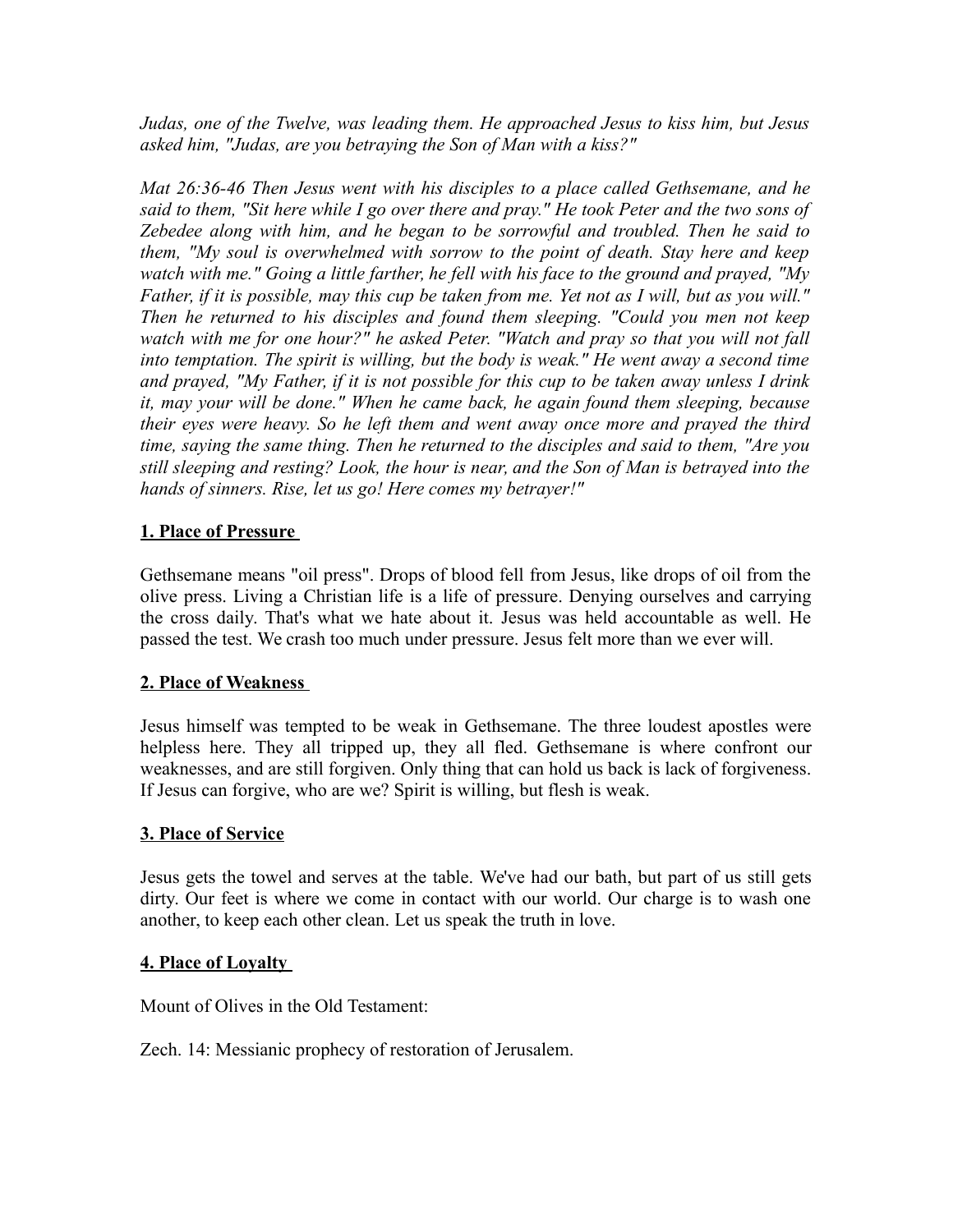2 Samuel 15:30- David comes weeping and crying because of betrayal. Ahithophel hanged himself when exposed, as did Judas.

Anguish of separation is like anguish of betrayal. So painful. Let us leave pain of betrayal move to loyalty.

#### **5. Place of Sacrifice**

We remember this phrase, "God himself will provide". In Mark, Jesus uses "Abba Father". Jesus cried to his Dad. Isaac cried, "Don't, Abba! Don't!". God sacrificed His only beloved son. Being a Christian is living a sacrificial life.

#### **6. Place of Prayer**

We all have to do things we don't want to do. Need to change our hearts at that point. We've lost that in our life. OK to ask for alternatives. Not OK to have a bad attitude.

Jesus takes Peter, James and John. "Watch and pray". What's the greatest enemy of prayer? Sleep. Couldn't you keep watch for one hour? Do we? Let's never fall asleep as a Christian. Let us stay on our knees, praying.

# **23. The Healthy Body Of Christ**

What does a "healthy" church look like? For church leaders and builders, it is the fundamental question of our time. *After all, no one ever hated his own body, but he feeds and cares for it, just as Christ does the church. -Ephesians 5:29* 

*But each one should be careful how he builds. For no one can lay any foundation other than the one already laid, which is Jesus Christ. If any man builds on this foundation using gold, silver, costly stones, wood, hay or straw, his work will be shown for what it is, because the Day will bring it to light. It will be revealed with fire, and the fire will test the quality of each man's work. -1 Corinthians 3:10-15* 

With most of us being disciples for more than couple of years identifying and extirpating unhealthy patterns and practices in our congregations, we now have a pretty good idea of what doesn't edify the church and what doesn't lead it to maturity.

But we need more. As cooperating congregations, most of us now seem able and zealous to take the spiritual offensive against Satan's schemes. As we do so, we need a clear and hopeful picture of what does bring maturity and edification in the church. Extending God's own metaphor, we need to know what keys and catalyzes a healthy body, what constitutes "vital organs" and their maintenance, and what we should look for to prevent acute or chronic disease. This really matters because our good and painstaking reforms have not exempted us from spiritual attack. Are we, ready and fit to fight?

#### **Go see the Doctor**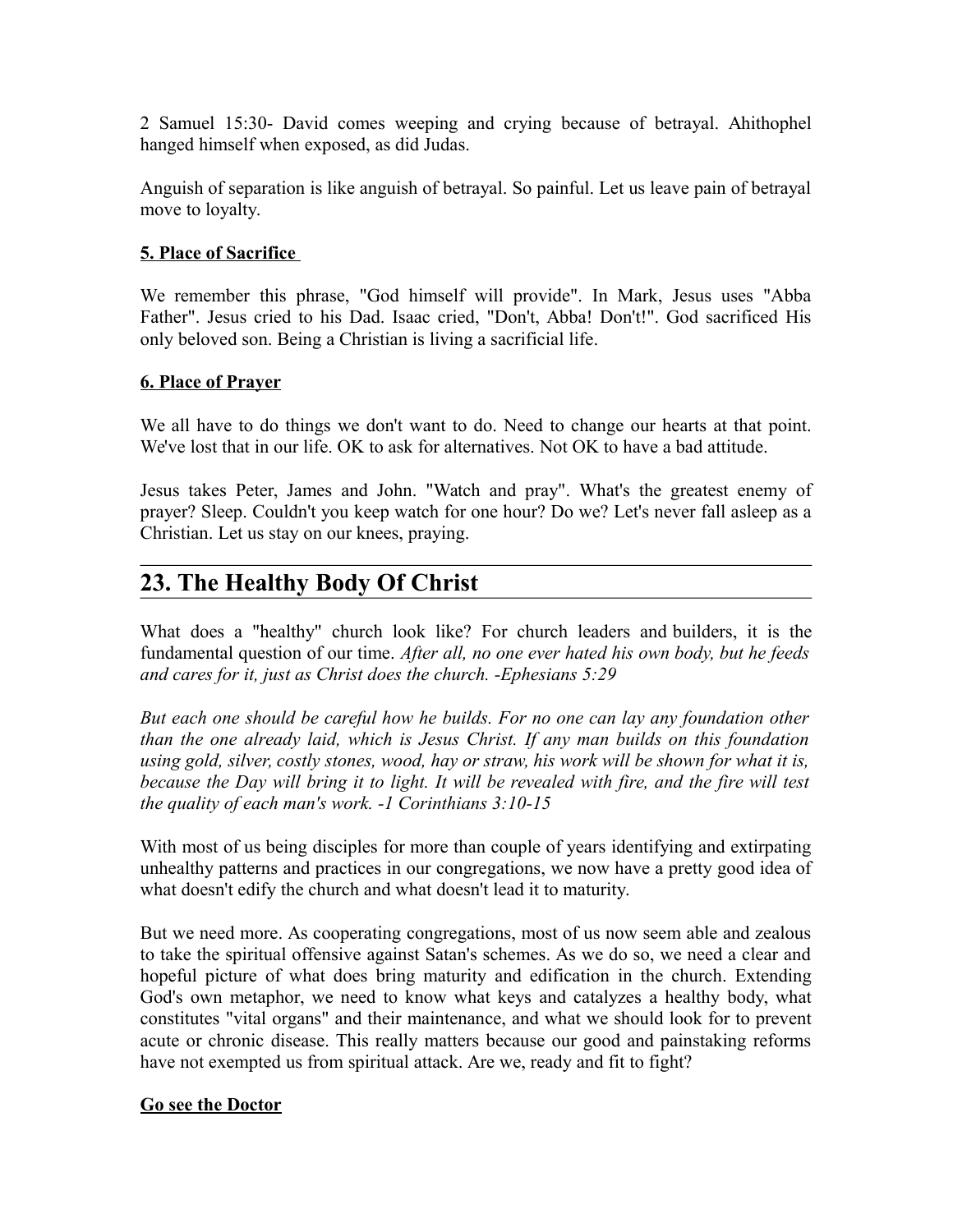Most of us don't like to go see the doctor. It's an emotional issue: an annual checkup offers the possibility of bad news. We might prefer to just "let life happen" and take our chances. Yet logically, it's obvious what a difference regular checkup with a skilled physician can make-in fact, it might make all the difference between life and death. We need to take care, then, not to define ourselves by our freedom from accountability. Pretending isn't health.

Some of us love to see the doctor-it's called hypochondria. We affirm ourselves by our possible illnesses and hope the doctor will confirm. It's a control issue. We keep checking: "Am I well? How am I doing? How about tomorrow? How about now? How about five minutes from now?" We seek too much evaluation and define ourselves by accountability. Obsessing with our "health" isn't health either.

Healthy people measure their fitness in reasonable ways and at reasonable intervals. So do healthy churches. Seeing the doctor is a good thing. Without it, we tend to deceive ourselves, perhaps fatally.

### **Vital Signs**

Doctors have a logical and scientific algorithm for determining where we are on the health continuum. It's a serious exam. For good reason they check blood pressure, heart rate, reflexes, and run appropriate series' of blood tests. If symptoms warrant, they order more tests, all they way up to an expensive MRI. The goal is to evaluate and respond to the prime indicators of health. There are particularly concerned with vital signs that speak of our vital organs.

And what are these prime indicators for our churches?

1. **Health means growth** -individually and as a church. All healthy living things grow, but not out of control (we call that "cancer"). God, in His wisdom and timing, "makes things grow" as they should *(I Cor 3:7 So neither he who plants nor he who waters is anything, but only God, who makes things grow.)* This means the church grows both in maturity *(Eph 4:13 until we all reach unity in the faith and in the knowledge of the Son of God and become mature, attaining to the whole measure of the fullness of Christ.)* & numerically *(Col 1:6 that has come to you. All over the world this gospel is bearing fruit and growing, just as it has been doing among you since the day you heard it and understood God's grace in all its truth)* . Let me emphasize that healthy churches feature both.

2. **We grow in our walk with God** -in intimacy and imitation *(Eph 5:1 Be imitators of God).* How does this become manifest congregationally? We might look for a congregation's joy, zeal, willingness to serve, and its ability to raise up leaders according to their gift sets.

3. **We grow in our spiritual relationships.** Whether or not we call it "discipling," "faith partners," "the one another way fellowship," or something else, the reality is that healthy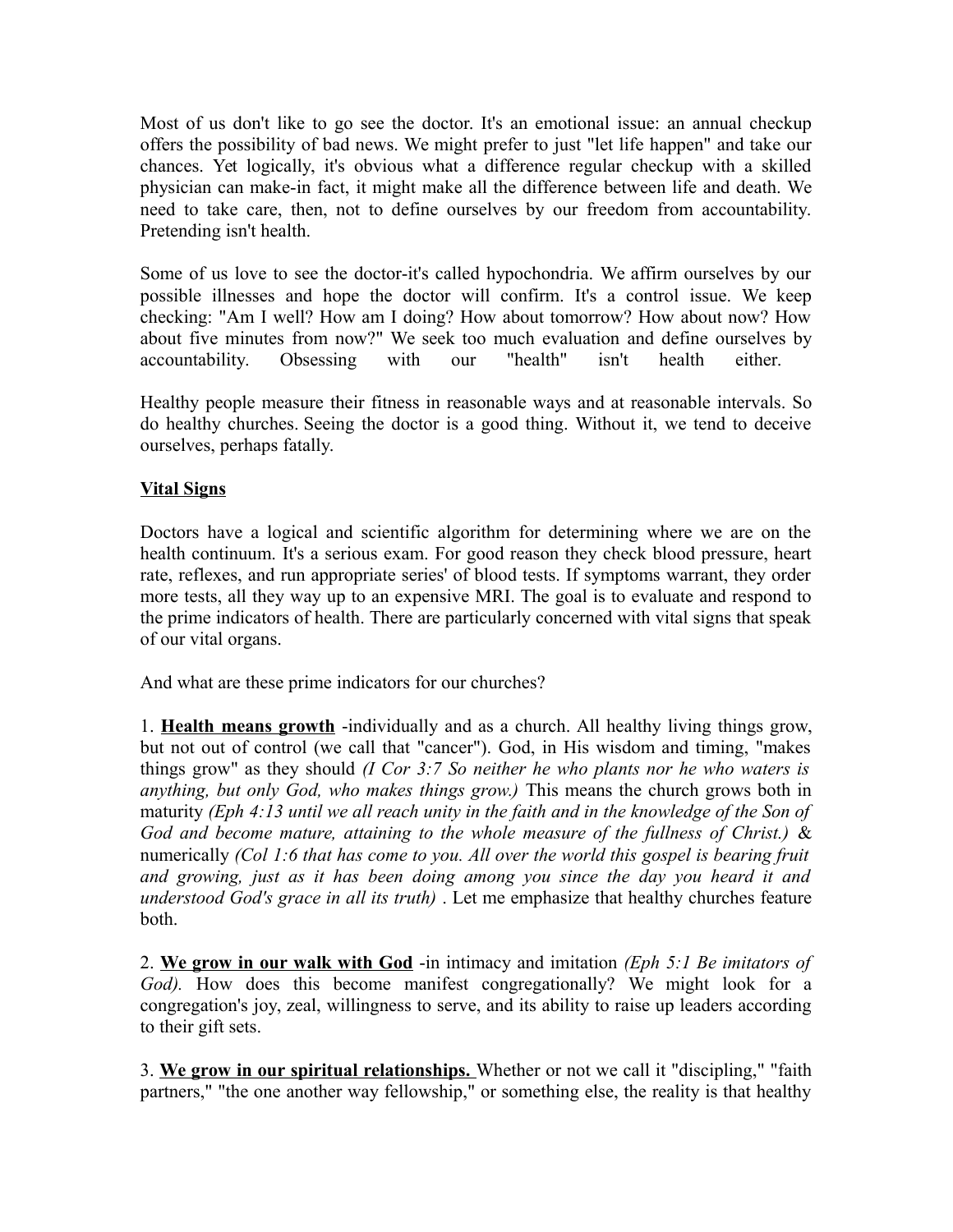churches preach and train Christians to practice the familiar "one another way" scriptures: encouragement, depth, confession, "seeing to it" (Hebrews 3:12-13, 12:15ff), spurring, and more. The "fellowship" ought to be primary, vibrant, stimulating, comforting, encouraging, full of love in fact, and full of magic in feel. Remember our relationships when we first came to Christ?

4. **We grow in our love for the lost**. Jesus came to seek and save what was lost (Luke 19:10) and commissioned each and every Christian to go and do likewise (Matthew 28:18-20). Historically, we have been a family of churches who have given heart, mind, soul, and strength to this worthy cause! God has blessed that commitment abundantly and miraculously over the years. We have, however, sometimes confused commitment with evangelistic results. Now we know better: we cannot control the decisions of non-Christians. But we can control what we do, that is, our part. Healthy churches preach a passion for the mission and challenge every single Christian to be "in the game" rather than on the sidelines. We need to challenge everyone to pray about and work towards bringing their neighbors to church or Bible Talk, but especially to be involved in a Bible study with non-Christians. These are things all of us can strive to do. It's not a matter of talent, but of commitment and understanding our role. It is not our role to manufacture evangelistic fruit; that's between God and the non-Christian we love and serve. It is our role to sow and water to the best of our ability. By faith, we know God will eventually bring the increase, because he loves the lost even more than we do.

5. **We grow in our service to the poor**. The brevity of this statement is enough because there's nothing to clarify. May we individually and congregationally, locally and globally love and serve the poor!

Of course, there is much more to a vital church than these few vital signs, but no church will be healthy independent from them! We want to give attention to any need in the body, but not all body needs are vital organs. We may have the world's best manicure, but if our liver isn't functioning, we are not healthy and we need to get help as quickly as possible. We would rather have the good liver and bad nails. May we urgently attend, then, to vital organs!

## **24. Mount of Beatitudes**

*Mat 5:1-12 Now when he saw the crowds, he went up on a mountainside and sat down. His disciples came to him, and he began to teach them, saying: "Blessed are the poor in spirit, for theirs is the kingdom of heaven. Blessed are those who mourn, for they will be comforted. Blessed are the meek, for they will inherit the earth. Blessed are those who hunger and thirst for righteousness, for they will be filled. Blessed are the merciful, for they will be shown mercy. Blessed are the pure in heart, for they will see God. Blessed are the peacemakers, for they will be called sons of God. Blessed are those who are persecuted because of righteousness, for theirs is the kingdom of heaven. "Blessed are you when people insult you, persecute you and falsely say all kinds of evil against you because of me. Rejoice and be glad, because great is your reward in heaven, for in the same way they persecuted the prophets who were before you.*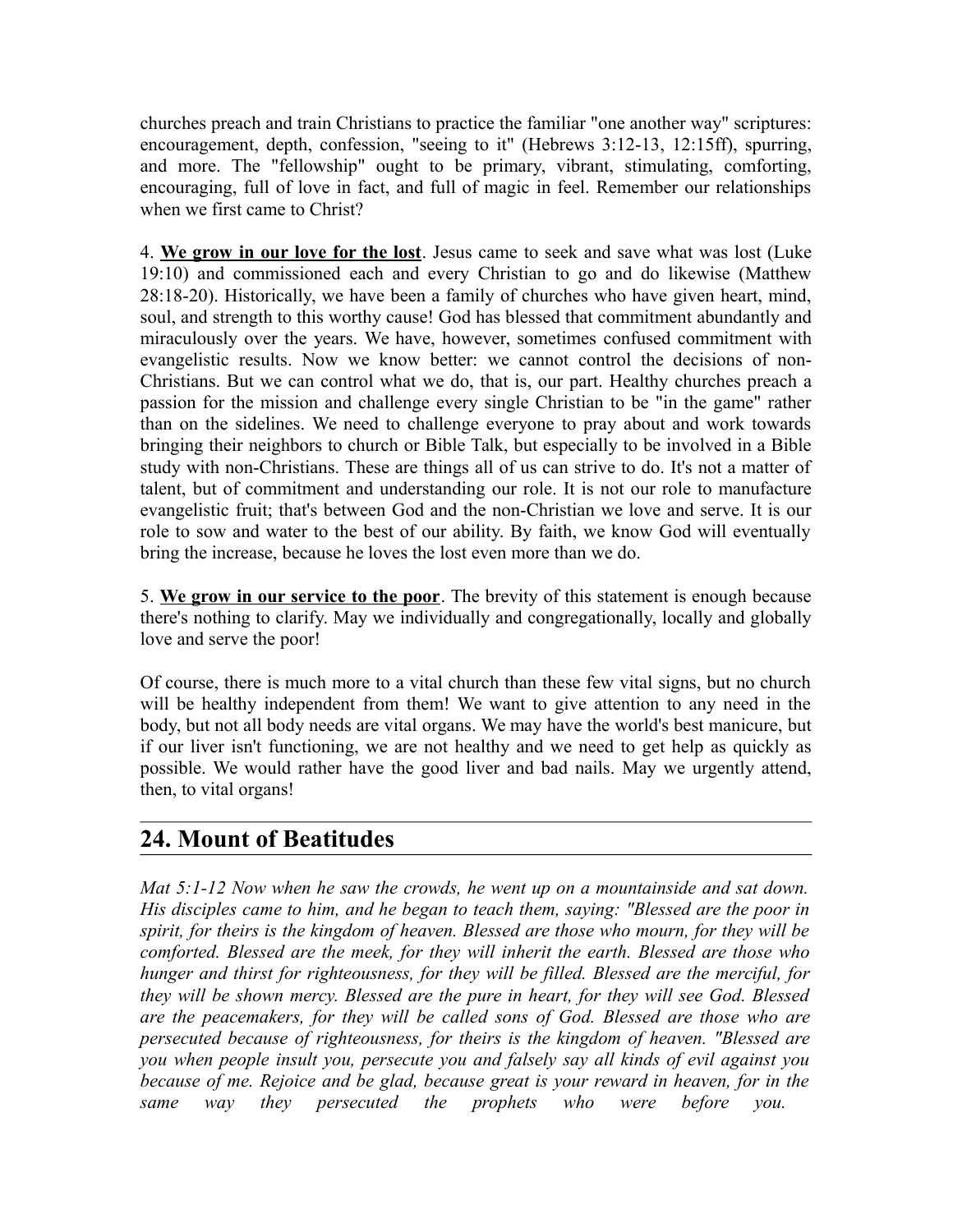These words were spoken after the calling of the Twelve. Sort of an orientation to the Kingdom of God. Significant that Jesus doesn't talk about dreams for the future. He emphasizes the heart of God that every disciple must have.

### **1. God Desires Humility**

First four beatitudes deal with our attitude towards God.

World tells us humility is weakness. Pride, confidence are keys to success. God hates pride, wants us to remain humble. Sets up our lives to bless us with humility (aging, parenting, etc.)

*Deu 8:1-5 Be careful to follow every command I am giving you today, so that you may live and increase and may enter and possess the land that the LORD promised on oath to your forefathers. Remember how the LORD your God led you all the way in the desert these forty years, to humble you and to test you in order to know what was in your heart, whether or not you would keep his commands. He humbled you, causing you to hunger and then feeding you with manna, which neither you nor your fathers had known, to teach you that man does not live on bread alone but on every word that comes from the mouth of the LORD. Your clothes did not wear out and your feet did not swell during these forty years. Know then in your heart that as a man disciplines his son, so the LORD your God disciplines you.* 

When we're confident all is well, we're weak. Spend our lives trying not to need God (prepare for everything). What do we put our confidence in? Results, preaching, wisdom, planning, etc.

God wants us to seek humility. Blesses us when we humble ourselves (fruit). Do we prefer humility, or worldly confidence? When are we most comfortable?

*2 Cor 12:10 That is why, for Christ's sake, I delight in weaknesses, in insults, in hardships, in persecutions, in difficulties. For when I am weak, then I am strong.* 

### **2. Relationships Demonstrate Humility**

Last four beatitudes deal with our attitude toward others. Paul highlighted Timothy as a humble man.

*Phil 2:20 I have no one else like him, who takes a genuine interest in your welfare.*

How did Paul know Timothy cared about others? He watched him in the fellowship. We all struggle with being task-oriented. When we go to church sometimes we go with a long list of things to do. We think we're so unselfish, giving and serving all the time. Actually most of the times, we're seeking our own interests. Trying to get everybody to do what we want them to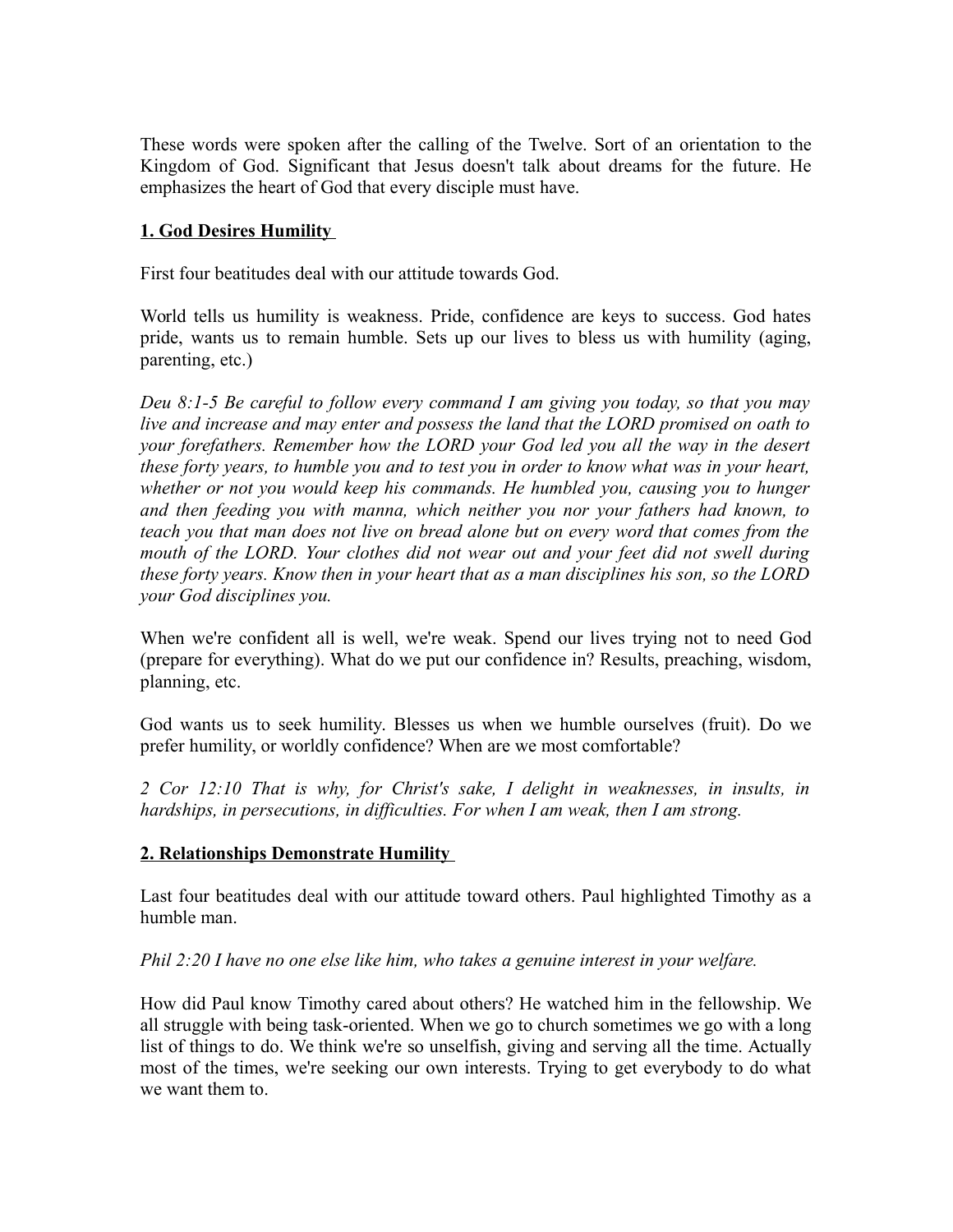*James 3:13-18 Who is wise and understanding among you? Let him show it by his good life, by deeds done in the humility that comes from wisdom. But if you harbor bitter envy and selfish ambition in your hearts, do not boast about it or deny the truth. Such "wisdom" does not come down from heaven but is earthly, unspiritual, of the devil. For where you have envy and selfish ambition, there you find disorder and every evil practice. But the wisdom that comes from heaven is first of all pure; then peace-loving, considerate, submissive, full of mercy and good fruit, impartial and sincere. Peacemakers who sow in peace raise a harvest of righteousness.*

Does this sound like us in the fellowship? Do people always say, "we're so busy". We need to be known as Timothy having genuine interest.

God desires humility. Relationships demonstrate humility. Let us build our lives on this foundation.

# **25. Helping People Find Strength In God**

We will all face hard times in the life as a disciple. It's vital that we learn to help one another find strength in God at these times.

*1 Samuel 23:1-6 When David was told, "Look, the Philistines are fighting against Keilah and are looting the threshing floors," [2] he inquired of the Lord, saying, "Shall I go and attack these Philistines?" The Lord answered him, "Go, attack the Philistines and save Keilah." [3] But David's men said to him, "Here in Judah we are afraid. How much more, then, if we go to Keilah against the Philistine forces!" [4] Once again David inquired of the Lord, and the Lord answered him, "Go down to Keilah, for I am going to give the Philistines into your hand." [5] So David and his men went to Keilah, fought the Philistines and carried off their livestock. He inflicted heavy losses on the Philistines and saved the people of Keilah. [6] (Now Abiathar son of Ahimelech had brought the ephod down with him when he fled to David at Keilah.)*

This city was going down. In those days, when you lost the battle you lost everything. God told them to go, but the men were afraid. David prayed again, and they went. The people were so fired up to have been rescued. It was an awesome time.

*1 Samuel 23:7-12 Saul was told that David had gone to Keilah, and he said, "God has handed him over to me, for David has imprisoned himself by entering a town with gates and bars." [8] And Saul called up all his forces for battle, to go down to Keilah to besiege David and his men. [9] When David learned that Saul was plotting against him, he said to Abiathar the priest, "Bring the ephod." [10] David said, "O Lord, God of Israel, your servant has heard definitely that Saul plans to come to Keilah and destroy the town on account of me. [11] Will the citizens of Keilah surrender me to him? Will Saul come down, as your servant has heard? O Lord, God of Israel, tell your servant."*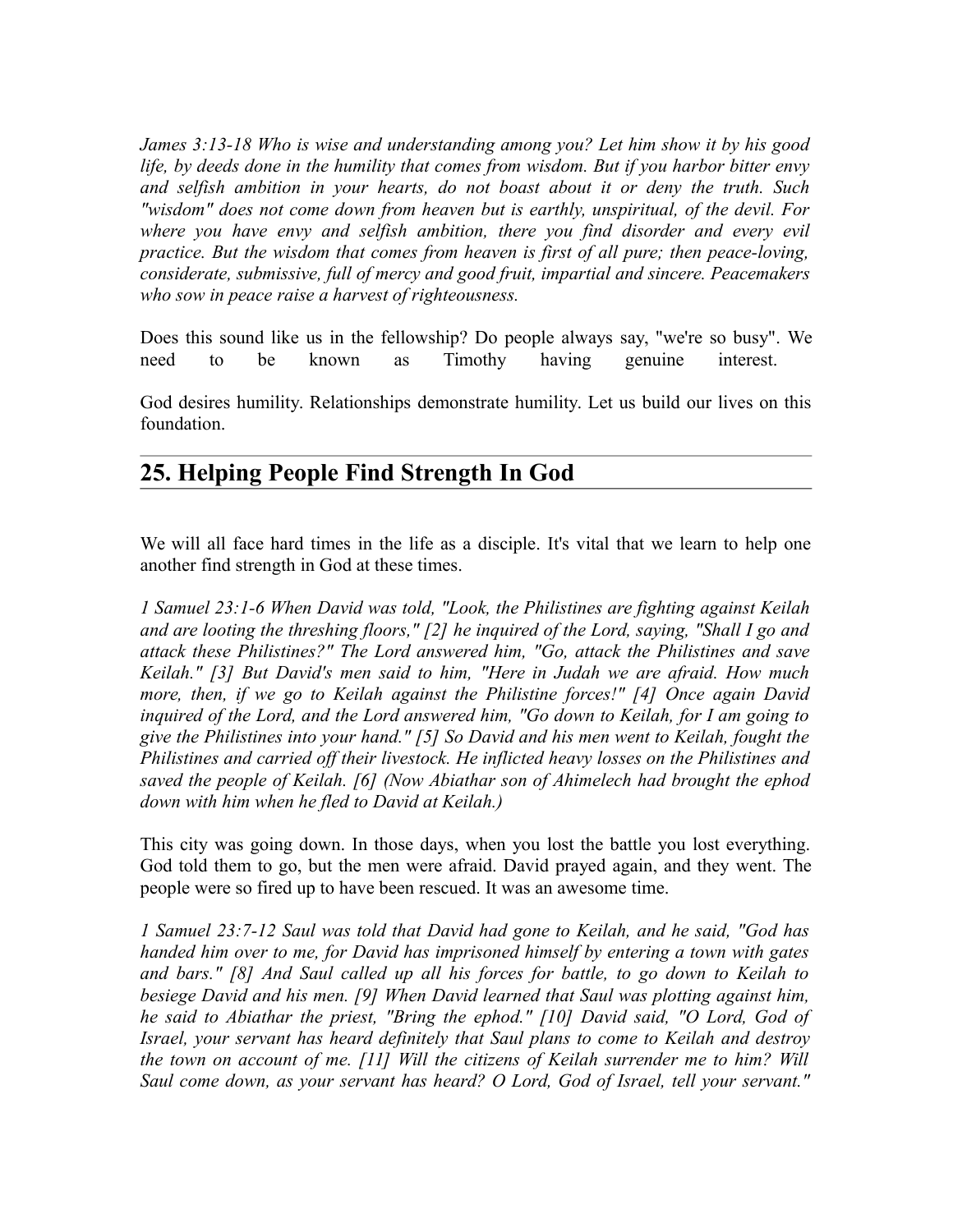*And the Lord said, "He will." [12] Again David asked, "Will the citizens of Keilah surrender me and my men to Saul?" And the Lord said, "They will."*

David and his men just saved an entire town, and they expect some gratitude. Unfortunately, they aren't getting any.

*1 Samuel 23:13 So David and his men, about six hundred in number, left Keilah and kept moving from place to place. When Saul was told that David had escaped from Keilah, he did not go there.*

It's not so exciting to move from place to place. We all dream of being able to stay somewhere for a while.

*1 Samuel 23:14-16 David stayed in the desert strongholds and in the hills of the Desert of Ziph. Day after day Saul searched for him, but God did not give David into his hands. [15] While David was at Horesh in the Desert of Ziph, he learned that Saul had come out to take his life. [16] And Saul's son Jonathan went to David at Horesh and helped him find strength in God.*

### **1. Help Disciples To Stay Humble, Don't Humiliate Them**

David was down at this point. People weren't grateful for his help. He only wanted to help Saul. Saul was down on him, Keilah was ungrateful. When we're talking the desert of Judea, we're talking real desert.

David a man of God had to run from place to place. Even though he saved the people of Keilah, we are seeing that the Lord telling him the people of Keilah will hand David to Saul. David had to stay in the desert. Day after day Saul searched for David. But God did not give David into his hands.

The best thing someone can do to David is helping him and finding strength in God. Jonathan the son of Saul did that to him. He helped David to stay humble. All of us need people to help us find strength in God from time to time.

When our Christians go through struggles we need to help them stay humble. We need to help them find strength in God. We should never humiliate them by using words which will make them feel hurt. Jesus said, "Do unto others as you would have them do unto you . . .". Treat them as you would want to be treated. Be encouraging, build them up, show respect for their experiences at this point. God has chosen them to be disciples.

### **2. Provide Disciples A Safe Place**

In the ancient world, if somebody was accidentally killed they had to get payback. Even though it was an accident, emotions ran so high that people had to get revenge. God understood this in the Old Testament, and provided cities of refuge. You had to stay there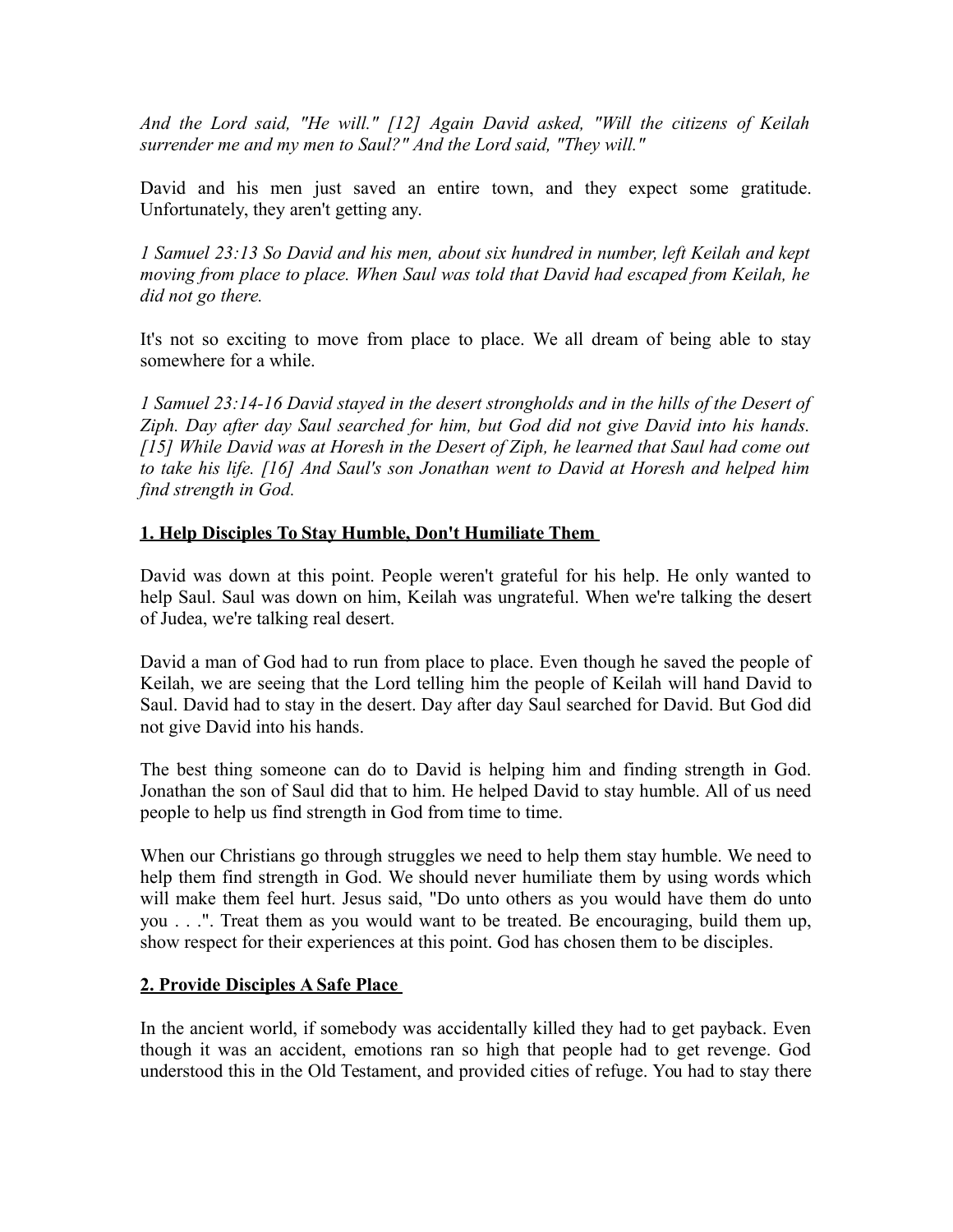until the High Priest died, and as emotions died reason took over. The relatives of the dead man could say, "It was only an accident, after all".

You could also run to the horns of the altar, grasp onto them. According to law, you couldn't be punished while holding onto the horns of the altar. The altar, like the cities of refuge, provided a safe place where emotions could die down. When we get emotional, we don't think logically. Emotions run so high that you just don't think straight. This happens with pain as well.

When we are having a tough time, when we are struggling with emotions, we need a safe place. The safe place is God. When people are going through tough times, it would be great to pray with them. That is the safest place we can take them to.

### **3. Help Disciples To Build Foundational Blocks**

In our 30's and 40's, something interesting begins to happen to us. A brother tore the ligament in the knee when he was 19 years old. The doctors just opened it up and cut it out. It left the knee destabilized, but he was young and strong and kept on functioning. The destabilized knee started to grind out the cartilage on the inside of the knee. It never hurt him in his 20's, but it certainly has started to hurt in his 30's and 40's. Many of us are starting to have symptoms from injuries that happened years ago. Many of these injuries are emotional hurts. May feel you need counseling.

The way to deal with this is to back up and rebuild the foundation under that part of our life. It's hard to do. No time. Marriage, parenting, your own heart--these get neglected and then catch up with you.

Many of us have these things that come back to haunt us later in life. We can't go back and rebuild if we're so busy. Need a bit of relief from the pressure to give us time to get these things resolved. Ultimately, we'll have our best years later in life, if we rebuild our foundation.

*1 Samuel 24:3-7 He came to the sheep pens along the way; a cave was there, and Saul went in to relieve himself. David and his men were far back in the cave. [4] The men said, "This is the day the Lord spoke of when he said to you, 'I will give your enemy into your hands for you to deal with as you wish.' " Then David crept up unnoticed and cut off a corner of Saul's robe. [5] Afterward, David was conscience-stricken for having cut off a corner of his robe. [6] He said to his men, "The Lord forbid that I should do such a thing to my master, the Lord's anointed, or lift my hand against him; for he is the anointed of the Lord." [7] With these words David rebuked his men and did not allow them to attack Saul. And Saul left the cave and went his way.*

Saul comes in, and David's men were persuading him to attack. Obviously, David had some of these feelings in his own heart. He wasn't an angel. David cuts off a corner of his robe, but then his conscience gets the best of him. David knew how to fight the fight and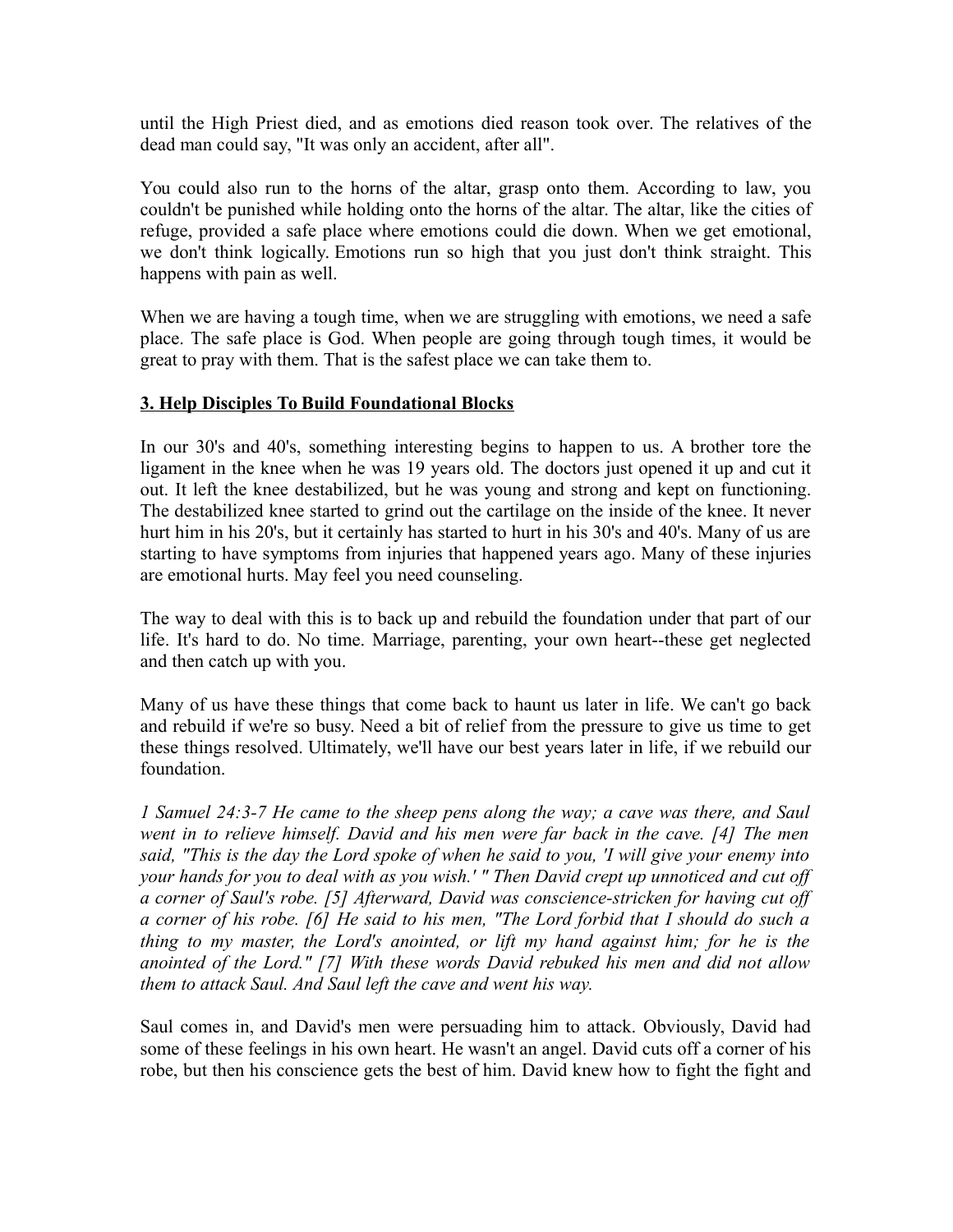be powerful in some ways, like against Goliath. God put him in the cave to change his heart, to work on his own conscience.

None of David's men were condemning him; it was his own heart for God. It takes more effort, more sacrifice and more time to get a good conscience than to train a top-class athlete, musician or businessman. Ambition is good, but a pure heart is better.

*"Godliness with contentment is great gain - I Timothy 6:6"*

## **26. Zeal For Your House Consumes Me..**

*1 Chron. 11:4-6 David and all the Israelites marched to Jerusalem (that is, Jebus). The Jebusites who lived there [5] said to David, "You will not get in here." Nevertheless, David captured the fortress of Zion, the City of David. [6] David had said, "Whoever leads the attack on the Jebusites will become commander-in-chief." Joab son of Zeruiah went up first, and so he received the command.*

David and his men marched up to Jerusalem, and the Jebusites sneered at them. The Bible shows us the reason David succeeded. It was through a challenge. "Whoever leads will become commander in chief." People respond to challenges.

Sometimes, people around us are a bit like the Jebusites. Satan uses them to taunt us. They stand there staring at us. "You can't get into my heart". "You can't change me. I'm gonna change you. Let's see how long you will last". They're sneering, and they're taunting us. What are we going to do? Do we sit there and get discouraged? Do we act confident on the outside?

Joab was a controversial figure, but most of us are controversial at times. Let us see some positive aspects of Joab. We know he's got some faults. He took the lead. That was great. He went first, stepped up and went for it.

David had many mighty men. Some had faces of lions. What does that mean? They could fight right and left-handed. They were swift as gazelles . . . The least was a match for a hundred, the greatest a match for a thousand. Above all these incredible guys, Joab became the chief in command. What set him apart? Why was he able to get the position? Was he the most talented? He had real zeal.

We can have zeal that's not real. Just put it on, and take it off. Jesus had real zeal as well. He could see life at its worst, and still love and serve the lost. He saw more, got hurt more, walked more, was rejected more than any of us. Still he possessed a zest for life, a love for the lost that we stand in awe of. Jesus knew the impending end that awaited him, yet he was never self-focused. He never let his zeal wane. He had real zeal because he was in touch with God.

*Hebrews 5:7 During the days of Jesus' life on earth, he offered up prayers and petitions*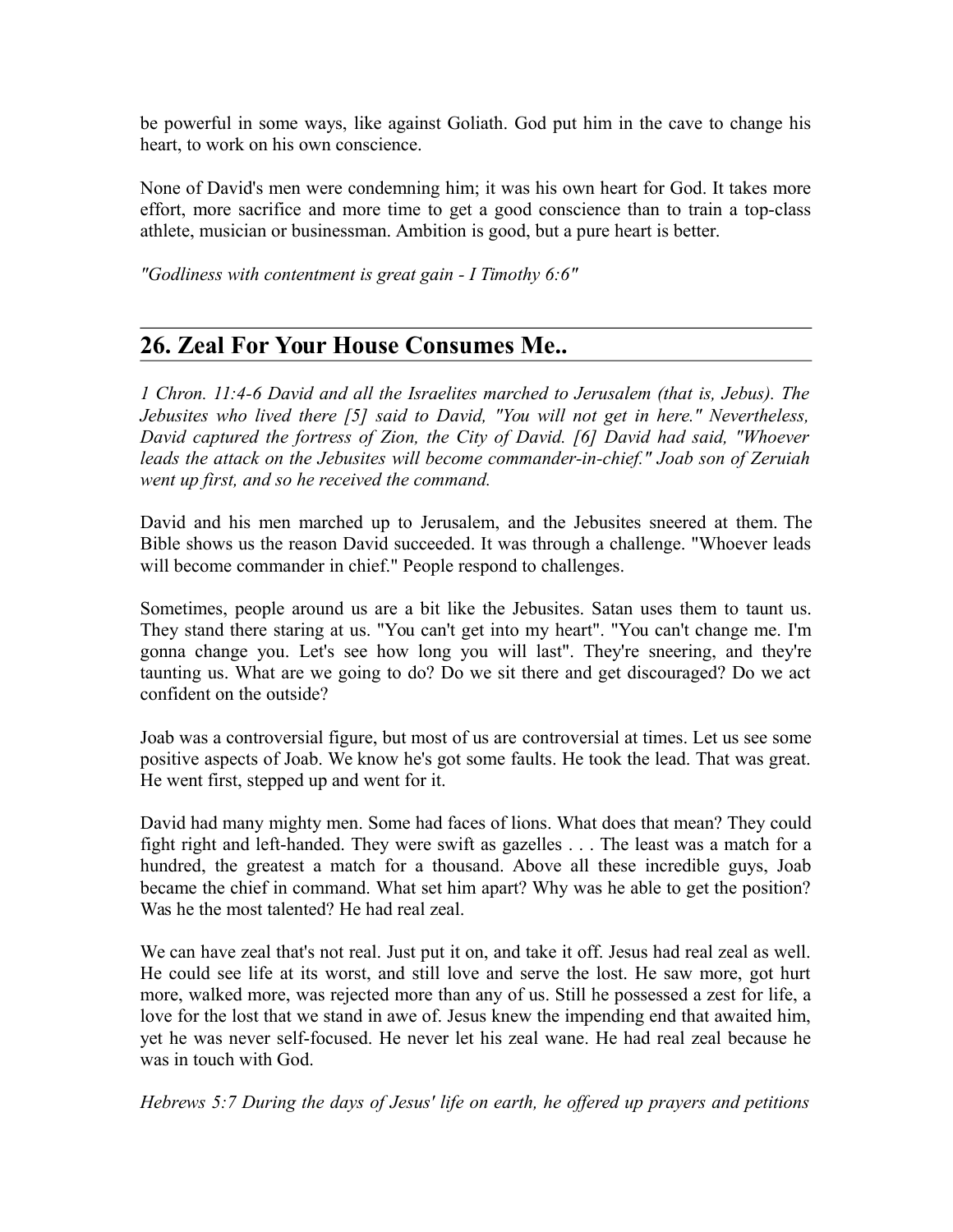*with loud cries and tears to the one who could save him from death, and he was heard because of his reverent submission.* Jesus was deep with God. That was the source of his real zeal. Most of us are not in touch with our feelings. We can go on and on, work on and on without knowing how we feel inside. Jesus could have real zeal because he was in touch with his feelings. This is directly related to being deep with God. He knew himself, and he knew God. The enemy of zeal is a lack of depth with God.

When we move one step towards God, he takes ten steps towards us. He is quick to bless when we rely on him. When we get deep with God, have real zeal, we don't care what people think. God will move our life and ministry.

*Hebrews 10:24 And let us consider how we may spur one another on toward love and good deeds.* Do you believe that advancing the kingdom of God is a good deed? When our ministry is stale, not moving, what are we doing? God said, "Let there be light." Thomas Edison said, "Let there be a light bulb". He tried 50,000 filaments without a success. People asked him how he did it. He said, "Now I know 50,000 ways not to make a light bulb". Are we trying the same old ideas that we've always done that still don't work? Sometimes we get tired. Instead of pushing on, we just stop trying.

Real zeal will instill creativity. If we really love, we'll be creative. If we really love our ministry, we'll find creative ways to move the hearts. Do we have thinking times? Do we get on the phone, talk to people? Do we ask for help, or are we a loner? That does not show real zeal. Do we raise up the talent God has given us in our own life and ministry? Let us look at the talents we have, give them faith, show them God and let them go.

"To achieve anything significant, everyone needs a little imagination and a big dream" God has a big dream for every disciple. Where there are obstacles, there's room for growth. Every obstacle is an opportunity.

*Proverbs 24:10 If you falter in times of trouble, how small is your strength!* If we falter when we face obstacles, our strength will always be small. We have to ask ourselves one question: "How big is our faith?"

### **1. Face The Giants**

Satan consistently threatens us, makes us think we will fail. Just when we think we've figured it out, we hear that unique voice threatening us. There's a giant waiting. The challenge is, how are we going to face that giant?

*1 Samuel 17:2-11 Saul and the Israelites assembled and camped in the Valley of Elah and drew up their battle line to meet the Philistines. [3] The Philistines occupied one hill and the Israelites another, with the valley between them. [4] A champion named Goliath, who was from Gath, came out of the Philistine camp. He was over nine feet tall. [5] He had a bronze helmet on his head and wore a coat of scale armor of bronze weighing five thousand shekels; [6] on his legs he wore bronze greaves, and a bronze javelin was slung on his back. [7] His spear shaft was like a weaver's rod, and its iron point weighed six*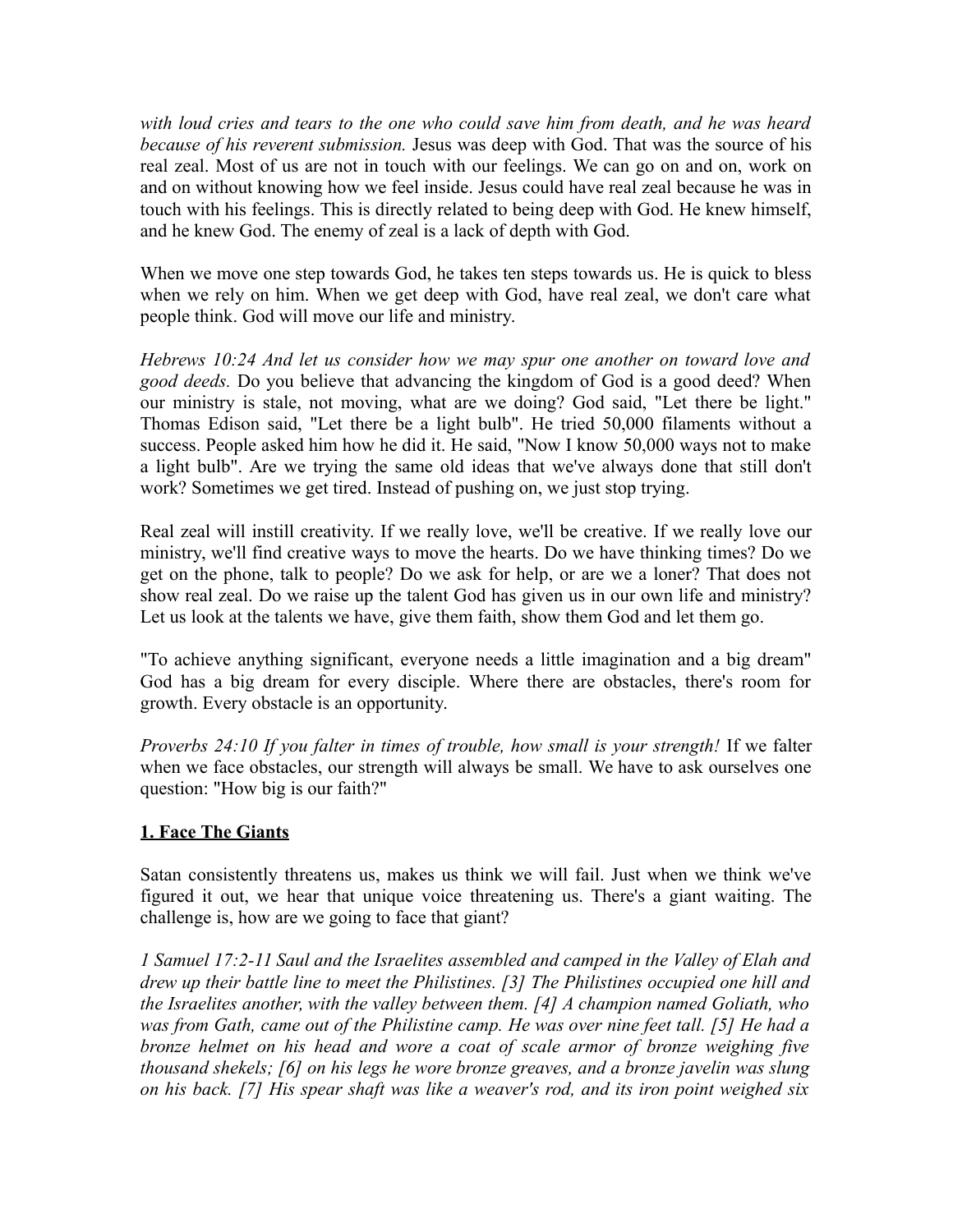*hundred shekels. His shield bearer went ahead of him. [8] Goliath stood and shouted to the ranks of Israel, "Why do you come out and line up for battle? Am I not a Philistine, and are you not the servants of Saul? Choose a man and have him come down to me. [9] If he is able to fight and kill me, we will become your subjects; but if I overcome him and kill him, you will become our subjects and serve us." [10] Then the Philistine said, "This day I defy the ranks of Israel! Give me a man and let us fight each other." [11] On hearing the Philistine's words, Saul and all the Israelites were dismayed and terrified.* 

*1 Samuel 17:16 For forty days the Philistine came forward every morning and evening and took his stand.* 

*1 Samuel 17:20-24 Early in the morning David left the flock with a shepherd, loaded up and set out, as Jesse had directed. He reached the camp as the army was going out to its battle positions, shouting the war cry. [21] Israel and the Philistines were drawing up their lines facing each other. [22] David left his things with the keeper of supplies, ran to the battle lines and greeted his brothers. [23] As he was talking with them, Goliath, the Philistine champion from Gath, stepped out from his lines and shouted his usual defiance, and David heard it. [24] When the Israelites saw the man, they all ran from him in great fear.* 

Israel had great potential, but they were not overcoming their greatest obstacle. The devil hates seeing men of potential max out. How does he do it? He gets us to focus on the odds, the size, the shape, the strength of our problems. Funny things start happening. We lose the size and shape of our powerful God. We become crippled with fear and insecurity. We become overly emotional. We even overeat at times like this, and then we get guilty.

When does this happen? When we're "feeling things". Let's just admit that we have a pygmy-sized God, and giant-sized problems. We have to see our need for a big God, to slap those problems away. When our giant problems are slapping our pygmy-sized God around, what's happening? It's a sign that we're not close to God anymore. That's when those thoughts come in.

What are the top three Goliaths in your life? Perhaps cowardice, maybe emotionalism or being feelings-oriented. Maybe it's inconsistency. Maybe worldliness, unhealthy independence, impatience. Bottom-line, it just comes down to heart and conviction.

When we decide to face our giants, then and only then will we go through our obstacles. We need to decide, "I am going to win." Winners go through obstacles. Losers go around them. It's a long way around.

### **2. Expect the Victory**

*1 Samuel 17:32-37 David said to Saul, "Let no one lose heart on account of this Philistine; your servant will go and fight him." [33] Saul replied, "You are not able to go out against this Philistine and fight him; you are only a boy, and he has been a fighting*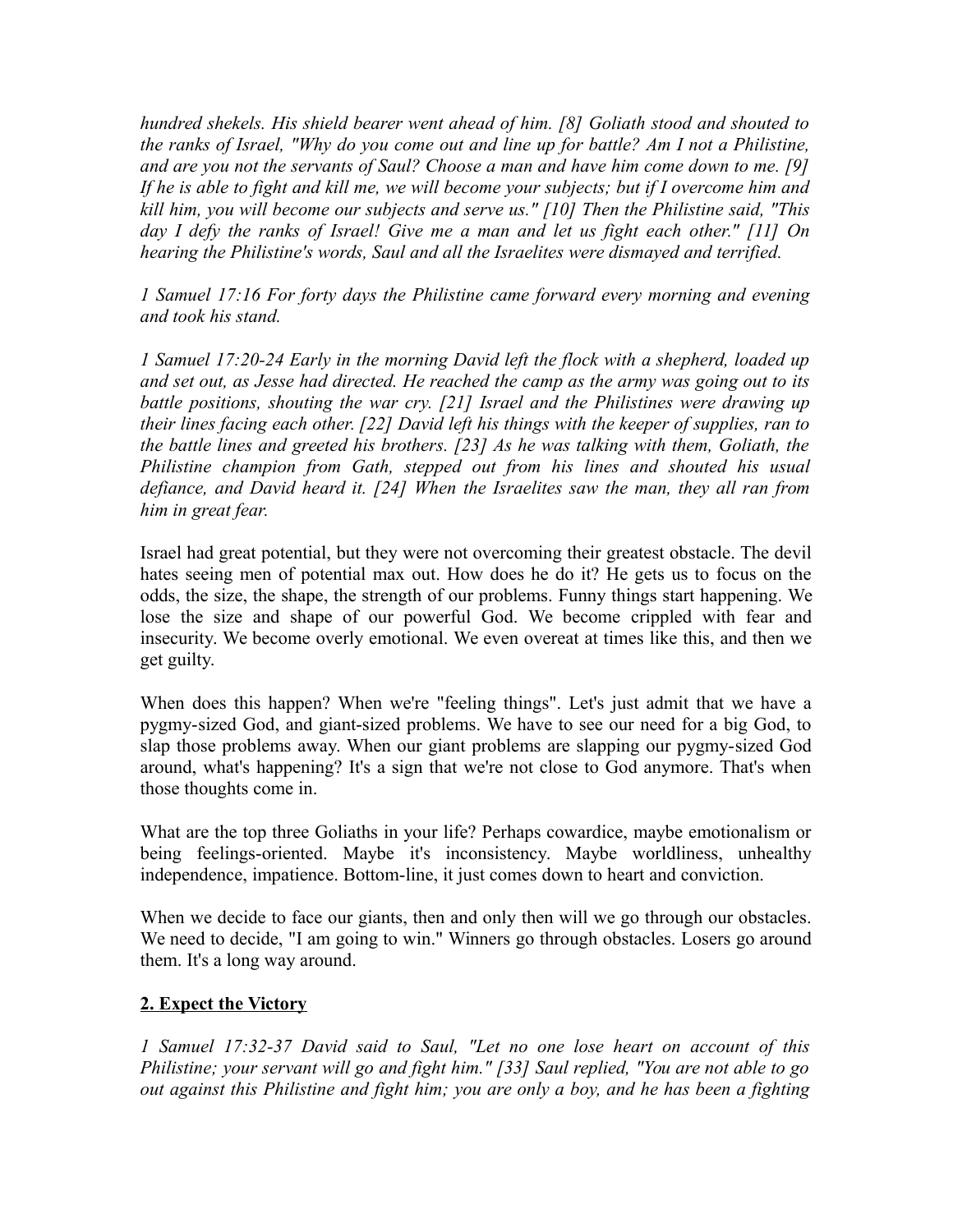*man from his youth." [34] But David said to Saul, "Your servant has been keeping his father's sheep. When a lion or a bear came and carried off a sheep from the flock, [35] I went after it, struck it and rescued the sheep from its mouth. When it turned on me, I seized it by its hair, struck it and killed it. [36] Your servant has killed both the lion and the bear; this uncircumcised Philistine will be like one of them, because he has defied the armies of the living God. [37] The Lord who delivered me from the paw of the lion and the paw of the bear will deliver me from the hand of this Philistine." Saul said to David, "Go, and the Lord be with you."* 

*1 Samuel 17:46-47 This day the Lord will hand you over to me, and I'll strike you down and cut off your head. Today I will give the carcasses of the Philistine army to the birds of the air and the beasts of the earth, and the whole world will know that there is a God in Israel. [47] All those gathered here will know that it is not by sword or spear that the Lord saves; for the battle is the Lord's, and he will give all of you into our hands."*

Look at David's confidence. He was absolutely convinced that God would win. Some points to consider for great victories are :

- 1. Being faithful when nobody else seems faithful.
- 2. Personal example must be on fire all the time
- 3. Don't be afraid to take risks
- 4. Pouring ourself into the hearts of our people
- 5. Titles don't inspire, courage does
- 6. Marital unity brings ministry unity
- 7. Initiate with different leaders and visit other ministries
- 8. Let nobody be more giving than us
- 9. Establish great friendships
- 10. Are we fun, or stoic and stiff? Are we tensed, or intense?

God has a unique way of blessing us, just as he did with David. He used David to slay Goliath with a stone. *John 14:12-14 I tell you the truth, anyone who has faith in me will do what I have been doing. He will do even greater things than these, because I am going to the Father. And I will do whatever you ask in my name, so that the Son may bring glory to the Father. You may ask me for anything in my name, and I will do it.*

## **27. Staying Alive**

There will be all sorts of emotions building inside us. Sometimes we feel the need to spend more time with our children. Then we feel the need to spend more time with our wife or husband. Finally, we think we need to work on our commendation--the ministry! What's the top priority? What do we need to focus on first? Need to figure out which emotions are the healthy ones, which are unhealthy.

We emphasize a lot about joy and being positive, but get unsettled by trials. We need to have the balance of both in our lives. Pressure is a fact of life.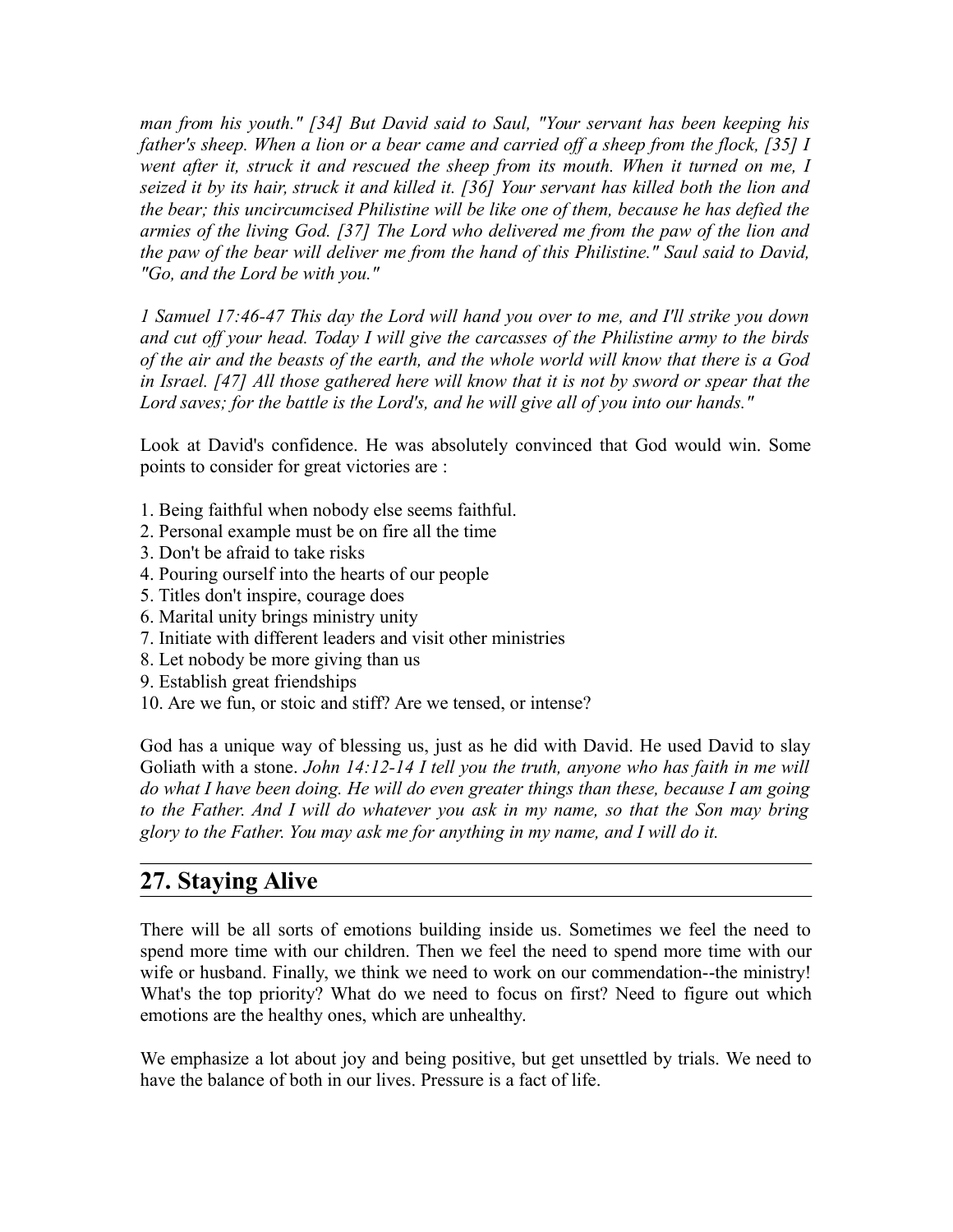We're just not smart enough or awesome enough to do it on our own. Any area we want to pick, we're just not at the top. God set it up this way so the glory would go to him, and not to us.

*2 Cor. 4:7-12 But we have this treasure in jars of clay to show that this all-surpassing power is from God and not from us. [8] We are hard pressed on every side, but not crushed; perplexed, but not in despair; [9] persecuted, but not abandoned; struck down, but not destroyed. [10] We always carry around in our body the death of Jesus, so that the life of Jesus may also be revealed in our body. [11] For we who are alive are always being given over to death for Jesus' sake, so that his life may be revealed in our mortal body. [12] So then, death is at work in us, but life is at work in you.*

We're always being given over to death. That's not very inspiring.

### **1. Hard-Pressed, but Not Crushed**

Pressure on every side is normal. Let us just better get used to it. Family, ministry, special events, satan, neighbors, finances, etc. Hard-pressed, but not crushed. Once an ornament is crushed, we can't ever put it back together again. Hopefully, when the pressure builds we become more focused. If we're doing all that we can do, that's great. Let us keep it up. If we ever feel resentment toward the ministry, it is not good. Being hard-pressed is great, but crushed is not acceptable.

### **2. Perplexed, but Not in Despair**

We're always perplexed. We hardly ever know what we're supposed to do. Losing hope, though, is not acceptable. Being in despair is unhealthy.

### **3. Persecuted, but Not Abandoned**

Persecution kind of fires us up in a funny way. At first, it gets on our nerves a bit, but after a while it weighs on us. Abandoned is something we definitely don't want to feel. Feeling all alone is a wrong feeling. We are not all alone--we have God and friends.

### **4. Struck Down, but Not Destroyed**

Nothing wrong with feeling struck down. When we're struck down, we get back up. That's the key difference. Once in a while, perhaps more often, we will get struck down. Not time for a pity party, but time to get back up. Struck down is ok. Destroyed is not ok.

*2 Cor. 4:16-18 Therefore we do not lose heart. Though outwardly we are wasting away, yet inwardly we are being renewed day by day. [17] For our light and momentary troubles are achieving for us an eternal glory that far outweighs them all. [18] So we fix our eyes not on what is seen, but on what is unseen. For what is seen is temporary, but what is unseen is eternal.*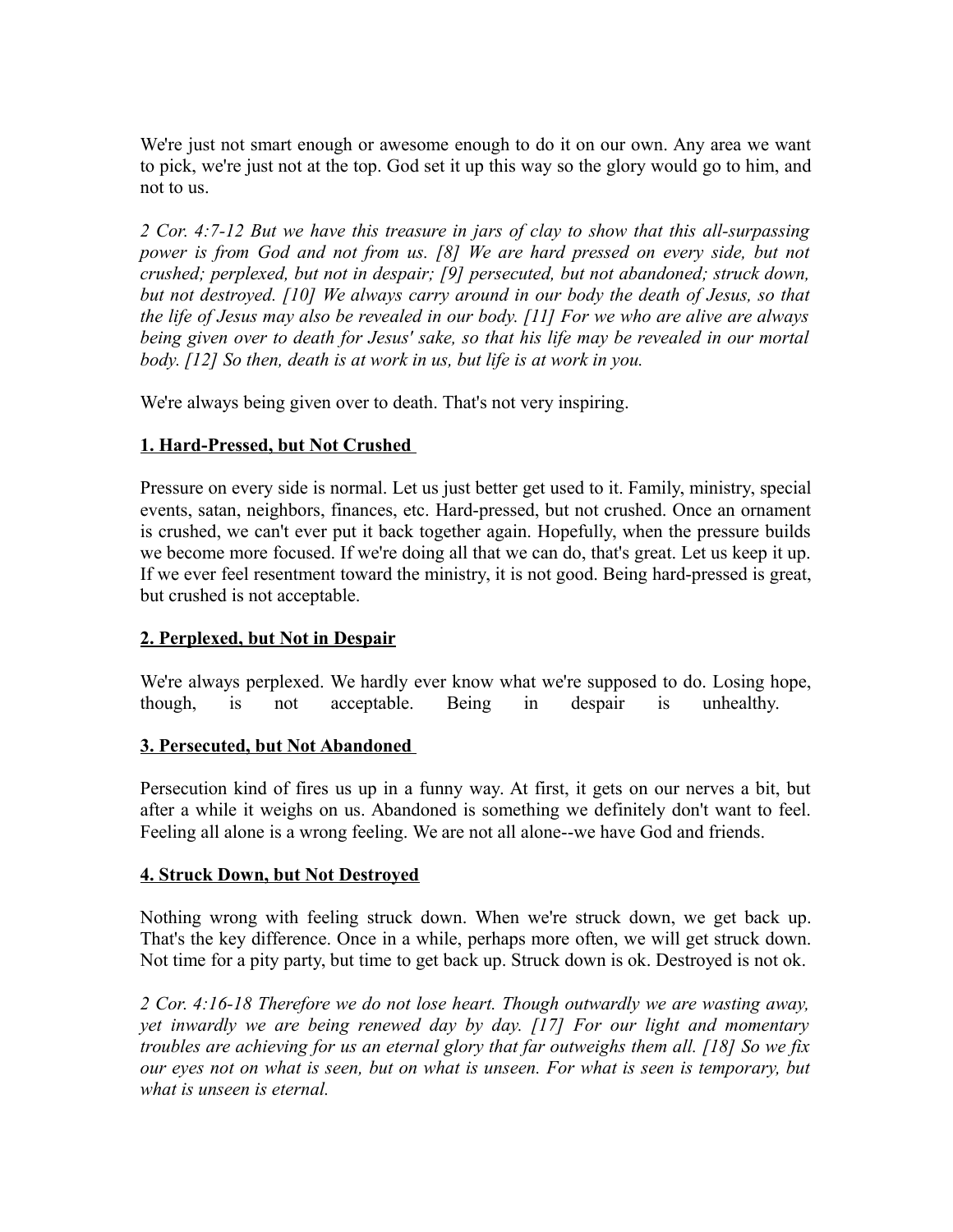Even though we're hard-pressed, struck down, perplexed, persecuted, we can't lose heart. We need to stay faithful in the face of bad news because of the confidence that God is going to win. Whatever happens, He's in control. We would like him to win by a larger margin sometimes, but he's going to win for sure.

Outwardly, we are wasting away. We're going downhill fast. If we're starting to droop, we have to get in there with the Lord. Let us get close with the Lord and get renewed on the inside.

*2 Cor. 6:3-10 We put no stumbling block in anyone's path, so that our ministry will not be discredited. [4] Rather, as servants of God we commend ourselves in every way: in great endurance; in troubles, hardships and distresses; [5] in beatings, imprisonments and riots; in hard work, sleepless nights and hunger; [6] in purity, understanding, patience and kindness; in the Holy Spirit and in sincere love; [7] in truthful speech and in the power of God; with weapons of righteousness in the right hand and in the left; [8] through glory and dishonor, bad report and good report; genuine, yet regarded as impostors; [9] known, yet regarded as unknown; dying, and yet we live on; beaten, and yet not killed; [10] sorrowful, yet always rejoicing; poor, yet making many rich; having nothing, and yet possessing everything.*

We have to go the extra 6th mile to be sure that our life is not discredited. When we think what life as a disciple is supposed to feel like . . . Where is our commendation? What do we boast in?

- a. Great endurance
- b. Troubles
- c. Hard work, sleepless nights and hunger
- d. Sleepless nights
- e. Truthful speech
- f. Glory and dishonor
- g. Bad report or good
- h. Genuine, yet regarded as impostors
- i. Beaten, but not killed
- j. Sorrowful, yet always rejoicing
- k. Having nothing, yet possessing everything

What really matters? What's really going to make a difference? Paul was way worse off than we are. We actually have something. When we look at the changed lives in the church, realize this . . . We need to keep going. It's worth it, whatever the pain, whatever the cost.

There will be challenges, but we need the heart to step up to it. We need to take the pressure, may feel perplexed, will definitely experience sorrow . . . But we should always keep going, keep getting up, keep staying alive.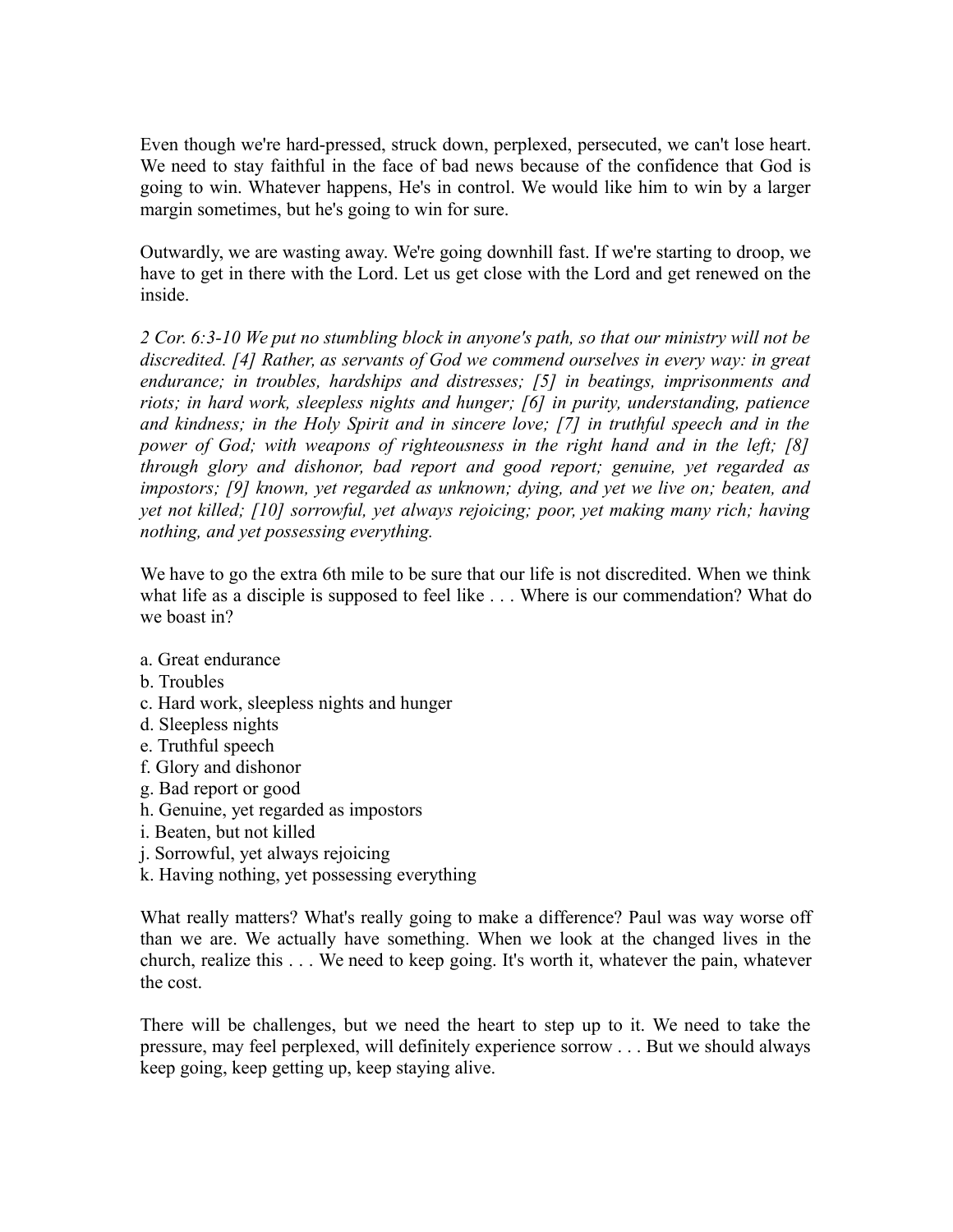It's a rich life we have in the kingdom. Let's never let go, never give up.

## **28. Yoked With Jesus**

*Take my yoke upon you and learn from me...and you will find rest for your souls. For my yoke is easy and my burden is light. Matthew 11:29-30.*

Jesus used the picture of yoked oxen plowing a field. Some say in Bible days a farmer would yoke a young ox together with an older, well-trained ox so that it could learn to plow a straight furrow in the field. Christ wants us to be yoked with Him so that we can learn from Him how to walk with God.

### **1. The wrong yoke**

*"It is for freedom that Christ has set us free. Stand firm, then, and do not let yourselves be burdened again by a yoke of slavery" Galatians 5:1.*

This yoke of slavery is the yoke of self-effort. This is a heavy yoke because we try to do it all in our own strength.

There are three yokes which we need to be careful about.

a. The yoke of the law. *(Acts 15:10) Now then, why do you try to test God by putting on the necks of the disciples a yoke that neither we nor our fathers have been able to bear?* b. The yoke of the world. *(James 4:4 NIV) You adulterous people, don't you know that friendship with the world is hatred toward God? Anyone who chooses to be a friend of the world becomes an enemy of God.*

c. The yoke of the flesh. *(Lam 1:14 NIV) "My sins have been bound into a yoke ; by his hands they were woven together. They have come upon my neck and the Lord has sapped my strength. He has handed me over to those I cannot withstand.*

### **2. Breaking the Old Yoke :**

Jesus refuses to be yoked with our old self.

*(2 Cor 5:14,15) For Christ's love compels us, because we are convinced that one died for all, and therefore all died. And he died for all, that those who live should no longer live for themselves but for him who died for them and was raised again.*

That means if He wants us to be yoked with Him, He must first destroy the old yoke. And that is exactly what Jesus did at the Cross.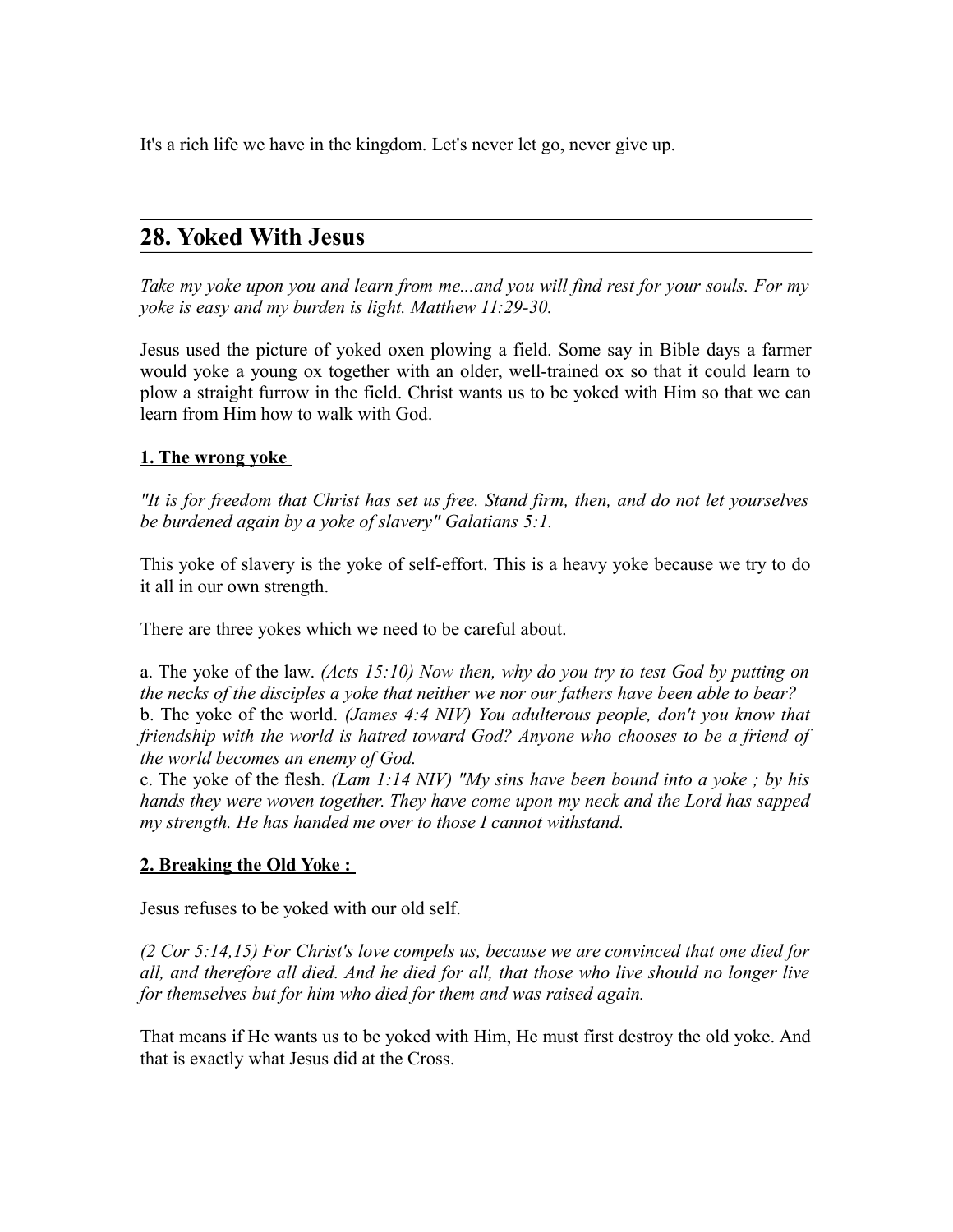*"For we know that our old self was crucified with him so that the body of sin might be done away with, that we should no longer be slaves to sin" Romans 6:6* (Romans 7:5-6).

### **3. Yoked to Jesus**

God wants us to be yoked with Christ. This means that Jesus carries the heaviest load. This is why His "yoke is easy" and His "burden is light." His strength, righteousness and life are transferred to us. His footsteps become our footsteps. This is how the Christian life has been designed to work.

### **4. A daily yoke :**

*"The Sovereign Lord has given me an instructed tongue, to know the word that sustains the weary. He wakens me morning by morning, wakens my ear to listen like one being taught" Isaiah 50:4*.

In taking His yoke upon us Jesus told us to learn from Him. This is how we learn from Jesus...

Daily we:

a. Pray *(Luke 11:3) Give us each day our daily bread.*

b. Spend time in God's word. *(Mat 4:4) Jesus answered, "It is written: 'Man does not live on bread alone, but on every word that comes from the mouth of God.'"*

c. Experience God's grace *(2 Cor 4:16) Therefore we do not lose heart. Though outwardly we are wasting away, yet inwardly we are being renewed day by day.*

d. Fellowship together *(Acts 2:42, 46-47) They devoted themselves to the apostles' teaching and to the fellowship, to the breaking of bread and to prayer. Every day they continued to meet together in the temple courts. They broke bread in their homes and ate together with glad and sincere hearts, praising God and enjoying the favor of all the people. And the Lord added to their number daily those who were being saved.* 

e. Work with God. *(John 5:17) Jesus said to them, "My Father is always at his work to this very day, and I, too, am working."*

f. Take up our cross and follow Him. *(Luke 9:23) Then he said to them all: "If anyone would come after me, he must deny himself and take up his cross daily and follow me.* 

When we start off the day with Jesus, we continue through the day yoked to Him. When distractions come, the gentle yoke of Jesus pulls us back on track. As Jesus walks the straight line in His Father's will, so we also walk the straight line God has set for us.

Let us make a decision to be yoked with him, because in the yoke of Jesus we discover true victory, true freedom and true life.

*"To this you were called, because Christ suffered for you, leaving you an example, that you should follow in his steps" 1 Peter 2:21.*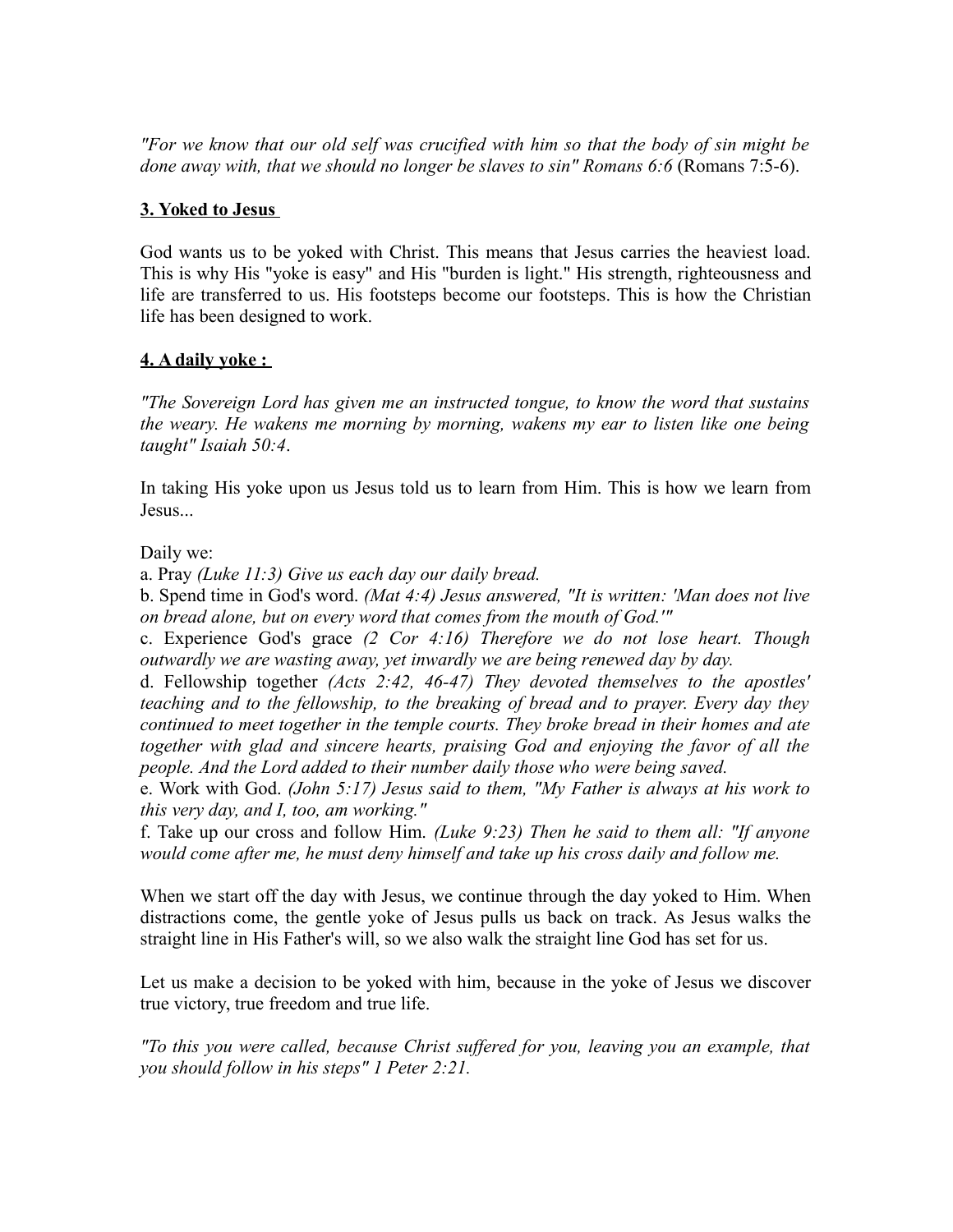## **29. Chosen**

*Mat 27:27-33 Then the governor's soldiers took Jesus into the Praetorium and gathered the whole company of soldiers around him. They stripped him and put a scarlet robe on him, and then twisted together a crown of thorns and set it on his head. They put a staff in his right hand and knelt in front of him and mocked him. "Hail, king of the Jews!" they said. They spit on him, and took the staff and struck him on the head again and again. After they had mocked him, they took off the robe and put his own clothes on him. Then they led him away to crucify him. As they were going out, they met a man from Cyrene, named Simon, and they forced him to carry the cross. They came to a place called Golgotha (which means The Place of the Skull).*

Here we see Jesus being tortured and the Bible details all the way he was tortured and finally he's led away to be crucified. v32 says as they going on the way they met a man from Cyrene named Simon and they forced him to carry the cross. Who Simon of Cyrene is, is a mystery. Cyrene is a place in northern Africa. It is in modern day Libya, in Tripoli. So at that time there was a synagogue, as it says in Acts 6, in Cyrene. The Jews probably had a regular habit of coming to Jerusalem for the Passover. So Simon had probably come all the way from Cyrene just for Passover and had probably decided to stay a few days. So he was in the crowd. He had no intention of doing anything with Jesus or the cross or the crucifixion or anything. He was just a spectator. The Roman soldiers just pulled him and forced him to carry the cross of Jesus.

### **1. Chosen to carry the cross**

Simon was chosen to carry the cross. He didn't want to, but he was chosen to carry the cross. God has chosen us, the disciples to carry the cross. Now, do we want to carry the cross? Would you want to share the intensity of the persecution and torture that he went through, would you want to be there in his place, carrying the cross? Simon didn't want to. But he was chosen to carry the cross.

*Luke 9:23 Then he said to them all: "If anyone would come after me, he must deny himself and take up his cross daily and follow me.*

As disciples of Jesus the call is very simple - we've got to be willing to carry the cross. Maybe we feel like Simon of Cyrene - maybe we don't want to, maybe we feel forced to but as disciples we must carry the cross. Carrying the cross is not very popular is it? No one wants to take the pain. Who likes suffering? None of us. Who wants to mourn? None of us. We want our lives to be easy. We want our life to be happy. We always want to be joyful. We want life to be a party, to enjoy ourselves, we want to enjoy the benefits of this life, and we want to enjoy the pleasures of this life. Nobody wants or desires the cross. Carrying the cross is very unpopular. Do you know when we love to carry the cross?

Probably when we just got baptized. At that time we are willing to do anything for Christ because we are so grateful, so thankful. What happens as we get older, we don't want the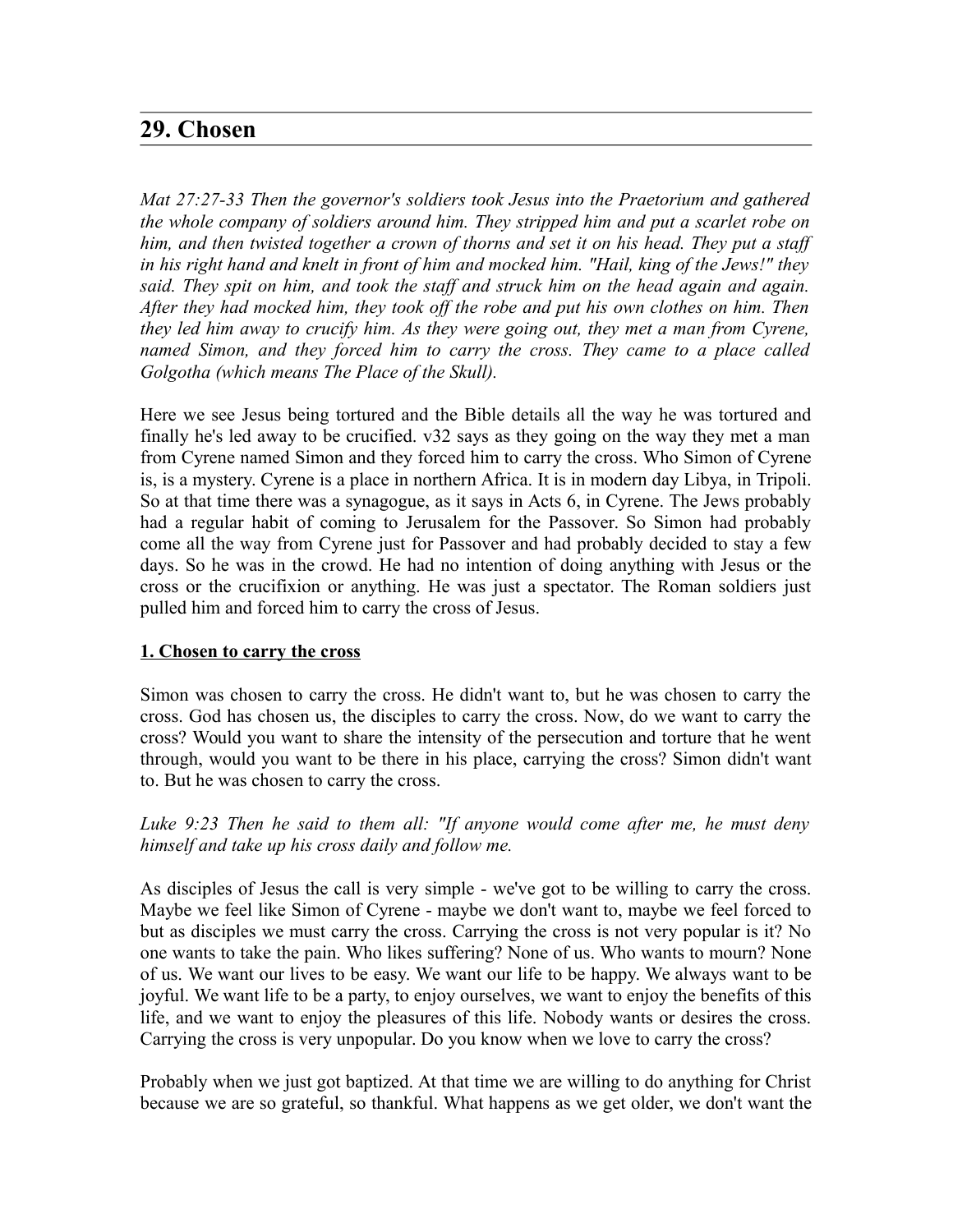cross. Isn't that true? As we get older the cross becomes burdensome. As we get older we're eager to put down the cross rather than picking it up. Simon of Cyrene had the honor of carrying the cross. As we get older the cross can become less and less significant in our lives. As disciples we should always go back to the cross because that's where we need to get our inspiration, that is what we're here for. So we are chosen just like Simon of Cyrene was chosen to carry the cross even though he was not willing.

#### **2. Chosen to see the grace of God**

*Luke 23:26-34 As they led him away, they seized Simon from Cyrene, who was on his way in from the country, and put the cross on him and made him carry it behind Jesus. A large number of people followed him, including women who mourned and wailed for him. Jesus turned and said to them, "Daughters of Jerusalem, do not weep for me; weep for yourselves and for your children. For the time will come when you will say, 'Blessed are the barren women, the wombs that never bore and the breasts that never nursed!' Then "'they will say to the mountains, "Fall on us!" and to the hills, "Cover us!"' For if men do these things when the tree is green, what will happen when it is dry?" Two other men, both criminals, were also led out with him to be executed. When they came to the place called the Skull, there they crucified him, along with the criminals--one on his right, the other on his left. Jesus said, "Father, forgive them, for they do not know what they are doing." And they divided up his clothes by casting lots.*

Here it says Simon came from Cyrene, from the countryside and he was forced to carry Jesus' cross. He saw that as they were going, a lot of people including women and children were mourning and wailing for Jesus. What did Jesus tell these women? "Daughters of Jerusalem do not weep for me. Weep for yourselves and for your children." You've got to understand it's so easy for Jesus to invite this kind of sympathy because he was in such a bad shape. But Jesus was not into self-pity here. Jesus was saying don't cry for me, I don't need your sympathy, I don't need pity. You need to worry about your families. Jesus was not invoking any pity for himself. His voice holds no self pity. In the end he says "Father forgive them because they don't know what they're doing".

That's what we've got to learn: to understand the grace of God from the cross. Jesus forgave the men that hurt him. Simon of Cyrene was probably the only one who heard these words "Father forgive them for they don't know what they are doing". Even though Simon was reluctantly carrying the cross, he was watching what Jesus was saying, hearing his words, seeing how he was bearing the pain and probably as he was walking his life changed. As Simon carried the cross he understood Jesus. He saw the grace of Jesus. He saw that Jesus was not there to pay back the people who had hurt him but was there to forgive those who hurt him. God calls us and chooses us to understand the grace of God. We've been blessed by his grace. None of us stand a chance before God because he has forgiven us much.

We remember the incident where the woman caught on adultery was brought to Jesus. She was caught in adultery - she was in absolute sin. Everybody wanted to stone her because she had committed adultery and she deserved to die. Some people didn't know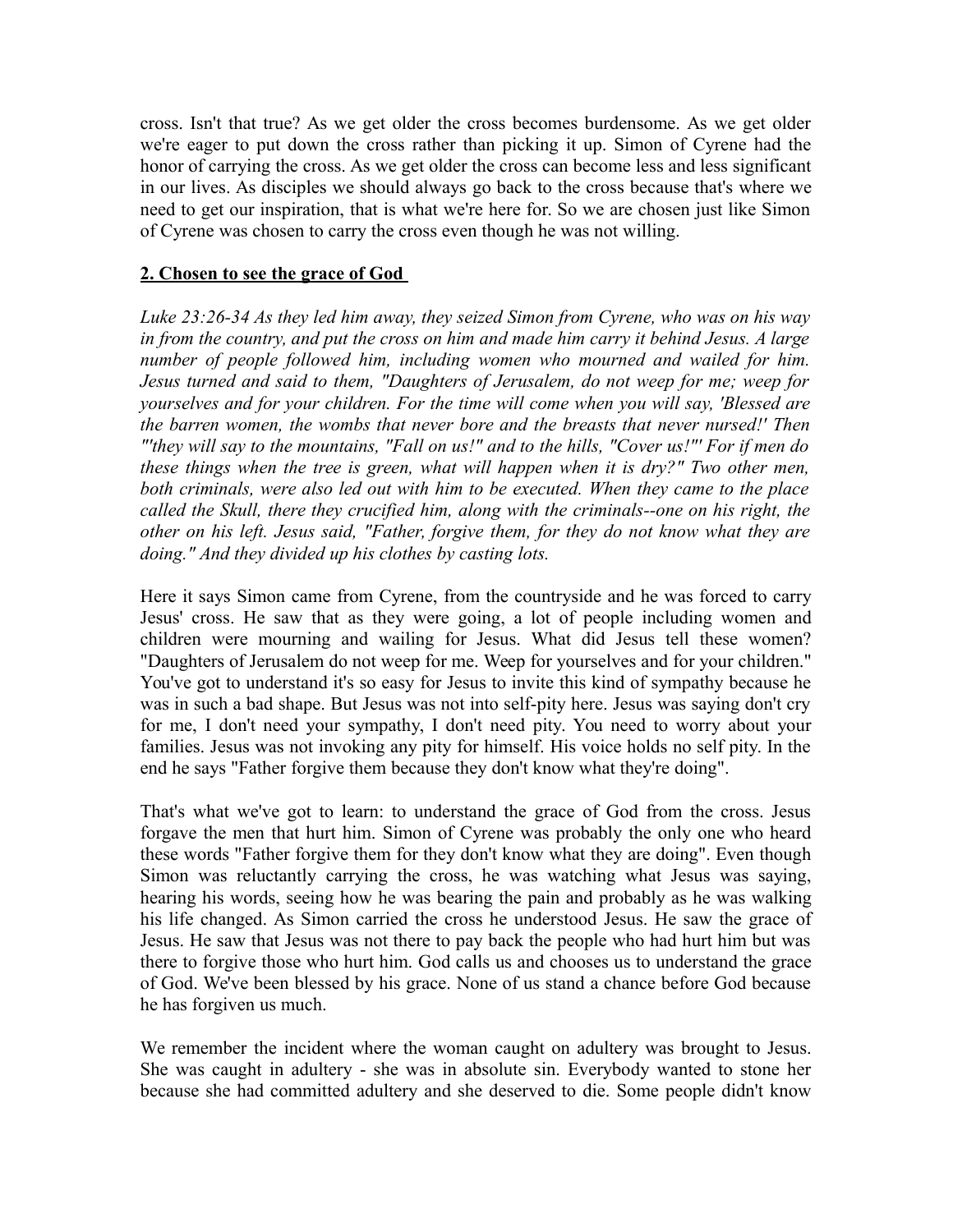what was happening but they must have picked up stones like everybody else. All wanted to throw stones at the woman. What did Jesus say? If any of you have not sinned let them be the first one to throw the stone. When you understand the grace of God the stones will automatically drop. And that's what those men did - they dropped their stones and walked back because they were convicted. We should be so grateful for our salvation that we are quick to forgive even when it is hard to forgive.

#### **3. Chosen to change the world**

*Mark 15:21 A certain man from Cyrene, Simon, the father of Alexander and Rufus, was passing by on his way in from the country, and they forced him to carry the cross.* 

Here the Bible talks about Simon being a father. And its amazing that Mark when he wrote this account of Jesus in this gospel, mentions the names of the sons of Simon. Probably the church that would read this account knew who Alexander and Rufus were and that's why he mentioned their names.

#### *Rom 16:13 Greet Rufus, chosen in the Lord, and his mother, who has been a mother to me, too.*

Here it talks about Rufus who is chosen in the Lord and also his mother who has been a mother to Paul who wrote the book. It may or may not be the same Rufus but one thing we understand it's very likely that Simon, his two sons, his wife all became disciples of Jesus. And probably Simon is the one who shared the story of Jesus saying these words at the cross "Father forgive them..." to the entire early church. He must have told the church how he shared the cross with Jesus, what experience he had and how that walk with Jesus to Golgotha changed his life. Simon spread the message of Jesus and what impact Jesus had on his life to the early church and to all the people who studied the Bible.

*Acts 11:19-21 Now those who had been scattered by the persecution in connection with Stephen traveled as far as Phoenicia, Cyprus and Antioch, telling the message only to Jews. Some of them, however, men from Cyprus and Cyrene, went to Antioch and began to speak to Greeks also, telling them the good news about the Lord Jesus. The Lord's* hand was with them, and a great number of people believed and turned to the Lord.

After the persecution broke out, the disciples went out of Jerusalem, were scattered and preached the word wherever they went. They went all the way to Antioch. The Bible says some of them, men from Cyprus and Cyrene went to Antioch and began to speak to Greeks also telling them the good news about the Lord and the Lord's hand was with them and a great number of people believed and turned to the Lord. So the men of Cyrene went up to Antioch and for the first time the Greeks heard the message through Cyreneians and who taught the men of Cyrene the Bible? Probably Simon of Cyrene who taught them, encouraged them "Go preach the word". The reason we are chosen is not just to change our lives or to carry the cross - we are here to change the world. God chose Simon to change the world. Our mission is still the same. It is still what Jesus wants to do, his dream is still to seek and save the lost, and that all men can come to know the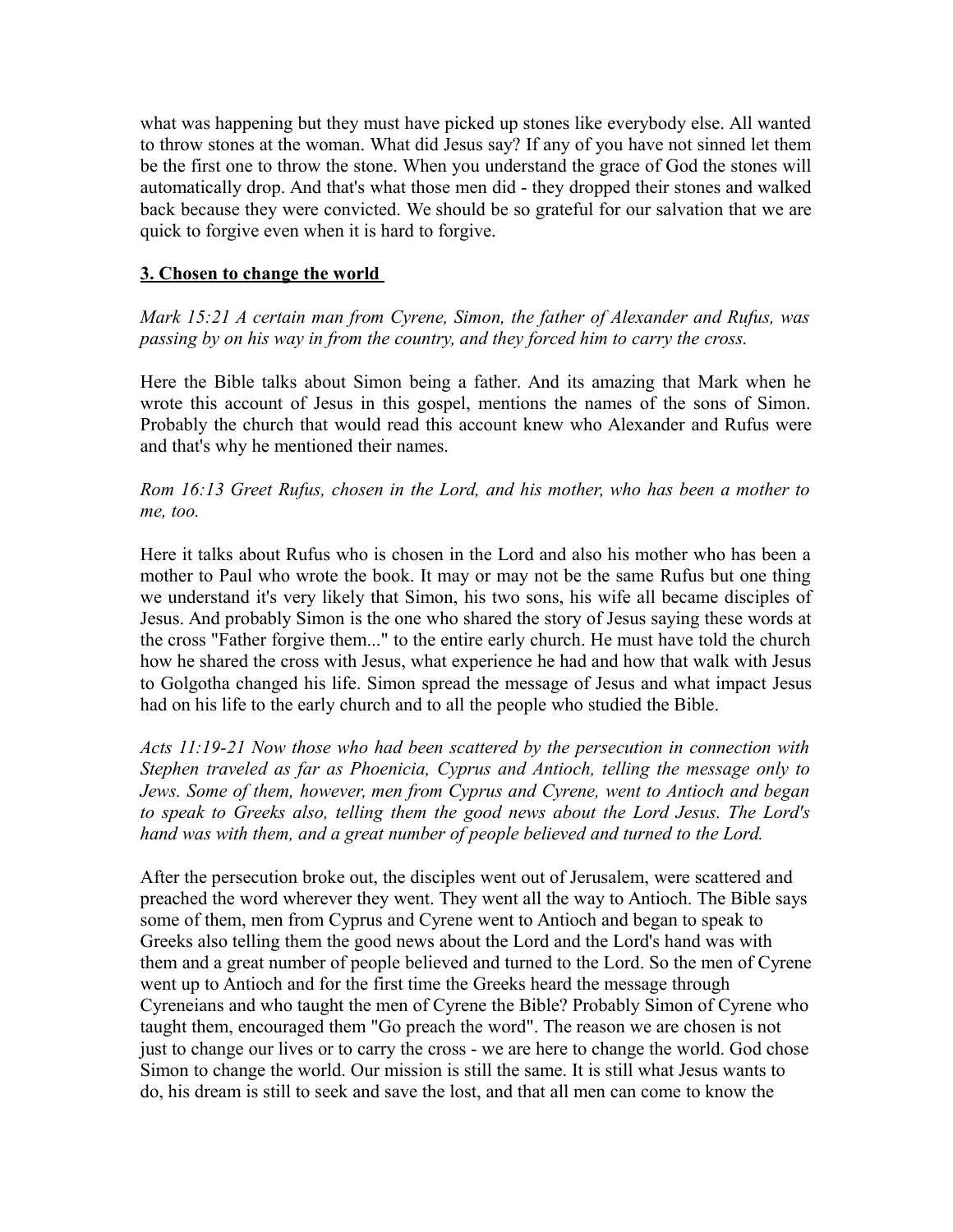truth. Our mission has not changed. We, as disciples, are still chosen, every one of us, to impact the world around us.

## **30. Victory Through Jesus**

### **1. War or Peace**

We do not know what peace is unless we know what war is. Only when we face the war we appreciate what peace is. We can see many physical war on TV, but there is a war we cannot even see we only feel and experience.

*Rev 12:7-13 And there was war in heaven. Michael and his angels fought against the dragon, and the dragon and his angels fought back. But he was not strong enough, and they lost their place in heaven. The great dragon was hurled down--that ancient serpent called the devil, or Satan, who leads the whole world astray. He was hurled to the earth, and his angels with him. Then I heard a loud voice in heaven say: "Now have come the salvation and the power and the kingdom of our God, and the authority of his Christ. For the accuser of our brothers, who accuses them before our God day and night, has been hurled down. They overcame him by the blood of the Lamb and by the word of their testimony; they did not love their lives so much as to shrink from death. Therefore rejoice, you heavens and you who dwell in them! But woe to the earth and the sea, because the devil has gone down to you! He is filled with fury, because he knows that his time is short." When the dragon saw that he had been hurled to the earth, he pursued the woman who had given birth to the male child.*

This war is a spiritual war. There is a war between God's angels and devils angels. It is intense war and Satan was hurled down and has come down to earth. And he is come here to hurt the people, to deceive the people, accuse the people and people who obey God to get them out of the Kingdom of God. It also talks about people overcame with the blood of Jesus. This war is real we all are in the war, the war for our souls. The war the Satan is fighting is very clear. He wants to take our souls. He wants to get into his side. It is not easy to face war because we see the pain. We can see fear. We can see the discouragement, worry, there is uncertainty, we don't know what is going to happen. That's what we feel when we go through our own wars in our lives. How are we going to overcome? who is going to win?

Are we going to change, are we going to come through? Are we going to change through struggles of sin? That's the fear when we are going through this war. And the Bible says the only way to overcome the struggles is through blood of Jesus. Not by our strength, not by our good deeds but through blood of Jesus only, by holding on to Christ.

All over the world the disciple are going through this war. Some are wounded Christian,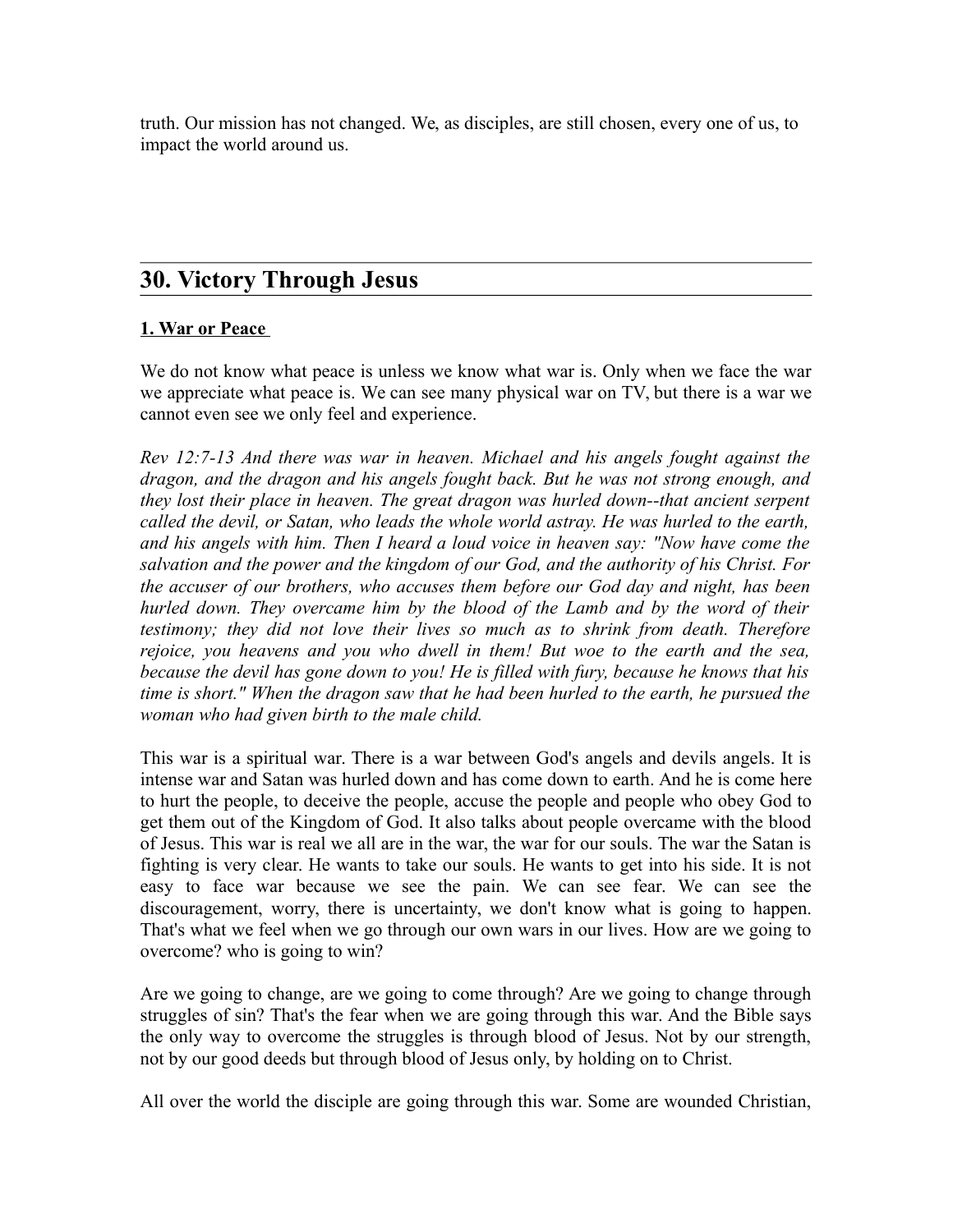some are hurt, and some are going to die. All this is going to affect us. That is the reality of war that is the reality of spiritual war. When there is fierce battle between and Satan somebody is going to fall, somebody is going to hurt and somebody is going to die. We got to decide how we're going to face this battle.

*Eph 6:10-18 Finally, be strong in the Lord and in his mighty power. Put on the full armor of God so that you can take your stand against the devil's schemes. For our struggle is not against flesh and blood, but against the rulers, against the authorities, against the powers of this dark world and against the spiritual forces of evil in the heavenly realms. Therefore put on the full armor of God, so that when the day of evil comes, you may be able to stand your ground, and after you have done everything, to stand. Stand firm then, with the belt of truth buckled around your waist, with the breastplate of righteousness in place, and with your feet fitted with the readiness that comes from the gospel of peace. In addition to all this, take up the shield of faith, with which you can extinguish all the flaming arrows of the evil one. Take the helmet of salvation and the sword of the Spirit, which is the word of God. And pray in the Spirit on all occasions with all kinds of prayers and requests. With this in mind, be alert and always keep on praying for all the saints.*

Here the Bible tells us how to face this war, v.10 be strong in the Lord and His power. We got to be that close to him. We need to be able to trust in his mighty power to save us. May be we are struggling in sin, may be some character weakness, may be financial struggles, may be marriage problem, may be relational issue in our family, whatever it is we got to stand strong in the Lord .

Vs 11 We need to put on full armor of God. How? Vs.14 we need to put a belt of righteousness, fit for feet with readiness that comes from the gospel of peace. We need to take a shield of faith, wear a helmet of salvation. We got to pray in spirit in all occasion, with this in mind be alert and always keep on praying for all the saints in the battle. The only way we can be in battle is by being spiritual. We got to pray all the time that's when we can stand firm.

Peace is something rare, it can't be bought, bribed to receive, we can only get it from God. God wants us to have peace. He wants us to enjoy this peace.

We are not going to let Satan win so quickly. He may tempt you, he may discourage you but we are not giving in. He will put doubts in our mind he will confuse us, he will try every trick to hurt us but we are not going to give in so quickly. That's the spirit we are going to have as Christians. Today we may be going through whatever struggle in our life but we have to have that faith, we have to stand strong in the Lord, we can fight the good battle.

*Rom 16:20 The God of peace will soon crush Satan under your feet. The grace of our Lord Jesus be with you.*

This is the promise. God of peace will soon crush Satan under your feet so your battle,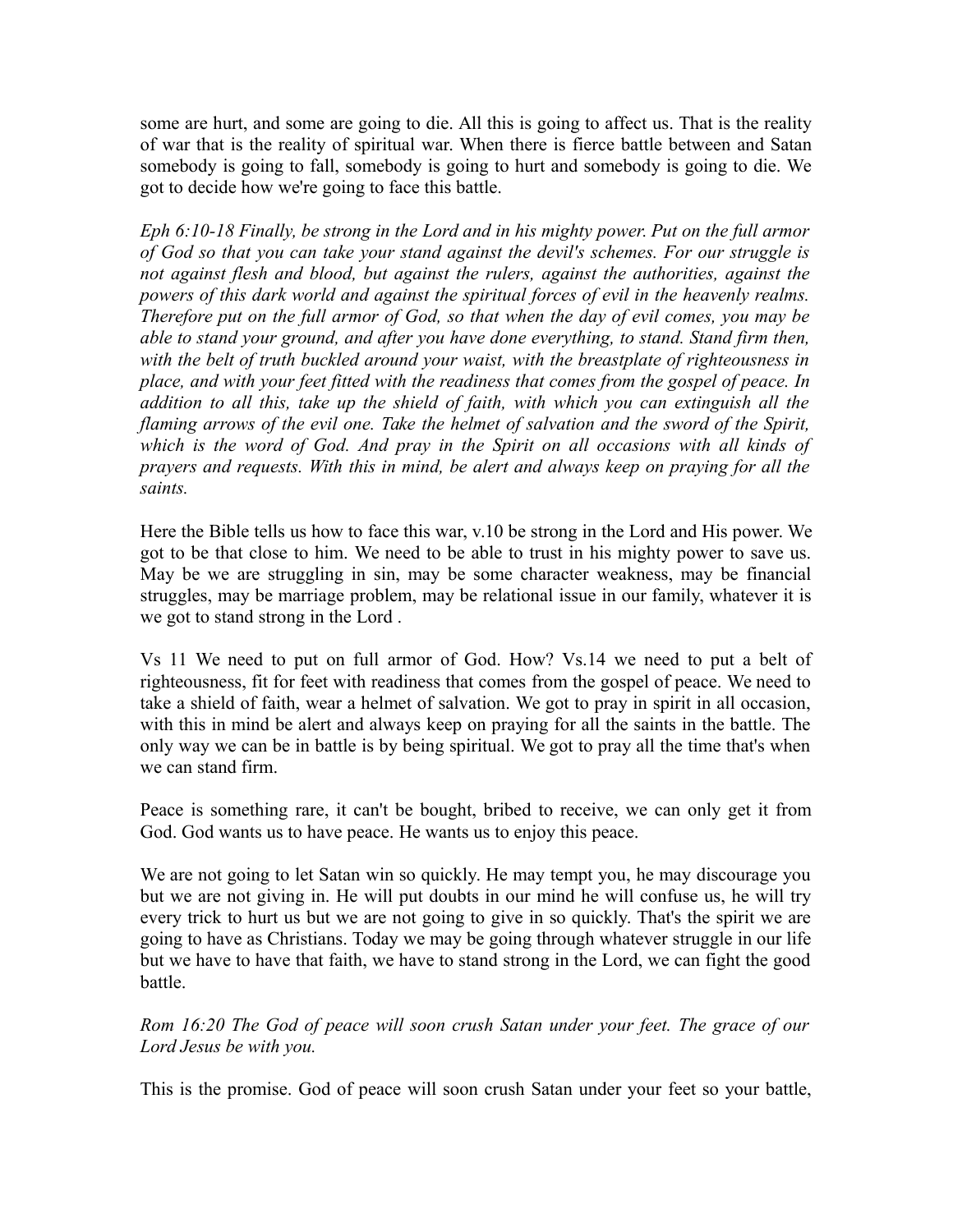the end of the battle is very clear we are going to crush Satan under our feet. Who is going to allow us to do that? God himself. He is not a God of war but God of peace. Let's really believe and hold on to the promise that God is going to help us to have victory. There is a war out there but we want peace. That peace comes only from God.

### **2. World Cup Or Jesus Cup**

*1 Cor 9:24,25 Do you not know that in a race all the runners run, but only one gets the prize? Run in such a way as to get the prize. Everyone who competes in the games goes into strict training. They do it to get a crown that will not last; but we do it to get a crown that will last forever.*

This world cup is going to perish. People in the world are competing for perishable things that's temporary it lasts as long as we live. If we live today we can enjoy our money today, it perishes with us. All the worldly rewards will perish but what we need to fight is for the crown that is imperishable.

All the money we run after will be gone. We shouldn't run our whole life running after perishable things. We have to run after imperishable crown.

*2 Tim 2:4-8 No one serving as a soldier gets involved in civilian affairs--he wants to please his commanding officer. Similarly, if anyone competes as an athlete, he does not receive the victor's crown unless he competes according to the rules. The hardworking farmer should be the first to receive a share of the crops. Reflect on what I am saying, for the Lord will give you insight into all this. Remember Jesus Christ, raised from the dead, descended from David.*

Paul is waiting for a crown. While on earth he didn't receive a crown. He got persecuted, he went to jail, and eventually he was beheaded. The world did not appreciate him. The world did not respect him. He did not get the award for anything he had done in this earth. But he believed that there is up for him a crown of righteousness. And the Lord righteous God will give me, not only to him but also for all those who are waiting for him. That's an imperishable crown.

If we're going to work for something we got to work for what God has kept for us. Jesus on earth was crowned. He was crowned with a crown of thorns. In this life we will also be crowned. Sometimes we will be crowned with crown of thorns. It may be crown of pain, or suffering can be a problem of disability. In this world we will be crowned. But do not look at the crown we are holding on to right now. It can be suffering, temptation or pain or it can be anything.

*James 1:12 Blessed is the man who perseveres under trial, because when he has stood the test, he will receive the crown of life that God has promised to those who love him.*

Blessed is the man who endures temptation. When we have been through that, when we stood the test we will receive a crown. Let us not give up when we are going through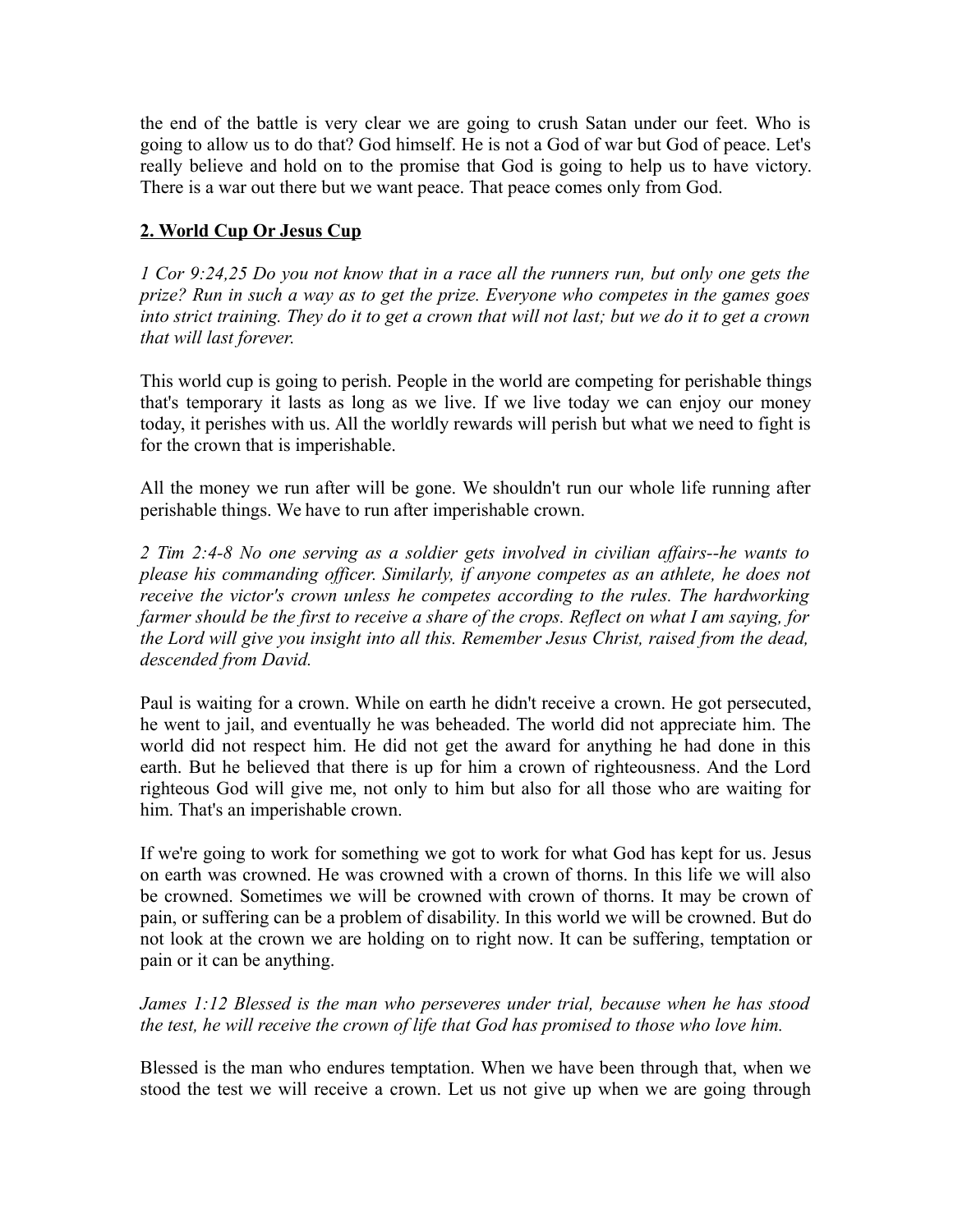trials. Let us persevere and we will receive the crown. 1 Pet 5:4 And when the Chief Shepherd appears, you will receive the crown of glory that will never fade away. It will never fade.

We need to ask ourselves what are we looking for, a world cup or Jesus cup?

*1 Cor 15:57 But thanks be to God! He gives us the victory through our Lord Jesus Christ.*

We are looking for a victory. In the war against evil forces of the world we are looking for victory. In each of our life we are looking for victory. It is the promise. We need to thank God to give us victory through Jesus Christ our Lord. We will be victorious in God. Let us pray that war will end but peace will prevail. Do not run after the cup what world can give but what Jesus will give.

# **31. Repent Or Perish**

*2 Pet 3:9 The Lord is not slow in keeping his promise, as some understand slowness. He is patient with you, not wanting anyone to perish, but everyone to come to repentance.* 

*Luke 13:1-5 Now there were some present at that time who told Jesus about the Galileans whose blood Pilate had mixed with their sacrifices. Jesus answered, "Do you think that these Galileans were worse sinners than all the other Galileans because they suffered this way? I tell you, no! But unless you repent, you too will all perish. Or those eighteen who died when the tower in Siloam fell on them--do you think they were more guilty than all the others living in Jerusalem? I tell you, no! But unless you repent, you too will all perish."* 

### **1. Why we sin?**

Life is a rat race. When you are born, they see what color you are. If you are black, you are already made to feel as if you are not good. If you are girl, you are also made to feel you are no good.

Even for play school, there are interviews. To join good schools, you need money. If you do join you feel shame when you don't have what other children have: cars, good clothes, good homes etc. If you join a municipality school you feel ashamed all your life. If you didn't study in English medium you feel ashamed. If you fail and didn't make it to college, you always feel diffident.

You get a job, great. If not, daily scolding about how bad you are eating at home without shame. Once in the job, pleasing boss, facing threats. Fear of losing job. Desire to make it in career.

If single you want to get married. Get discouraged, by rejection. Face pressure from family and society. You try to be attractive than the other one. There is jealousy hopelessness.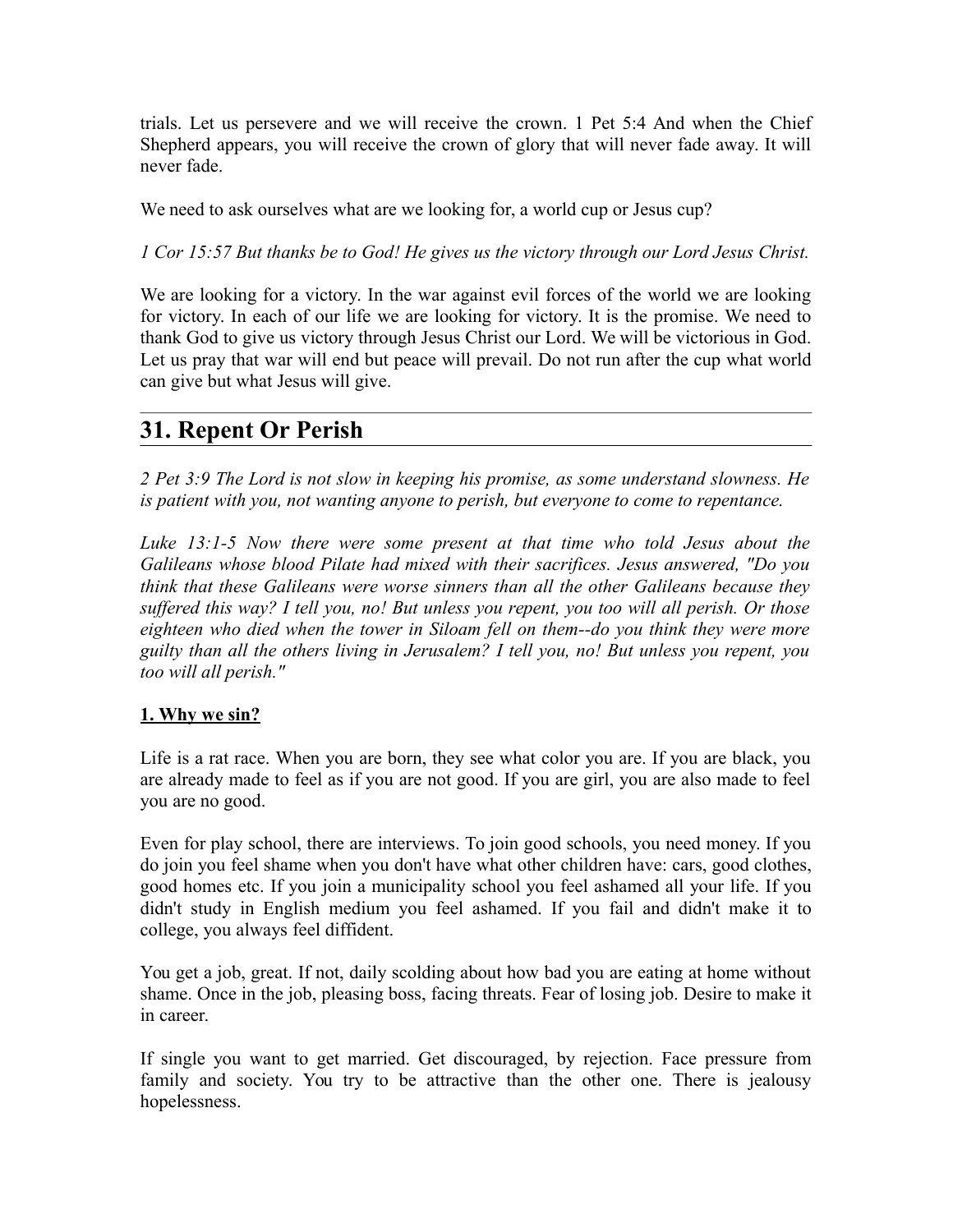If married, you hate the fights in marriage. You wish you didn't marry. Sometimes you wish you died.

Run, run, run,..Life is a rat race. We all are running this race. Most times we are running happily, but many times we fall. What we do when we fall is important. When we fall we get discouraged and that is when we sin. We look for consolation, comfort. When we don't get that, then we fall in sin, just to feel good. Feel alive. We sin because we feel unloved and looking for something to make us feel good, feel loved.

To a world like this God sent a message through Jesus. To tell us, 'son, do not despair, I am with you. I love you for who you are. I love you so much as to die for your sins. I will forgive all your sins. I will be with you always. When you fall think of me, I am by your side. I will never leave you nor forsake you. Take my hand. Get up and run. For with me by your side you are more than a conqueror, for you have nothing to fear even death.'

How are we running your race? What do we do when we fall? What are our pet sins we commit to comfort ourselves? Some like to sleep, eat, watch TV, be immoral, cry, withdraw.. What do we do?

The reason, Jesus came and died for us is that we may not sin again. That we may remember how much God loves us and how much God hates sin and wants us to overcome sin and find strength and comfort in Him and repent. Instead of seeking God's comfort, we give in to our sinful nature, or we look for man's comfort.

In the church we are responsible for each others well being. There are many who need strength. We need to help each other find strength in God. We need to take up the responsibility of praying with the other disciples and helping them find strength in God.

#### **2. Why we must repent?**

Because God loved us and sent His son to show how much He loves us. He assured us of His love and cleansed us and adopted us as His children. Nothing can separate us from His love. He won't condemn us. He gave us a free gift of forgiveness through confession. He won't condemn us if we live by His word.

When we struggle with sin, think of Jesus on the cross. Bleeding, nailed to the cross, in terrible agony and pain looking at us with compassion and mercy, pleading for our forgiveness saying 'father forgive him he does not know what he is doing'.

What does Jesus' love mean for us now? If we are sinning means we are spurning Him and honoring our desires above Him. Let's not do that. Let us make every effort to resist the devil and not the Lord. The first step for that is to confess our sins. Forgiveness is free.

He called us to be example of His love and grace. He called us to fulfill His purpose. If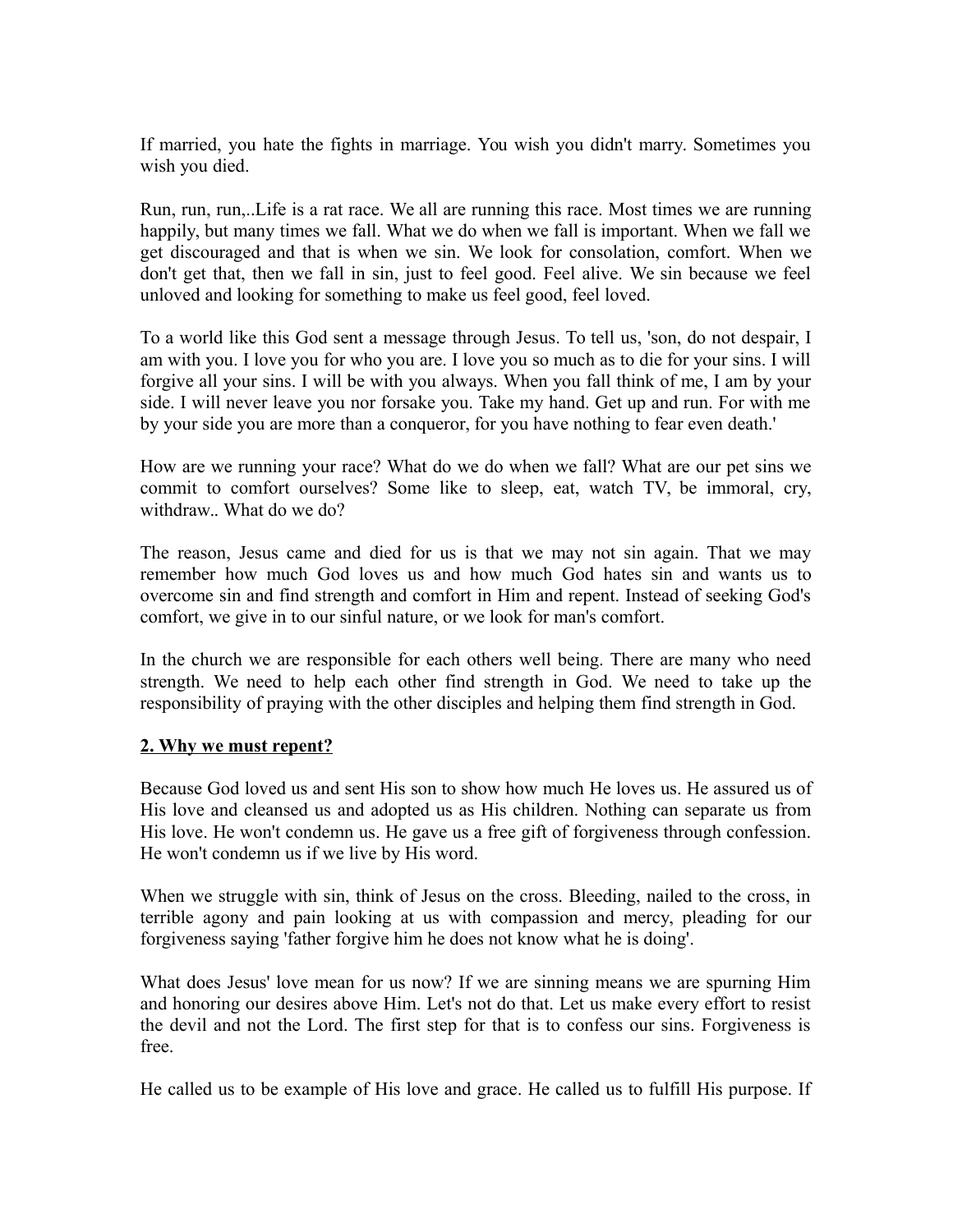we walk in light with Him, we will be pure and go to heaven like Jesus did. Our aim is to bear fruit for Him. If not at least do not bring shame to Him. If we do, He won't spare us. How could we bring shame?

### **3. How to repent?**

We need God, His Spirit, His word and His mercy to be able to repent. First of all we must desire to repent. We must fear the consequences of our sin, realize where our life is heading and deeply desire a change. Do you have the desire? If not, like the prodigal son, we have not yet come to realize how meaningless our sinful life is, and how wonderful life in God is. May be we have not yet reached our pig pen. Keep hunting for the pigs we will soon find them. If we have the desire, then there is hope.

Repentance begins with going to God first. If we have been out of touch in going to God, we need to seek others help and get on our knees and plead to God. Let us pray with someone till our heart goes soft. Initially we may not have words, we keep wrestling with God, groan and moan, but stay in prayer till you we our prayer right.

### **4. How not to repent?**

Repentance means taking responsibility for our own sin, and forgiving others sin. We find it very hard. So we try to take short cuts. We like to look to others who have not repented. We want to hear what we want not what we need. We try to manipulate our way out.

Sometimes no one comes, and we keep walking away from God and soon harden our heart and will not bother even if we fall into devil's hand. We won't even know when we left God and started to follow devil. That is how devil deceives us.

Do you know where we are going today? Are we alert against devil's schemes? Don't we care to be trapped by the devil? That is how Judas fell. When he realized it was too late.

### **5. What are the consequences if we don't repent?**

First of all know that there are consequences for sin. What we sow is what we reap. If we are a liar, know that we are losing peoples trust. Trust is love. So we won't be loved. So let us not blame others, let us stop lying and we will be trusted and loved. If we are lazy and not have a job, it leads to poverty, and let us not blame others. If we are proud, we won't have friends, and even God will oppose us. If we give in to our sensual desires, then we are slave to our sinful nature and we don't know where we are going.

If we are stubborn and unrepentant we are storing up God's wrath. Once His arm raises, it won't come down until His wrath is fully poured out. Is that what we want? Are we stubborn and unrepentant? Let us wake up, God may soon be angry with us and pour out His wrath. And there is no stopping Him. Let us repent before it is too late.

### **6. Why not repent and get happy?**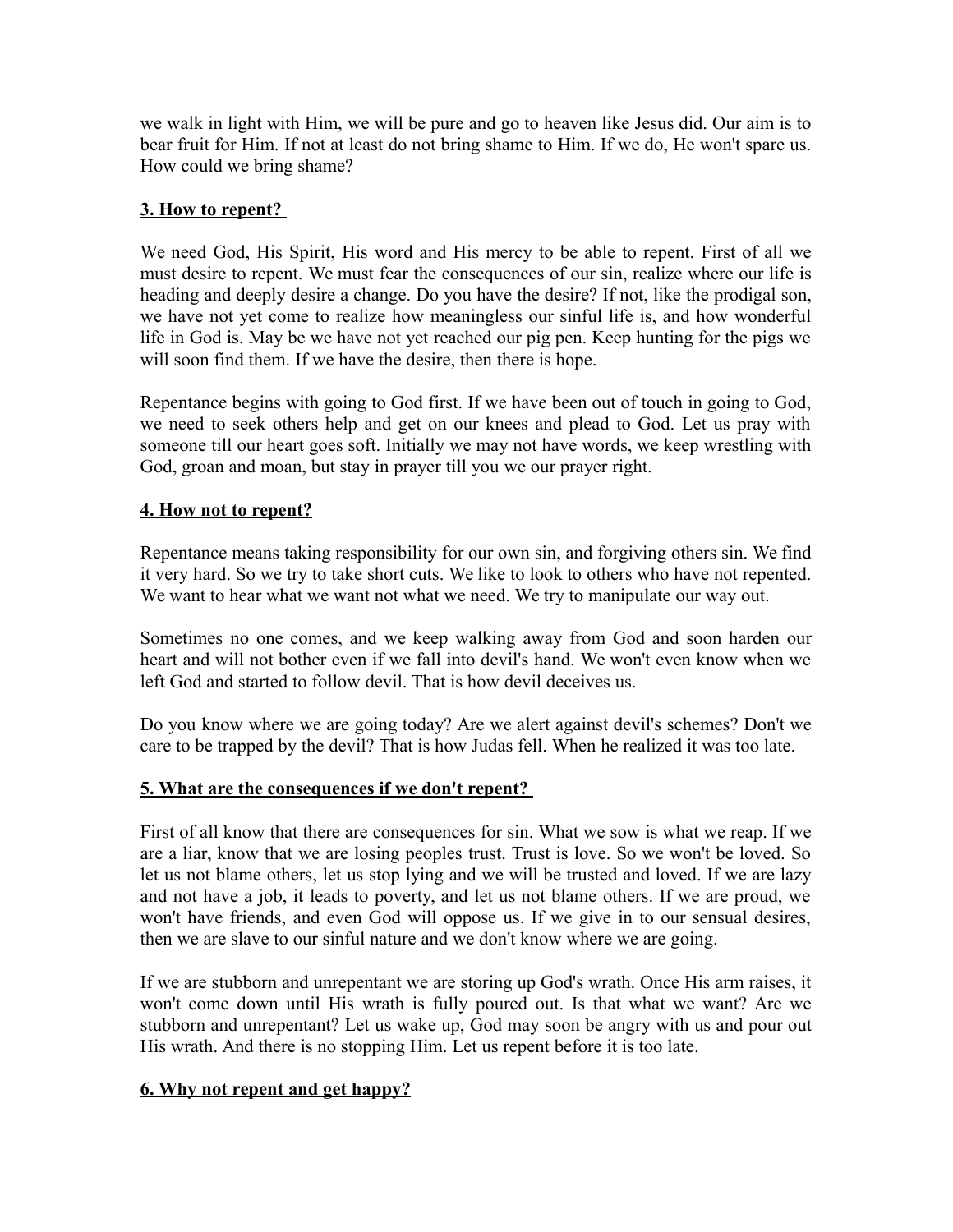To repent means to die to self and submit to God. We must decide to crucify our pride, self, sinful desires and worldly hopes.

*Heb 10:26-39 If we deliberately keep on sinning after we have received the knowledge of the truth, no sacrifice for sins is left, but only a fearful expectation of judgment and of raging fire that will consume the enemies of God. Anyone who rejected the law of Moses died without mercy on the testimony of two or three witnesses. How much more severely do you think a man deserves to be punished who has trampled the Son of God under foot, who has treated as an unholy thing the blood of the covenant that sanctified him, and who has insulted the Spirit of grace? For we know him who said, "It is mine to avenge; I will repay," and again, "The Lord will judge his people." It is a dreadful thing to fall into the hands of the living God. Remember those earlier days after you had received the light, when you stood your ground in a great contest in the face of suffering. Sometimes you were publicly exposed to insult and persecution; at other times you stood side by side with those who were so treated. You sympathized with those in prison and joyfully accepted the confiscation of your property, because you knew that you yourselves had better and lasting possessions. So do not throw away your confidence; it will be richly rewarded. You need to persevere so that when you have done the will of God, you will receive what he has promised. For in just a very little while, "He who is coming will come and will not delay. But my righteous one will live by faith. And if he shrinks back, I will not be pleased with him." But we are not of those who shrink back and are destroyed, but of those who believe and are saved.*

# **32. God's Dream**

*2 Corinthians 5:14-21 For Christ's love compels us, because we are convinced that one died for all, and therefore all died. And he died for all, that those who live should no longer live for themselves but for him who died for them and was raised again. So from now on we regard no one from a worldly point of view. Though we once regarded Christ in this way, we do so no longer. Therefore, if anyone is in Christ, he is a new creation; the old has gone, the new has come! All this is from God, who reconciled us to himself through Christ and gave us the ministry of reconciliation: that God was reconciling the world to himself in Christ, not counting men's sins against them. And he has committed to us the message of reconciliation. We are therefore Christ's ambassadors, as though God were making his appeal through us. We implore you on Christ's behalf: Be reconciled to God. God made him who had no sin to be sin for us, so that in him we might become the righteousness of God.*

We are the ambassadors of God. Christ died for all and those who live should no longer live for themselves but for him who died". We are a new creation. The old has gone and the new has come. We know we are filled with the Spirit. All this is from God who reconciled us to himself through Christ and gave us the ministry of reconciliation. He has committed to us the message of reconciliation and therefore we are Christ's ambassadors as though God were making his appeal through us.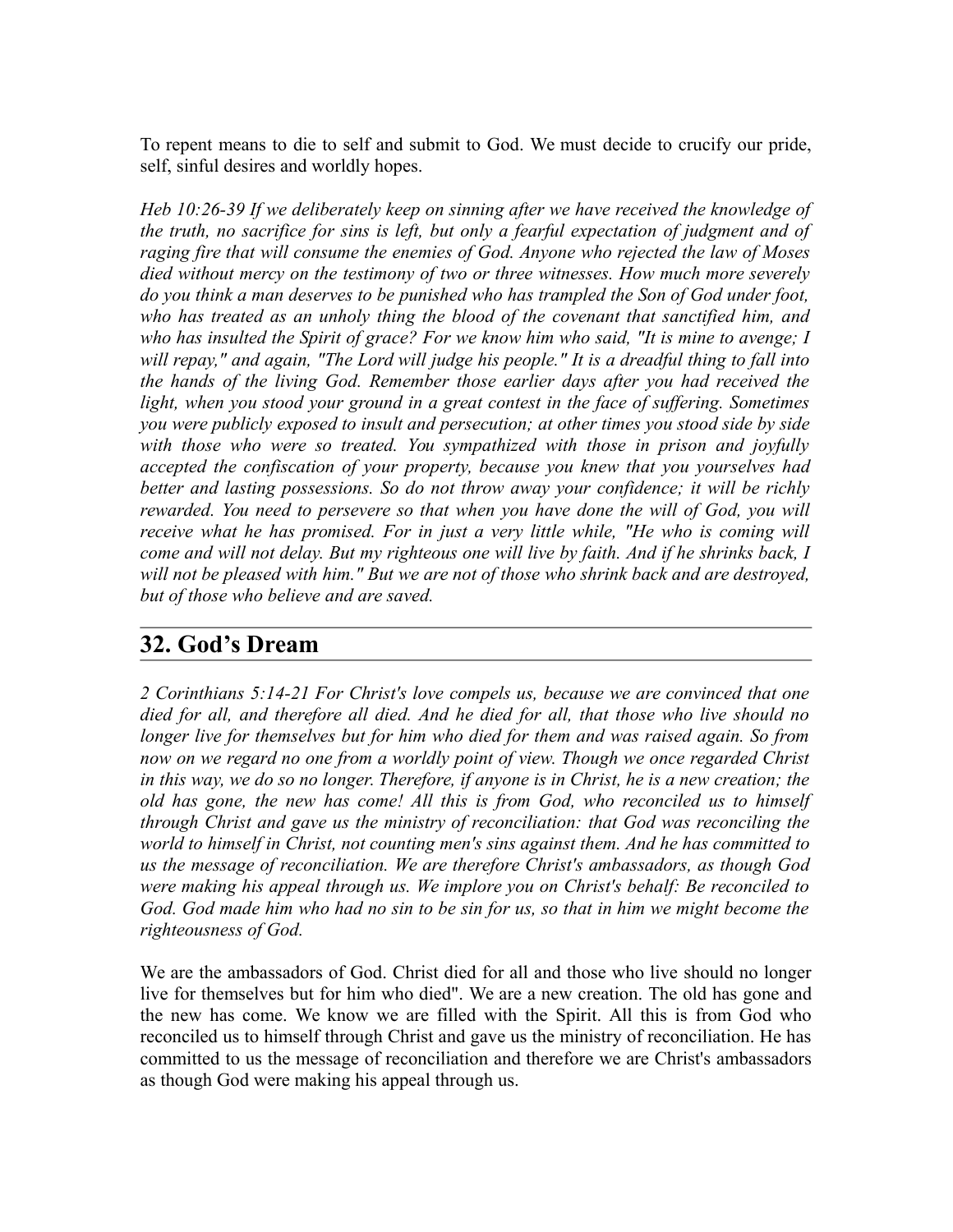God is making his appeal through us that is why he sent Jesus to die for us. The scripture says he has given us a message of reconciliation. God has given us a message, the good news, where we could be reconciled (because someone gave us the message, we got reconciled to God). Also we have the opportunity to reach out to someone and reconcile them to God. That's what Jesus did. He went and reconciled people to God. It is like this when we go and reach out to a person, we take his/her hand and go and take God's hand and reconcile that person to God. Every time we do that we touch God's heart.

And in Matthew chapter 5, Jesus himself spoke and said to his disciples, *"You are the light of the world".* He also reminded that nobody lights a lamp and hides it somewhere. They keep it on a stand so that all people can see the light. He challenged them to let their lights so shine that people will see it and praise our Father in heaven. Jesus taught his disciples that they are, and need to be, the light of the world. He challenged them to not extinguish their light but to allow people to see it so that they can come to God. His main focus was reaching out to people and reconciling them to God.

### **1. Why is it important for us to share about Christ?**

Jesus came to seek and save the lost. Jesus' purpose was to bring salvation to the lost world. He himself said to Zaccheus when he went with him to his house that salvation had come to his house that day. *Luke 19:9-10 Jesus said to him, "Today salvation has come to this house, because this man, too, is a son of Abraham. For the Son of Man came to seek and to save what was lost."* Today if we say we are Christians and that we are following Christ, this should be our mission too.

*John 17:18 As you sent me into the world, I have sent them into the world.* Here Jesus was praying for his disciples and for believers, He prayed an incredible prayer. He was praying for the disciples and he had the conviction that God had sent him into the world to do the mission and so He was also sending his dear disciples to do the same. For Jesus the purpose was very, very clear. Today we need to have the same purpose. Most of us, if we look at our lives, God has done incredible things through us. When we understand what God desires through our lives, it is very clear that we should reach out to this lost world.

God's desire is very clear in the Bible. God wants all men to come to repentance. God wants all men to be saved and to come to the knowledge of the truth. This good news is with us. We need to take it to our dear ones around us. There are a lot of people around us, very near to us who need so much of reconciliation with God. This we need to do out of gratefulness to God. Christ's love should compel us. God will be so happy when we reach out to someone because that is what Jesus' mission is and we are imitating the same in our lives.

#### **2. How do we fit into God's plan?**

*Mark 1:14-18 After John was put in prison, Jesus went into Galilee, proclaiming the*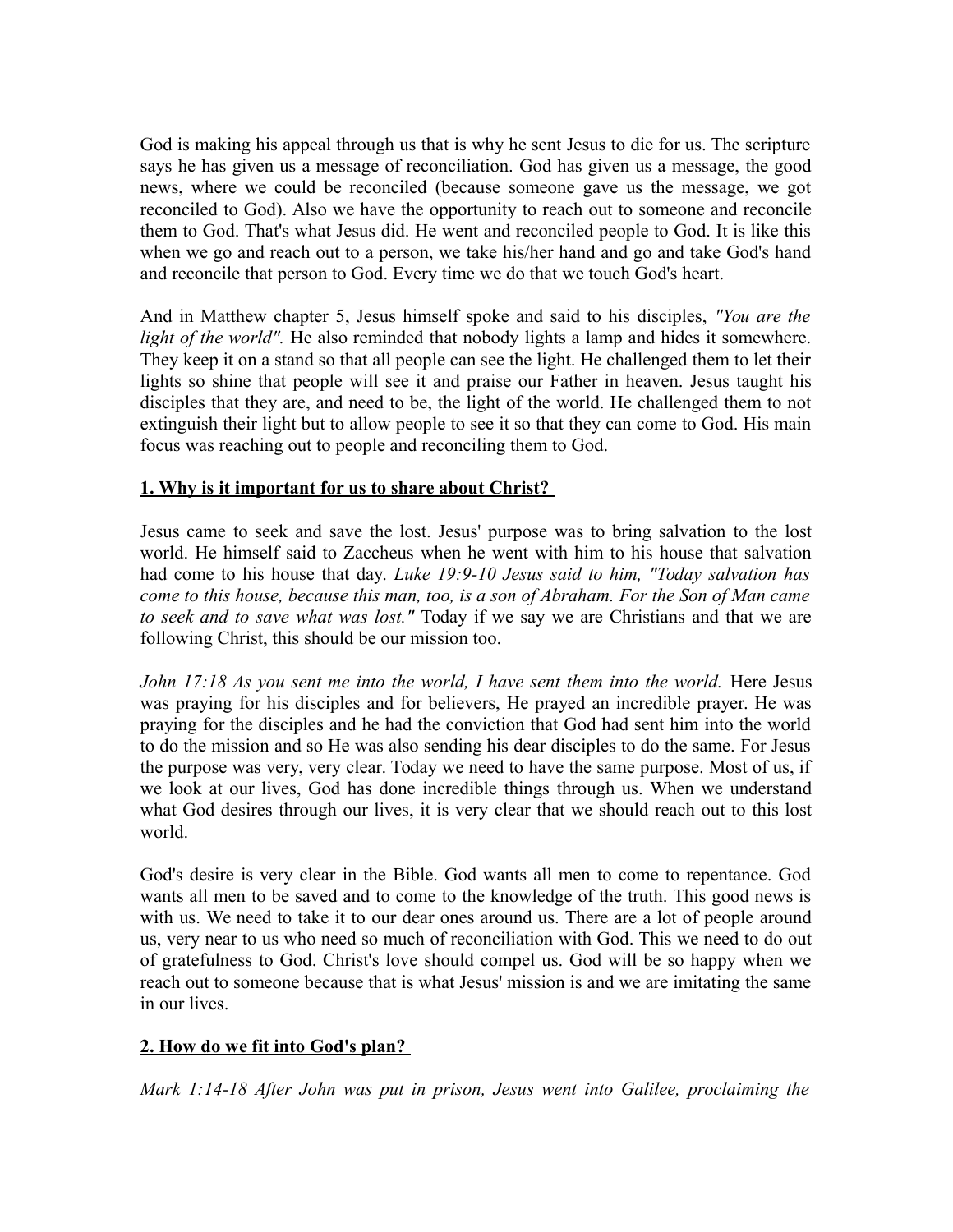*good news of God. "The time has come," he said. "The kingdom of God is near. Repent and believe the good news!" As Jesus walked beside the Sea of Galilee, he saw Simon and his brother Andrew casting a net into the lake, for they were fishermen. "Come, follow me," Jesus said, "and I will make you fishers of men." At once they left their nets and followed him.* 

Here Jesus is reaching out to Simon and Andrew and we'll listen to their conversation. Jesus came with the focus of reaching out to the lost people and reconciling them to God. Here we see Jesus was walking by the sea side. He saw two people catching fish. He called them. He asked them to follow him and from that day onwards he would make them fishers of men. They responded to his call. From the start of Jesus' mission, he called them to fish men. When he asked them to follow him he was pointing out that since he had himself come with a purpose if they followed him, he would give them the same purpose. Their response was almost immediate because they understood that was the right thing for them to do.

And we all know at the end of Matthew, at the end of his life on earth, he calls them again. *Mat 28:18-20 Then Jesus came to them and said, "All authority in heaven and on earth has been given to me. Therefore go and make disciples of all nations, baptizing them in the name of the Father and of the Son and of the Holy Spirit, and teaching them to obey everything I have commanded you. And surely I am with you always, to the very end of the age."*

Jesus' farewell message was also a reminder of the mission. He commanded his disciples to be active in making disciples of all nations. Just think for a moment. If those disciples had become lukewarm about what Jesus said -the message would not have gone throughout the world. This is something for us to remember. This is something we all need to understand to fit into God's plan. Jesus had a plan to multiply his ministry. God's plan and Jesus' plan have not changed - it is the same. He is appealing to us even today and it starts from us.

#### **3. Are we ready to go?**

The time to act is now. Are we ready to go? That's the question. *Rom 10:12-15 For there is no difference between Jew and Gentile--the same Lord is Lord of all and richly blesses all who call on him, for, "Everyone who calls on the name of the Lord will be saved." How, then, can they call on the one they have not believed in? And how can they believe in the one of whom they have not heard? And how can they hear without someone preaching to them? And how can they preach unless they are sent? As it is written, "How beautiful are the feet of those who bring good news!"*

Sometimes we think, 'Oh here's another message about evangelism and sharing of faith. For us to go and do Jesus' mission it needs a lot of inspiration and self motivation. And that is what we need to draw out of the scriptures. We need to allow God to work in our hearts. Let us be motivated to do what is right. It calls for sacrifice, personal time - we need to go out of our way to do these things. Are we ready for that?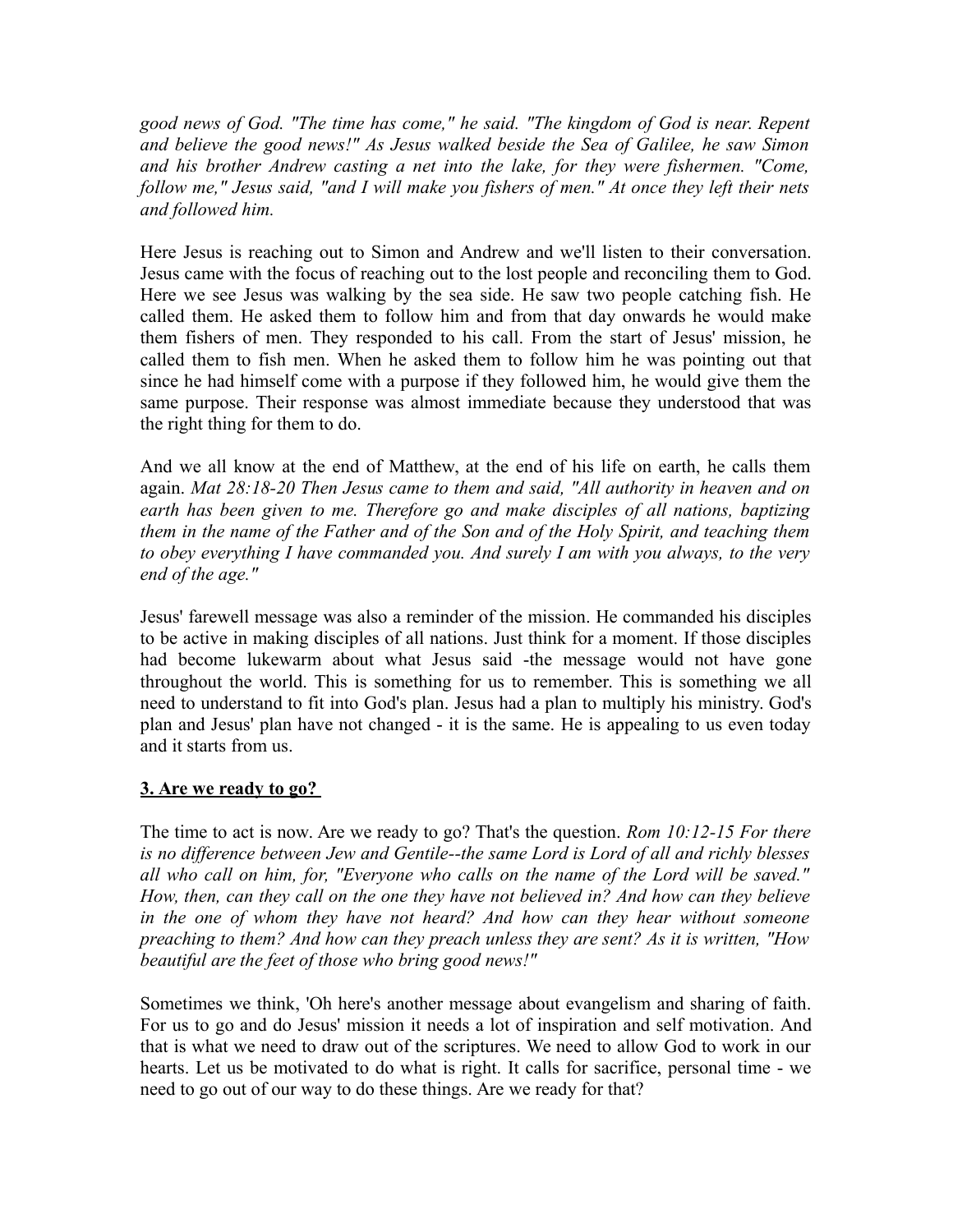There is no difference between Jew and Gentile. The same Lord is Lord of all and richly blesses all who call on him. Everyone who calls on the name of the Lord will be saved. God is ready to save anybody who comes to him and calls on him. V14. how can they be saved without believing? How can they believe without hearing? How can they hear without somebody preaching to them? How can they preach without somebody sending them to preach?

Are we ready to be sent to preach? The scripture ends with a beautiful line, "How beautiful are the feet of those who bring good news." We have the message of love from God. When we take a step and share God has his own way to reach out to people. So let's think about God's dream in our life. He has an incredible dream that He wants to accomplish through us. So are we ready to go? That is what God wants us to do.

# **33. Protect Relationships**

We know the Ten Commandments. Why did God give those commandments: to burden us / to find faults in us / to trick us / to trap us / to make us fall / to make us feel guilty etc. We believe God gave those commands not to hurt us or to burden us, but to protect us. To protect different relationships. We can see them in Deuteronomy chapter 5.

1. You shall have no other gods before me.

2. You shall not make for yourself an idol. You shall not bow down to them or worship them;

- 3. You shall not misuse the name of the LORD your God
- 4. Observe the Sabbath day by keeping it holy

The first 4 commandments were there to protect our relationship with God. If we obey them God will be pleased with us. The last 6 were to protect our relationships with one another. If we obey them we will have great relationships with others around us.

- 5. Honor your father and your mother
- 6. You shall not murder.
- 7. You shall not commit adultery.
- 8. You shall not steal.

9. You shall not give false testimony against your neighbor.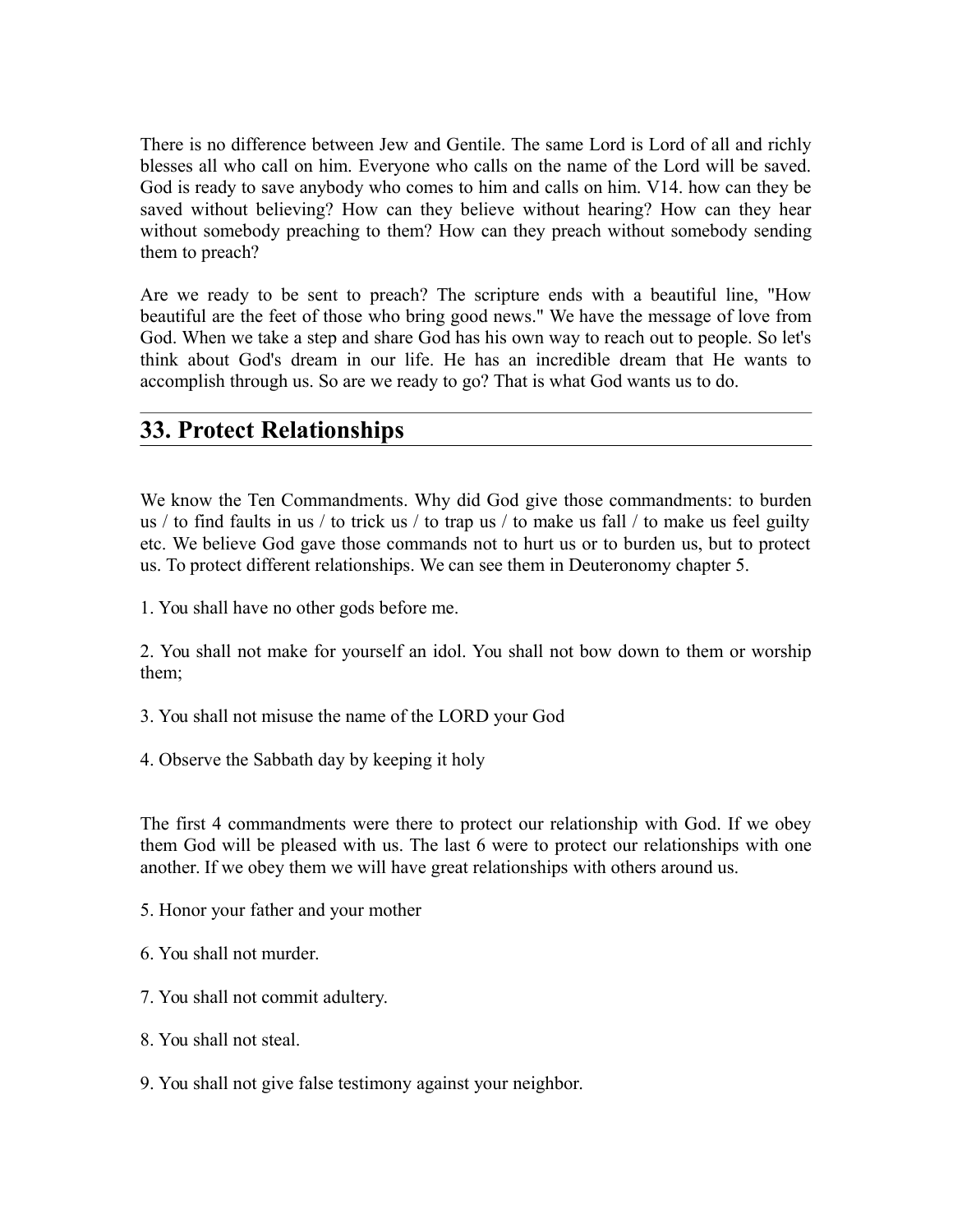10. You shall not covet your neighbor's wife.

How to handle relationships in the church? God in the Bible gives specific instructions. We are all learning to build relationships and nobody is ever going to be perfect at it. Jesus was a master of relationships. He knew exactly what to say to whom at what time. We all have to grow in this area. We all need to learn to handle the delicate relationships. Many people come to church because of relationships and also leave the church because of relationship problems. We can learn from the Bible how to handle this righteously. The only way we can be a disciple is if we hold on to the teachings of Jesus - John 8:31

#### **1. Forgive Each Other**

We all have had to face this problem sometime in our lives: child abuse, parents, boss, relatives, brothers  $\&$  sisters, friends, ex-girl friend / boy friend. We have hurts from the past / we had attitudes / we had hatred / we had quiet reservations, we don't talk about. We have not dealt with it in a godly way! Now we will learn how to deal with it in a spiritual way! We all can learn how to be like Jesus in this area. Jesus on the cross said, *Luke 23:34 Jesus said, "Father, forgive them, for they do not know what they are doing."*

How was he able to do it? If we claim to be a Christian and can't be like Jesus, we are not Christians. That is scary! Unforgiveness will take / lead us to hell!

Some people are not in touch with their feelings.

- They say I love my family but they are always shouting at them, that is not love there is some deep (-ve) feelings there.
- Husband  $&$  wife too much (-ve) tone in conversations there are some feelings there. We got to deal with it!
- How many of us have felt mistreated in the past by others!
- How many of us have felt mistreated in the past by others in the church!
- How many of us have mistreated others in the past?
- How many of us have mistreated others in the church?

Once upon a time we used to live in hatred?

*Titus 3:3 At one time we too were foolish, disobedient, deceived and enslaved by all kinds of passions and pleasures. We lived in malice and envy, being hated and hating one another.*

*Mat 6:12-15 Forgive us our debts, as we also have forgiven our debtors. And lead us not into temptation, but deliver us from the evil one.' For if you forgive men when they sin against you, your heavenly Father will also forgive you. But if you do not forgive men their sins, your Father will not forgive your sins.*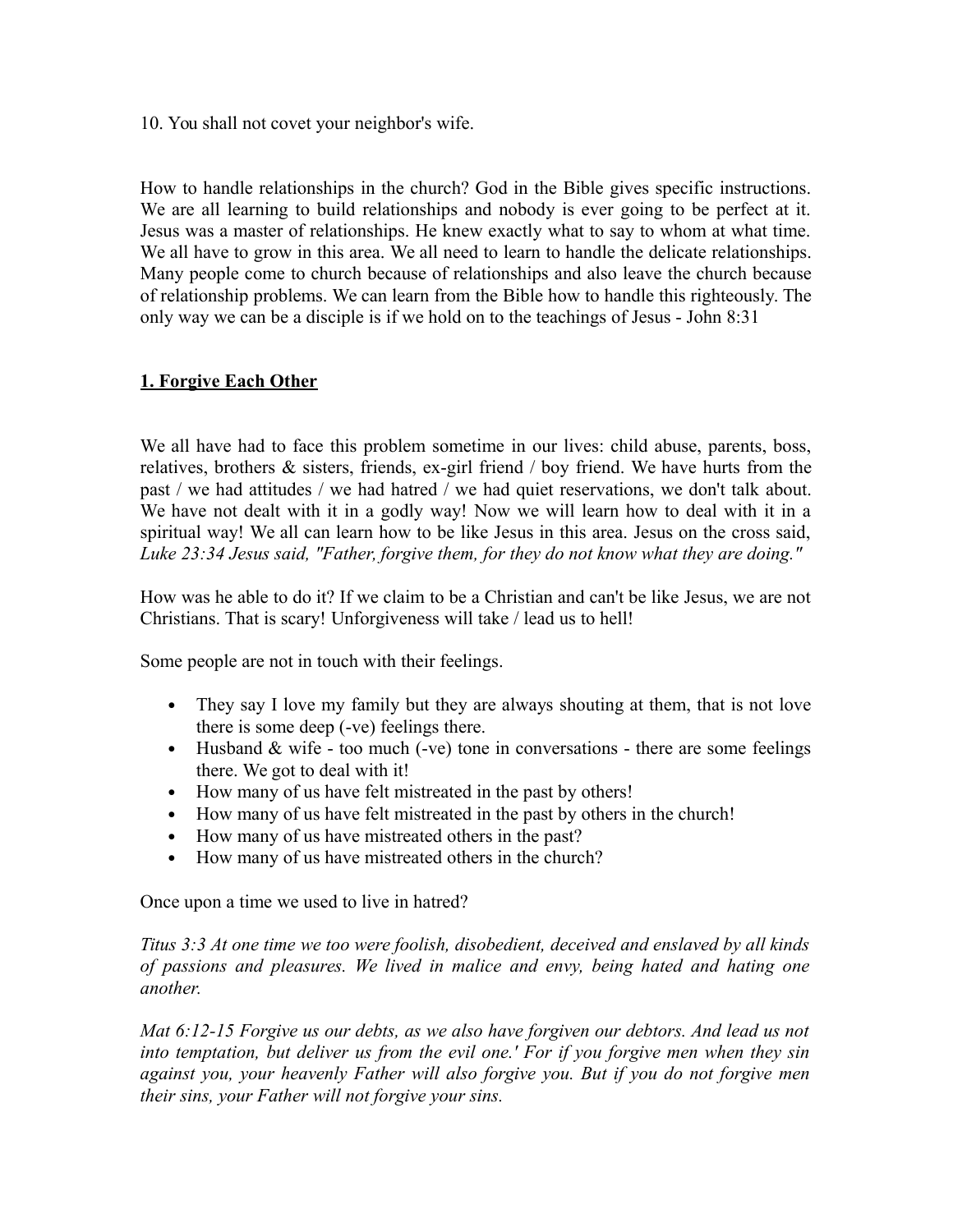What if someone slaps us and asks for forgiveness? Why does it become hard to forgive, when we feel like we are the victim! Victims always are looking for sympathy from others rather that forgiving! Jesus was a victim for our sins! But Jesus forgave our sins! Because he was willing to go through pain to forgive us!

*Mat 18:35 "This is how my heavenly Father will treat each of you unless you forgive your brother from your heart."*

*Luke 17:3-4 So watch yourselves. "If your brother sins, rebuke him, and if he repents, forgive him. :4 If he sins against you seven times in a day, and seven times comes back to you and says, 'I repent,' forgive him."*

*Eph 4:31-32 Get rid of all bitterness, rage and anger, brawling and slander, along with every form of malice. :32 Be kind and compassionate to one another, forgiving each other, just as in Christ God forgave you.*

*Colossians 3:13 Bear with each other and forgive whatever grievances you may have against one another. Forgive as the Lord forgave you.*

#### **2. Do Not Slander One Another**

Another thing that hurts relationships is slander and gossip! When we fail to forgive and deal with our relationships in a Jesus way to spiritual way we end up gossiping or slandering!

What does slander & gossip do - it makes others sins look more bad than our own sin! It is saying other person sin is so bad and not ours. Undermining our sin and exaggerating others sins so we can feel good about ourselves! We feel justified with our feelings rather than dealing with it in a godly way. When we amplify others sins we don't feel like we have to change! That is from the devil! Devil wants to make us feel we don't have to change. He takes on his role as a deceiver powerfully. Many of the Christians fall in this category.

*Psa 36:1-2 For the director of music. Of David the servant of the LORD. An oracle is within my heart concerning the sinfulness of the wicked: There is no fear of God before his eyes. For in his own eyes he flatters himself too much to detect or hate his sin.* 

They say he is a hypocrite and he is like that and she is like that, there is a scipture regarding those attitudes!

*Mat 7:1-5 Do not judge, or you too will be judged. For in the same way you judge others, you will be judged, and with the measure you use, it will be measured to you. "Why do you look at the speck of sawdust in your brother's eye and pay no attention to the plank in your own eye? How can you say to your brother, 'Let me take the speck out of your eye,' when all the time there is a plank in your own eye? You hypocrite, first take the plank out*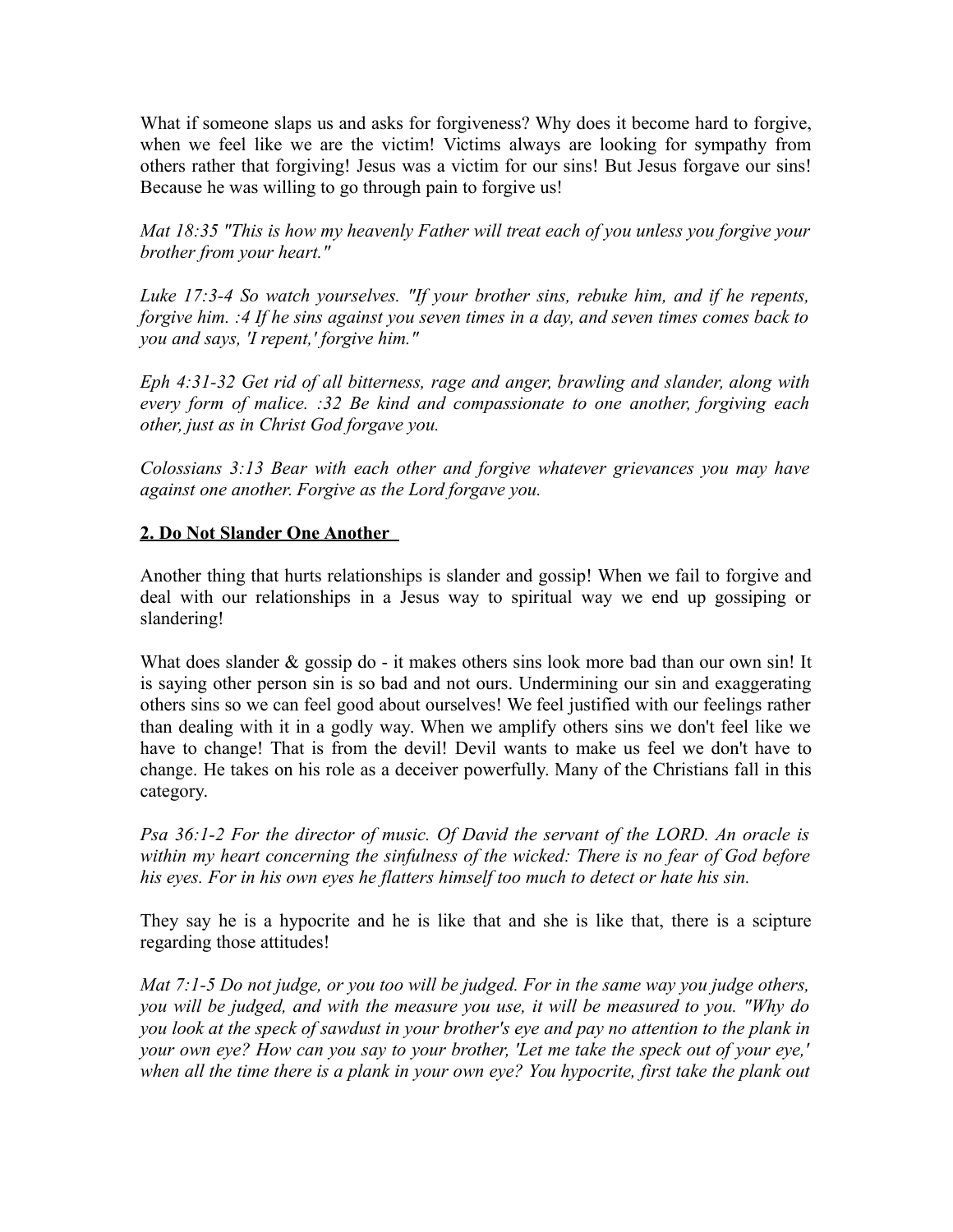*of your own eye, and then you will see clearly to remove the speck from your brother's eye.*

We have to always remind ourselves of this, before we challenge others. We have to take our plank out first! Gossip comes when we don't deal with our sin righteously  $\&$  seriously and we look at other peoples sins more seriously and start talking about it.

What is gossip? What is slander?

*Prov 16:28 A perverse man stirs up dissension, and a gossip separates close friends.*

*Prov 18:8 The words of a gossip are like choice morsels; they go down to a man's inmost parts.*

*Prov 20:19 A gossip betrays a confidence; so avoid a man who talks too much.*

Many people start gossiping by getting with someone and saying: "I want to be open with you about so and so……..". This is the beginning of gossip. If some one comes to us sharing about someone else then we must not entertain that, we must direct that brother / sister to the person they have a problem with.

*1 Tim 5:13 Besides, they get into the habit of being idle and going about from house to house. And not only do they become idlers, but also gossips and busybodies, saying things they ought not to.*

*Prov 10:18 He who conceals his hatred has lying lips, and whoever spreads slander is a fool.*

*1 Cor 5:11 But now I am writing you that you must not associate with anyone who calls himself a brother but is sexually immoral or greedy, an idolater or a slanderer, a drunkard or a swindler. With such a man do not even eat.*

*Eph 4:29-32 Do not let any unwholesome talk come out of your mouths, but only what is helpful for building others up according to their needs, that it may benefit those who listen. And do not grieve the Holy Spirit of God, with whom you were sealed for the day of redemption. Get rid of all bitterness, rage and anger, brawling and slander, along with every form of malice. Be kind and compassionate to one another, forgiving each other, just as in Christ God forgave you.*

*James 5:9 Don't grumble against each other, brothers, or you will be judged. The Judge is standing at the door!*

*James 4:11 Brothers do not slander one another. Anyone who speaks against his brother or judges him speaks against the law and judges it. When you judge the law, you are not keeping it, but sitting in judgment on it.*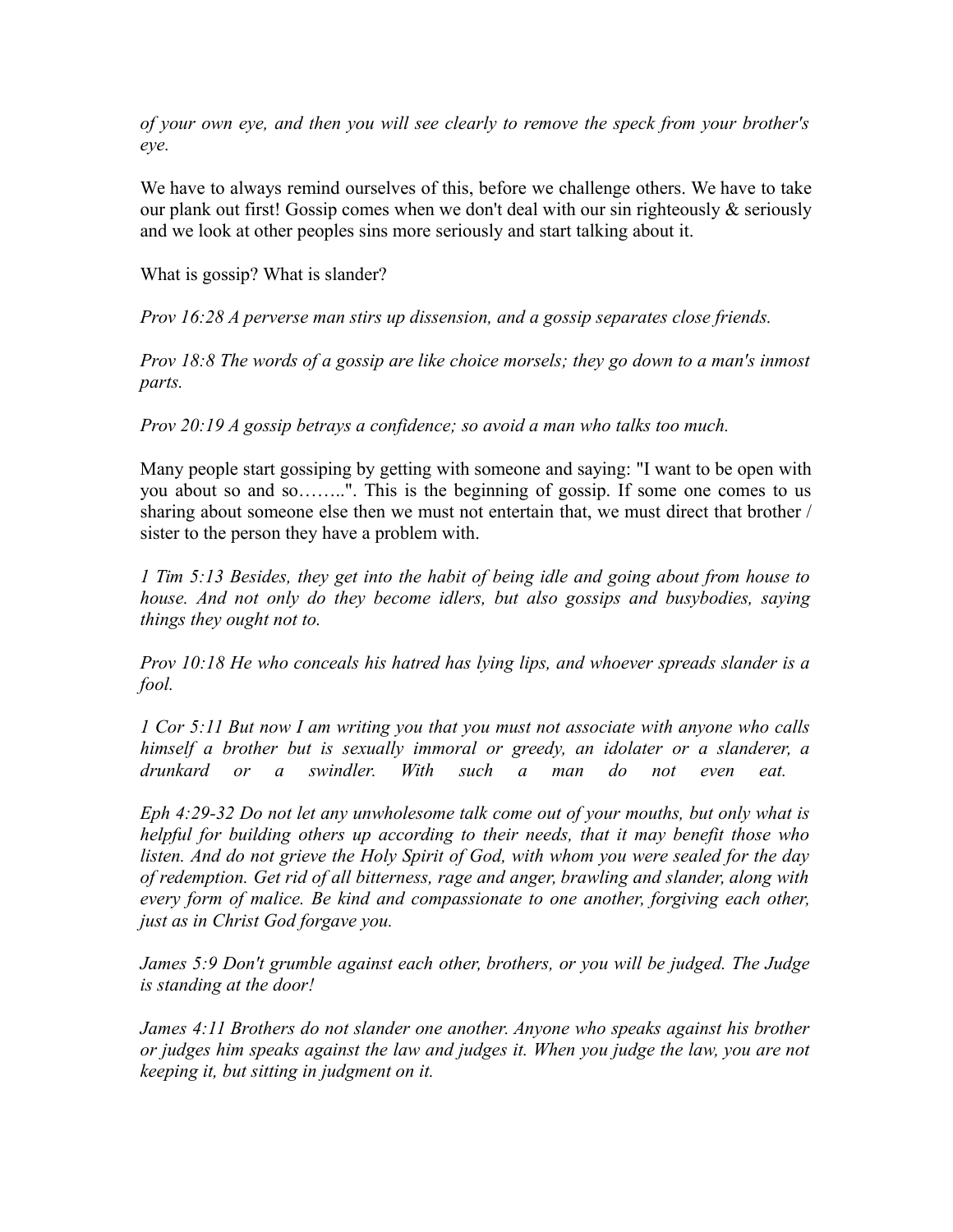*1 Thess 5:15 Make sure that nobody pays back wrong for wrong, but always try to be kind to each other and to everyone else.*

What are some things we gossip about? Others sins / others weaknesses / church matters / leaders / personal hurts / others hurts / relationships -he likes her and she likes him! He is only fellowshipping that person / look at his dress / look at her she is proud / sitting and discussing other persons. If we have a problem we need talk with the brother or sister concerned!

*Jude 1:16 These men are grumblers and faultfinders; they follow their own evil desires; they boast about themselves and flatter others for their own advantage.*

#### **3. How To Deal With Each Other**

*Matt. 18:14-22 In the same way your Father in heaven is not willing that any of these little ones should be lost. 15 "If your brother sins against you, go and show him his fault, just between the two of you. If he listens to you, you have won your brother over. 16 But if he will not listen, take one or two others along, so that 'every matter may be established by the testimony of two or three witnesses.' 17 If he refuses to listen to them, tell it to the church; and if he refuses to listen even to the church, treat him as you would a pagan or a tax collector. 18 "I tell you the truth, whatever you bind on earth will be bound in heaven, and whatever you loose on earth will be loosed in heaven. 19 "Again, I tell you that if two of you on earth agree about anything you ask for, it will be done for you by my Father in heaven. 20 For where two or three come together in my name, there am I with them." 21 Then Peter came to Jesus and asked, "Lord, how many times shall I forgive my brother when he sins against me? Up to seven times?" 22 Jesus answered, "I tell you, not seven times, but seventy-seven times.*

The above passage talks about that when we find some one in sin we must first talk to that person before we talk to others. This is what the Bible says to protect relationships. Most of us we talk to the whole world about others sins before we talk to the person itself. That is wrong according to the Bible. After we talk to the person who has hurt us or is in sin and if he does not agree or we can't seem to come to some kind of agreement then we bring in the third person. Then it still does not change then we let the church know [may be our family group]

*Galatians 6:1 Brothers, if someone is caught in a sin, you who are spiritual should restore him gently. But watch* 

*yourself, or you also may be tempted.*

- If some one is caught in sin restore him gently not harshly.
- If some one is in sin we must talk to that person immediately about his / her sin to help that person to change and not to put that person down.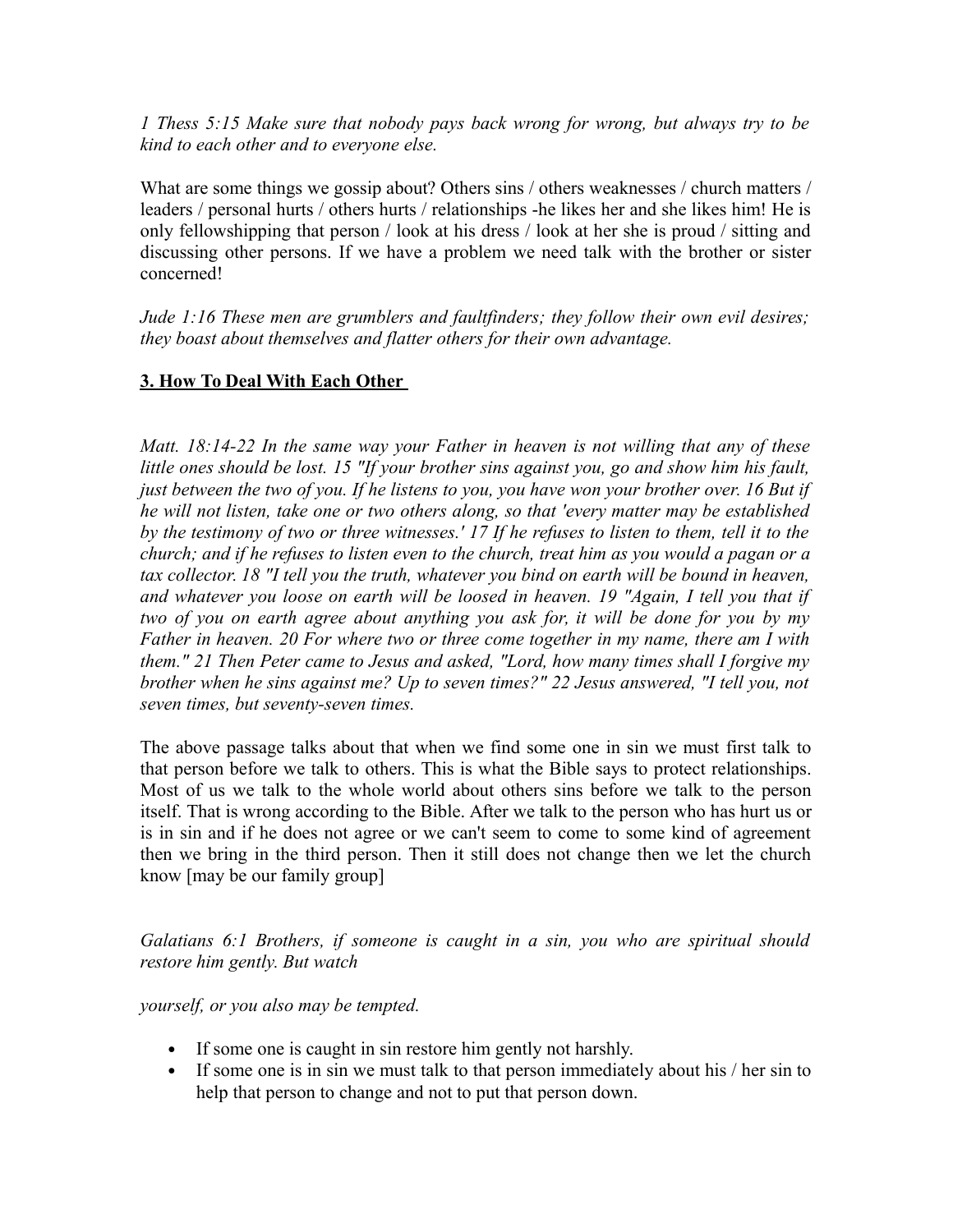# **34. How To Stay Calm In A Storm?**

Let us learn a lesson from the book of Habakkuk. The word Habakkuk means embrace. Out of 12 Minor Prophets, Habakkuk is in 8th Place. Also not much said about Habakkuk apart from the book of Habakkuk.

Habakkuk 3: 19 the director of music, that means he could be a descendent of Levite. This book got one of the famous verses from the Bible. It says the righteous will live by faith. Acts, Romans, Galatians and Hebrews talks about Habakkuk's words. There are many controversies about what time it was written. Habakkuk probably was grown up in the time of Josiah the king. After Josiah the king there were lot of kings, during this king's time Habakkuk grown to be the prophet of God that God wanted him to be. There were four other kings who came at that time Jehoahaz, Jehoiachin, Jehoiakim, and Zedekiah. None of the kings were righteous; there was lot of unrighteousness, ungodliness in Judea. Habakkuk was disturbed seeing the ungodliness, rebelliousness and unrighteousness in the country of Judea. Just like we feel when unrighteousness, ungodliness and sin being there, it disturbs us, it bothers us. Habakkuk was completely disturbed and he was praying to God for a revival in Judea. He was begging God day and night God you got to change this people; you got to do some thing in this nation.

### **1. Reflect**

Habakkuk 1: 1-17

We will reflect as Habakkuk reflected in his prayer. Habakkuk is praying how long God, how long to wait, why did you allow me to see all these things. There was lot of Questions Habakkuk asked God. The wicked people are destroying the righteous. He saw lot of fights and conflicts. Habakkuk was praying and begging God and begging the people to change and expecting God to bring the revival like he brought in Judea.

As we read this scripture, we will also pray for revival and we want to reflect on our own hearts. We got to reflect on how are we towards God, how is our relationship with God, how is our personal righteousness, how is our purity, our conviction towards righteousness, how does God see us today. If God would come today are we ready to face him, will we be accepted by him? We need to look at our own hearts. It looked like God was silent for long time. Sometimes we feel like how Habakkuk felt. Sometimes our prayer can take long time to be answered; we may get frustrated with God and say God are you there or not there. God will always answer prayers. He may take long time or shorter time but God will always answer prayers.

Habakkuk 1: 5,6 and 11,12 God said you are going to be totally amazed by what I am going to do. You want a revival in Israel; you want a revival in Judea. You know who I am going to send as a revival to you I am sending the Babylonians for the revival. God knows what he is doing when we want change in our life God will send something that we are not ready for. Habakkuk did not want Babylonians to come and restore righteousness in Judea. Habakkuk was not ready for that kind of answer from God.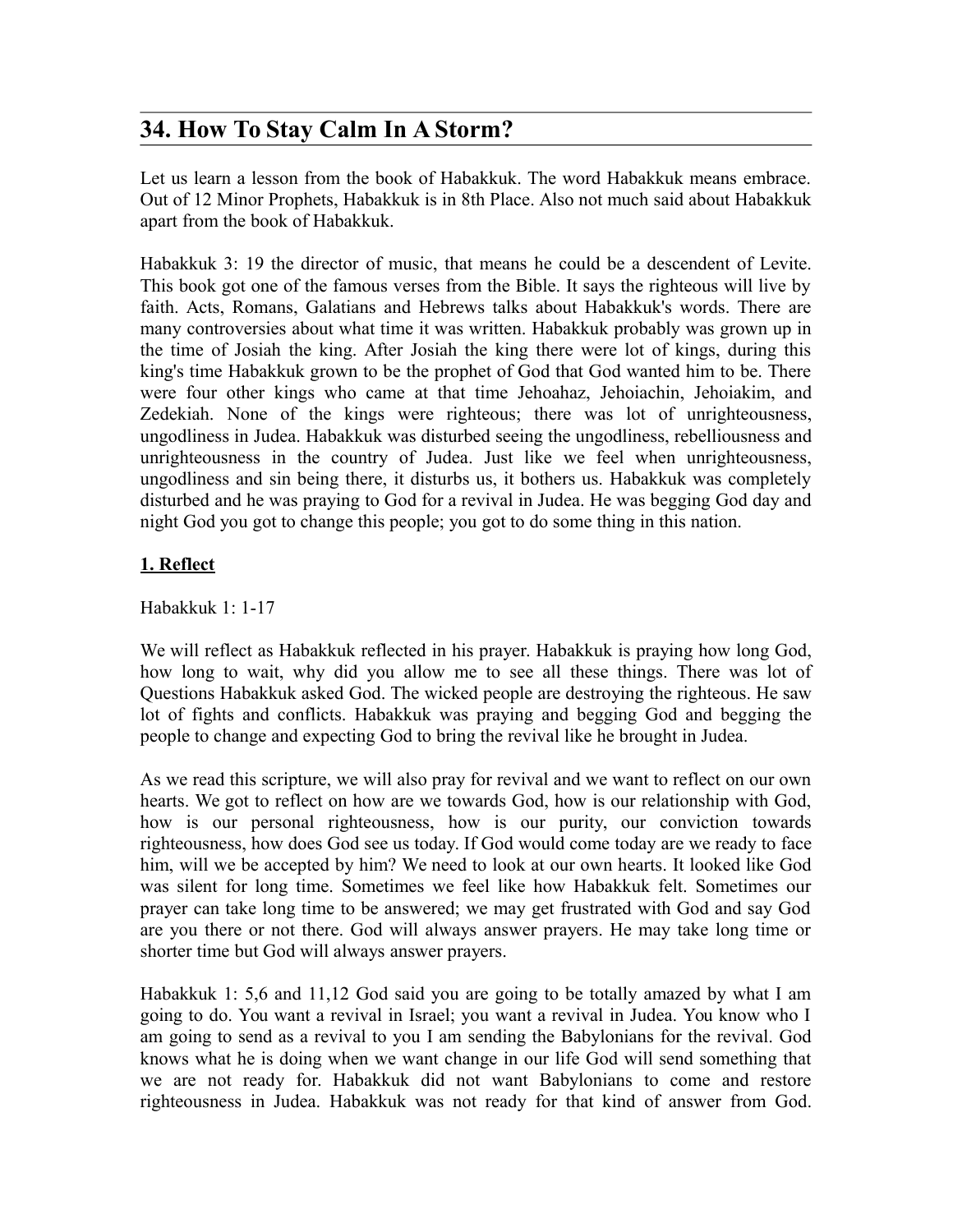Prayer is dangerous, we may pray for something but God will give the opposite which you never expected. God knows that Babylonians are not good people. God said I know that they are ruthless, they are violent, they will laugh at people, their own strength is their god. God knows Judea, God knows Babylonians, but He had some plan and He will do it.

Let us look at Habakkuks second prayer, God answered Habakkuk's prayer but was Habakkuk happy? Are we happy when God answers our prayers? Vs 12, 13. Can we see how Habakkuk is complaining? Judea is not as bad as the Babylonians, Judea they fight little bit here and there but not as bad as the Babylonians. God I can't believe you chose Babylonians to attach Judea your people.

Habakkuk could not accept Gods way He wanted his way to change Judea, But God had his way to convict Judea. Who will win may be our plans are good and we think this is the right way. To build the church this is the way we should do it. Who's way is going to win? We think our way is right just like how Habakkuk got frustrated. We can get frustrated when things don't go our way. When things don't go our way what we do we get angry, complain, cry, mourn, get upset, get frustrated, and become critical. And we see Habakkuk struggles with these kind of thoughts. Habakkuk is still respectful to God in Vs 12 he says Lord I know you are my God you are the Holy one and I know you are the rock, even though he is boiling in his heart why God allowed this to me, he never lost respect towards God.

Here Habakkuk had a great complain - Lord! Babylonians are not more righteous than Judea, you should not have allowed Babylonians to attack Judea, it should be the other way around. He thought all his complaints are right. He might have thought Ha! I got God in this. Chapter 2 Habakkuk is waiting for God to answer. How is he going to answer? Then God answered, what is going to happen if Babylonians attack Judea? Everybody knew that the Babylonians are such powerful nation they are going to destroy Judea. It's not going to be a revival, it's destruction. God had a very good answer for his complain Habakkuk was concern lot of good people would die; we will lose the goodhearted people. He was more concern about the good people who lived in his country. 2: 4 God said don't worry about the Babylonians they will attack Judea but the righteous will live by their faith. This was Gods' plan for Judea. The righteous will live by faith.

That's true God ultimately cares about his faithfulness towards God, being faithful to Christ till the end of his life. That is what God wants. Faithfulness is what God cares more than any thing else in this world. God is checking is this sister who is going through lot of financial problem is she going to be faithful to me, is she going to hold on to my word and me. This brother is going through lot of temptation in the world, is he going to be faithful to me rest of his life. This brother is going through lot of doubts, so many people are putting lot of doubts about the scriptures and different other questions in his mind. Listening to all these things is he going to be faithful in his life time. Righteous will live by his or her faith.

God rises up individual or people even if it's Babylonian. God can rise up people or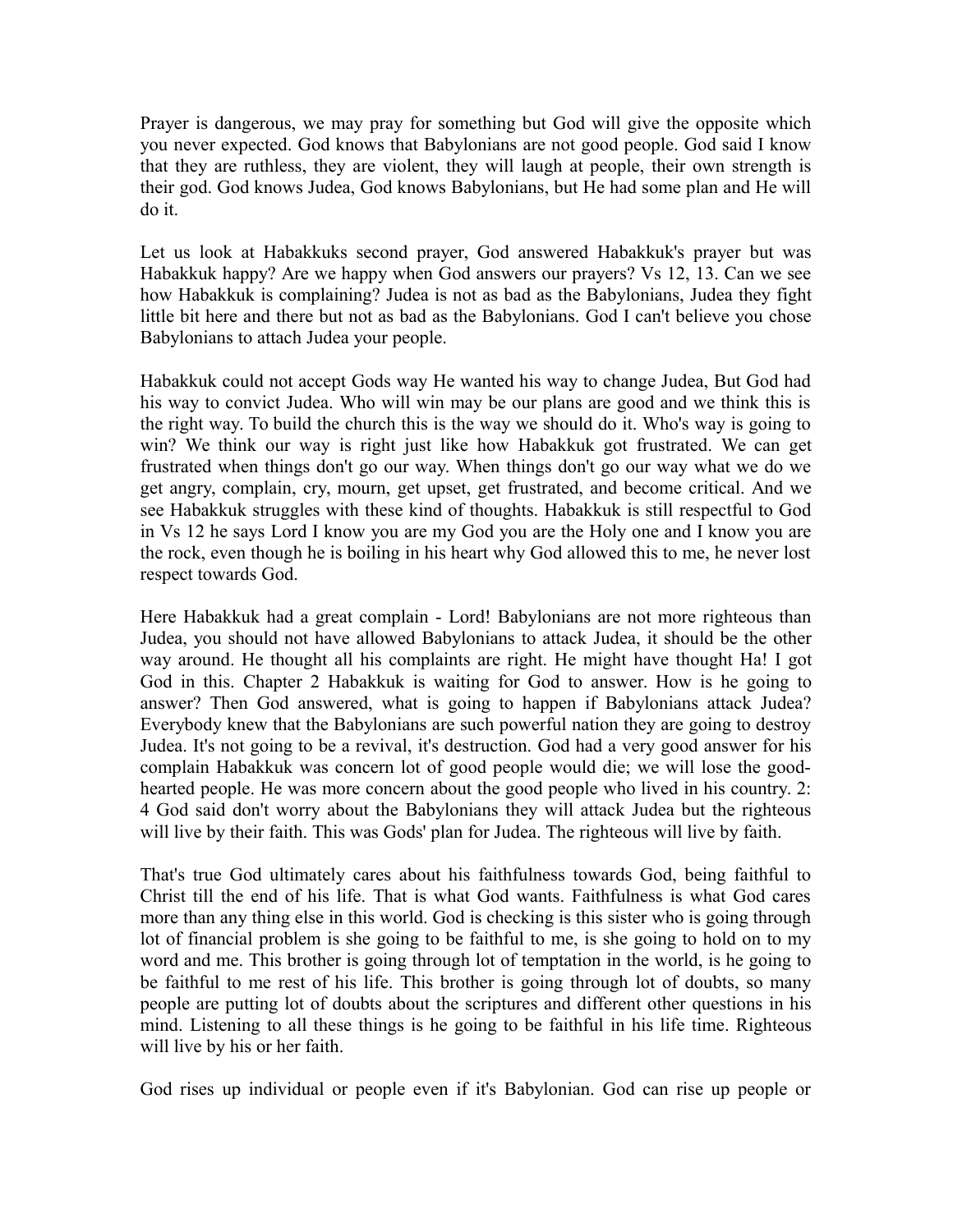nation and God can remove them when he wants. Whose in charge of history, not man God changes history. We cannot change history; we can only be a part of history. We can only be able to influence history, God allows us to influence history in our life.

### **2. Renew**

#### Habakkuk Chapter 2

God is talking about the Babylonians. God is saying don't worry about Babylonians I know everything about them. You worry about yourself, righteous will live by faith, you also Habakkuk its time for you to live by faith. 2: 20 what we should do, what Habakkuk should do, stop complaining don't worry about God is just or not. Don't even worry about people, you got to be silent before the Lord. If we trust God if we are really faithful to God you will be silent because God is in control of good people and bad people because God is everything.

Let's see whether Habakkuk gave up praying after Gods answer. Lets see in chapter 3: 2 Habakkuk prays Vs3- 15 he remembers all the good things that God has done all the times of history in Israel and Judea. And he is praising God how awesome God is and how he is standing in awe for all these years the Bible says. Habakkuk is not giving up praying for renewal. He did not get discouraged by Gods answer - instead he got more inspired to pray to God. So never give up praying.

#### **2. Resolute**

Habakkuk: 3:16-19

The time of calamity has come Habakkuk is in fear. Yet his prayer is that he will wait for this time of calamity because his God is with him. Even if he faces hunger, famine, no wealth, he will rejoice and be joyful in the Lord. He was resolute in his faith, he confronted fear with faith. Fear is a powerful enemy of faith; it destroys leadership, relationships. But faith is powerful we can confront fear in any circumstances, just like Daniel, Shadrach, Meshach and Abednego. Be resolute in our faith. Prayer changed Habakkuk the whole book is about his prayer. It helped him to stay calm in the storm. Be resolute like Habakkuk, let's embrace God and his ways and his plan in our life.

# **35. The Author Of Our Faith**

The title is from Hebrews 12. What is the situation in the book of Hebrews? The Hebrew Christians were struggling in their faith because they started having doubts about Christ being the Savior, Christ being the Messiah, Jesus being the Messiah. Is he really greater than Moses or the old covenant they were part of? The Hebrews writer is calling them to keep following Christ and not lose faith in Christ and explaining who Christ is in the whole book.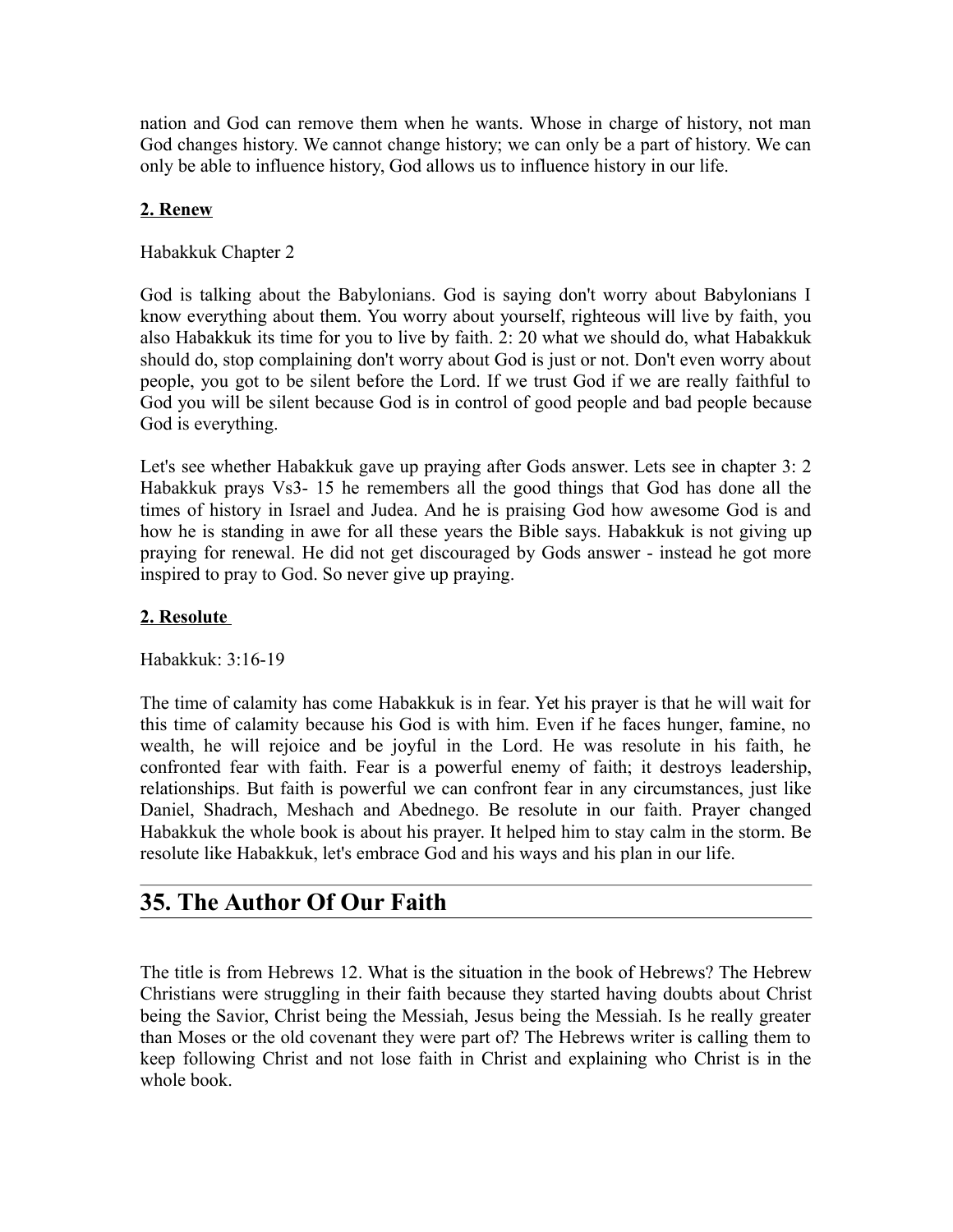In chapter 10 there is a call to persevere, to keep on in the faith and not lose their faith. And the way they are showing their lack of commitments is that they started to miss meetings. The author is telling them 'do not miss meetings, do not be in the habit of doing that. You need Christians'. Let us consider how to spur one another on to love and good deeds. Here he's encouraging us 'we need Christians, we need other brothers and sisters, we need the church, we need fellowship, so do not miss meetings!' And he's encouraging them to not give up their faith, to not shrink back from their faith.

And in Hebrews 11, the writer is inspiring the Hebrew Christians about all their spiritual ancestors and reminds them how they lived by faith even though they did not get what was promised to them. You see the struggle of the writer to get the Christians back to their faith. He's inspiring them with the stories they have all heard throughout their lives, reminding them that what kept them going was their simple faith.

Finally, in chapter 12 he concludes in a beautiful way.

*Heb 12:1-3 Therefore, since we are surrounded by such a great cloud of witnesses, let us throw off everything that hinders and the sin that so easily entangles, and let us run with perseverance the race marked out for us. Let us fix our eyes on Jesus, the author and perfecter of our faith, who for the joy set before him endured the cross, scorning its shame, and sat down at the right hand of the throne of God. Consider him who endured such opposition from sinful men, so that you will not grow weary and lose heart.*

He's asking them to not give up their faith and inspired them with stories of all the great men and women of faith who stood their ground through difficult times of testing and who were willing to persevere in their faith. Then he inspires them by reminding them about the cloud of witnesses they have, who had gone ahead, who had lived by faith, who had been there to inspire and that the Hebrew Christians must now follow their example. He said that all these witnesses were there for a reason, why they are mentioned in the Bible - to give us hope, to give us faith, to give us conviction that we can do it because they had done it first. The writer is reminding them that they were running a race. He urges them to keep running and not to give up the race. How should they run? With perseverance, without stopping in between. Then he reminds them of who their ultimate example is, the one they should follow. He reminds them to fix their eyes on Jesus. Who is Jesus? The Author and Perfecter of our faith. The word Perfecter can also be translated as Finisher. He is the one who began everything and he's the one who's going to be the finisher of our faith. The ultimate example that we have as Christians is Jesus and his example because he ran the race marked out for us. He persevered in the race even though he had to endure many hardships. Finally he showed us how to finish the race when he was on the cross.

Our Christian faith is like a race. You've heard about the Olympic marathon race. It is a very tough race because it is long and takes at least two hours for the best runner to complete it. We walk for 5 minutes and we are tired. We take a train and we are tired by that train journey even though we are not walking but sitting and travelling. We are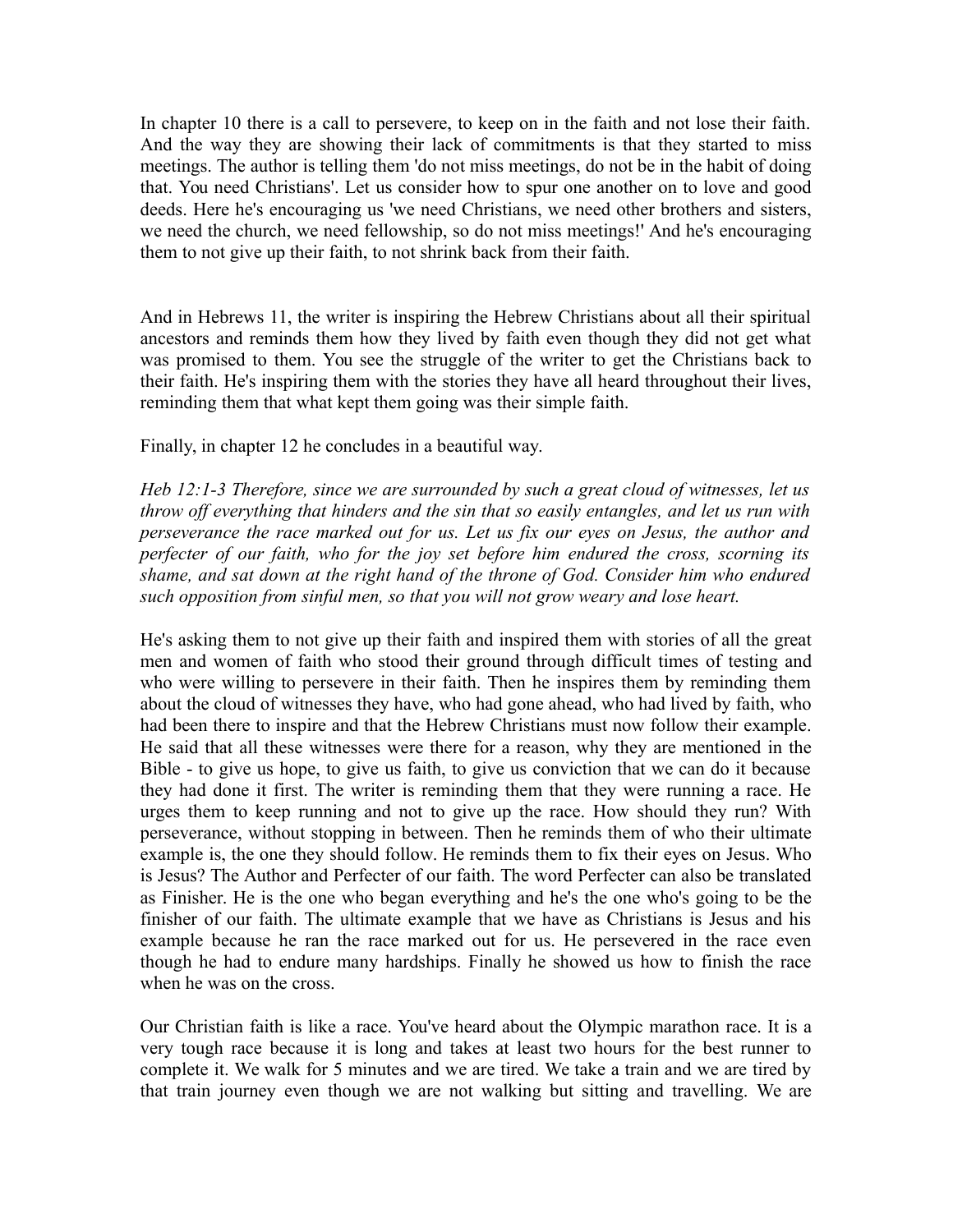talking about running non-stop for two hours! And that too we are talking about the best runner taking two hours! The goal of everyone who runs a marathon is not necessarily to win the race. Their goal is to finish the race.

The goal of our Christian faith is to finish well. If you watch the marathon race on T.V. you can see a lot of things happening. To finish the race you need to see some things to help you.

\* You need fans who are cheering you on the side, who keep telling you to go on and that you can do it. Have you seen people standing on the road and cheering all those runners? So also we need fans.

\* We need a finish line. This motivates you because you know it's going to finish at some point. Yes, as Christians we need a finish line too. We know the race we are running is so hard and it's tough to keep going as a Christian. The good news is there is a finish line and we can actually get there. Amen? It's good to have a finish line otherwise we'll just keep running and get tired.

\* Also to finish well you need someone to chase. If you don't have somebody to chase you won't be motivated. If somebody is leading you want to follow. You feel, 'Yes, I want to catch him, I want to go behind him or at least to be on par with him'.

\* Finally you need friends to run with. Have you noticed in a marathon race people don't run alone? They always have friends they hangout with and they keep changing the pace. They'll all run together keeping pace and then one person takes the lead and then someone else will take the lead. Basically it's team effort and they run together.

As Christians, we are running a marathon race.

#### **1. We need a cloud of witnesses**

Who are this cloud of witnesses? They are our fans.

*Heb 11:39-40 These were all commended for their faith, yet none of them received what had been promised. God had planned something better for us so that only together with us would they be made perfect.* 

In the above scripture, we see that these great men and women of faith, though they were commended for their faith, did not receive what they had been promised, while they were running the race. It also says in v40 that God had planned something better for us so that only together with us would they be made perfect. So we are all in it as a team. The people who went before us, the ones who are with us now and the ones who are going to come after us, we are all together going to make it to heaven - that is God's plan. We have a cloud of witnesses. Look at some of the witnesses in Hebrews 11. Sometimes we only see certain things as great faith. So we applaud only the one who came first in the marathon because it was so hard and he did it! Look at one of our Indian Olympic team.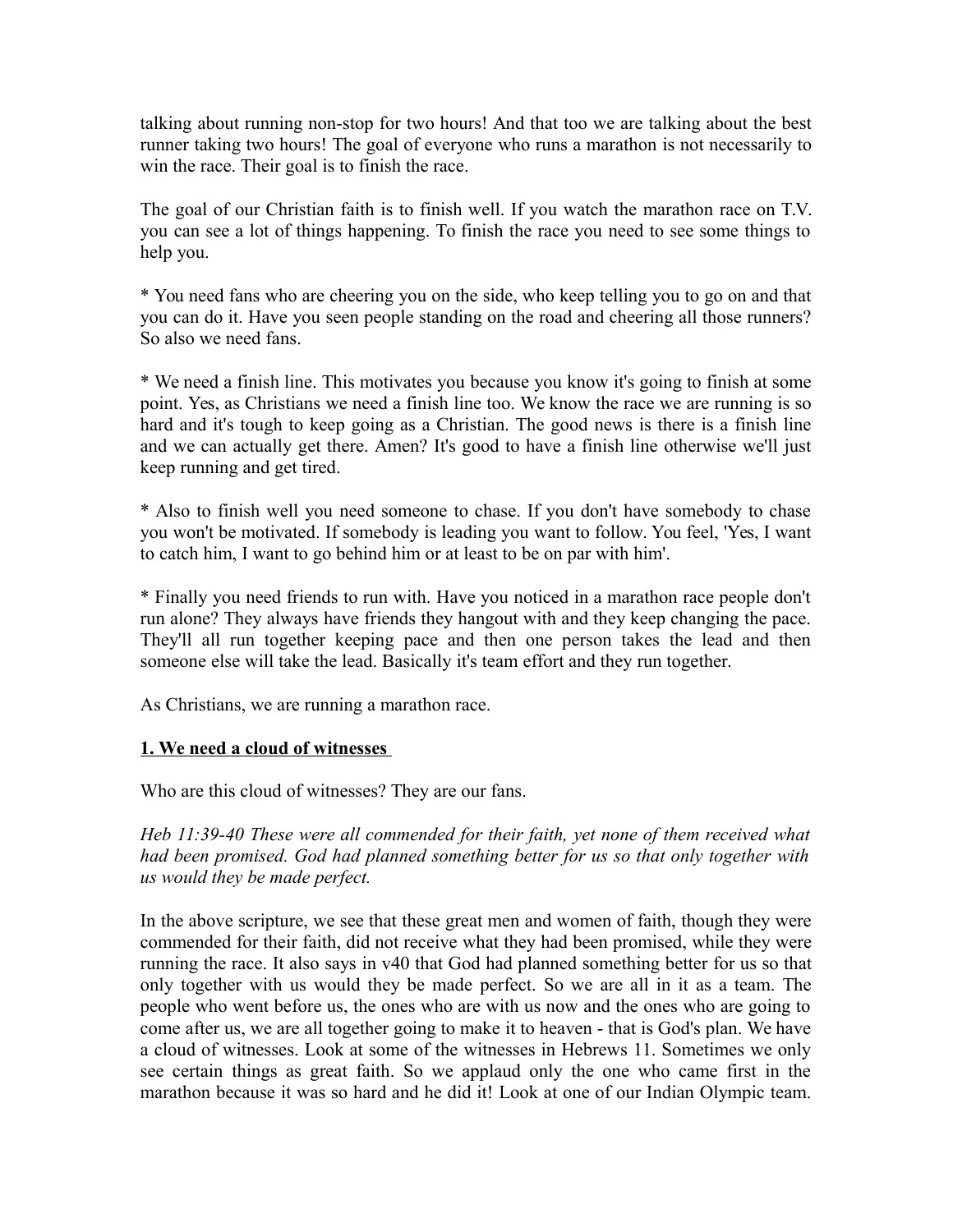Anju Bobby George was our best bet to get a medal. She came 6th and nobody was impressed! We did not look at her impressed because she had come 6th and so was the 6th best athlete in the universe. Nobody is willing to see that because our expectation is very high and we measure people in this way. We make this same mistake in the church also. We only admire certain people with certain level of things. Again, we have this terrible habit of judging one another for little, silly, things. We have to be careful how we measure others. The measure we use will be used against us.

Hebrews 11 is the Hall of Fame for people with great faith. People of great faith -that is how we define Hebrews 11. This is like in cricket people like Sachin Tendulkar, Gavaskar, Bishen Singh Bedi will enter the list if there is a book on cricket. But this is about great men of faith in the Bible. Let's see how and for what God commends them. Hebrews 11:4 onwards.

What was the greatest thing Abel did and that God was blown away by? He offered a better sacrifice than his brother. And God applauded him for doing an incredible thing. God was not looking down on Cain - he gave Cain a chance to do better.

Look at the next person -Enoch. The Bible says he did not experience death, he was taken away but what was God commending him for in this passage? He was commended as one who pleased God. We take that word 'please' very lightly when we say 'I want to please God'. We think what's the big deal about it. But we do need to please God and that's the greatest thing Enoch did. God applauded him for that. We don't know what he did or did not do that pleased God but we do know that whatever he did, it pleased God.

Noah - what is the greatest thing he did? He built an ark and saved his family. He is commended for building this ark and saving his family. He could not save the world but he saved his family. God commended him for his incredible faith. Then in v13, something very beautiful and inspiring, "all these people were still living by faith when they died. They did not receive the things promised. They only saw them and welcomed them from a distance." What is beautiful about these people. They were still living by faith when they died. That is our Finish Line. When we die -our finish line- we die with faith. This is what blows my mind about one other person in the bible who God commended. V31 talks about the prostitute Rahab. Can you believe a prostitute made it into the Hall of Fame of faith? What is the greatest thing this woman did? She welcomed some spies. Basically she showed some hospitality. The greatest thing this woman did was to show hospitality to some spies. Isn't that amazing?

The Bible goes on to say these are our great cloud of witnesses who are in heaven, cheering for us to keep running the race. God commends these incredible men and women for their faith and we need to commend our brothers and sisters in our church for their faith. Can you hear the roar of cheering from our ancestral brothers and sisters who went before us? That is the beauty of it, that we are not running this race alone. We have a whole lot of people cheering as we are running this race in perseverance. We need to cheer one another in the church. We all have hard lives in our own way. We may not see each other's life as hardship. It doesn't matter. Our own race- the struggles, the problems,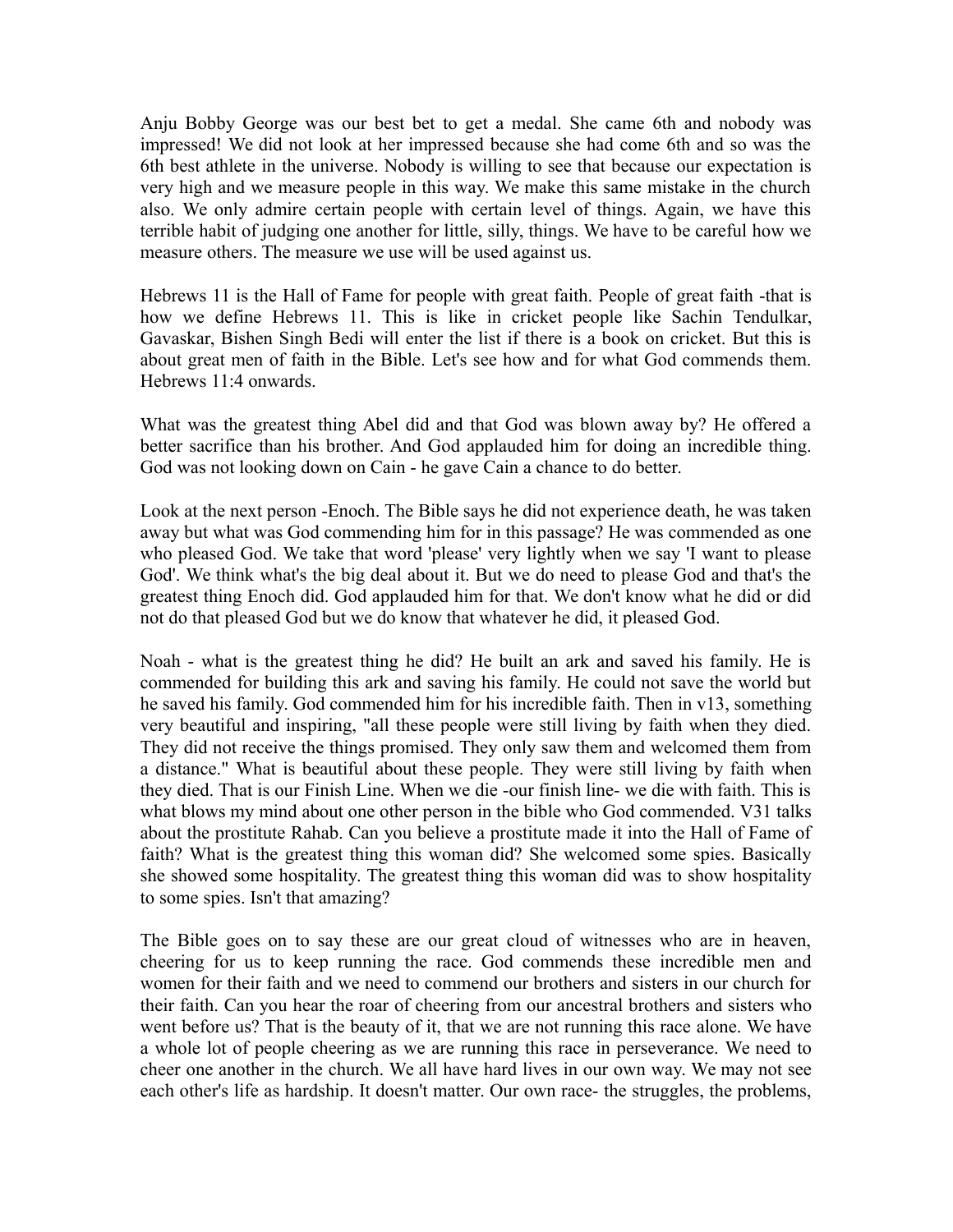the pain and all- is marked out for us by God. We need to respect that and appreciate that people are running the race. We need to cheer our brothers and sisters as they are running, because that's what our ancestors are doing for our brothers and sisters and for us.

#### **2. We need to run together**

Hebrews 12 shows the pattern. It uses the words 'we' and 'us' a lot. So we are all in it together. We need to run this race together. Isn't it better to run together than run alone? How would you feel if you were the only one running this long marathon? Starting to finish you were the only one, nobody around you cheering you, nobody running with you - you're doing all the running there is. The first day we'll run, the second day we'll run and then someone misses the next morning and you just can't do it. It's just so hard to do it on your own.

It's hard to be alone in this world and be happy and enjoy your life. We need relationships, we need bonds. We need to run together. And when you're running, pull someone else along and say, 'Come on, let's run together'. As we read, in the book of Hebrews, the Hebrew Christians started getting tired and weary and many of them stopped running. What happened? They gave up meeting together!

*Heb 10:24-25 And let us consider how we may spur one another on toward love and good deeds. Let us not give up meeting together, as some are in the habit of doing, but let us encourage one another--and all the more as you see the Day approaching.*

We need each other, to work together, to run together to keep on in the race. We need to spur one another. "Come on, you can do it" is the attitude we need to have. We used to say sometimes that this word, 'spur', means we need to kick one another just like how a horse moves forward when it is kicked. The word 'spur' can also be translated 'provoke', 'stir up'. One of the ways to do this is to come together. And we've got to do it all the more as we see the Day approaching, as we see the finish line.

The ultimate question is, 'What is our schedule like from morning to night? That reflects our life, how we live as a Christian, how we live as an individual, everyday. That is a choice we have to make. In our schedule everyday where does God fit in? That is for us to decide. In our schedule where does God's family fit in? How does a family function if in their schedule there is no time for the family? Neither the wife nor the children are happy if the husband and father have no time for the family. Yes, the father is very busy, working hard, making money, taking care of the family but if he is not available and does not put into his schedule time for his wife and kids, the family will be a dysfunctional family. We need to make time for the important things in our life and God needs to be your priority. We need to seek God first.

We need to encourage each other by our lives - our holy lives, our godly lives, our committed lives, our prayerful lives. Whatever God has given us, we need to glorify God with that gift. We need to be faithful to God and God's family. We need to run together and this is the reason why we should come together - only then we can run together.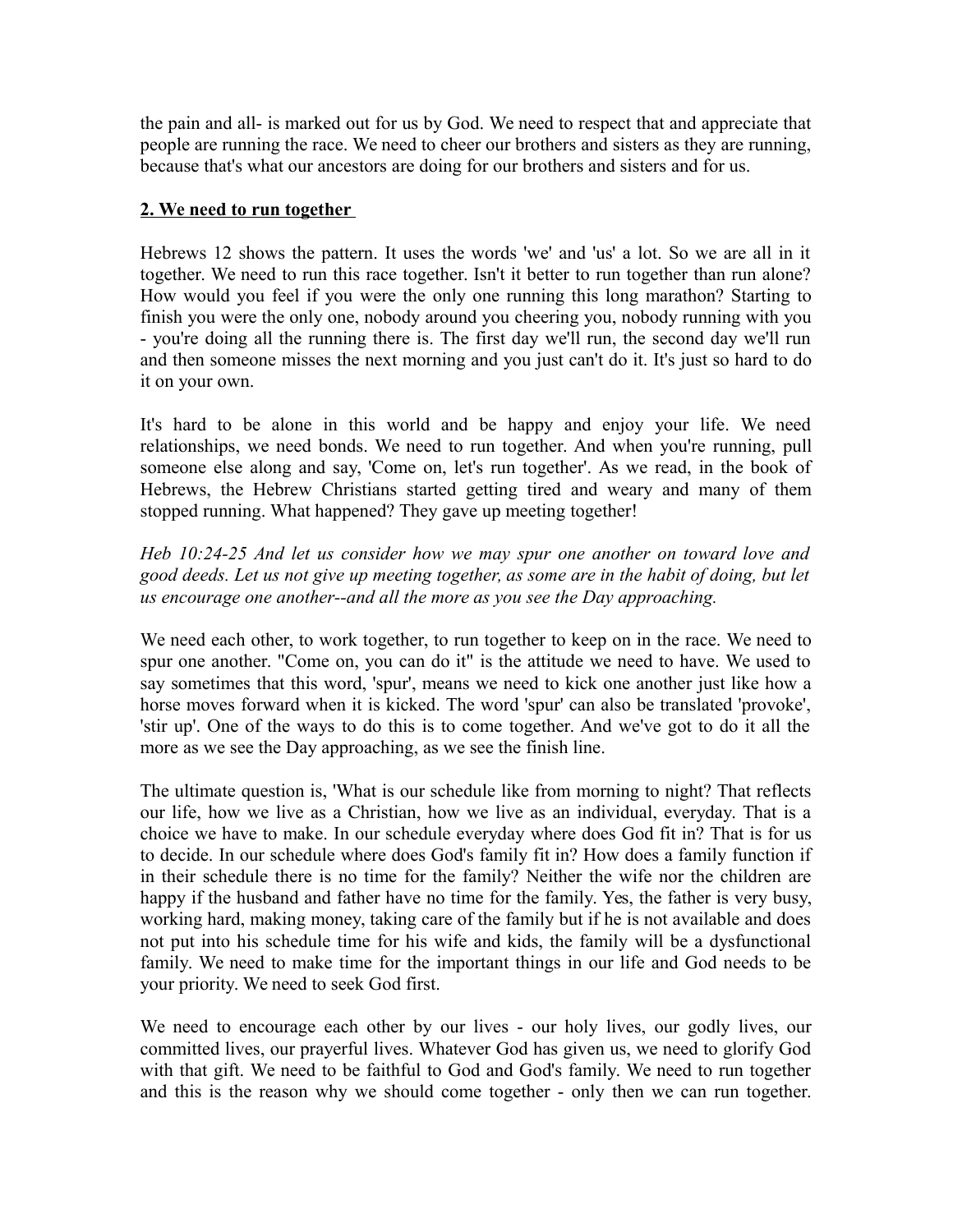Generally what our schedule is like, what we plan, what we focus on is how we are going to live. That's what the Hebrew writer is talking about - a habit. Not one time or a few times but if it is a habit then it is a matter for concern according to the scriptures.

#### **3. We need an example to chase**

Who is the example we need to chase? Who is the Author and Perfecter, Author and Finisher of our faith? It is Jesus. We need to chase his example all our lives. The race marked out for us is marked by him and is the best race for us. We think we can't run it or finish it but He has marked it for us. He has shown us by example how to keep running the race. We'll get hurt - keep running. Friends will reject us - keep running. People will abuse us - keep running. People will call us the devil - keep running. People will insult us - keep running. We will be dying all alone, people still mocking - keep running. Because Jesus did it, we can also do it. That is why he's the perfect example.

We need to follow the example of Jesus in our lives - the author and perfecter of our faith - and not the men and women in this room. We can inspire each other but we are not the PERFECT example. If we're looking at someone and running, we're going to be disappointed after some time. Keep looking at Jesus. Fix our eyes on Jesus as the Bible says. We will finish the race. We have started the race and we've been running the race for a long time now. Maybe we're not running with our whole heart, something is pulling us down, something is entangling us and stopping us from running ahead. The Bible says we must get rid of all that entangles us. Fix our eyes on Jesus. Endure the race. Finish the race. We have a cloud of witnesses cheering us on. We've got to run together. We have Jesus as our example.

# **36. Where Is Love? [Part 1]**

The family the Bible talks about is incredible. The promise the Bible talks about is incredible.

*Mark 3:34,35 Then he looked at those seated in a circle around him and said, "Here are my mother and my brothers! Whoever does God's will is my brother and sister and mother."* 

Jesus says whoever does the will of God they belong to the family of God.

*Mark 10:29,30 "I tell you the truth," Jesus replied, "no one who has left home or brothers or sisters or mother or father or children or fields for me and the gospel will fail to receive a hundred times as much in this present age (homes, brothers, sisters, mothers, children and fields--and with them, persecutions) and in the age to come, eternal life.* 

This is just after Jesus had the encounter with the rich young man. Jesus promises here that whoever gives up something for him or for the gospel will not fail to receive a hundred times more in this present age. The Bible promise us incredible things about the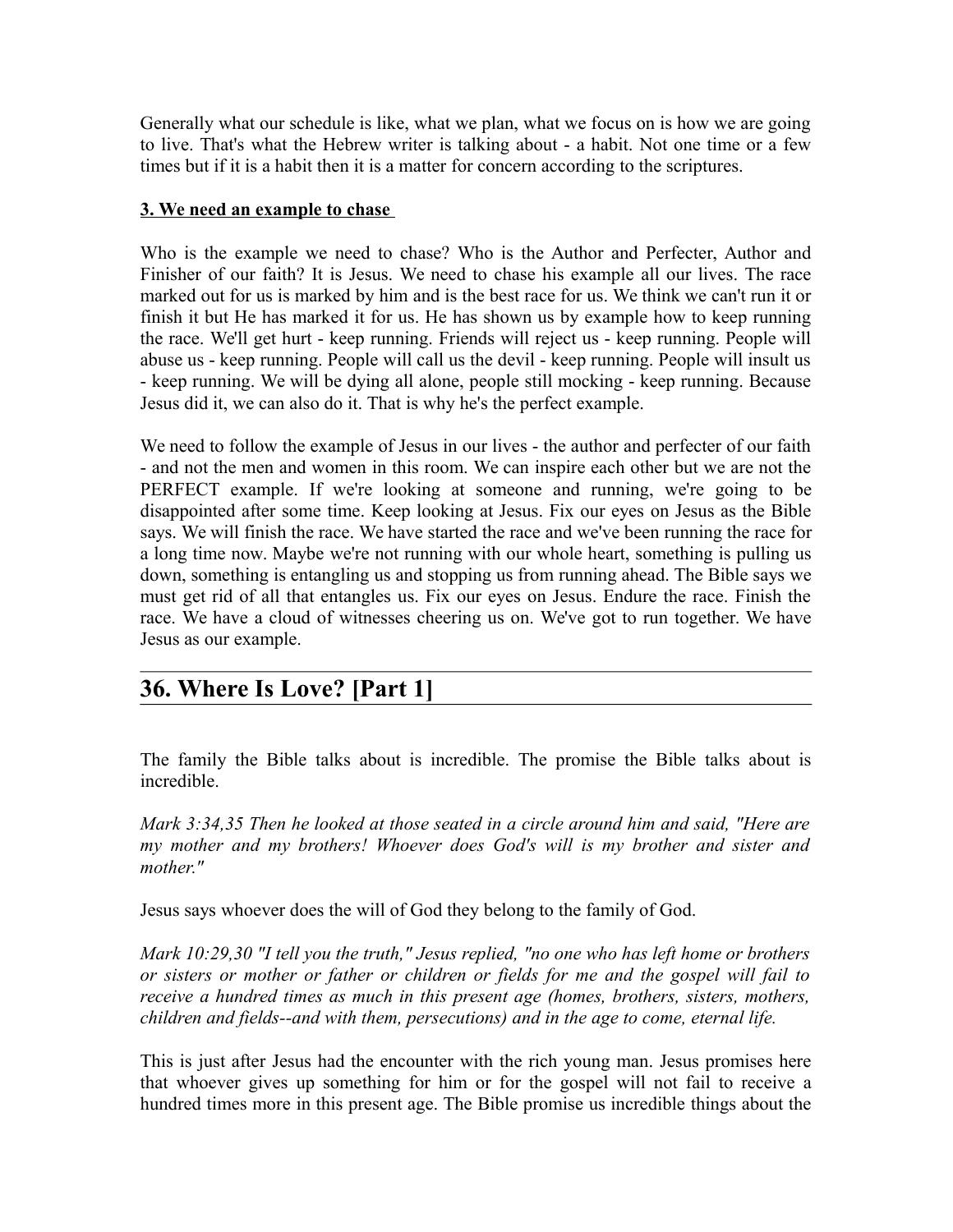kingdom of God, about the family of God. For us to become a bigger and better family there are two things we need to focus on.

#### **1. Family Relationships**

The church is definitely big but it is made of small, small, families. If we talk about the church we say "the church needs to shine"," there should be love in the church". But there should be love in every family. Love should start from small, small, families and that love overflows to every part of the church. Bible has great family examples.

- Adam and Eve, God created a family there. It had a family feeling and God wanted that love to be spread in that family.
- Noah in his time he and his whole family were saved in spite of the whole world getting destroyed by the flood. There was a family there, God protected that family and the family was totally united and in love.
- Abraham or Isaac and Jacob these were all family men and women in the Old Testament - great men and women who had incredible families.
- Joshua's attitude was great after they had crossed the Jordan river and the Israelites were about to conquer the promised land. Joshua was old and he was giving his farewell speech. *Josh 24:15 But if serving the LORD seems undesirable to you, then choose for yourselves this day whom you will serve, whether the gods your forefathers served beyond the River, or the gods of the Amorites, in whose land you are living. But as for me and my household, we will serve the LORD."* Joshua's attitude was like "you can do anything you like but as for me and my household we want to serve God". That should be the attitude that all of us as married men and women should have - as for me and my household we want to serve the Lord. With broken families and broken marriages how are we going to build an awesome church? The Church is supposed to be the light for the world. When people come into the church the first thing they need to see is awesome marriages, awesome parenting, and awesome families. That is where love starts.

There is a famous saying- "Charity begins at home". We can say Christianity begins at home. It is not on Sundays that Christianity begins, it is how we live our family lives, how we are at home, how we behave with our spouses and our children, that is how we remain true Christians. If we fail at home then we have failed our mission, we cannot reach out to this world, we cannot show the light to this lost world. I think the first step is, in our home itself we need to be a unit of love, there should be incredible love in every family and that is how the church is built.

How are our families today? Is our family a light to this lost world? Are we really concerned about our family, are trying to build spiritual families?

*Deu 6:4-9 Hear, O Israel: The LORD our God, the LORD is one. Love the LORD your God with all your heart and with all your soul and with all your strength. These commandments that I give you today are to be upon your hearts. Impress them on your*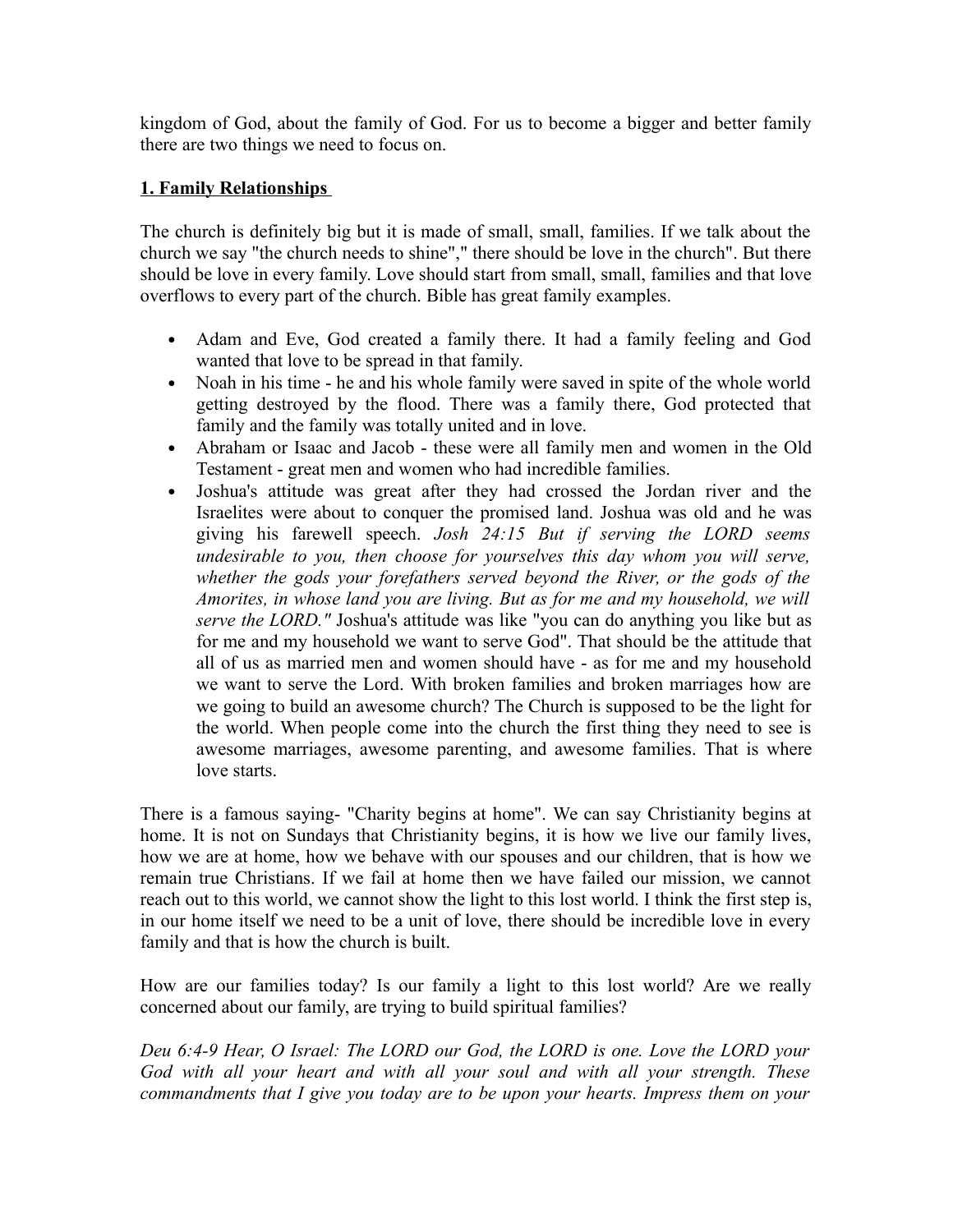*children. Talk about them when you sit at home and when you walk along the road, when you lie down and when you get up. Tie them as symbols on your hands and bind them on your foreheads. Write them on the doorframes of your houses and on your gates.*

God talks about the importance of parenting. God believes that spirituality gets transferred through families. He says we should pay so much of importance how we raise up our children, teaching them to love God the way we love God. Brothers and sisters, if we are failing at home, then we are failing in what God has called us to do. We need to pay attention to our own family relationships - our relationship with our parents, our relationship with our spouse, our children.

# **37. Where Is Love? [Part 2]**

## **2. Family Group Relationships**

The church is so big and we cannot expect everyone to be in touch with everyone. And that's why in the church we meet in smaller groups called family groups. In the first century, in early Christianity the disciples didn't meet in big auditoriums. In one or two places we can see that they met in a theatre or some place like that but most of the time they met in houses. And those houses were called house churches - the group that met there was called the church that meets in so-and-so house.

That's how our family group is - it's a small unit that meets in someone's house or in some small place. For us to see love and see the church full of love, it should start in small family groups. There should be love in small, small, family groups and then the church will be full of love. If we are not willing to be involved with our neighbors, to love one another in our small groups, we cannot expect a big group to be united and feel loved. Our small group in which we meet, our family group, it needs to be a functional group where there is love, where all these relationships are practiced, where all these scriptures (love one another, admonish one another, encourage one another, teach one another) are put into practice.

God has definitely offered an incredible plan to build awesome families. But there are some precautions we need to be aware of. Every scripture about one another is about giving to one another. Talk about loving one another it's about us going and loving. It's not about "o.k. someone needs to love me". In some ways we have applied this scripture to our neighbors and not to ourselves. It talks about serving one another. It's not talking about "o.k. no one is serving me" it talks about we having to go and serve. It's talking to us and not to our neighbors whether they are doing their job or not. We have to apply the scriptures to our hearts.

Most of us when we were growing up, in some way or the other, our emotional needs were not being met in the way that God wanted it to be met. So when we come to the church for the first time we see this love, this outpour of love, we get so attracted and feel "wow! This is different, this is awesome". Now it's o.k. to be attracted - we see the followers of Jesus were attracted to Jesus through different things (miracles, food,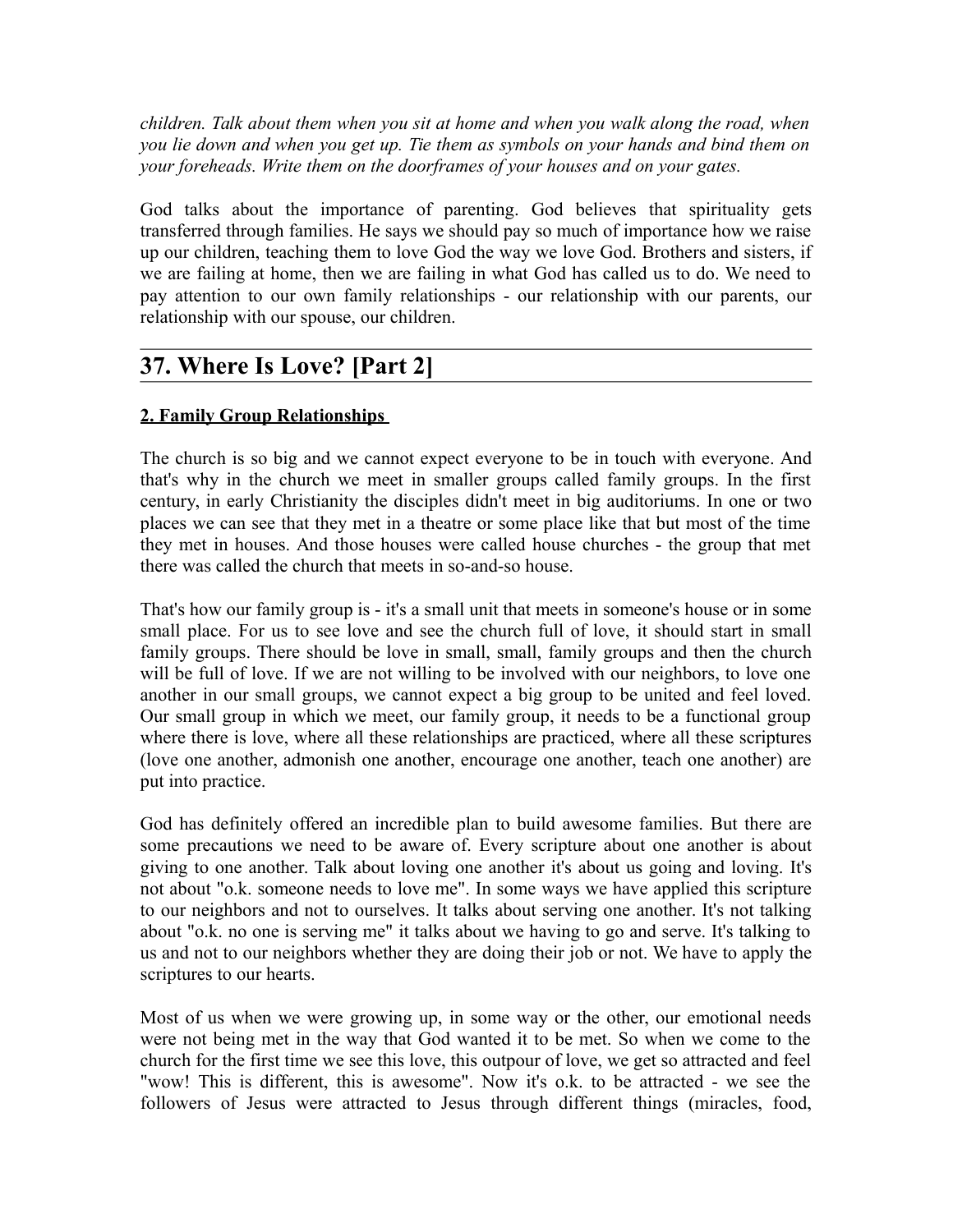different reasons) - but attraction is different from motivation. What motivates us is not what attracts us. What attracts us is what brings us together but what really motivates us is what is important.

What happens is that when we come into the church with all these deep-seated expectations (because as a child most of our emotional needs were not met) we get disappointed that many of these needs are not met. The irony of the problem is that we are so emotionally needy it actually rebels people instead of attracting them to us, instead of getting the help that we need. People get afraid because they feel they cannot meet the needs that we expect. And then what happens is we become critical that our needs are not being met in the way that we want it to be met. And we look at others and sometimes we become very possessive about relationships, we become jealous if someone else is close to the one we are close to. These things rule our hearts.

The opposite thing happens when we are brought up in a family where we are the center of attraction. Some of us, as little children, we were the center of attraction and we expected our whole family to give to us. In other words we were spoilt children. And then we come to church and expect everyone to give to us. "How awesome I am, everyone should give to me, everyone should serve me". That's because as little children that is how we received. We were so used to receiving that giving is not an issue. It's always about taking, always about receiving which is contrary to what the scriptures teach.

So what is the answer to all these problems? God should be the greatest focus in our lives. When we don't love God with all our heart, with all our soul, with all our mind, with all our strength, then we look to people to meet all our needs and it becomes impossible because only God can meet all our needs.

Jesus loved people so much. If he had focussed on those people to meet his emotional and spiritual needs Jesus would have been a very discouraged man. But the Bible says with loud cries and tears he put petition to the Lord. He went to God and he poured out his heart to God and he got strengthened and he came again to give to people. God gave him the strength and he gave to others. This is very important for all of us. Jesus was focused on loving God with all his heart and mind and strength then he was able to love his neighbor just as himself. We need to build our Christian relationships on giving rather than on taking. The Bible doesn't say 'demand from one another', the Bible doesn't say 'take from one another' it says love one another, it says give to one another, it says forgive one another. It's about giving and not about taking.

Few questions for us to see our own hearts in relationships.

- Do we find ourselves waiting for others to initiate or do we initiate with others?
- Are we often critical of others when our needs are not met or are we grateful all the time?
- Are we possessive of our relationships? Does it bother us when our closest friends spend time with others? Do we feel jealous or envious at that time?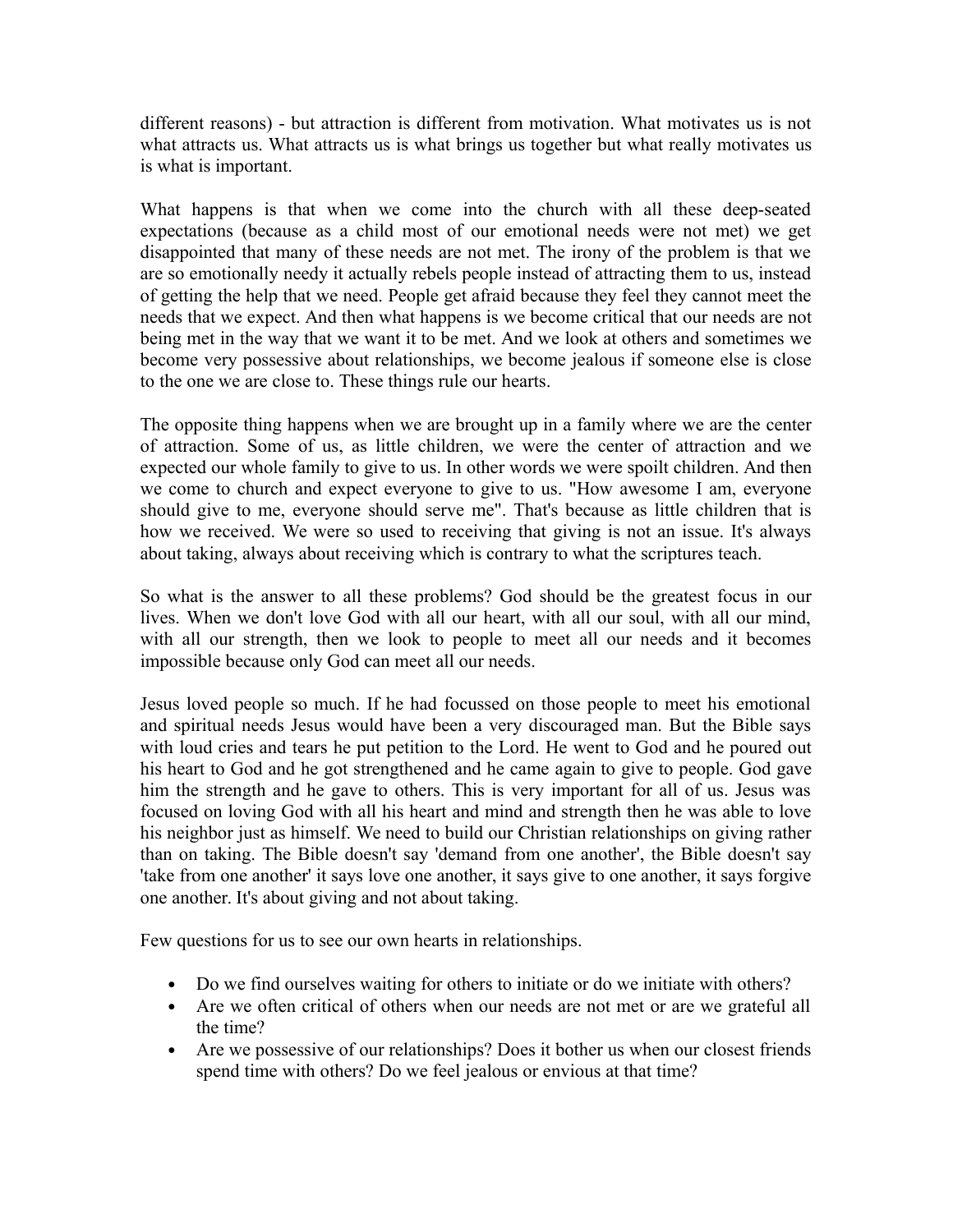- Do we find difficulty in relationship changes? For example if we have to go to a new ministry do we have difficulty in building new relationships? Or let's say a new person comes to our ministry do we find it difficult to build a relationship?
- When we serve others do we feel hurt when they don't reciprocate or give that same service to us?
- Have we ever thought of leaving the church, leaving the fellowship because we're disappointed in relationships?

God wants us to have incredible relationships but it's not like the world - not build on high expectations and demands and all these things. It is built on sacrifice and giving to one another.

In conclusion, what we need to do. First of all we need to **get rid of comparison**. It is comparison that hurts us. We compare one person with another person and we expect that person to be like this person. It hurts us. Everyone is different. We cannot expect everyone to be like everyone else. We have to die from all sorts of comparison.

Secondly, -Romans 15:14. Paul talks here -we should remember that Paul has never visited the Roman church. The group of disciples he's talking to -he has never visited them. But look at what he says in v14. This is where we need to look at one another and believe that we have one another to help us. That is enough. Whoever is in our family group is enough to instruct us. Of course there will be specific cases where we need expert advice and we need to take it from people who are expert in that area but in general all of us are competent to instruct one another. Colossians 3:16- the truth is already in the scriptures, the truth is complete, the revelation is complete- we have it written clearly. The goal is clear - **the goal is for each one of us to become like Christ**. All of us, whatever life we may be living, our ultimate goal is to be like Christ. That is where we use the scriptures to become more and more like Christ.

The third thing is our **commitment**. Now we've heard people say "I'll be committed to the Church but I don't want any deep relationships". We are completely mistaken - if we are not committed to one another we are not committed to anything. Bible calls us to be committed first to God and then to one another. Church is not an organization where we come in every Sunday, Wednesday and Friday - like these are a certain set of rules we must follow. No, we are committed to one another. The Bible talks about loving God and loving our neighbor. That is why we meet each other, that is why we are involved in one another's life, that is why we are there, we are willing to sacrifice, willing to give. The more we shy away from relationships the more we move away from true Christianity.

Finally, **all of us need to mature**. Not that any of us have reached there but the bible talks about going on to maturity. Hebrews 5:11-6:3. The Hebrew writer says that by this time many of us ought to be teachers but we need to be reminded of the elementary truths all over again and again and again. Here in v14 it says solid food is for the mature, who by constant use have trained themselves to distinguish good from evil. If we want to become mature we have to train ourselves. Spiritual maturity comes from training, when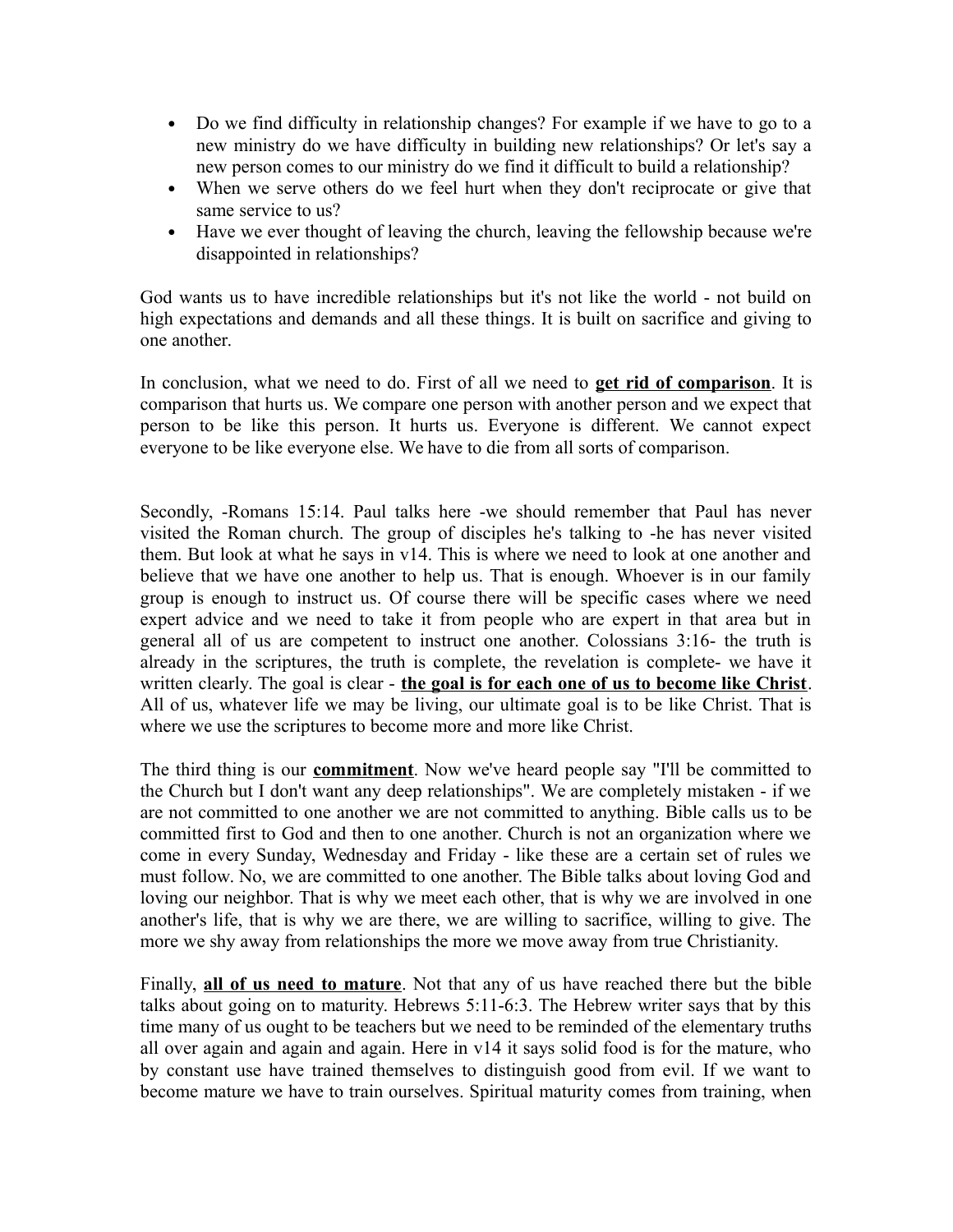we train ourselves to distinguish good from evil. Do we need someone to teach us? Yes, we need someone to teach us but we need to teach ourselves more than that, we need to train ourselves, we need to be open to discipling ourselves to change, not to accept our feelings and not to go in the way we want to go.

Christ revealed God and it is the church that reveals Christ to the world. Our role is to reveal Christ to this lost world, to give a solution to the world.

First of all we need to build spiritual families. It is the smallest unit, it is what the church is built on - small, small families everywhere. We need to have strong convictions about building spiritual families.

Secondly we need to build awesome family groups. We need to have family group relationships. These are the small units of the church. We cannot expect everything to happen just like that. It has to start in small, small family groups. And then we  $\bigcirc$ ll be the kind of church that God wants us to be.

# **38. Active Christianity**

Our faith should be shown in our action, not just in our talk. People should be able to see that in us Christ Jesus is alive. We know who is really active in our life. Is Christ active in our lives or is it our sinful nature or the work of demons?

The book of Colossians is written to the church in Colosse. The primary problem of the church in Colosse. was Christ was loosing his supremacy. It was a Gentile church. Gentiles church means it had non-Jewish believers. So Christ was somehow losing his supremacy or his lordship in the church. So Paul deals it very strongly in Col.1. He talks about how Christ is every thing and Christ is the head of the church. Through Christ everything came and we all are there because of Christ, we all live together because of Christ. He just exalts Christ in an amazing way. And he also deals with some strange teaching that was going in the church, some rules that was not very helpful which are worldly rules. We are going to focus on chapter 3 it talks about how we need to be active **Christians** 

#### **1. Remember our baptism**

Paul keeps reminding the Gentile Christians about their baptism. There is a constant reminder about this baptism.

*(Col 3:1-4 NIV) Since, then, you have been raised with Christ, set your hearts on things above, where Christ is seated at the right hand of God. Set your minds on things above, not on earthly things. For you died, and your life is now hidden with Christ in God. When Christ, who is your life, appears, then you also will appear with him in glory.* 

When we have been raised with Christ? - at the time of baptism, but also it says you died,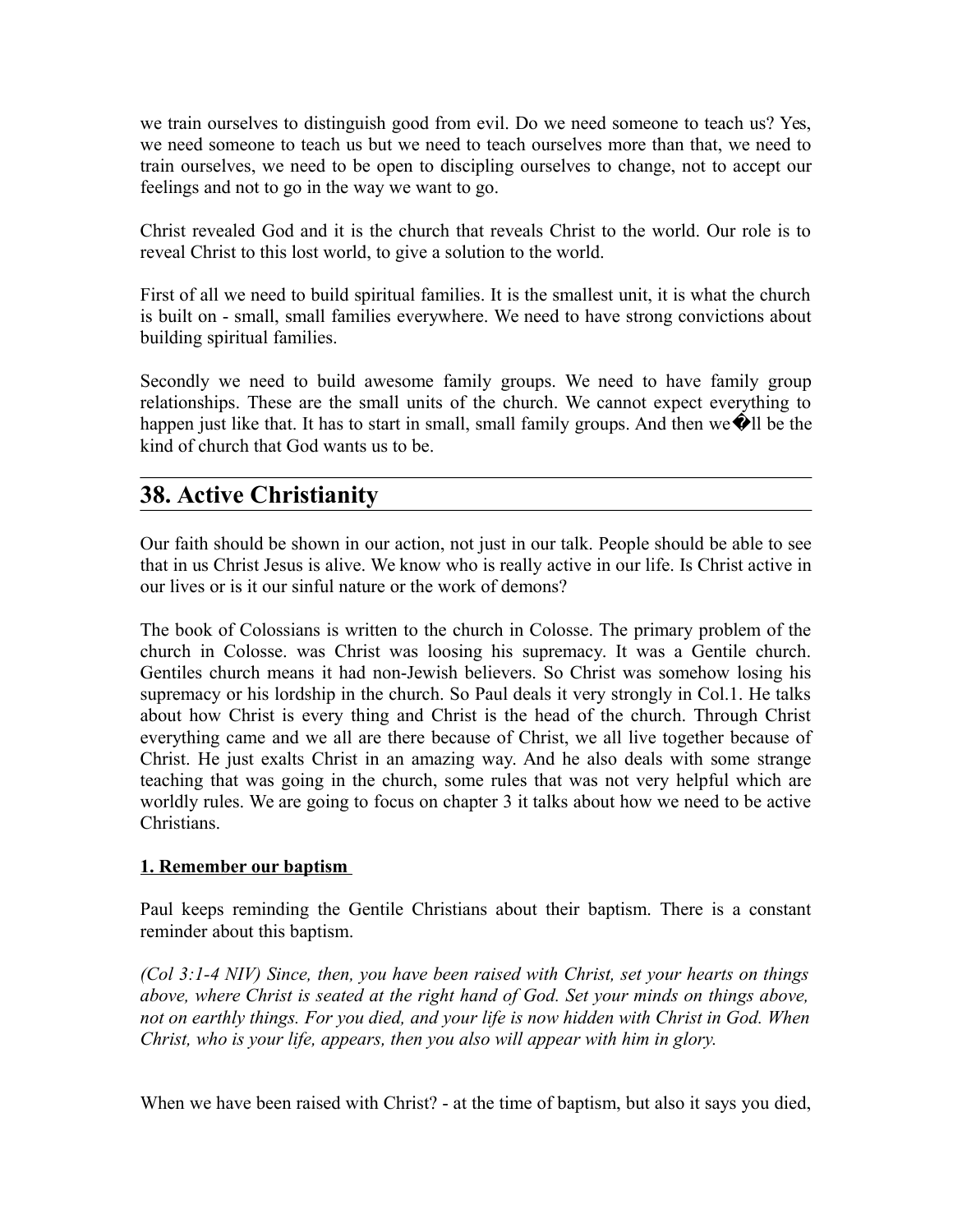when did we die? - At the time of baptism because of our sins we died and we participated in the death burial and the resurrection at the time of baptism. So Paul is somehow reminding the Christians to remember the baptism. Remember that we died and our sinful life must be dead. So with all this, how are we supposed to be? We have to set our hearts on things above. Set our minds on things above not on earthly things. A mindset that determines the actions of our life.

What do we normally worry about? What is our mindset like, we are worried about our future; we are worried about our job. We are worried about our future how are we going to live on this earth. We are worried about earthly things. We are worried about our food. When our mindset is on the things of the earth, our actions will also be connected to the things of the earth.

We as a human being should constantly remind to think about our baptism. So often we get all clogged up in our day to day burdens, problems and worries and struggles and all entanglements of the earth and we have to be reminded. When we are active Christian some things die and certain things come alive. Certain things have to die we cannot be an active Christian with our old life resurfacing all the time and living according to it. Something has to go, something has to change and something renewed has to come alive.

#### **2. Put Off**

*(Col 3:5-7 NIV) Put to death, therefore, whatever belongs to your earthly nature: sexual immorality, impurity, lust, evil desires and greed, which is idolatry. Because of these, the wrath of God is coming. You used to walk in these ways, in the life you once lived.*

The 5 things Paul mention sexual immorality, impurity, lust, evil desires and greed. You used to walk in these ways in the life you once lived. Paul is again reminding about the baptism, he is saying you used to walk in these ways you once lived. What is the life that you once lived? - Our sinful life.

(Col 3:8-11 NIV) But now you must rid yourselves of all such things as these: anger, rage, malice, slander, and filthy language from your lips. Do not lie to each other, since you have taken off your old self with its practices and have put on the new self, which is being renewed in knowledge in the image of its Creator. Here there is no Greek or Jew, circumcised or uncircumcised, barbarian, Scythian, slave or free, but Christ is all, and is in all.

Five things again Paul has a nice ways of putting things, 5 things at a time. 1st 5 things and next 5 things what are the 5 things anger, rage, malice, slander and filthy languages from your lips. What are these 5 things going to do - destroy our relationship.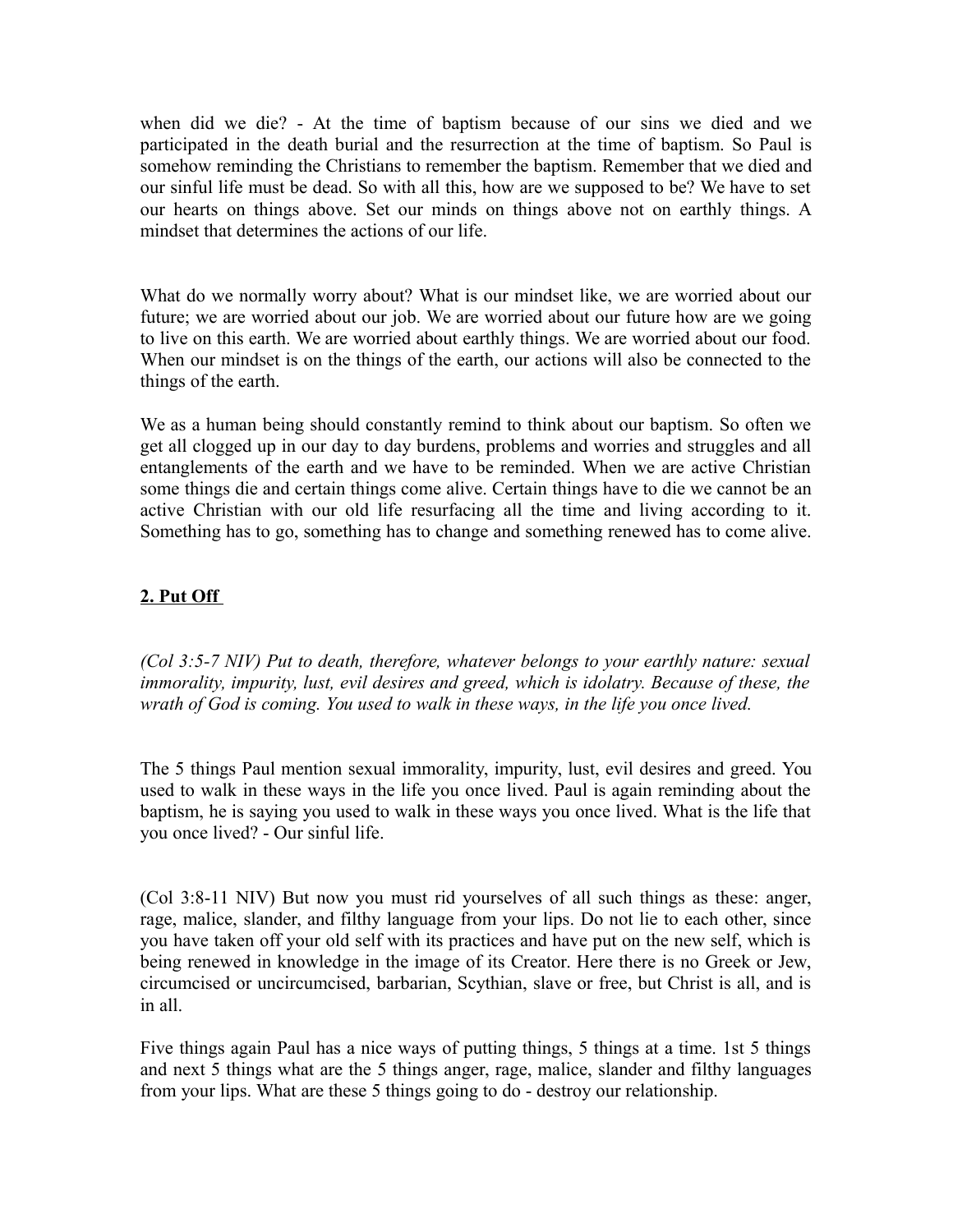What else it says circumcised and uncircumcised it doesn't matter. We are all same. That has nothing to do with our superiority. Barbarians, who are barbarians? They are non Greek-speaking gentiles. Greeks are Greek speaking gentiles. Scythians are non-Greek speaking gentiles at the lower end, they are like uncivilized people they are really rash and uncivilized, so in the church there is nothing called civilized and uncivilized. Once you become a Christian, Christ is in all and Christ is all. So whatever language, whatever cast, creed, whatever we belong to, once we become a Christian it doesn't matter.

### **3. Put On**

What else Paul is saying finally we have to put on. So we have to remember our baptism. When we remember our baptism we have to get rid of something and also we have to put on something. Active Christianity is presentable. It is not some thing that we put on the dirty clothes and keep every body wondering whether you are Christian or not because you still seem to be putting on the old clothes. Everybody is looking forward for you to get rid of those old clothes and put on the new clothes. As an active Christian we are supposed to put on new clothes.

(Col 3:12-17 NIV) Therefore, as God's chosen people, holy and dearly loved, clothe yourselves with compassion, kindness, humility, gentleness and patience. Bear with each other and forgive whatever grievances you may have against one another. Forgive as the Lord forgave you. And over all these virtues put on love, which binds them all together in perfect unity. Let the peace of Christ rule in your hearts, since as members of one body you were called to peace. And be thankful. Let the word of Christ dwell in you richly as you teach and admonish one another with all wisdom, and as you sing psalms, hymns and spiritual songs with gratitude in your hearts to God. And whatever you do, whether in word or deed, do it all in the name of the Lord Jesus, giving thanks to God the Father through him.

Five things, compassion, kindness, humility, gentleness and patient you know what it does - this promotes relationship. This makes us close to one another. This makes us happy as a family this makes us loving as a church, as a family. When we put on our old clothes and walk around expecting some thing great to happen. Nothing is going to happen unless we get rid of this and put this on.

Bear with each other and forgive whatever grievances you may have against one another. Forgive as the Lord forgave you. And over all these virtues the 5 things he said what we are suppose to put, we are suppose to tie it with the belt, what is this belt over all these virtues put on love. Bind them together in perfect unity.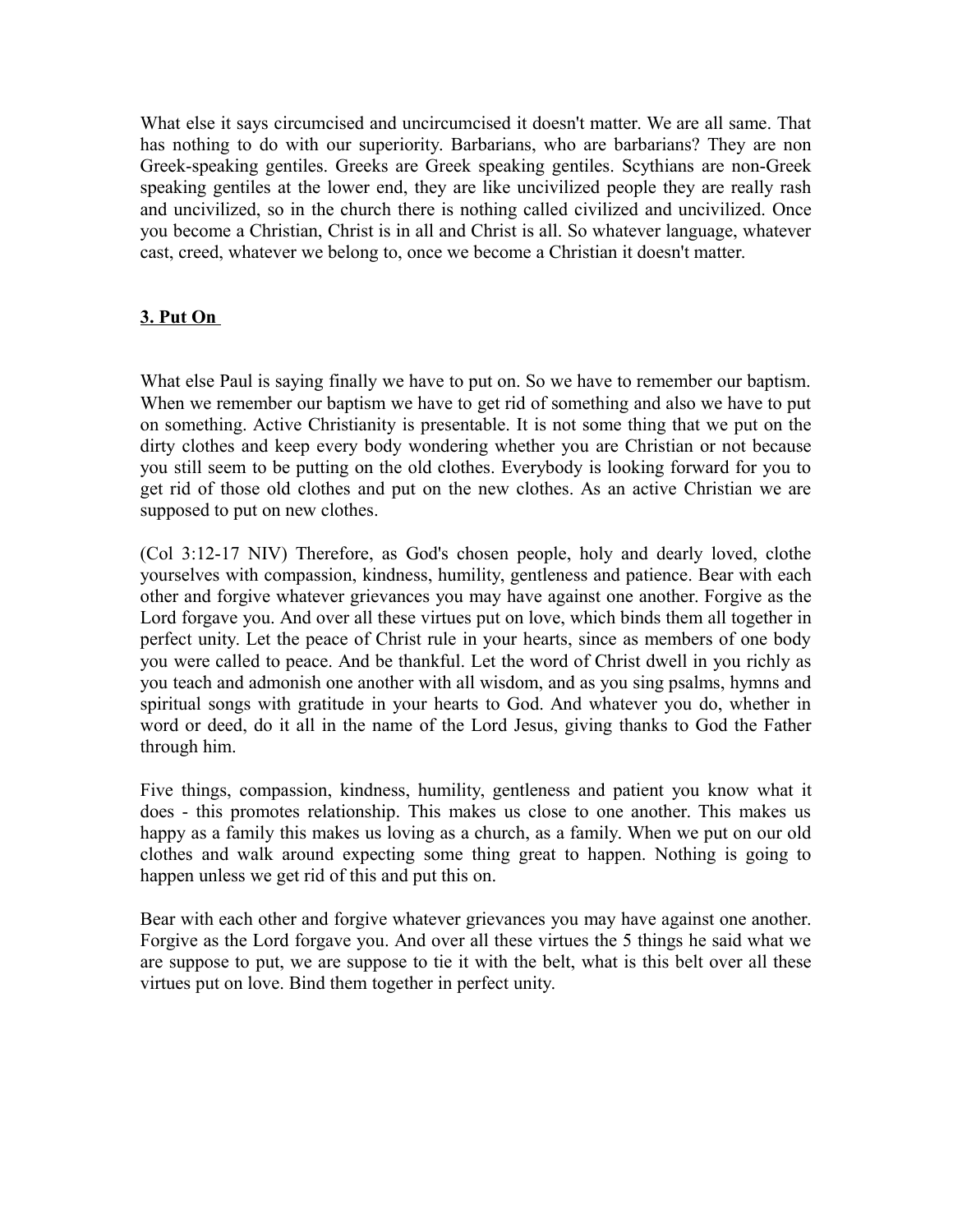# **39. Gifts Of Resurrection**

Gifts are something which we all like, may be its hard to give. Gifts are some thing special.

*James 1:17 Every good and perfect gift is from above, coming down from the Father of the heavenly lights, who does not change like shifting shadows.* Every good gift is from our father our God. Most of the time we boast about the things that we have done in our life. Do we keep God in every thing that we do in our life? Do we see that our family, wife children, brothers and sisters are from God, the life that we live is from God, and every good thing that we receive is from God? Let's see some of the gifts that God has given.

### **1. Gift Of Importance**

Those who were with Jesus were hated, if you are with Jesus you will also be looked down. But the Bible says you are important.

*John 3:16 "For God so loved the world that he gave his one and only Son, that whoever believes in him shall not perish but have eternal life.*

Bible says that God loved us, do we realize that Jesus died to show his love for us. "Who would we die for in our life" Many of us might not have faith to die for somebody else. God send Jesus to die for us, may be some of us not feeling important, not valued, we feel we are very small. May be in our family they treated us very bad saying we are useless. We don't have to believe that lie because we are valuable to God.

*John 20:11-13 but Mary stood outside the tomb crying. As she wept, she bent over to look into the tomb and saw two angels in white, seated where Jesus' body had been, one at the head and the other at the foot. They asked her, "Woman, why are you crying?" "They have taken my Lord away," she said, "and I don't know where they have put him."* 

Mary was another disciple; people might have known her life from her previous past yet Mary was important to Jesus. Mary was the first person that Jesus appeared, what an honor to see Jesus! God will always honor the people who wouldn't be used by this world.

- Moses was the man who couldn't talk who had a speech problem and yet God used him to deliver Israel out of Egypt.
- Jonah hated Ninevites and God used him as a missionary to Nineveh.
- David an ordinary shepherd boy became Israel's greatest king.
- Humble family Mary and Joseph, their income must have been very less, yet God chose them to be the parent of Jesus Christ.
- Ordinary unschooled men became disciples of Jesus Christ.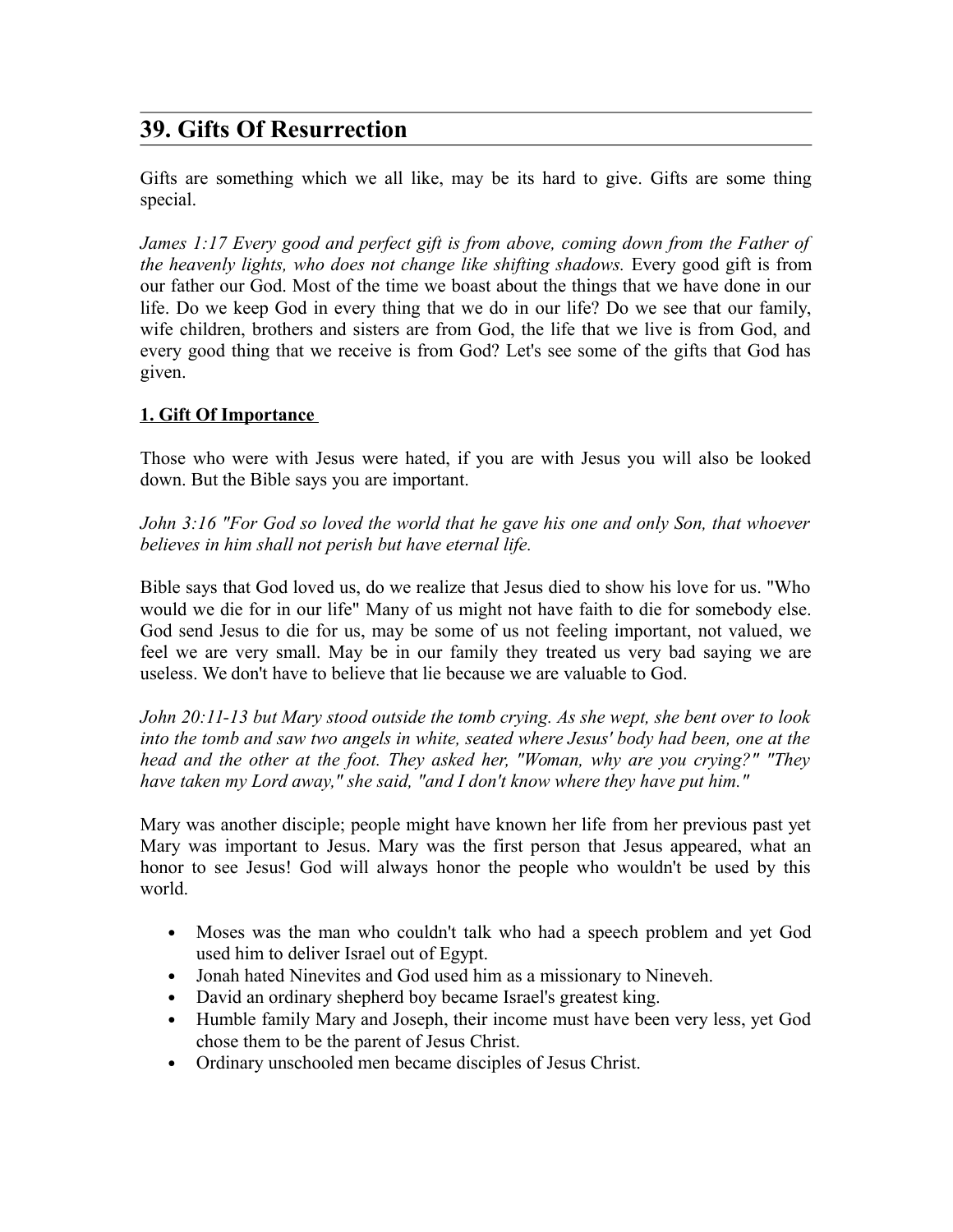Everyone is valued in the eyes of Jesus Christ. If we are feeling small today God loves us, we are valued to him.

*Isa 43:3 For I am the LORD, your God, the Holy One of Israel, your Savior; I give Egypt for your ransom, Cush and Seba in your stead. Since you are precious and honored in my sight, and because I love you, I will give men in exchange for you, and people in exchange for your life.*

Bible clearly says we are precious and honored in his sight. We are so precious to God that He will exchange life for our life. Every day we do not see the dangers that are placed right before us. When we die and go back to be with God, and ask him, how many times we faced death? There will be a list of times He saved us from the death. God loves us.

*1 Cor 1:26-31 Brothers, think of what you were when you were called. Not many of you were wise by human standards; not many were influential; not many were of noble birth. But God chose the foolish things of the world to shame the wise; God chose the weak things of the world to shame the strong. He chose the lowly things of this world and the despised things--and the things that are not--to nullify the things that are, so that no one may boast before him. It is because of him that you are in Christ Jesus, who has become for us wisdom from God--that is, our righteousness, holiness and redemption. Therefore, as it is written: "Let him who boasts boast in the Lord."*

Bible says God chose the foolish things to shame the wise, God chose the weak people like us to change the world. He chose the lowly things of the earth to despise the things that are not and to nullify the things that are. We are precious in Gods eyes.

#### **2. Gift Of Comfort And Joy**

*John 20:14-16 At this, she turned around and saw Jesus standing there, but she did not realize that it was Jesus. "Woman," he said, "why are you crying? Who is it you are looking for?" Thinking he was the gardener, she said, "Sir, if you have carried him away, tell me where you have put him, and I will get him." Jesus said to her, "Mary." She turned toward him and cried out in Aramaic, "Rabboni!" (which means Teacher).* 

Mary was looking so sad that she couldn't recognize Jesus because she thought He was a gardener. May be His appearance changed, may be God kept her from recognizing. That's what happens some times with us we look so sad, we don't see Jesus when we have problems. Problem in life clogs our faith that we should have. Mary fell in to a conclusion that He was a gardener, some times when we are not doing well we jump into conclusions. When people try to help us, we think that they are hurting us. Some one doesn't give us invitation we feel they dislike us. If some one opens up their heart we feel they have bad attitude. Midst of all these problems we don't see Jesus. That happened to Mary but when Jesus called her name light shown on her.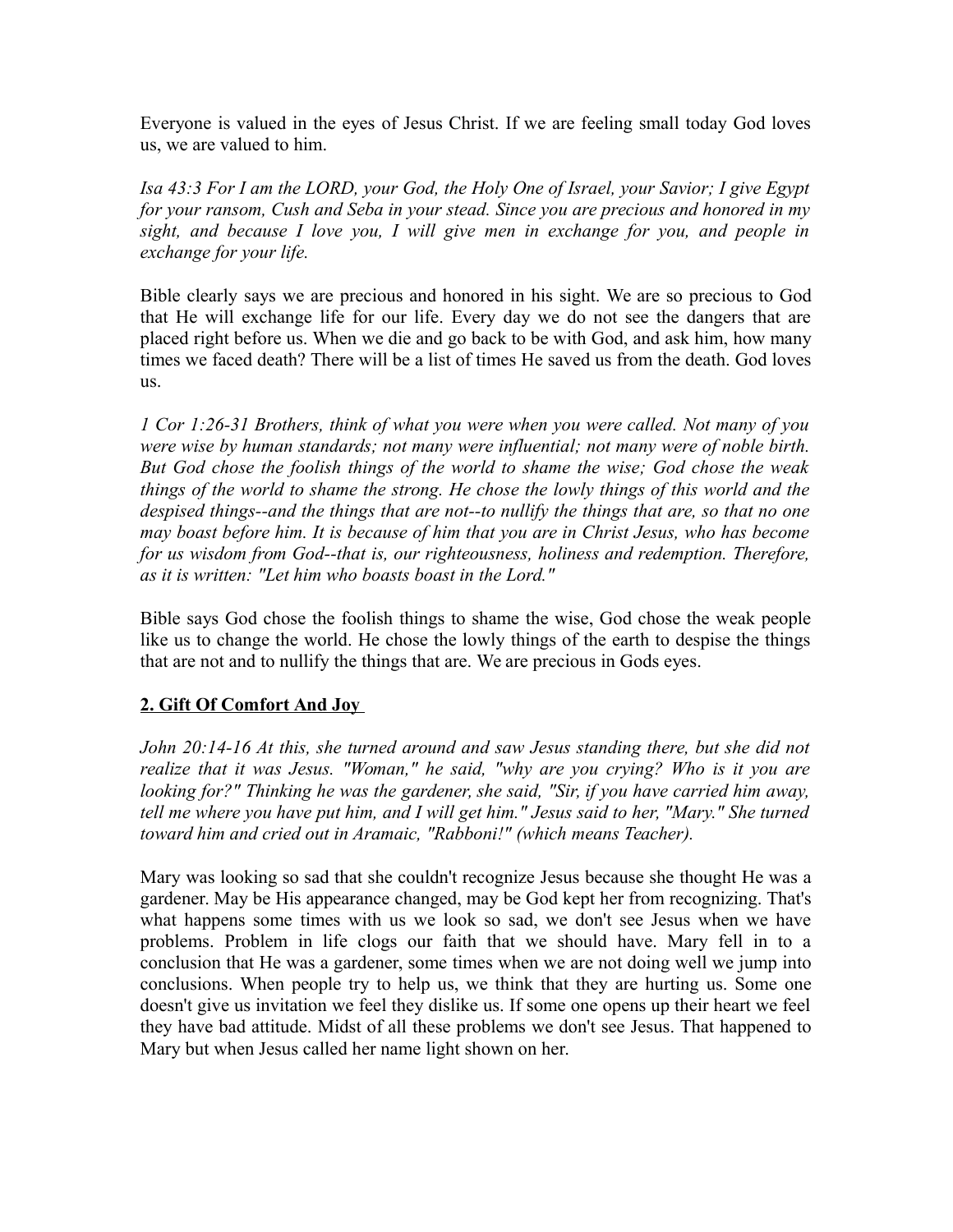Some time we jump into conclusion, we got to trust people around us. Mary felt Jesus was a gardener she coud not recognize Jesus and yet when He called her name she came back to life. She turned towards him and cried out in Aramaic 'Rebonah' that means teacher. Then she got back her zeal. So many times we look for various places for joy and comfort rather than going to Jesus Christ. We look at the world and people, to give us comfort and joy, these are okay but are we looking at Jesus. That's where we get the complete joy, and that's where joy comes from. We are looking for the joy in the wrong place no wonder why we are looking sad.

*John 14:15-18 "If you love me, you will obey what I command. And I will ask the Father, and he will give you another Counselor to be with you forever-- the Spirit of truth. The world cannot accept him, because it neither sees him nor knows him. But you know him, for he lives with you and will be in you. I will not leave you as orphans; I will come to you.*

Jesus will not leave us like orphans; orphans don't have house to stay or any body to take care of them. But Jesus says that he will take care of us and give us heaven as our home. Jesus will not leave us till the end of our life, as disciples we are not walking alone. God is walking with us and that's the second gift that he has given us. Comforter to walk with us, a counselor to be with us, only after Mary seeing Jesus, realized that Jesus was near her and she was comforted. Let's remember we have joy and comfort from Jesus Christ. He has given us a purpose in our life.

*John 20:17-18 Jesus said, "Do not hold on to me, for I have not yet returned to the Father. Go instead to my brothers and tell them, 'I am returning to my Father and your Father, to my God and your God.'" Mary Magdalene went to the disciples with the news: "I have seen the Lord!" And she told them that he had said these things to her.*

God has given us a purpose, Jesus not just rose from the grave to say I am alive but He wanted us to go and share our faith and tell people about him. We got a command to reach out to people, to share the good news of the resurrection to save people from their sin, to bind the broken hearts. Jesus is expecting us to go and share the good news of his resurrection to the world. All of us have the responsibility to share our faith to. That's the good news of the resurrection, what Jesus said came true there is no other good news than this. Are we keeping this to our selves?

For many of us, we want the blessing but not the Jesus Christ the son of God. We want to be Christians but we don't want to go to the cross. Let's remember the gifts that He has given us through the resurrection. Let's see Jesus more clearly, let's know that we have purpose in our life, let's not keep the good news to our self but share the good news.

# **40. This Too Will Pass**

No matter whatever we go through, whatever problems we face, we need to understand this too will pass. Book of Job is about the evil forces against the spiritual forces. This is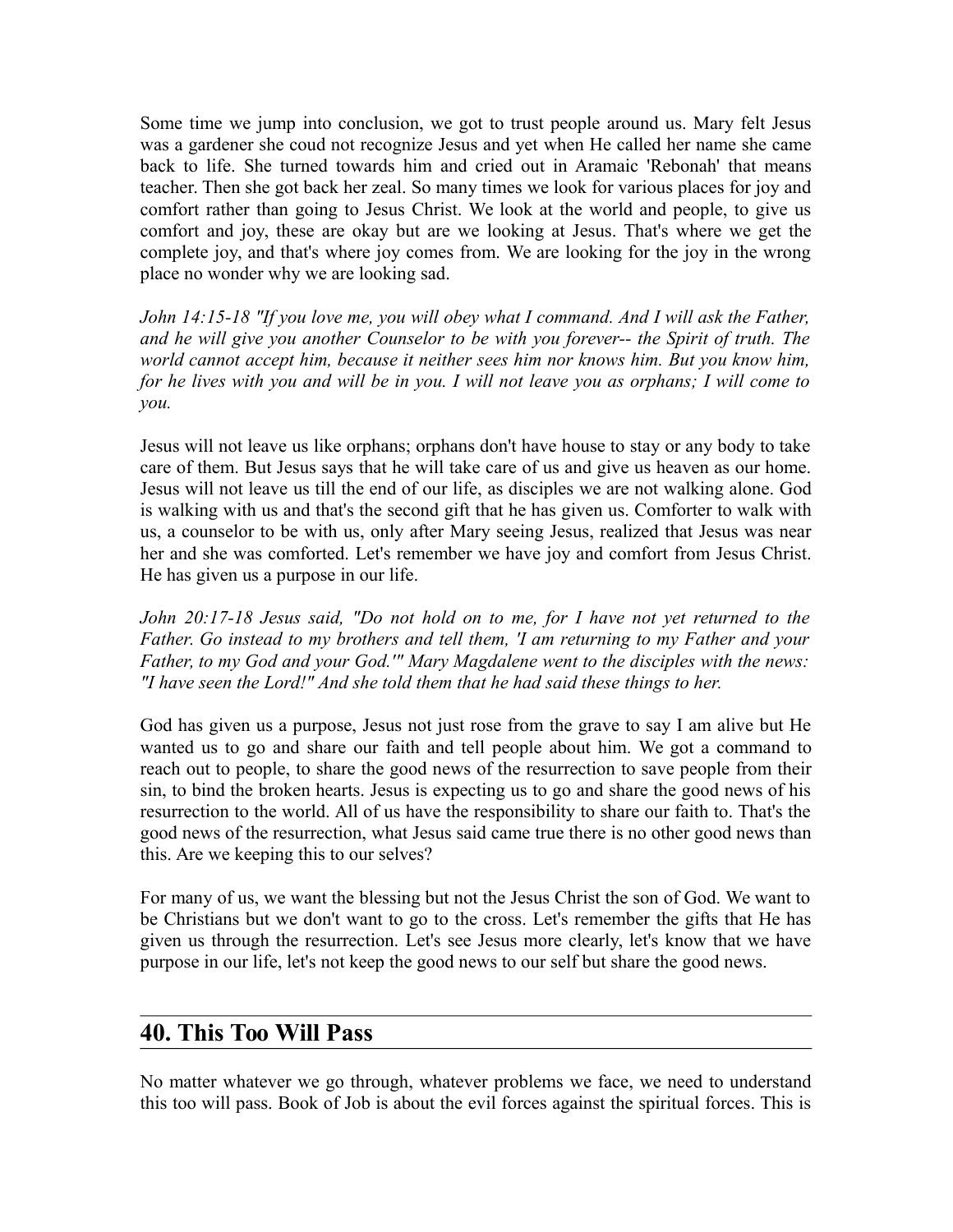the story of the good, bad and the ugly. It's the story of a mans struggle against Satan the devil, a story of testing, a story of pain, a story of what God can do at the end of our life. Through all Job's trials and temptations he still hung on to God.

### **1. Job Was Faithful**

*Job 1:1-5 In the land of Uz there lived a man whose name was Job. This man was blameless and upright; he feared God and shunned evil. He had seven sons and three daughters, and he owned seven thousand sheep, three thousand camels, five hundred yoke of oxen and five hundred donkeys, and had a large number of servants. He was the greatest man among all the people of the East. His sons used to take turns holding feasts in their homes, and they would invite their three sisters to eat and drink with them. When a period of feasting had run its course, Job would send and have them purified. Early in the morning he would sacrifice a burnt offering for each of them, thinking, "Perhaps my children have sinned and cursed God in their hearts." This was Job's regular custom.*

Job's life was so inspiring that even Hezekiel had written about Job in his book, even Paul writes about him, even James has written in his book. When you read this story you might think no, can this happen? It looks so strange some thing that can't happen.

In vs.1 it says this man was blameless and upright, he feared God and shunned evil. In fact the first five vs. talks about his profile, Job was blameless and upright. He was a holy man; he was not scared by the world. Bible says he feared God, how many of us here who fear God; this is the kind of man who feared God and lived many years ago. This is what God is expecting from us as a disciple as a Christian. Bible says when we fear God we will shun evil. Job had many children. Bible says he was a rich man he had all kinds of things, but his strength was his faith in God.

Because of his faith he was able to endure hardship that was about to come to his life. So often we too will face all kinds of problems in our life. Probably we have faced already but the difference is because of our lack of faith we go away from God. When there is lack of faith, we shut of, we back of, we get discouraged and we move away from God and yet when we look at this mans life no matter what happens in his life he fought his battles in a right way.

Job's children and family saw that his dad was a faithful dad. He was concerned about their spirituality, as parents we are responsible for our children. So often we rely on the disciplers, the leadership for our children. No, we are responsible for our children. Job took responsibility for his family, he made sure he called them to righteousness and made the sacrifices. We have to get the faith that Job had.

Job was faithful, nothing could move. We will face difficult times but as long as we are near to God, as long as we are faithful no one can take what God has given to all of us.

#### **2. Job Loved God**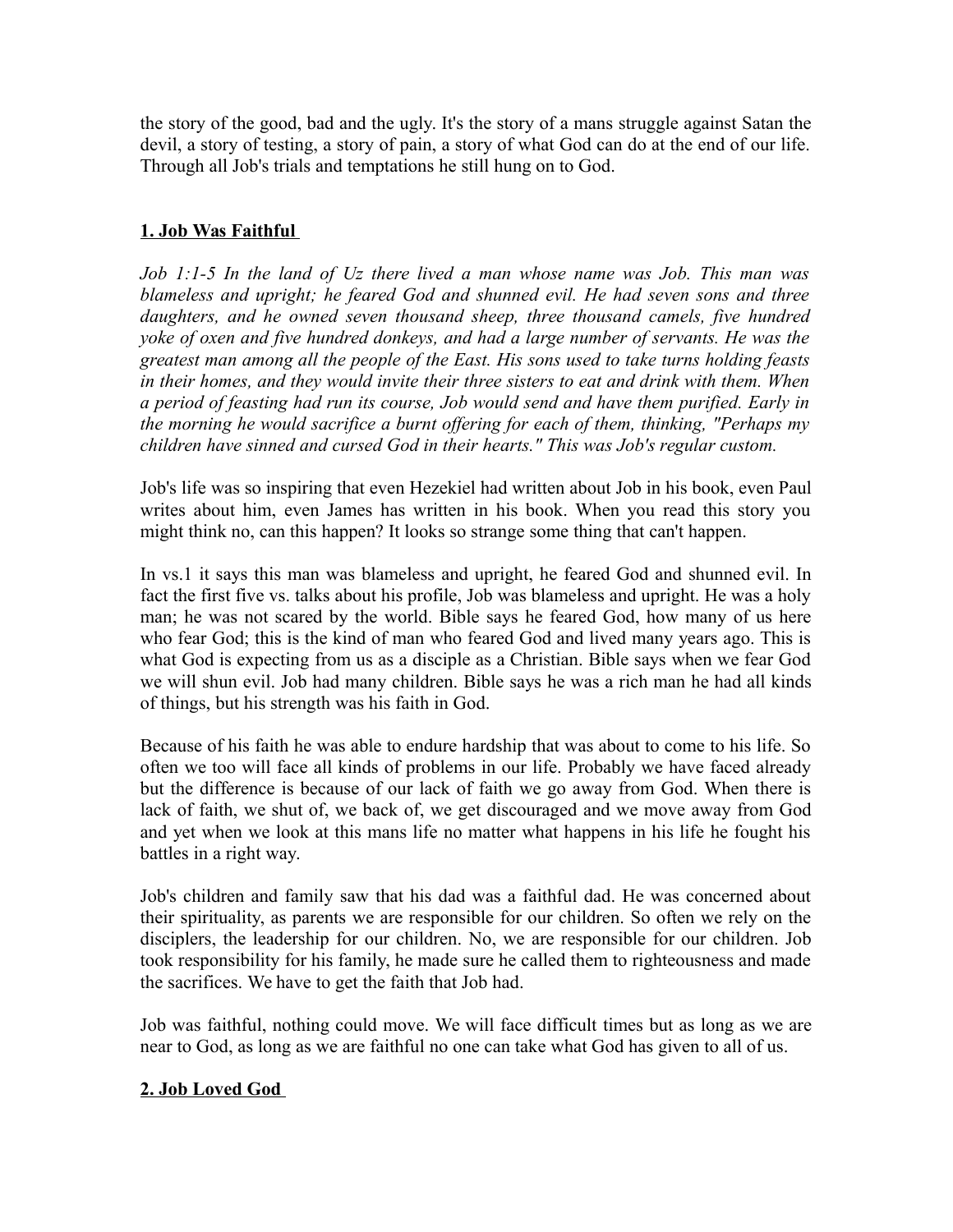*Job 1:6-12 One day the angels came to present themselves before the LORD, and Satan also came with them. The LORD said to Satan, "Where have you come from?" Satan answered the LORD, "From roaming through the earth and going back and forth in it." Then the LORD said to Satan, "Have you considered my servant Job? There is no one on earth like him; he is blameless and upright, a man who fears God and shuns evil." "Does Job fear God for nothing?" Satan replied. "Have you not put a hedge around him and his household and everything he has? You have blessed the work of his hands, so that his flocks and herds are spread throughout the land. But stretch out your hand and strike everything he has, and he will surely curse you to your face." The LORD said to Satan, "Very well, then, everything he has is in your hands, but on the man himself do not lay a finger." Then Satan went out from the presence of the LORD.* 

We see a different scene, probably in heaven the angles God and even satan being present. There is a discussion about brother Job on earth. They are talking about his life, they're talking about his future, they are talking about the pains that they are about to inflict on him, and they are planning to test him. God asked where did you come from, he says roaming through the world going back and forth a restless soul. Roaming around, he has no other jobs, hoping trying to get one of us. That is the only goal to take us away from God.

Job had great time in his life parties, children, wealth he had every thing in his life and yet time of testing came to Job. Here we see Satan accuses God and Job, he accuses Job for his impure motives. Satan said you strike Job and take away every thing and he will curse you. This was his response to God, you take away every thing all his blessings, you take away the protection around him he will get back to you and he will curse you. But God was so confident that Job will definitely love him, not because of the treasures and the blessings he received. Job loved God not because of the protection that God had given him. Job loved God for who he was.

Do we serve God for nothing? Would we love him any way? What if there is no accountability in the church, would you still be committed, would you read your bible daily and would you still do what is right? What if no body reminded you about your regular contribution would you give it every month? What if your prayers were not answered, would you still love God? What if some one was mean to you and rude to you in the church would you still love God? Job just loved God for who He was.

Whether we have things, whether God blessed us or not we got to give our hearts to God all the time, that's what God wants from us. God does not get bribe, he can't be bribed. When we are blessed we are happy we come to church. When every thing is going good we are exited we come to church, but when things don't go well would we be committed?

#### **3. Job, The Man Of Integrity**

*Job 1:13-22 One day when Job's sons and daughters were feasting and drinking wine at the oldest brother's house, a messenger came to Job and said, "The oxen were plowing*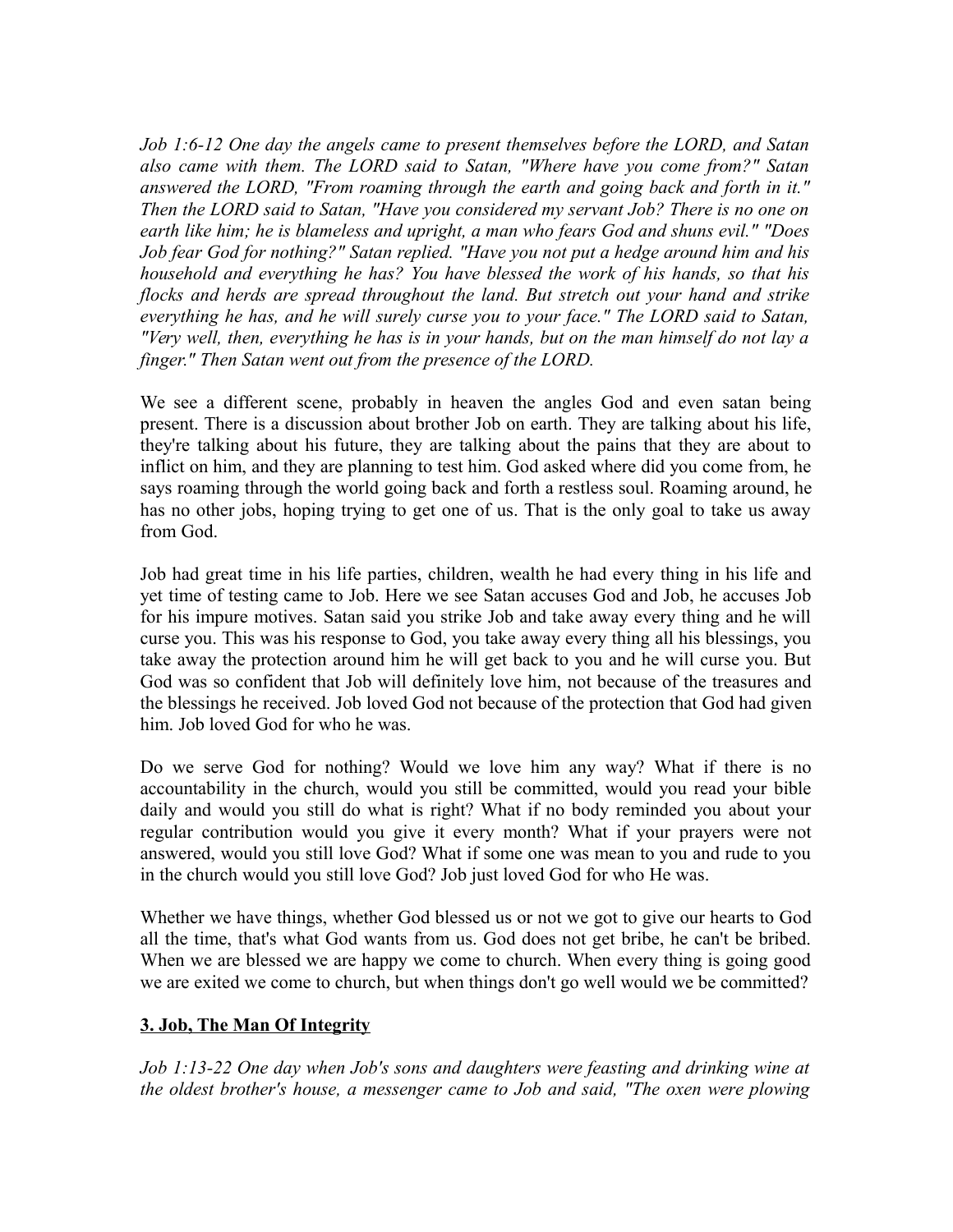*and the donkeys were grazing nearby, and the Sabeans attacked and carried them off. They put the servants to the sword, and I am the only one who has escaped to tell you!" While he was still speaking, another messenger came and said, "The fire of God fell from the sky and burned up the sheep and the servants, and I am the only one who has escaped to tell you!" While he was still speaking, another messenger came and said, "The Chaldeans formed three raiding parties and swept down on your camels and carried them off. They put the servants to the sword, and I am the only one who has escaped to tell you!" While he was still speaking, yet another messenger came and said, "Your sons and daughters were feasting and drinking wine at the oldest brother's house, when suddenly a mighty wind swept in from the desert and struck the four corners of the house. It collapsed on them and they are dead, and I am the only one who has escaped to tell you!" At this, Job got up and tore his robe and shaved his head. Then he fell to the ground in worship and said: "Naked I came from my mother's womb, and naked I will depart. The LORD gave and the LORD has taken away; may the name of the LORD be praised." In all this, Job did not sin by charging God with wrongdoing.*

Operation begins, God is watching, the angles are watching, people around Job are watching. The first attack was in vs. 13-15 the cattle have been robbed and the servants killed. The second attach in vs. 16 the fire burns up the sheep's and the servant. The third attack in vs.17 the camels have been robbed and the servants were killed, we see attack, after attack, after attack. Sometimes this kind of incidence happens in our life as well. Satan does not stop till he gets us. If we are strong in the first attack he will give us second attack. And if we are strong in the second attack he will give us the third attack.

Imagine how Job must have felt after these three attacks? Every thing was gone his wealth and every thing was completely gone. He praised God. God gave us the wealth and he took it away, at least I have my family and he must have praised God for his family. In vs. 18 and 19 the worst takes place the fourth attack, all his family including his ten children with one shot lost their life.

He was not loosing one child, he was losing ten beautiful children that he raised up. Job lost his entire precious ones he had no time to recover from every attack. He was mashed each time and each time the news got bad and worse. Satan was trying to break Job; he was trying to make enmity between Job and God. But Job fell to the ground and he worshiped God. His attitude was God gave and God took it away, Let the name of the Lord be praised. That's the kind of heart Job had. He was the man of integrity nothing could move him. Even though he had severe pain in his life- he still did what was right. Job 1:22 in all this, Job did not sin by charging God with wrongdoing.

When Jesus was dying on the cross, two thousand years ago, God would have had a flash back of Jobs life. Job 2: 1-10 the fifth attach takes place, satan attacked Jobs body with all kinds of sores. It was so bad that he was taking anything to scrape his body because of the pain. 2: 9 His wife is telling him are you still holding on to your integrity curse God and die. She was so sarcastic with him saying, what is the use of your integrity, when you are suffering so much. Job said, you are talking like a foolish woman shall we accept good from God and not trouble. In all these Job did not sin.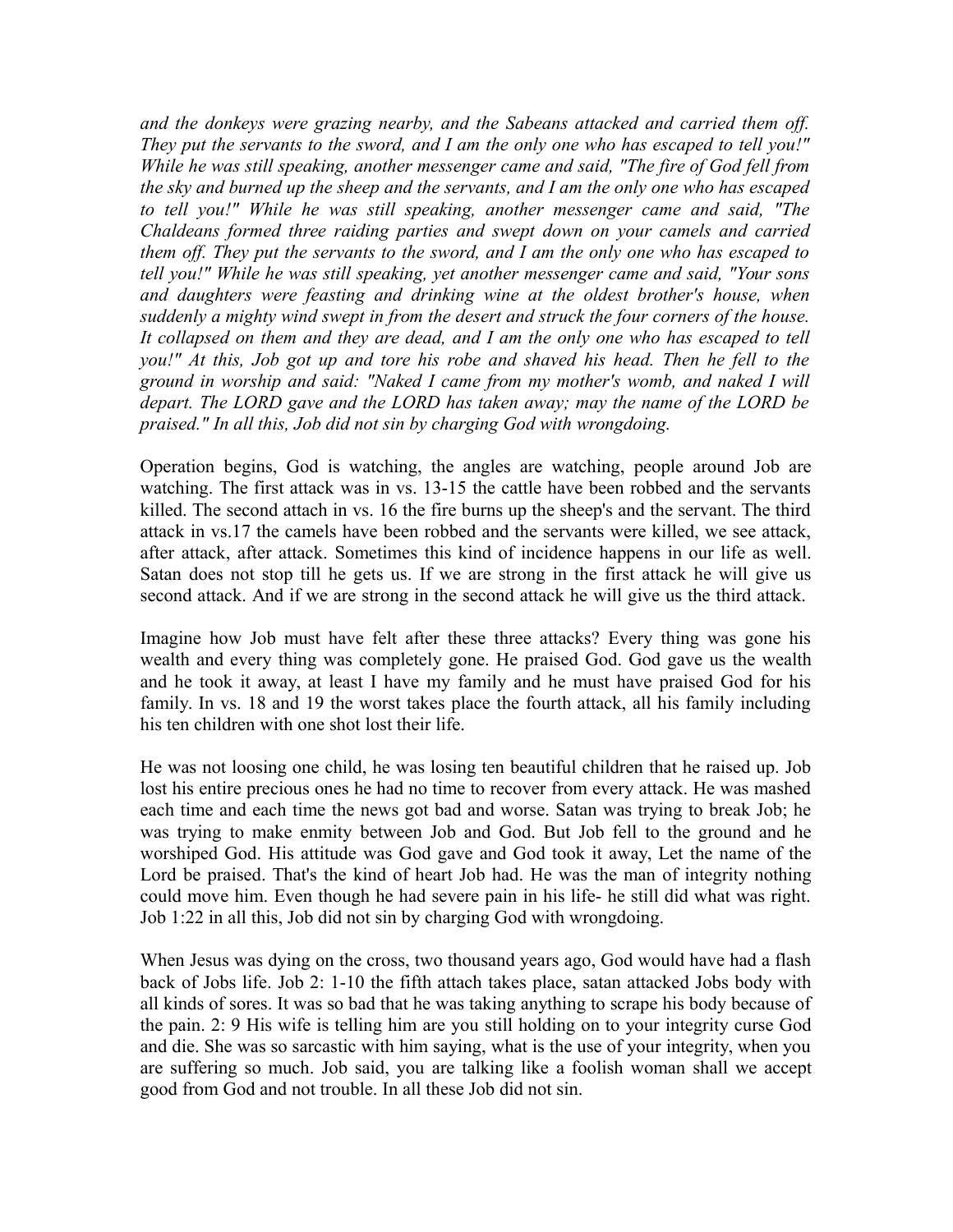Jobs life was a great life, his problems, his pain, his life, probably we cant relate to it, but in a smaller way we will go through these things in our life in the future and when we go through lets remember the faith that Job had. Let's remember the love that he had for God. Let's remember the integrity that he had. He was the man that wouldn't move for anything. Job 42 we see the blessings come in the end. Bible says he was blessed twice as before. God gave back his children, can you imagine that God gave back the same amount of children he had. Bible says that his daughters were so beautiful that every body marveled at them. No matter what goes on in our life as long as we hold on to God, this too will pass, lets be faithful.

# **41. Do You Love Jesus**

People do all kinds of things for love, they kill and get killed for love. Is it not funny to see people do anything for love? We would have loved somebody, wives crave for their husbands to love them, in some cases husbands crave for their wife to love them.

*John 21:15-17 When they had finished eating, Jesus said to Simon Peter, "Simon son of John, do you truly love me more than these?" "Yes, Lord," he said, "you know that I love you." Jesus said, "Feed my lambs." Again Jesus said, "Simon son of John, do you truly love me?" He answered, "Yes, Lord, you know that I love you." Jesus said, "Take care of my sheep." The third time he said to him, "Simon son of John, do you love me?" Peter was hurt because Jesus asked him the third time, "Do you love me?" He said, "Lord, you know all things; you know that I love you." Jesus said, "Feed my sheep.* 

In these three verses we see Jesus commanding Peter if he loves Him. Verse 15 says feed my lambs 16 take care of my sheep 17 feed my sheep. The

## **1. Do You Love Me More Than These?**

He looked at Peter and asked a direct Question, Do you love me more than these? Probably Jesus was reflecting to the night when Peter bravely disgusted the love for God. Lets flash back on what Peter told Jesus once upon a time in *Mathew 26:33 Peter replied, "Even if all fall away on account of you, I never will."* Peter here is boldly saying that even if all fall away, even if all leave you I will never leave you, I will love you till the end.

Jesus is asking us this question? We have to understand the love our family has for Jesus will not go into our account, the love our friends have for Jesus will not be a credit to us. The love our christians in our church have for Jesus will not go in to our account. The love our partner has for God will not be a credit to us. Do we love Jesus more than these is the question?

So many of us depending upon others to teach us the Bible to love Jesus. There is nothing wrong in that, there is a point in our life where we have to move on and get matured and grow spiritually ourselves. We depend on people all the time who are around us how to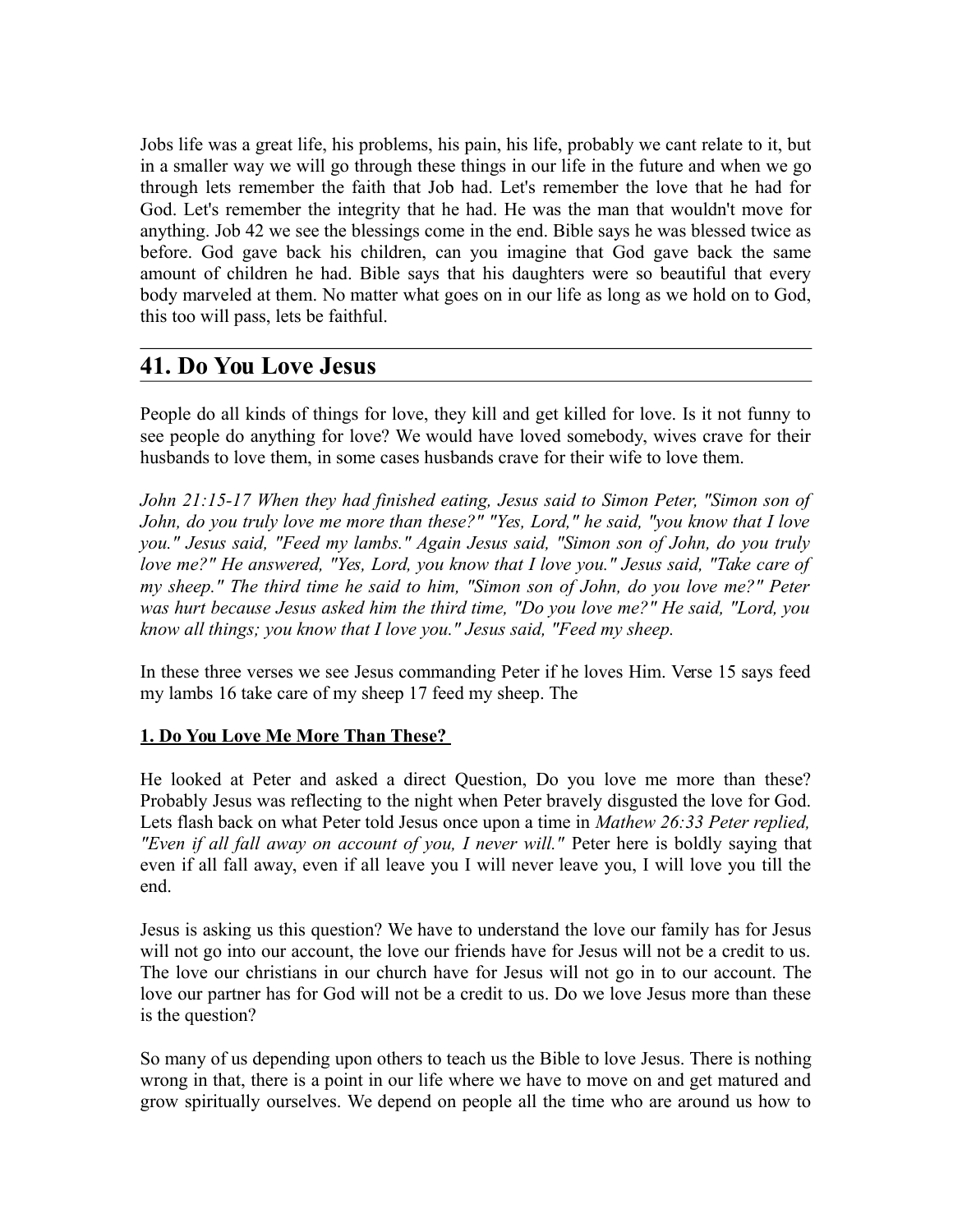go, where to go, sing loudly, come to church, be happy. We have to grow out of this. We have to grow up and learn to depend upon God and not on people around us. So often we wait only if you challenge me then I will change. Christ love should compel us do the things that we do.

The question was not whether we love our leader, the doctrine of the church, or do we love our church, or do we love our parents, or do we love our brother and sisters but the question is do we love Jesus?

### **2. Do You Truly Love Me?**

Jesus could have asked Peter many other questions. For example he could have asked him, Peter do you hold an important position in the church. Peter would have said yes, "I am an apostle". Did you face any super natural expressions before? Peter would have boasted and said yes, "I walked on water before". But he asked him a very personal question do you truly love me? Real love is different from the false love. Any of us can be a leader, anybody can get baptized and we can all do his services. But what is important is our love for Jesus.

#### *Job 27:10 Will he find delight in the Almighty? Will he call upon God at all times?*

A hypocrite will not delight in the almighty. But the true disciple delights in the almighty. They would love to be in his presence, they would love to sing praises to Him. So often our work, our families our hobbies stop us from giving God our love. Many times we put Jesus on a hold like we do in telephones we make God wait in our lives.

#### *1 Cor 16:22 If anyone does not love the Lord--a curse be on him. Come, O Lord !*

Paul uses a strong word it says if any one who does not love God let a curse be upon him. That's a strong statement by Paul. He is not only talking about atheist and who hate God, who hates Jesus and his doctrine. In many ways it refers to us as well. We have to love God more and more, our love for him needs to increase day by day. Love for God is a very important command in the Bible.

#### *Mat 22:37 Jesus replied: "'Love the Lord your God with all your heart and with all your soul and with all your mind.'*

The greatest commandment is so clear. Love God first more than anything else. That's the most important question that Jesus asked Peter. If we feel our love is fading away from Jesus we have to get back that love and become strong disciples.

#### **3. Do You Love Me?**

As Peter was hurt we could have also got hurt. Jesus asked him the third time Peter do you love me. He said Lord you know that I love you. It was a very submissive answer for Jesus. Peter didn't point out at every body and said I am better than every one like the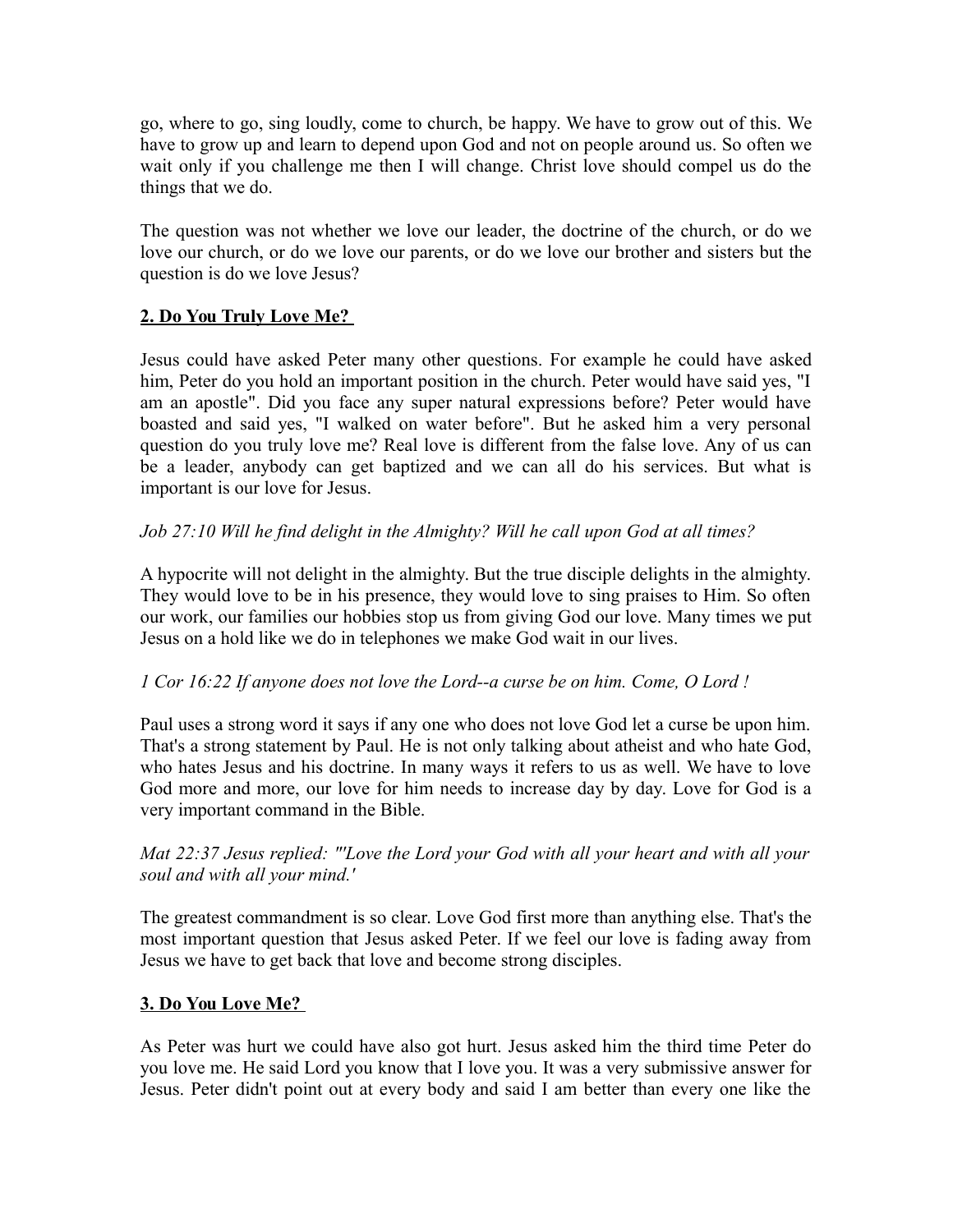way he answered in Matt. 26:33 "even if all fall away I will never fall away". But now his answer was, "Lord you know that I love you".

#### *John 14:15 If you love me, you will obey what I command.*

What it means to love Christ? It means to obey His commands. The love that we have for him and the gratefulness that we have for him is because we are saved. That must help us share our faith and to reach out to our friends as well.

Peter changed his life from being a fisherman to an evangelist in the kingdom of God. From a coward he became a rock. From a man who was running away from Jesus stood strong even to die for Jesus.

*John 21:18,19 I tell you the truth, when you were younger you dressed yourself and went where you wanted; but when you are old you will stretch out your hands, and someone else will dress you and lead you where you do not want to go." Jesus said this to indicate the kind of death by which Peter would glorify God. Then he said to him, "Follow me!"* 

Peter realized following Jesus means carrying the cross and that's what exactly he did. Being a disciple means willing to die for him, it means sacrifice.

We can't say I want to be a Christian, a disciple but I can't sacrifice. It does not work that way. At the end he decided to follow Christ no matter what happens in his life. Love also means responsibility in our life, love means service, love means feeding the sheep, love means loving the sheep, love means forgiving each other. Love means take up the cross and follow Jesus.

# **42. How Do We Keep Our Passion For God Hot**

How do we make sure we keep an eternal flame burning in our hearts? Well, this was the issue for the people to whom the book of Hebrews was originally written. Jews who had become Christians were being tempted to leave Christianity and go back to their old lives and former Jewish religion.

#### **1. Pay Attention : Don't Drift**

Heb 2:1-3 We must pay more careful attention, therefore, to what we have heard, so that we do not drift away. {2} For if the message spoken by angels was binding, and every violation and disobedience received its just punishment, {3} how shall we escape if we ignore such a great salvation?

The Hebrew writer says "how shall we escape if we ignore such a great salvation?" How does anyone miss seeing Jesus? We can blinded by a sense of self-importance, selfsufficiency and pride. We may end up not paying attention to the warning.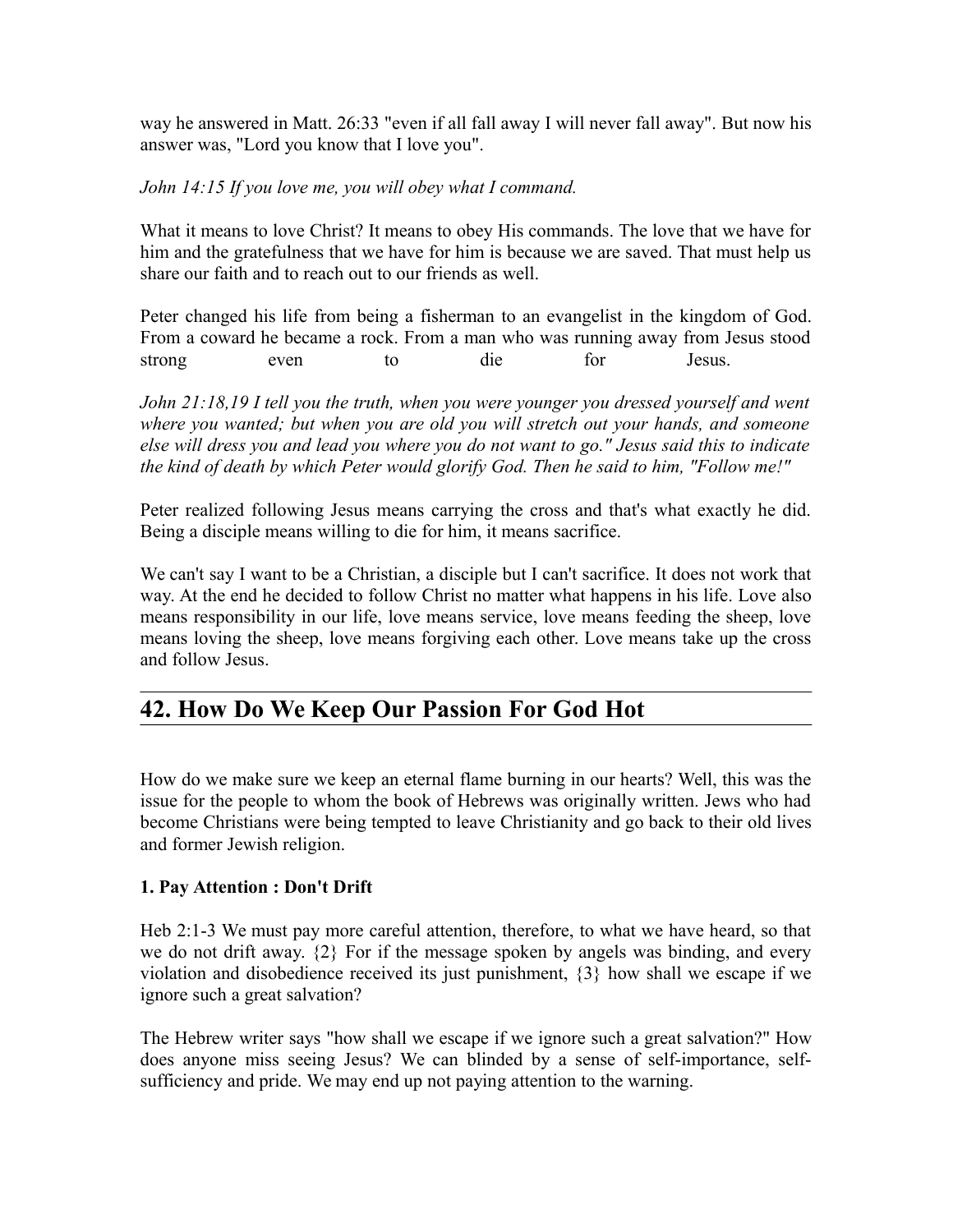As life goes on as disciples, we need to pay even more attention to the word, not less! There is a strong temptation to think "I've been around. I've heard it all before!, I don't really need to delve into the Bible today - I know what it says"

Drifting is very gradual. The danger with drifting is that you often don't realize you are drifting until it is too late.

## **2. Fires Need Stoking: The Power of Encouragement**

Heb 3:12-13 See to it, brothers, that none of you has a sinful, unbelieving heart that turns away from the living God. {13} But encourage one another daily, as long as it is called Today, so that none of you may be hardened by sin's deceitfulness.

To keep a fire going we have to stoke it. Feeding the fire on a winter's night at home, shovelling coal into the firebox in a speeding steam engine, huge coal pulverisers blasting an explosive dose of coal particles into the power station boilers that power our cities. All fires need fuel. And the fires in our hearts need stoking too! We are people powered by Encouragement!

Do we really understand the power we have in encouraging others?

We need to understand that God's plan is for us to build a refuge of encouragement. The world, work-places, schools, universities, other people do a good enough job of discouraging us. The times we are in contact with other disciples are opportunities to reverse the process.

The Bible sets no maximum on the amount we can encourage others. "Encourage  $\bullet$  as long as it is called Today" You cannot overdo this. No-one has ever over-encouraged!.

- Practical 1: Decide to call someone this week, just to be an encouragement!
- Practical 2: Don't miss church. {Heb 10:25} Let us not give up meeting together, as some are in the habit of doing, but let us encourage one another--and all the more as you see the Day approaching.
- Practical 3: Don't forget to encourage those that are going well! We all know that even when fires are burning brightly, they still need stoking. The speeding steamtrain needs its regular shovelful of coal to keep it going the same way.

#### **3. Extinguished Emotions**

Heb 5:7-9 During the days of Jesus' life on earth, he offered up prayers and petitions with loud cries and tears to the one who could save him from death, and he was heard because of his reverent submission. {8} Although he was a son, he learned obedience from what he suffered {9} and, once made perfect, he became the source of eternal salvation for all who obey him.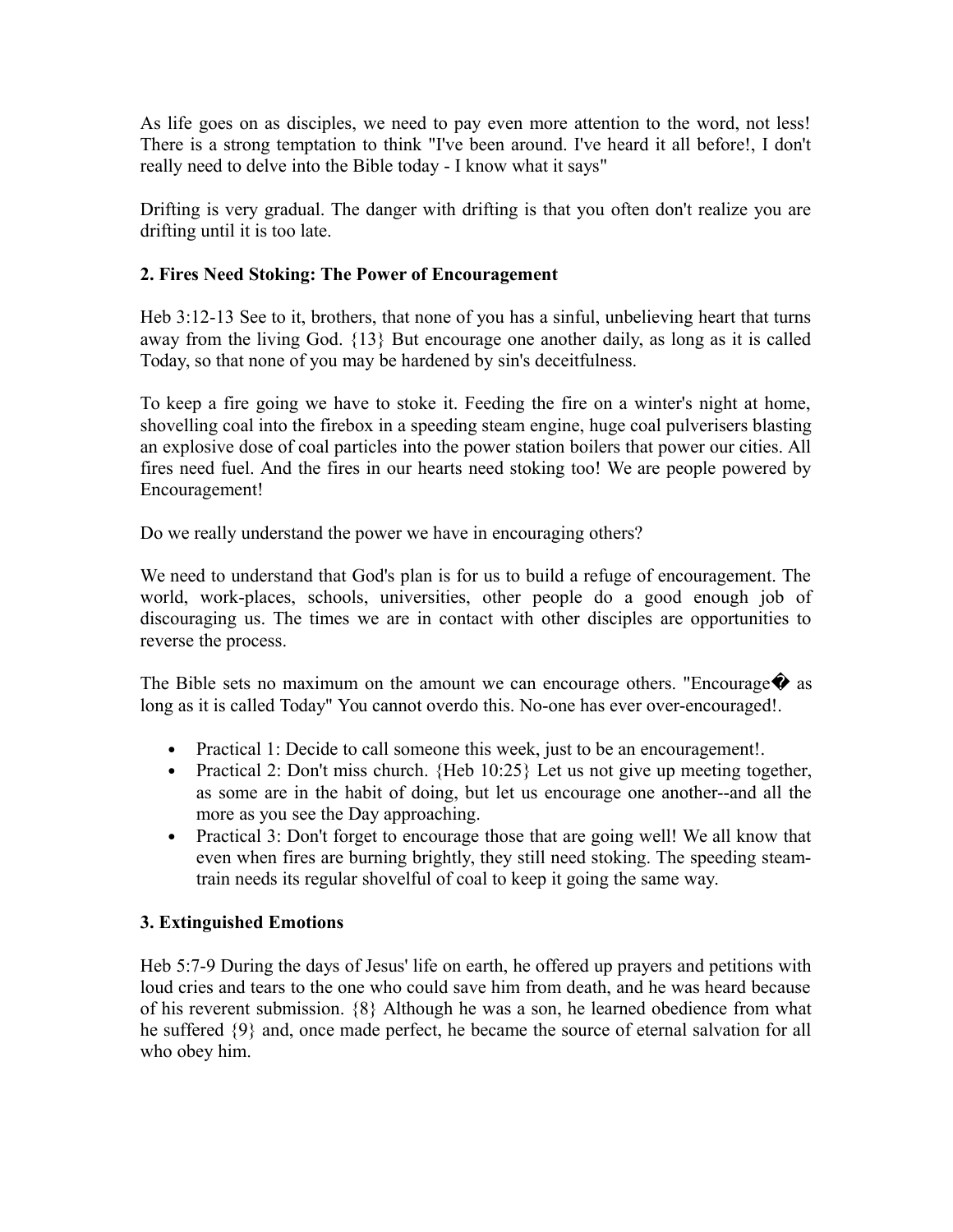Lessons from Jesus here on how to handle trials. We read here of Jesus facing the most intense challenge of his life connecting with God at an emotional level - "loud cries and tears". Jesus did not hold back from expressing his deep feelings to God about the situation.

Expressing our deepest desires to God. What do You really want? Do you have deep desires about anything? We need to get in touch with our emotions. How do we really feel about God? Do we passionately love him, or are we totally ticked off with him, or are we just "numb". Are your emotions extinguished? We need to learn to "connect" with God emotionally if we are going to make it for the long haul.

Jesus was heard because of his reverent submission. But hang on! Jesus' most intense prayer recorded in the NT is surely the prayer of Gethsemene, and even after praying about it Jesus still went to the cross. So what does the Bible mean when it says God heard Jesus? God didn't take away Jesus' looming suffering. How can you say God heard Jesus' prayers? The outcome didn't change! Well, no, but Jesus' heart did. His anguish became acceptance and resolve, his actions were obedience, and the result although agony and death for him, brought salvation and victory for us!

Also impressive is Jesus' attitude of reverent submission. If we are facing trials do we have an attitude of reverent submission? Or is it more one of irreverent rebellion? If we get angry with God, or discouraged, or develop a martyr's complex we are not being reverently submissive.

Jesus had a right view of God. Although he was a son, he learned obedience. There is an old saying: familiarity breeds contempt. Jesus was a son, and therefore had the closest relationship with God. How many sons today after twenty years treat their fathers with contempt instead of respect? How many fathers today fail in teaching their children to be obedient? Jesus didn't abuse his close relationship with God for granted. He learned obedience. Jesus learned the hard lesson of the value of simply being obedient to God even when it hurts personally.

#### **4. Fired up not Fizzled out**

Heb 10:32-39 Remember those earlier days after you had received the light, when you stood your ground in a great contest in the face of suffering. {33} Sometimes you were publicly exposed to insult and persecution; at other times you stood side by side with those who were so treated. {34} You sympathized with those in prison and joyfully accepted the confiscation of your property, because you knew that you yourselves had better and lasting possessions. {35} So do not throw away your confidence; it will be richly rewarded. {36} You need to persevere so that when you have done the will of God, you will receive what he has promised. {37} For in just a very little while, "He who is coming will come and will not delay. {38} But my righteous one will live by faith. And if he shrinks back, I will not be pleased with him." {39} But we are not of those who shrink back and are destroyed, but of those who believe and are saved.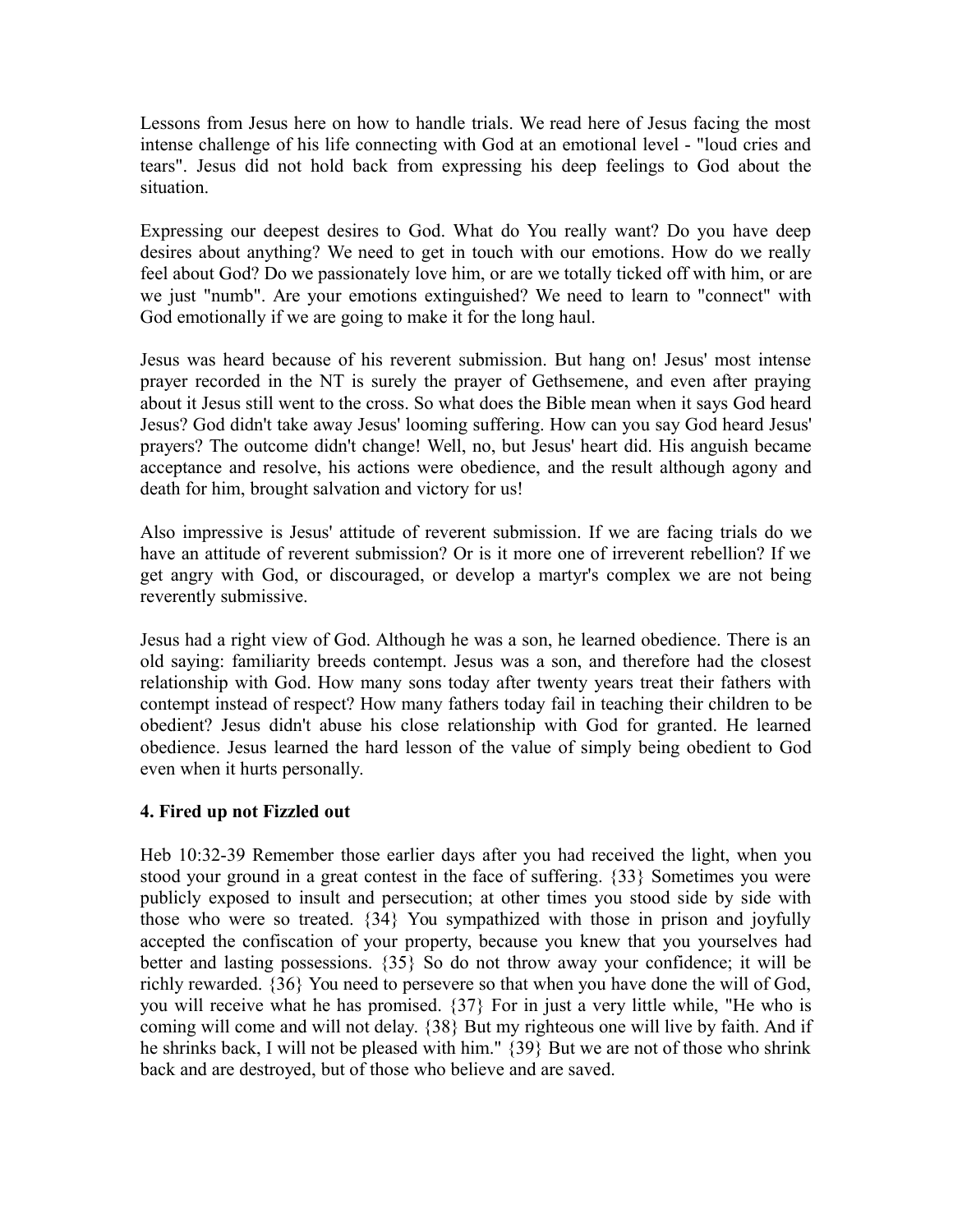We live in a throwaway society: We are used to throwing things away: packaging, junk mail, disposable nappies and disposable razors. We are advanced at this! We have separate bins now for plastic, paper, food and glass! It's convenient, it is wonderful. We like to throw things away.

But don't throw away your confidence. But I don't feel very confident about my relationship with God! Remember the earlier days (v32)you stood your ground, you've been insulted for God, you had the joy, you knew you had the better and lasting (the eternal!) possessions. The confidence is based not on how you may be feeling at the moment, but on God and his faithfulness. We need to persevere.

"{38} But my righteous one will live by faith. And if he shrinks back, I will not be pleased with him." {39} But we are not of those who shrink back and are destroyed, but of those who believe and are saved.

"Shrinking back" : Perhaps like an army in ancient times. The worst routs happened when the army lost their courage, turned tail and ran. Then the slaughter was great. God wants us to not slacken our course, but pull the sail tighter into the wind. Live by faith - allow God to fill our sails with his power.

- Pay Attention : Don't drift, pay closer attention
- Fires need Stoking : Shovel on the encouragement!
- Extinguished Emotions : Don't quench your passions. Connect with God emotionally.
- Fired up, not Fizzled out : Persevere. Live by Faith, Let God fill your sails!

# **43. The One True Church**

#### **1. Sincerity does not equal salvation.**

In Acts, we see many sincere, religious, but lost people.

- In Acts 2 they were broken, cut to the heart, but still needed "saving"  $(v.40)$ .
- In Acts 8 the eunuch read the Bible, traveled 1000 miles to worship God, but he still did not understand (vv.30-31).
- In Acts 10, Cornelius was devout and sincere. He prayed, and God heard his prayers. But he still needed to hear the gospel and receive forgiveness of sins through Jesus' name (vv.43,48).
- In Acts 16:13-15, Lydia was a worshipper of God. But her heart still needed to be opened to the gospel.
- In Acts 18:24-28, Apollos fervently spoke about Jesus, but still needed the way of God taught to him more adequately, for he only knew the baptism of John. We can surmise he was re-baptised, because that is what they did to the twelve in Acts 19:1-5 who only knew the baptism of John.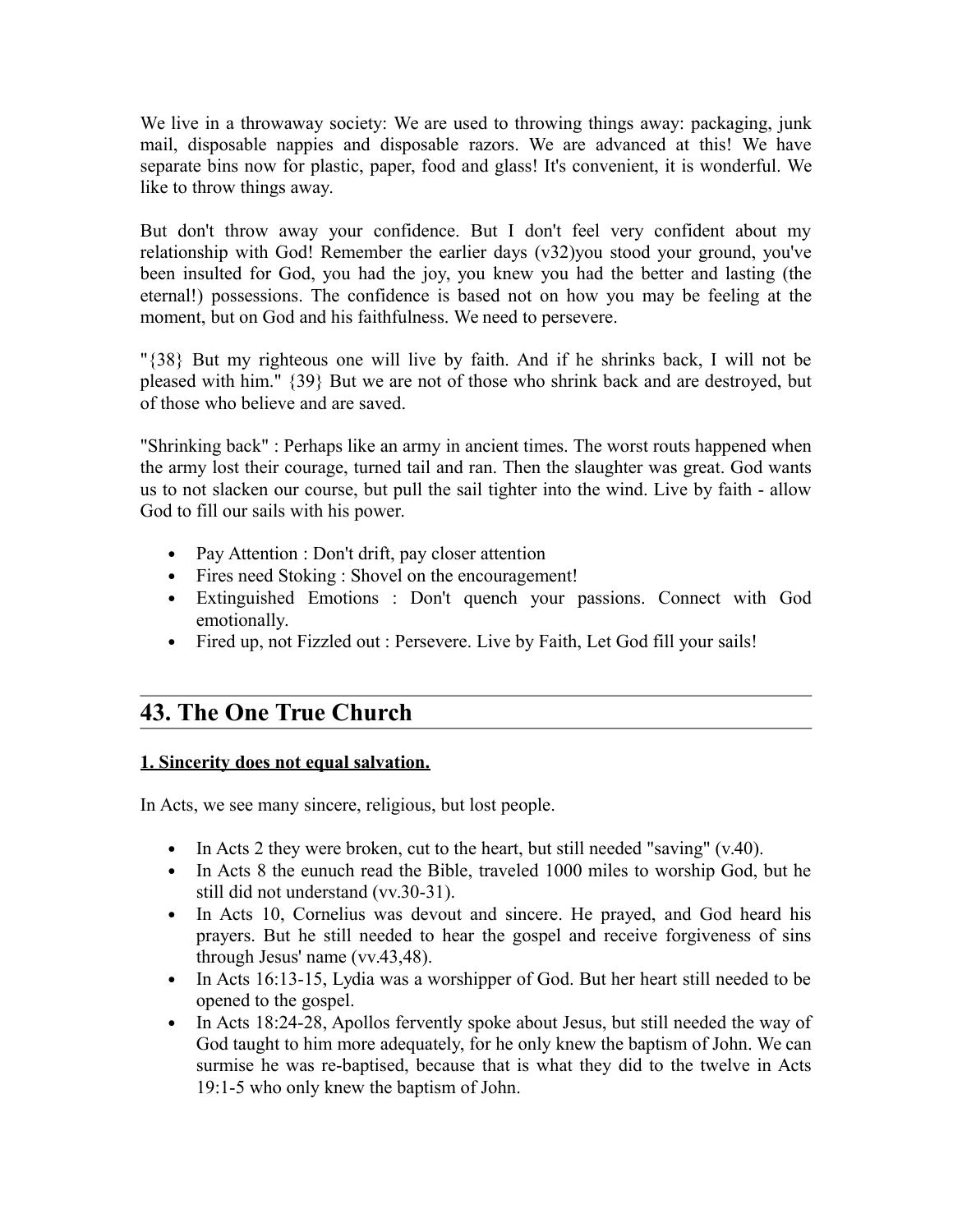• In Acts 22:6-16, Paul saw Jesus, believed and obeyed him. But he still needed his sins washed away in baptism (v.16).

It is very possible to be spiritual, sincere, and even be a worshipper of God, yet still be lost.

### **2. The Church is for Every Nation.**

Gal 3:28-29 indicates that there are no economic (slave or free), racial (Jew or Greek), or gender differences in Christ. Mt 28:18-20 says we are to "make disciples of all nations." Yet so often we find groups in a multi-cultural society comprised of mainly one nationality or age group. It is not loving or biblical to have an all-Chinese, Korean, Caribbean, Nigerian, white English, South African, Indian, Greek, etc., church. Only a language difference could allow separate services.

### **3. True Christians regularly confess their sins.**

- Matt 27:1-5 shows how the religious leaders weren't ready to help Judas overcome his sins after he confessed.
- Mk 1:4-5 shows that people confessed sin before their baptisms.
- Heb 3:12-13 talks about being responsible for the souls of all the brothers, and encouraging them daily to prevent hardening from sin.
- Js 5:16 talks about confessing to each other.

As disciples, all of us need to be open about our lives, starting with the preacher, who is open from the pulpit. Has anyone in your group talked to you about your sins in this way? How is it that we who barely know you already are asking you about your righteousness? Could it be that the reason people in the world never asked you is that they also had something to hide?

#### **4. The True Church Is United Worldwide.**

When we read the book of Acts, we see the disciples having one church in every city. Paul would always know where the disciples were in each city, and he would stay with them (for example, Acts 21:4, 7, 8, 16). Unity was forged in spite of disagreements-in Acts 15, for example, they all met together to get united on the circumcision issue (Gal 2:11-14, where Paul and Peter disagree, yet in 2 Pet 3:15-16 Peter commends Paul's writings as Scripture). Sometimes we will see isolated, fired-up congregations. But these have one charismatic leader, and are not part of their own, worldwide movement. The Protestant reformation was doomed from the beginning because the strong-willed, spiritual men who started it were unable to get united as one church. Our movement follows the teaching of Jn 17:20-23, where Jesus says that disciples should be "brought to complete unity to let the world know you have sent me." We have strong, talented leaders, who sometimes disagree, but we work things out according to Mt 18:15-18, and we truly love each other. If someone goes from one city to another, we tell them who to meet.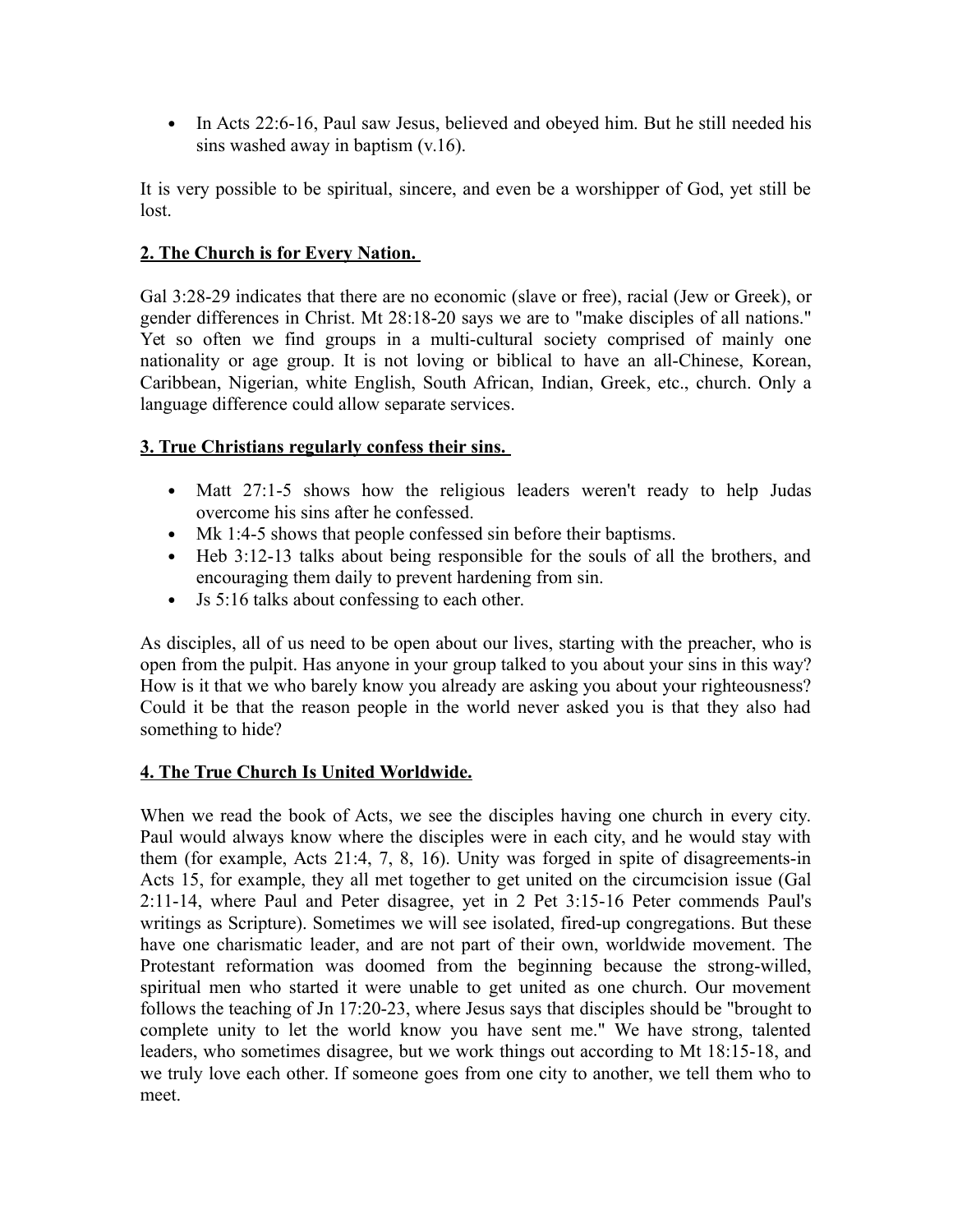#### **5. Disciple-Making Is a Mark of God's Church.**

Mt 28:18-20 gives us the great commission of Jesus. He promised them he'd always be with them if they made disciples. This is more than handing out tracts. Teaching obedience in others is much harder than getting them to say a prayer and "believe" in Jesus. We do not simply hand out tracts; we patiently walk with people, helping them change their day-to-day lives and become true followers of Jesus. 1 Jn 2:3-6 clearly says that if someone says "I know him" but does not obey his commands, he is a liar and the truth is not in him!

The churches in the book of Acts were growing, disciple-making churches. Their purpose was to save sinners. See Ac 1:15; 2:41; 2:47; 4:4; 5:41-6:1; 6:7; 8:4; 9:31; 16:5, where we find the churches actively evangelising, and growing in numbers. Also 1 Cor 4:15 (10,000 guardians in Christ!) and Col 1:6,23 (fruit all over the world!). Some groups evangelise and are active. Growth does not prove that we are from God. But a lack of growth proves that we are NOT from the Lord.

We have a worldwide vision and plan to help everyone be saved in our lifetime. Most religious people don't really believe Jesus is the only way. If you show them Jn 14:6, Ac 4:12-13, Ac 17:30, it will help them see that all people everywhere must repent. They may ask, "what about people who have not heard-isn't it unfair that they are lost?" Yet Rom 2:14-15 says that when Gentiles do right (without knowing the law), they show it is possible to do right without knowing the law, and yet they (and us) also do wrong, "their thoughts now accusing, now even defending them." Rom 3:9-10 clearly says that Gentiles and Jews alike are all lost. The religious world does not really believe this; if it did, it would evangelise! When religious people see the lack of commitment to true evangelism in their group, it helps them realise they don't really have a deep faith in the gospel.

#### **6. True Christians Are Always Persecuted.**

- 2 Tim 3:12 says that anyone who wants to live a godly life in Christ will be persecuted.
- Jn 15:20 says that if they persecuted Jesus, they'll persecute his followers.
- Mt 5:10-12 explains that when people "falsely say all kinds of evil against you because of me" that we are blessed.
- Indeed, Jesus was slandered, and called "a glutton and a drunkard, a friend of tax collectors and sinners" in Luke 7:34.
- Similarly, in Ac 17:6, the Christians were accused of causing trouble all over the world.
- Inn Ac 24:5 they called Paul a "ringleader of the Nazarene sect." Paul admitted this in Ac 24:14, "I admit that I worship the God of our fathers as a follower of the Way, which they call a sect."
- In 1 Pt 4:12-16, Peter told us not to be surprised that we suffer for being Christians. The fact that traditional groups are not persecuted is evidence that they are not from God!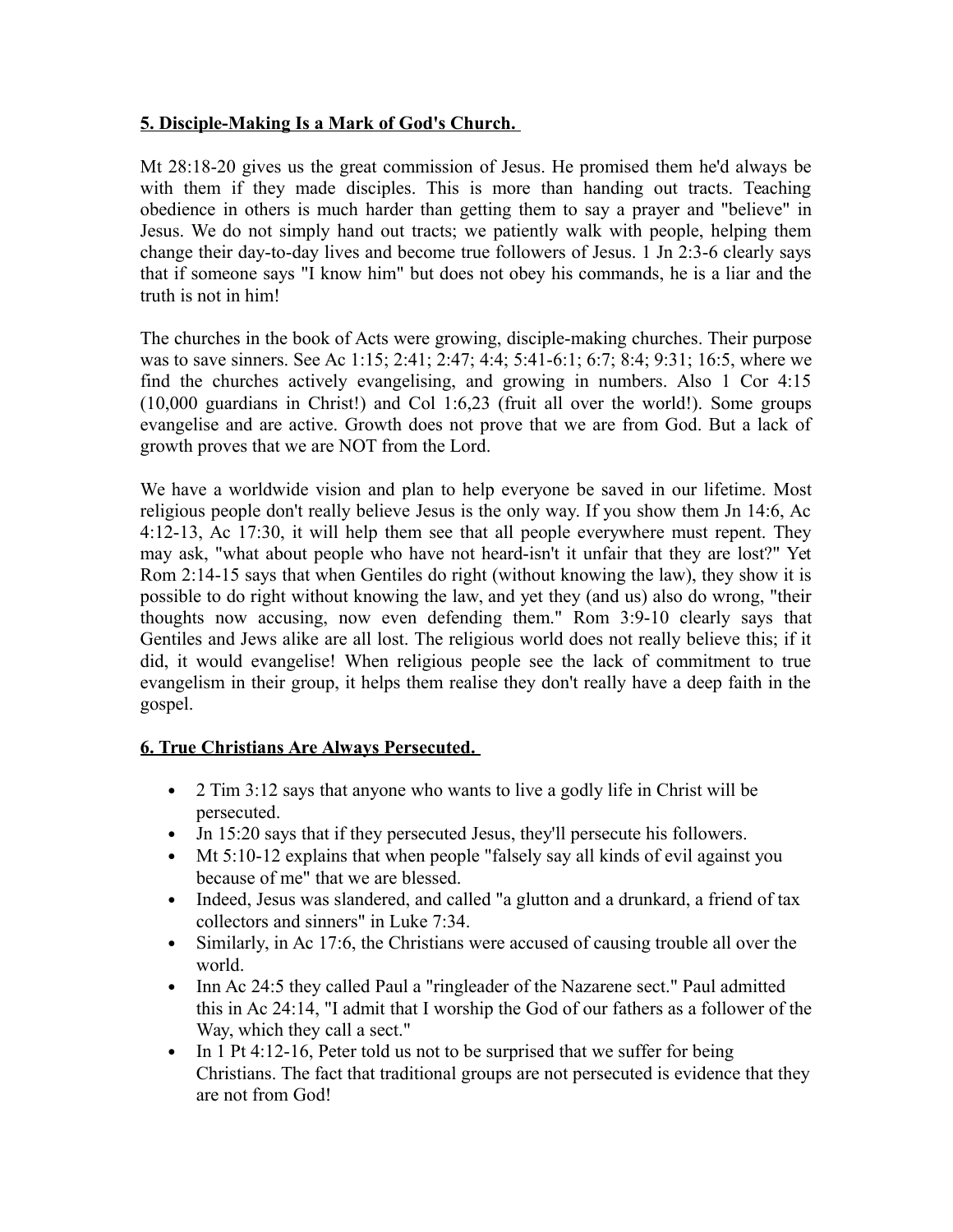Jesus said, "Woe to you when all men speak well of you, for that is how their fathers treated the false prophets" (Lk 6:26)

# **44. A,B,C's Of Conflicts [Part #1]**

All of us don't like conflicts but we have to face them everyday. At work we will have conflicts, at home with our most loved partner will have conflicts, with our children we will have conflicts, with our parents we have conflicts, with friends on the field we have conflicts. Conflicts are everywhere. Let us look at some of the reasons for the conflicts we face in our lives. This is especially helpful for us to understand that conflict is very common and that we must learn to face it and handle it and overcome it and be victorious in a spiritual way.

### **A - Arguments.**

Now why do we have arguments? Mostly because we see things differently. One problem but we see it differently and so we argue. Or we argue because our experiences are different. There is the problem but we approach it with different experiences and we have a conflict because we can't agree. And we say, 'No it won't work this way because my experience is that way'. And so we just can't agree because we have strong feelings about the problem because our experiences are different. We have conflicts because we are different individuals with different opinions. As a result we have arguments. And arguments are they wrong? Not necessarily because we get to know a lot of things when we argue in a good way. And when we argue there is an opportunity for us to resolve things as well and find a solution to the problem.

In the Bible, one of the most famous arguments is between Paul and Barnabas. What was the argument about?

What does the Bible tell us not to do?

*2 Tim 2:23 Don't have anything to do with foolish and stupid arguments, because you know they produce quarrels.*

What is the Bible against? Not against arguments but against stupid and foolish arguments. We argue for the sake of arguing just to get our point across, just to feel like we've won. So, most of the time we end up in quarrels. Why? We start off with genuine interaction and an exchange of views and opinions but eventually it becomes a quarrel because we just can't give in, because we want our way to be accepted. So we fight.

### *Phil 2:14 Do everything without complaining or arguing,*

It says do everything without complaining or arguing. The Bible is very clear that arguments which are foolish and stupid are not going to help anything but instead they will create quarrels and fighting. Sometimes in marriage we quarrel a lot based on very silly issues. It can be quite silly with opinions like, 'I think the tea should be made like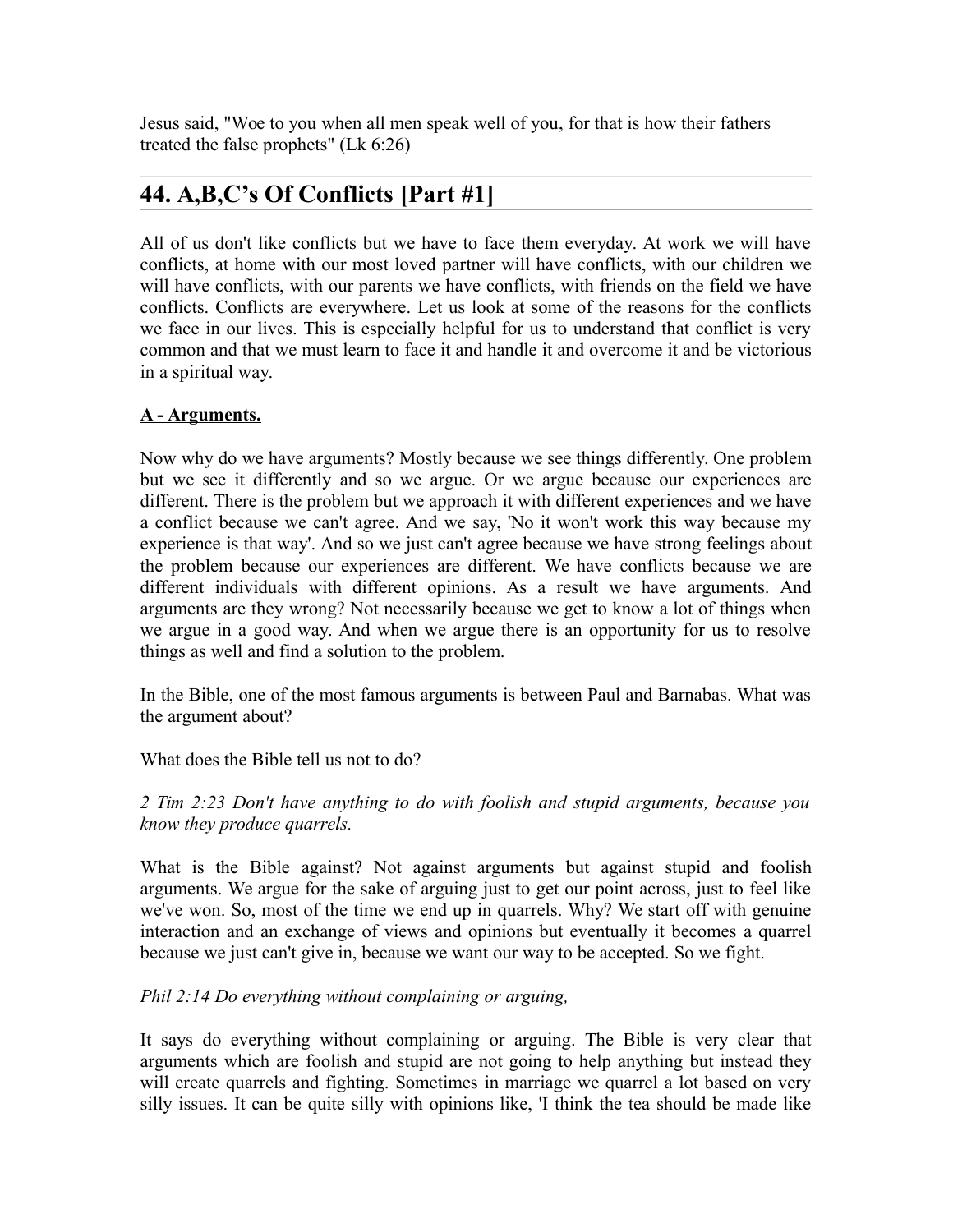this. More tea leaves, less sugar, less milk' whereas your spouse will say, 'No, no. Lots of sugar and milk and less tea leaves'. There's a guest whom you both want to please and so you argue about tea leaves, sugar and milk. Both of you are arguing over a stupid issue like tea. If your wife is making the tea, let her make it the way she wants to. If she gets praise or criticism for it let her face it. If the husband is making the tea let him face the praise or criticism. Don't we argue about our kids? So much arguments take place over raising up our little, sweet, darlings. Father thinks lot of things should be fed at breakfast time whereas the mother thinks a little is enough. Sometimes it is the other way - mother thinks he should eat a lot of idlies and lots of chutney and drink at least two glasses of milk whereas the father thinks it is more important to go to school on time and so a few idlies is fine.

New parents or newly married couples waste many good days and months of their lives fighting over these foolish, stupid and silly matters. If you have grandparents living with you, they'll say, 'what are these fellows doing? Why can't the mother do what she wants? Why is this fellow so insistent that they should follow his plan only? Let one person decide. Why are they fighting?' That's what others think but you feel, 'Huh? My kid is going to suffer that day. She's not going to eat food. She's going to get a headache. She's going to be tired. She won't do her homework'. So you fight over silly stuff. Ultimately after they grow up we'll think, 'Man, we fought over such silly stuff'. One extra idly or a little extra sugar didn't matter after all'. Ultimately the person who wanted extra sugar is diabetic and after 5 years wont be able to take sugar at all.

#### **B - Betrayal.**

The word betrayal is a very strong, serious word. Sometimes we don't understand it deeply. Do we get betrayed by our enemies? Who betrays us? Friends. Somebody who is close to us. The word betray conveys, 'I trusted you, my friend, I shared this information with you, I shared my life with you, I shared my wealth and prosperity with you, I shared my heart and our friendship with you'. And when that person hurts us by being disloyal, betrays that trust, it hits us hard. That is why it's a very deep hurt. Betrayal is an insider hurt. So we don't talk about enemies betraying us we talk about loyal, faithful people betraying us. That's very hurtful and cuts deeper. It usually happens between husband and wife because that relationship is very deep and very intimate, very close. That's why when there are affairs or adultery or lies, dishonesty in the relationship it hurts deep because we don't want the person closest to us to betray us.

In the Bible there are a few people who betrayed. One is Absalom, a son of David. What did he do to his own father? Betrayed him! How? He wanted to take his over his own father's kingdom. His father was the king and Absalom wanted the kingdom. What did he do? He started to become nice to people. He started telling them, 'By the way, I'll do a great job of ruling this kingdom'. It is like, 'come to me all you who are weary and burdened. I'll give you rest'. He sounded very nice but he had an ulterior motive of hurting his own father. That's why the Bible talks of Absalom betraying David.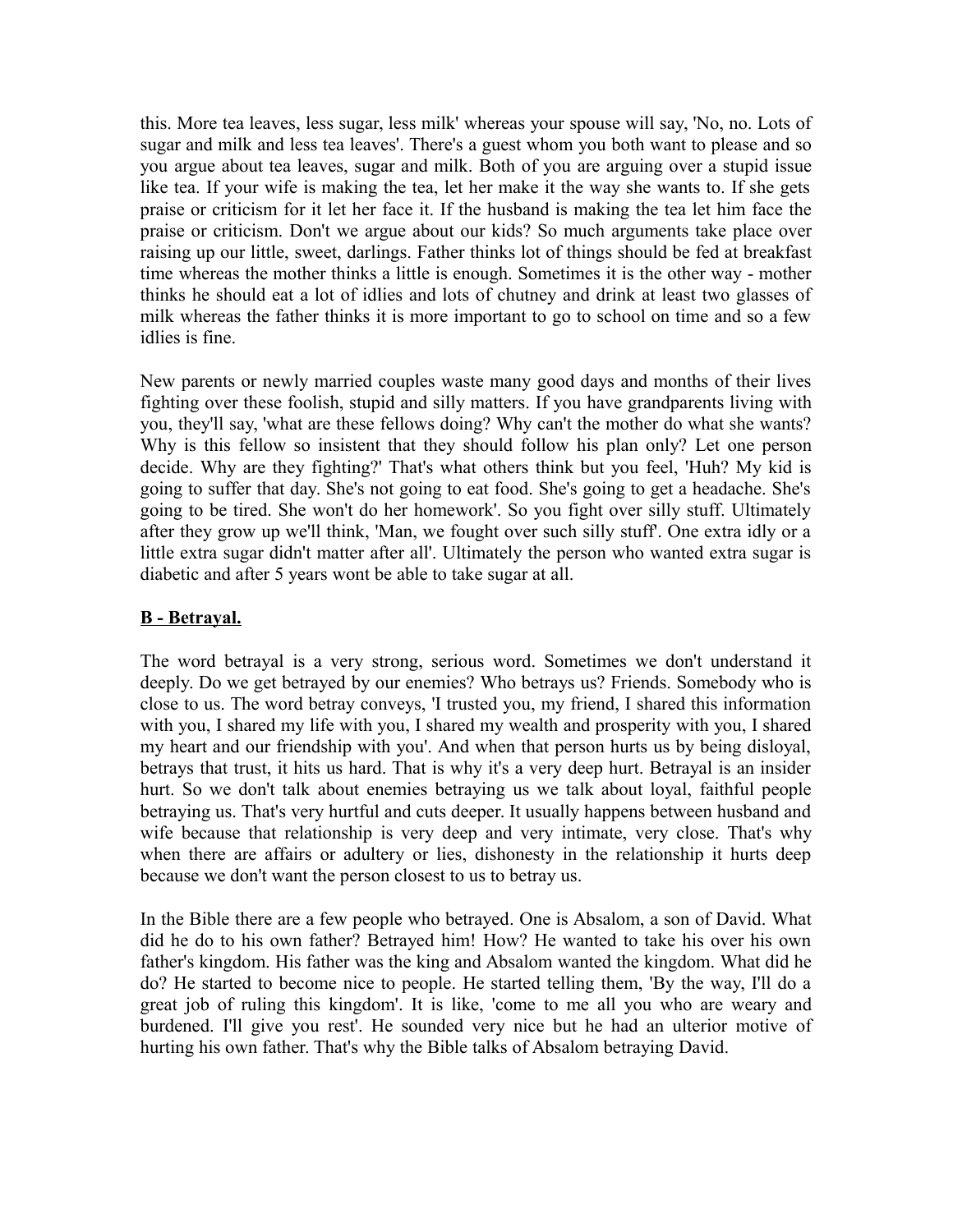We know the most famous story in the Bible of who betrayed who. Judas betraying Jesus is one of the most painful incidents in the Bible. Why was it a betrayal? Judas was one of the chosen twelve. Jesus could have chosen anybody in the Bible but He chose Judas to be part of that close-knit group. And Jesus loved him, taught him, shared his heart and plans and pains with him and the rest. When this person betrayed Jesus for thirty silver coins it hurted deep. Even now, when we talk of betrayal in the world, the first person to come to mind is Judas. Why? How could someone who walked with us so closely, who ate with us, drank with us, slept in the same house do something to us? That pain is unbearable. That's why betrayal is very hard to deal with. Betrayal leads to hurt and eventually to bitterness and anger and unforgiveness. When we feel betrayed it is hard to forgive that person, to let go, to love that person because eventually the person who was our friend and betrayed us becomes our enemy. This is a deep hurt and we need to resolve in our hearts not to do that to our friends and family friends, to people whom we love. And those of us who have faced betrayal - that pain may be still lingering in our hearts need to go to the cross of Jesus. Jesus taught how to forgive. Jesus taught how to handle such rejection and betrayal by his trusted friend. He taught us by forgiving everybody who hurted him even though he had done no wrong. So we've got to go to the cross of Jesus and learn from our Savior because he's the only one who can give us the strength to deal with the deep wound and deep hurt.

#### **C. Competition**

Competing with one another. We know what people do? They compete with each other. What does that mean? They are trying to impress that they are greater, smarter, wiser, stronger, more good looking, more qualified. Our society is so deeply driven by this. What drives young people to study harder? They want to prove to everybody, 'I'm better'. Where does this come from? It comes from a deep insecurity that we are not accepted. We feel that the only way we'll be accepted is if we prove ourselves, if we are good in this area, if we excel in that area, if we are better than everyone else in some other area. This drives us to be ungodly, even in our relationships at home. We see it happening between children - they argue and compete with one another for attention, for love, for appreciation. We see it happening in school, in college -everybody is fighting to be No.1. We see it in politics, in the workplace where one manager competes with another manager, one office competing with another office, one Company competing with another Company. That is what drives this world and that is not from God.

#### *Phil 2:3 Do nothing out of selfish ambition or vain conceit, but in humility consider others better than yourselves.*

If we practice this scripture it will remove all competition but the problem is we find it hard to practice it. See, when we consider others better than ourselves it will drive out all competitiveness because we are not going to compete any more. Because we are happy with whom we are and how God made us and what God has given us, what blessings he has given us, what talents he has given us. We are not complaining or trying to outdo somebody else and this will make us happy. When we are willing to say, 'You're better' or 'I'm not as good as you' it takes a lot of humility. That's what the Bible says. And when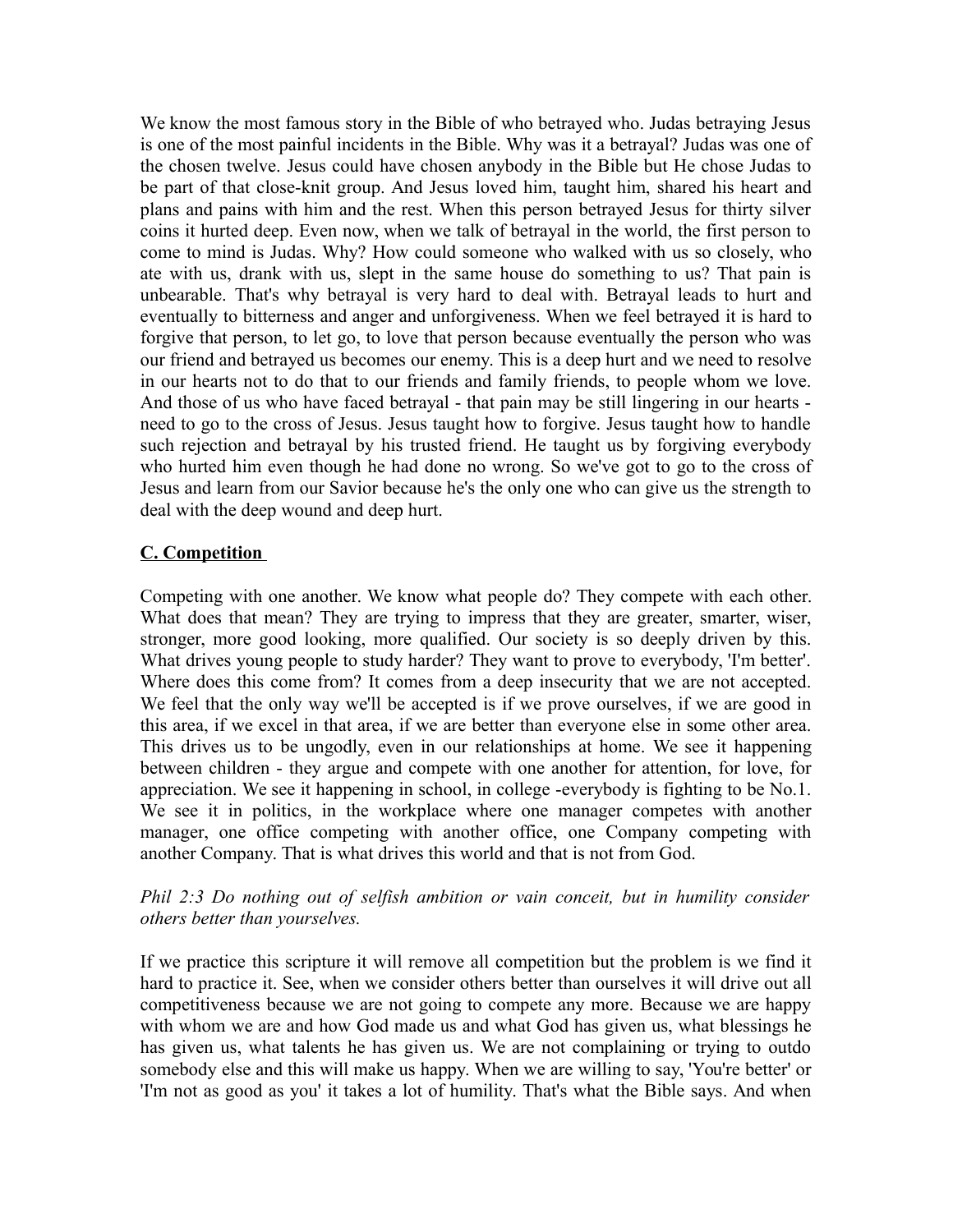we are willing to do that it changes our heart towards people. We will still excel but the motivation will not be competition. It's out of a pure heart and devotion to God.

The first instance of competition in the Bible is between Cain and Abel. What was the issue for competition?

*Gen 4:2-4 Later she gave birth to his brother Abel. Now Abel kept flocks, and Cain worked the soil. In the course of time Cain brought some of the fruits of the soil as an offering to the LORD. But Abel brought fat portions from some of the firstborn of his flock. The LORD looked with favor on Abel and his offering, but on Cain and his offering he did not look with favor. So Cain was very angry, and his face was downcast.* 

Abel was a shepherd and Cain was a farmer who worked the soil. This is one of the most tragic stories. What happened? Both made offerings to God. Cain brought some of the fruits of the soil. Some. What did Abel do? He brought fat portions of some of the firstborn of his flock. sGod looked at their offerings and said, 'Yeah, Abel has given his heart. He has given his best'. And God approved of Abel for his sacrifice or offering but God did not approve of Cain. Did not approve doesn't mean God did not love Cain. It's just that of what was offered Abel's was better. That Cain could not bear. The Bible says he got angry and upset. That's what happens when you lose in a competition. People get angry and emotional and can't take it. They sleep for the next three days, they don't talk to anybody and some people take sleeping pills, some people hang themselves. They can't take failure. Failure doesn't mean God doesn't love us. Failure doesn't mean people don't love us. It just means we've got to do a better job next time. We've got to give our heart in whatever we're doing. If we're going to make a half-hearted effort, we'll get a half-hearted response from the other side. If we put whole-hearted effort into what we're doing, we'll reap the benefits of that.

How did Cain deal with the competition? He removed the competition? Who was his competition? His own brother. See how dangerous competition can be. People say, 'competition is healthy', but if it's in the heart and we don't deal with it in a spiritual way, we can end up doing such unrighteous things.

# **45. A,B,C's Of Conflicts [Part #2]**

#### **A. Arguments, B.Betrayal, C.Competition**

#### **D. Disunity**

Disunity destroys our family. Disunity destroys relationships, friendships, ministries and churches, organizations, businesses, companies. Disunity has the power to destroy all these things. Why do we have disunity? Disunity comes out of lack of a shared purpose. When we don't all have the same purpose that's when we get disunited. It's like this. In a family, the husband wants to take the family in one direction, the wife wants to take them in a different direction and the children want to go in one direction. What happens to that family? They face disunity. That hurts deeply. Somewhere we need to learn to be united.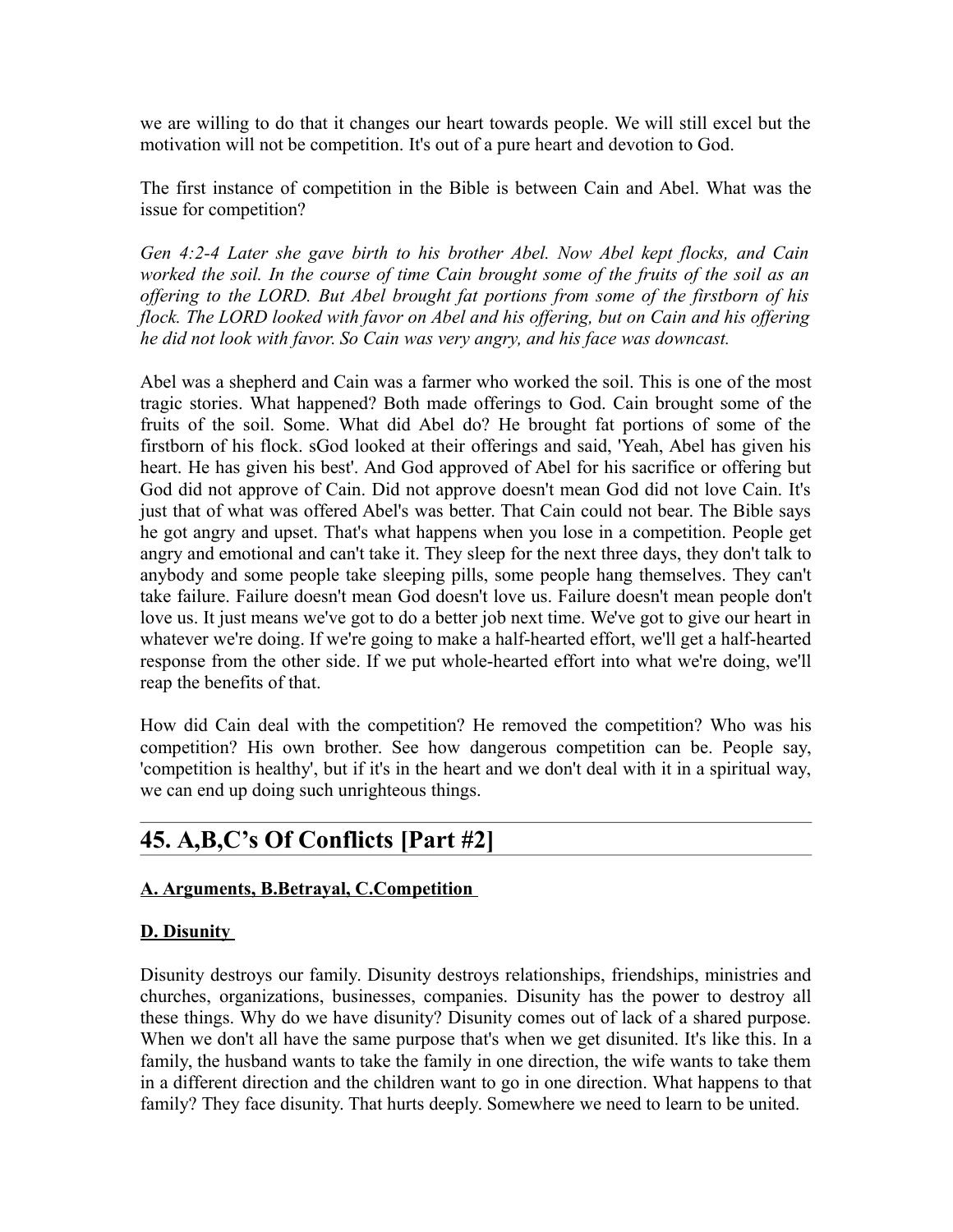Jesus prayed that all disciples would be united. *John 17:23 I in them and you in me. May they be brought to complete unity to let the world know that you sent me and have loved them even as you have loved me.*

*Psalm 133:1 says, 'How good and pleasant it is when brothers live together in unity'.* In your family when you and your wife are united and your kids are united, how does it make you feel? It says, 'How good and pleasant it is'! It is a pleasant feeling, it's a good feeling when there is unity. When there is disunity it is very unpleasant and it does not feel good at all.

As a church, as disciples, we all have one purpose, one goal. Do we all want to go in different directions? No, we all want to go in one direction and what direction is that? Heaven. Imagine if we all went in different directions what would happen to the church? We'll be splintered and hate each other and we'll be scattered. We must have all think of going to heaven, fix our eyes on Jesus and heaven. Jesus is the only way for us all to go to heaven.

When we are all united in the same purpose and direction, there is no disunity and differences are not as important. Let's pray for unity. When there is disunity in our hearts, let's sit and talk to that person to resolve, to share, to reconcile and to pray for the other person or for the group or wherever we are. You'll see amazing miracles happen when we follow simple steps to go towards unity.

#### **E. Envy**

Where does envy comes from? Envy comes from self-love. Envy comes when we think, 'Why should that person have and not I?' That is the reason for envy.

*Eccl 4:4 And I saw that all labor and all achievement spring from man's envy of his neighbor. This too is meaningless, a chasing after the wind.* 

Solomon talks of a universal truth. Solomon teaches that all labor and all achievements spring from man's envy of his neighbor. The reason people are striving big and want to achieve is mainly envy. We drive ourselves crazy to get what others are having. This is the deep-rooted motivation for this kind of sin.

*Prov 14:30 A heart at peace gives life to the body, but envy rots the bones.* That means we can be so motivated by this evil called 'envy' (we don't even recognize it) that it can rot our bones. It is so deep rooted and deep seeded that everything we do revolve around it and completely destroys us and rots us inside.

*Prov 23:17 Do not let your heart envy sinners, but always be zealous for the fear of the LORD.* Sometimes we look at sinners and they keep sinning and have no godly values but they seem to be enjoying all the good things in life while we, Christians who are supposed to have godly values, struggle with the sin of envy. We look at those in the world and think, 'Why should they have it? Why not me when I'm a Christian?' We envy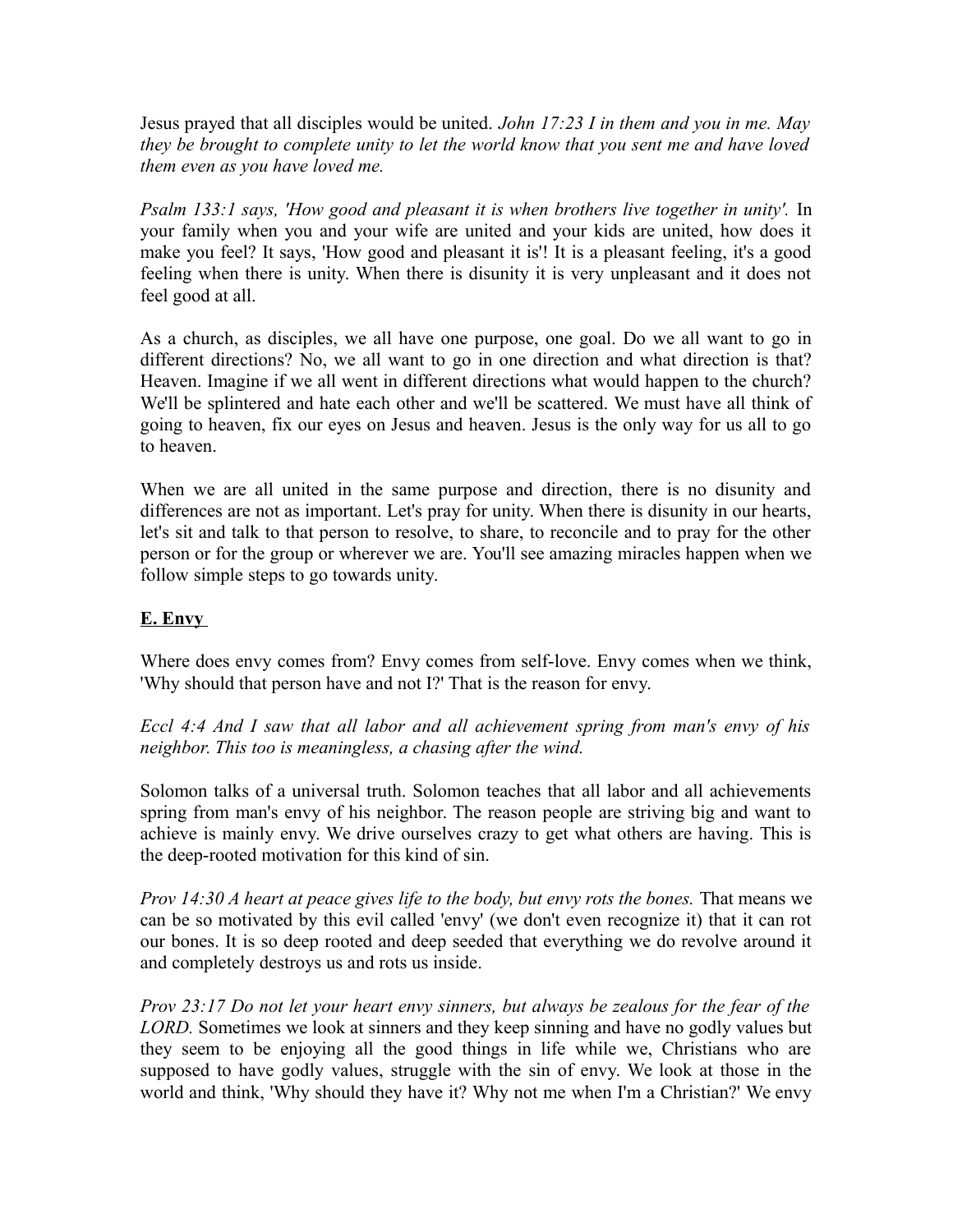the fun they are having. 'They are drinking, they are smoking, they are hanging out with girls, with boyfriends. They are so casual about faith, God, church, spirituality but they are having such fun. Why am I struggling even though I'm a faithful Christian and carrying the cross? Maybe they are having fun now but they won't be having fun in hell.

We've got to fix our eyes heavenward, on Jesus and not people and on all the material things that people have. Let us watch out for greed. Man's life does not depend on material possessions but that's what the world is running after. We've got to be careful and say, 'No! Jesus is enough for me. He is my entire possession, He is my inheritance and my inheritance is already stored up in heaven as a security'. Let us be content with what we have.

*Phil 4:12,13 I know what it is to be in need, and I know what it is to have plenty. I have learned the secret of being content in any and every situation, whether well fed or hungry, whether living in plenty or in want. I can do everything through him who gives me strength.*

Do we know what will give us peace in our lives? It is when we learn the secret of being content. If we can learn that secret there will be so much peace, so much calmness. Paul learned that secret. We must learn it because it does not come automatically. We have to go after that secret, find it, learn it and hold that secret in our heart. The secret of being content. When we are not content that's when envy becomes a ruling factor in our lives. This is a hard one. The reason why many of us are not happy in our lives is because we are not content. Basically we are saying we are not happy with what God has done for us so far. We want more. That is the formula we work with every day. And when we go after that desire we don't understand where that's going to lead us to. Yes, we'll have material benefits but that's not going to make us happy. We'll enjoy the material benefits for some time but after that we'll be bored and look at the bigger or better or latest-model things that people have. If we don't learn this secret quickly we are going to burn inside - rot inside as the scripture says.

#### **F. Frustration**

Where does frustration come from? It comes from blocked goals. It comes when we think, 'These people are blocking me from what I can achieve or what I can be or from my goals because of their incompetence or because they are trying to snatch it away from me'. Frustration is like we are trying to go somewhere but someone is blocking us. We all have felt it when we were trying to get somewhere and somebody, something is blocking us. That just gets us and we get super frustrated. Sometimes Satan stops us by, sometimes God can put the blocks. You're all set to go somewhere and God says, 'No, sorry you can't go there' and puts a wall before us. We've got to pray in such situations. If Satan is stopping us we must pray, 'God, remove that block'. If God is stopping us we must say, 'God, help me to surrender to the block so I can go in this direction because I'm going in the wrong direction and that's why you are stopping me. Help me to see the right direction and go in that direction'.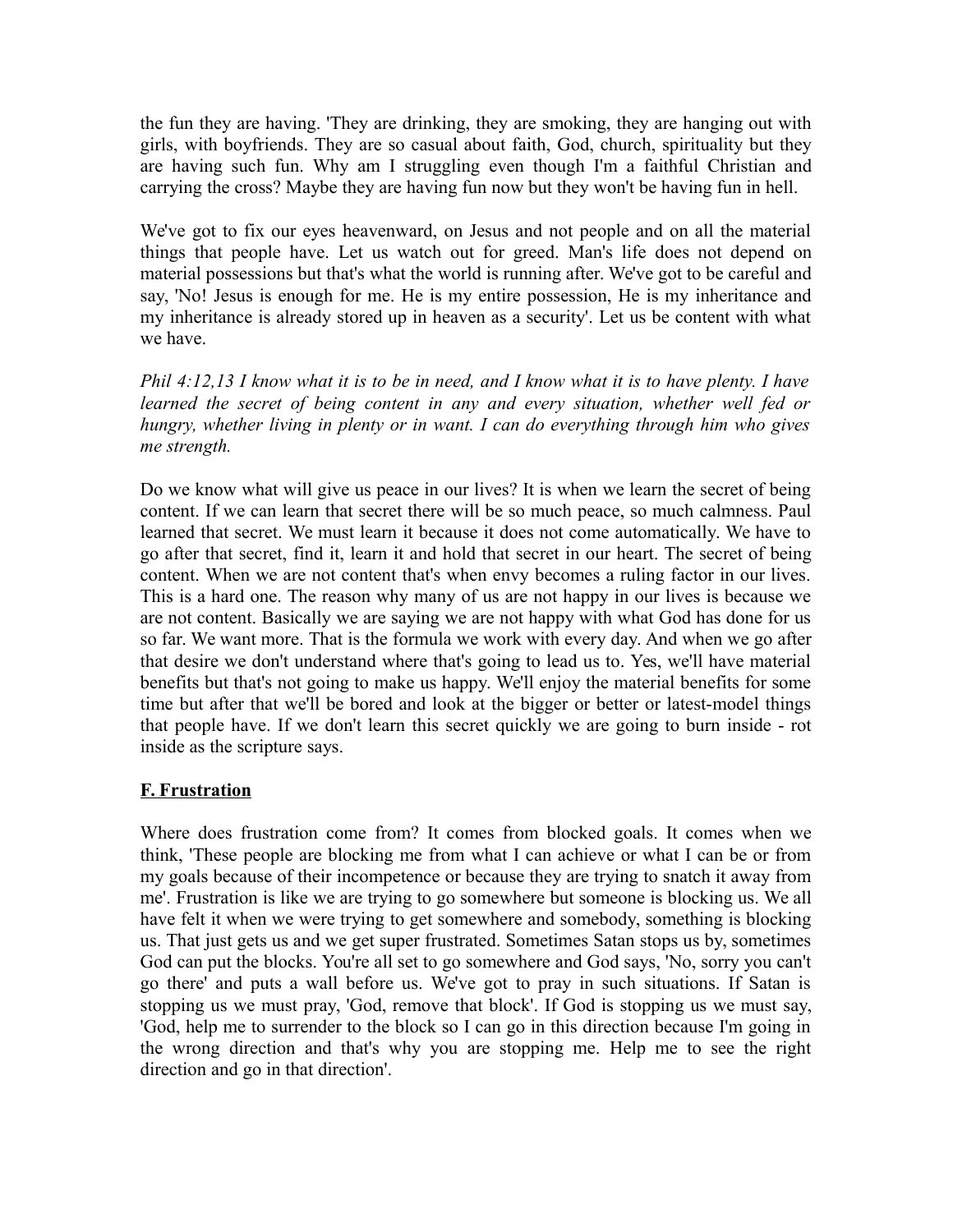#### **G. Gloating**

Gloating is basically stepping on someone who has already fallen. Making fallen people eat humble pie. Basically it is showing vindictive satisfaction in one's own success over someone else or in another person's misfortune. You not only want to rejoice over someone's misfortune but you also want to step on him or her. In Roman times, when two gladiators fought in the arena, the one who won would not only kill the other but after killing him would also cut off his head and step on his body. They were not just happy with their victory but wanted more. That's gloating. It's when you're not just happy that someone else is going through a hard time but you just want to enjoy and relish it and also step on him or her.

God is not happy with that kind of attitude. In the book of Obadiah, God destroyed the whole nation of Edom because of gloating. Why? It's because, instead of helping their brothers - the Israelites- who were going through a hard time, they rejoiced at their hardship and even told their enemies to attack Israel. Israel was also in sin but God was upset about Edom's sin because it is wrong to do that to one's brother. Maybe Israel had done something wrong but when they were going through a hard time Edom had no right to gloat over them or rejoice over their misery. They are to help them, pray for them, support them, encourage them and guide them. That's what God wanted them to do instead of looking down on them.

A,B,C's of conflicts. All this leads us to into a lot of confusion and a lot of mess. Maybe some of us are struggling with some kind of a conflict. We need to go to God and say, 'God, I'm struggling with these sins' and be convicted before God. Let us confess to God and ask for forgiveness from God. Le us ask him for strength to repent from such sins. Maybe we need to talk to somebody. Maybe we need to reconcile with somebody because we are struggling with these sins. Maybe we need guidance in the process of reconciliation. We need to ask our brothers and sisters to help us to deal with it in a godly, spiritual way in accordance with the scriptures. Finally we need to trust Jesus because He's got the solution for all our weaknesses and sins and he will show us the way- if we go to him - to handle these things in our lives. And God will give us the peace that transcends all understanding.

# **46. Keys To Friendship**

*John 15:8-17 This is to my Father's glory, that you bear much fruit, showing yourselves to be my disciples. [9] "As the Father has loved me, so have I loved you. Now remain in my love. [10] If you obey my commands, you will remain in my love, just as I have obeyed my Father's commands and remain in his love. [11] I have told you this so that my joy may be in you and that your joy may be complete. [12] My command is this: Love each other as I have loved you. [13] Greater love has no one than this, that he lay down his life for his friends. [14] You are my friends if you do what I command. [15] I no longer call you servants, because a servant does not know his master's business. Instead, I have called you friends, for everything that I learned from my Father I have made known to you. [16] You did not choose me, but I chose you and appointed you to go and*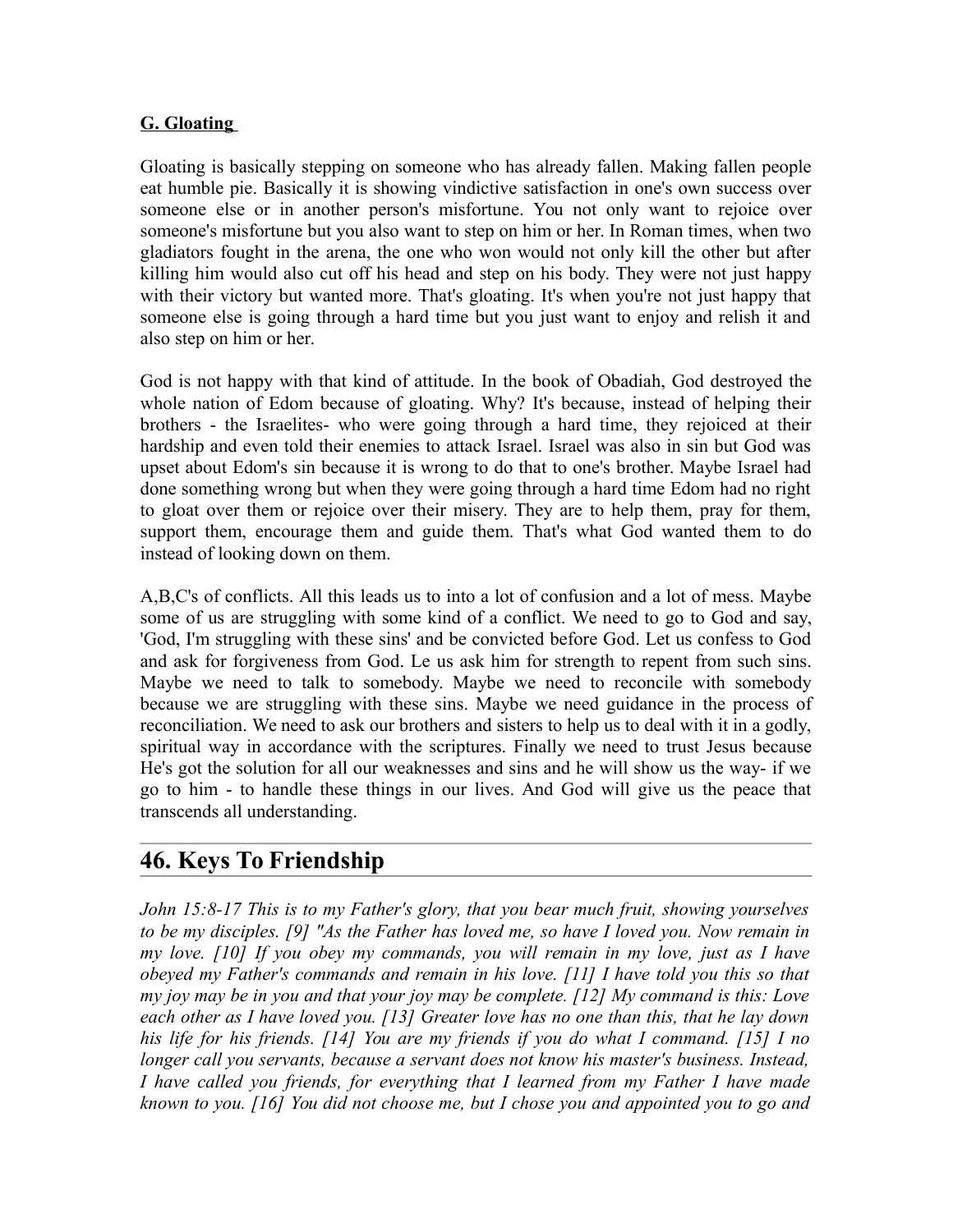*bear fruit--fruit that will last. Then the Father will give you whatever you ask in my name. [17] This is my command: Love each other* .

When we answer the question, "What was Jesus' mission?" we must conclude this . . . To lay down his life for his friends. He laid down his life for us his friend. The irony is that we put friendship aside to "crank the ministry." Friendship IS the ministry! Jesus died for people, for friends, for family. Our mission is a mission of friends, a mission of family. When we get to heaven, we're gonna look around and say, "Where's the cranking?" There won't be any evangelism in heaven. The mission will have been the friends.

*John 13:34-38 "A new command I give you: Love one another. As I have loved you, so you must love one another. [35] By this all men will know that you are my disciples, if you love one another." [36] Simon Peter asked him, "Lord, where are you going?" Jesus replied, "Where I am going, you cannot follow now, but you will follow later." [37] Peter asked, "Lord, why can't I follow you now? I will lay down my life for you." [38] Then Jesus answered, "Will you really lay down your life for me? I tell you the truth, before the rooster crows, you will disown me three times!*

#### **1. Friendship Means "No Fear"**

*John 18:25-27 As Simon Peter stood warming himself, he was asked, "You are not one of his disciples, are you?" He denied it, saying, "I am not." [26] One of the high priest's servants, a relative of the man whose ear Peter had cut off, challenged him, "Didn't I see you with him in the olive grove?" [27] Again Peter denied it, and at that moment a rooster began to crow.*

*John 21:15-17 When they had finished eating, Jesus said to Simon Peter, "Simon son of John, do you truly love me more than these?" "Yes, Lord," he said, "you know that I love you." Jesus said, "Feed my lambs." [16] Again Jesus said, "Simon son of John, do you truly love me?" He answered, "Yes, Lord, you know that I love you." Jesus said, "Take care of my sheep." [17] The third time he said to him, "Simon son of John, do you love me?" Peter was hurt because Jesus asked him the third time, "Do you love me?" He said, "Lord, you know all things; you know that I love you." Jesus said, "Feed my sheep.* 

Peter had his chance to lay down his life for Jesus his friend, but he failed. Why? He was afraid of being crucified. Fear is a big factor even in this room tonight. Jail, maybe . . . All of us have felt afraid of relationships, though. Let's talk about our first key.

#### **2. Friendship Means "No Sale"**

*Matthew 26:45-50 Then he returned to the disciples and said to them, "Are you still sleeping and resting? Look, the hour is near, and the Son of Man is betrayed into the hands of sinners. [46] Rise, let us go! Here comes my betrayer!" [47] While he was still speaking, Judas, one of the Twelve, arrived. With him was a large crowd armed with swords and clubs, sent from the chief priests and the elders of the people. [48] Now the betrayer had arranged a signal with them: "The one I kiss is the man; arrest him." [49]*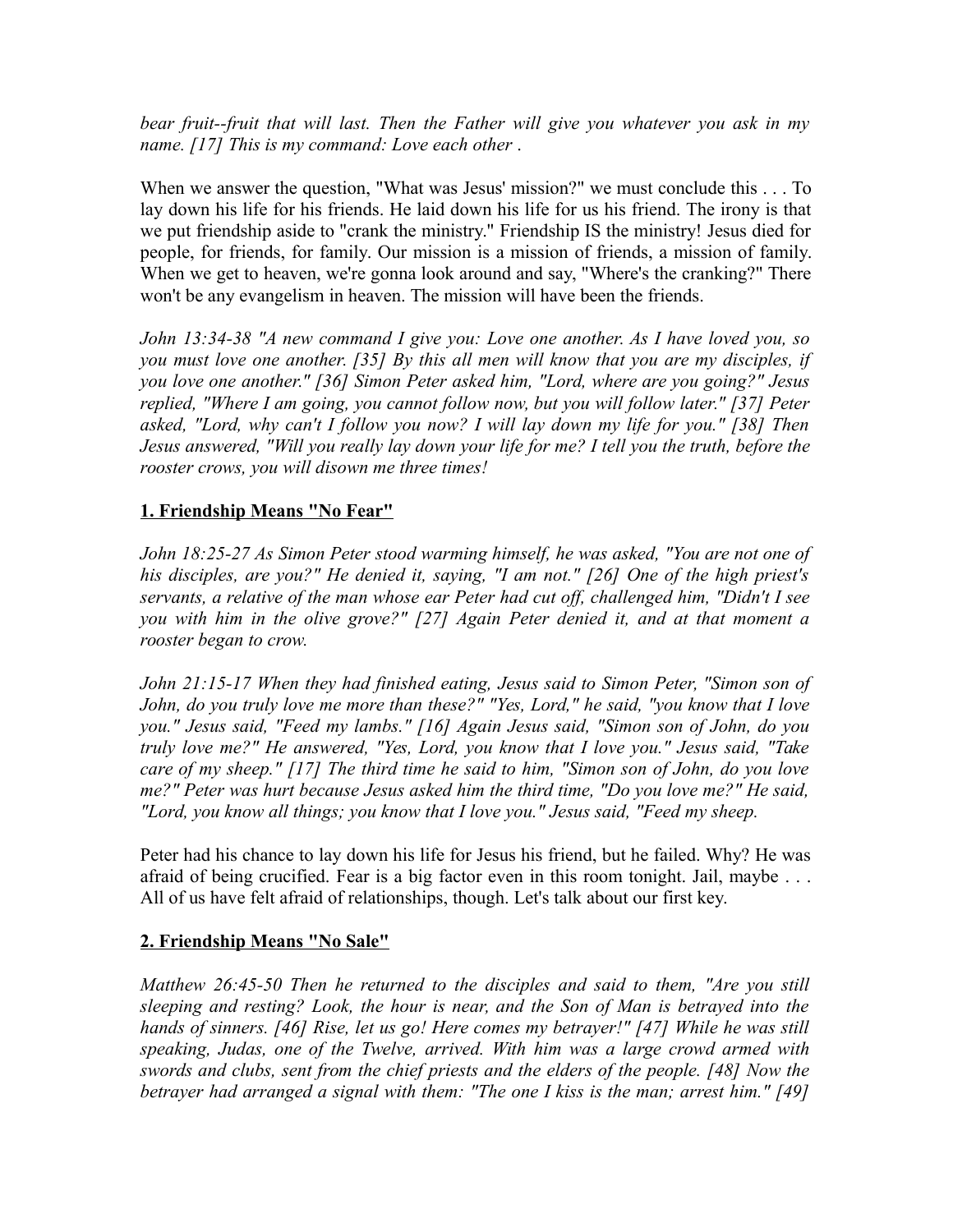*Going at once to Jesus, Judas said, "Greetings, Rabbi!" and kissed him. [50] Jesus replied, "Friend, do what you came for." Then the men stepped forward, seized Jesus and arrested him.*

The Bible calls him "betrayer" twice, but Jesus calls him "friend.".

*Proverbs 17:17 A friend loves at all times, and a brother is born for adversity.*

We've sold out commitment in relationships because we're weary of conflict. This happens in marriage, in parenting, in leadership groups that are divided at the top. There's too much conflict, so we just give up because it's too hard and we can't handle it.

A brother loves at all times. Does God love us only because we return his love?

*1 Cor. 13:7-8 It always protects, always trusts, always hopes, always perseveres. [8] Love never fails. But where there are prophecies, they will cease; where there are tongues, they will be stilled; where there is knowledge, it will pass away. Mark 10:45 For even the Son of Man did not come to be served, but to serve, and to give his life as a ransom for many."*

*Romans 5:7-8 Very rarely will anyone die for a righteous man, though for a good man someone might possibly dare to die. [8] But God demonstrates his own love for us in this: While we were still sinners, Christ died for us.* 

*1 John 4:19 We love because he first loved us.* 

Are we greater than Jesus, in that we can choose whom we love? I don't think so Marriage isn't designed to meet our needs, but to refine our character by loving our spouse. There's nothing so hypocritical as a person who is sure you are the unmerciful servant. We need to give with the hope that the other person gives back, but without expectation. We give without expecting anything back. We initiate forever, even when we are hurt. It may be difficult, but that's what makes it great.

It's hard, but if you'll do it unconditionally God will bring home the prize in your relationships "No Sale" in family, "No Sale" in friendships, "No Sale" when it comes to the mission.

## **47. Can You Hear Their Cries?**

Every Christian goes through some emotional times. We have emotional needs. How many of us feel lonely sometimes? How many of us feel discouraged sometimes? How many of us feel down, lazy, just tired, can't do this anymore, not feel like giving, 'who am I' sometimes. These are the thoughts we get when we are discouraged or down.

Lots of people around us are not getting encouragement. If we feel discouraged, down,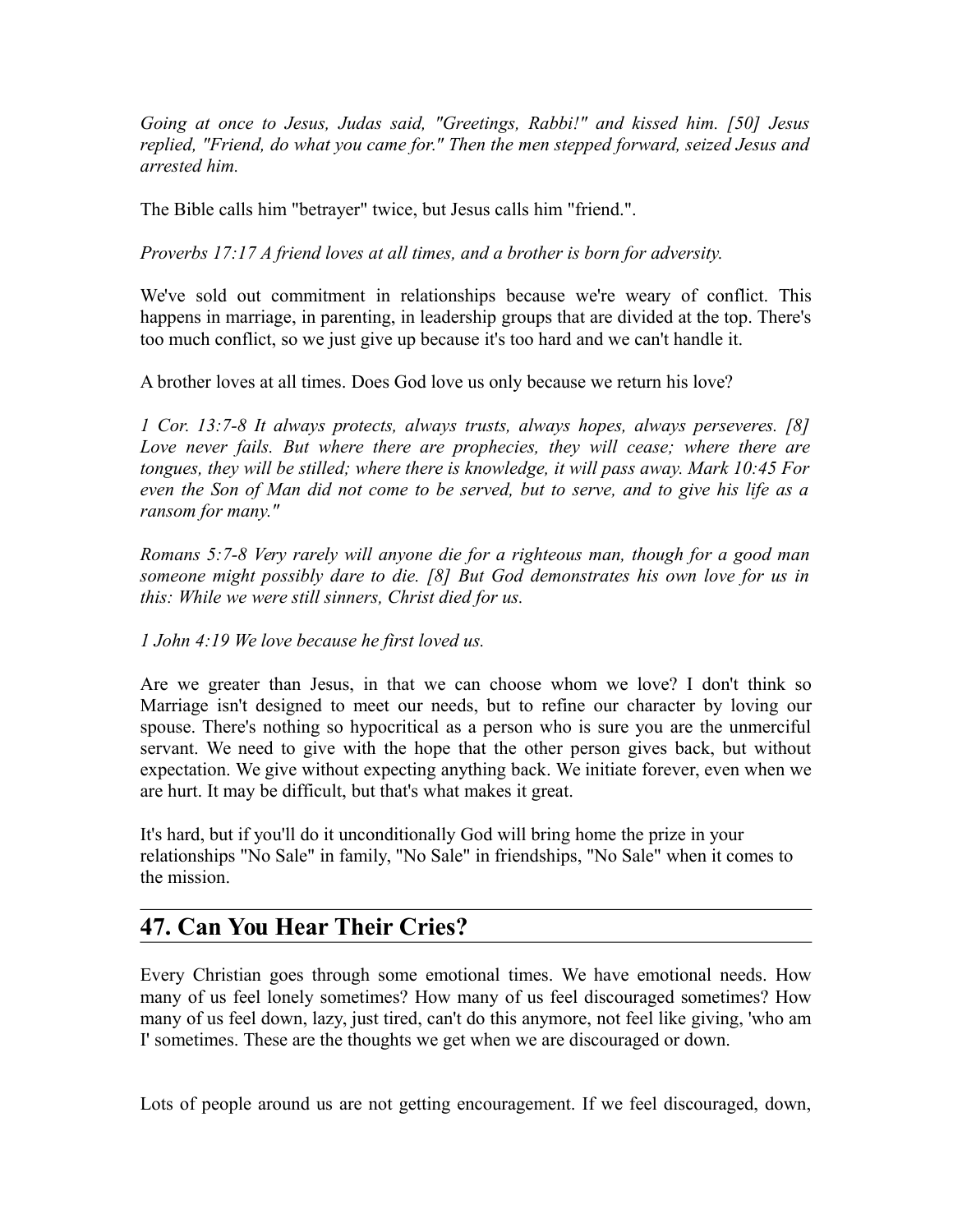lazy, tired at times amid all the encouragement we get, how about lots of people who is not getting it.

Sometimes we feel great to have somebody hang out with us, listens to our cry, comforting us. Same way lots of christians feel. Best way to encourage them first is to understand that their feelings are real and we must make every effort to understand them .

The following scriptures show how different people felt in the Bible. Let us try to understand them.

1. Psa. 31:10-12 My life is consumed by anguish and my years by groaning; my strength fails because of my affliction, and my bones grow weak. Because of all my enemies, I am the utter contempt of my neighbors; I am a dread to my friends-- those who see me on the street flee from me. I am forgotten by them as though I were dead; I have become like broken pottery.

Probably now we might not relate to this. When we go through the same feeling, we relate to this. People go through this feeling. They feel they are nobody. All those who left the fellowship feel that way. They might be with full of sin, messed up life but we should not make them feel forgotten. Let us not forget them.

2. Psa. 88:17,18 All day long they surround me like a flood; they have completely engulfed me. You have taken my companions and loved ones from me; the darkness is my closest friend.

Very depressed person. Can we understand them, darkness as their friend? We got to relate to them and help them to come out of it. They like their worldliness, their worldly job more than their church. Many parents feel that way towards us. Oh they have taken away my son or daughter. When we feel for those Christians we'll make an impact otherwise we'll thrash them with your words.

3. Psa. 142:4 Look to my right and see; no one is concerned for me. I have no refuge; no one cares for my life.

David had lot of people around him to help him. In spite of that he felt this way. Lots of people are not loved, encouraged. For us it is easy to get bad attitudes when somebody say nobody loves me.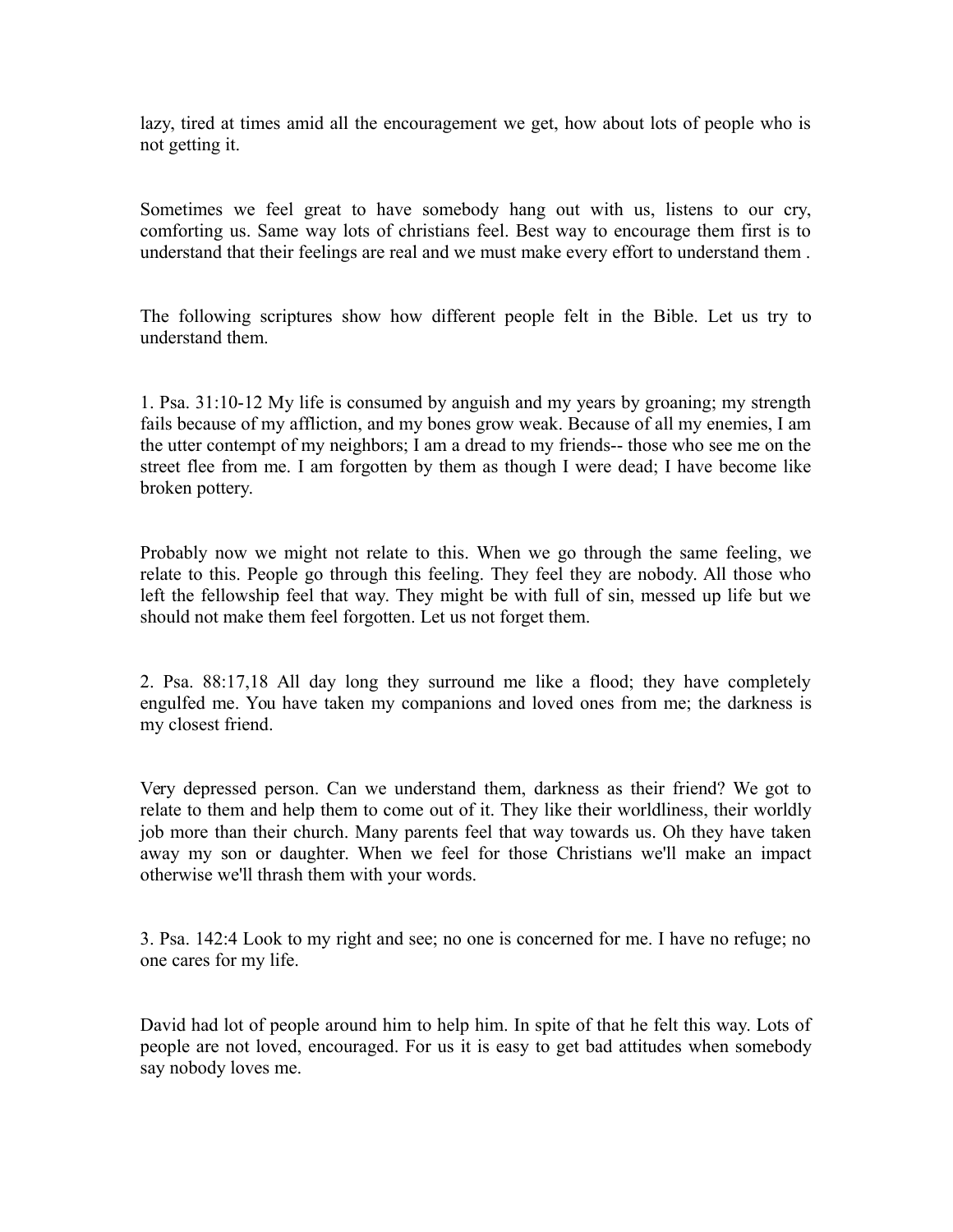4. Mk. 14:48 "Am I leading a rebellion," said Jesus, "that you have come out with swords and clubs to capture me?

We can't call our members rebellious because they don't understand what we are trying to say. They have questions regarding church, leaders, about our convictions. It is a very negative feeling when they're termed rebellious. When we do so they are motivated to rebel. *rebel*.

5. Lk. 15:16 He longed to fill his stomach with the pods that the pigs were eating, but no one gave him anything.

Please feed when people come home. They would feel they gave me something.

6. Lk. 16:20 At his gate was laid a beggar named Lazarus, covered with sores 21 and longing to eat what fell from the rich man's table. Even the dogs came and licked his sores.

There are people like that we got to care for. The best people who can help them and show them compassion are we.

7. Jn. 5:7 "Sir," the invalid replied, "I have no one to help me into the pool when the water is stirred. While I am trying to get in, someone else goes down ahead of me."

Is that the cry of people who visits our church? We need to care for people we got to love, care for them.

Can you hear the cries of such people? We got to be there for them to take care of them.

We don't have to do it alone God is with us. God hears our cries.

Jn. 14:18 I will not leave you as orphans; I will come to you.

Orphans suppose to feel lonely, no parents, no brothers, no sisters, no relatives. We have so many of them. Jesus said that he will not leave us as orphans. He said "I'll be there, I'll not leave you as orphans"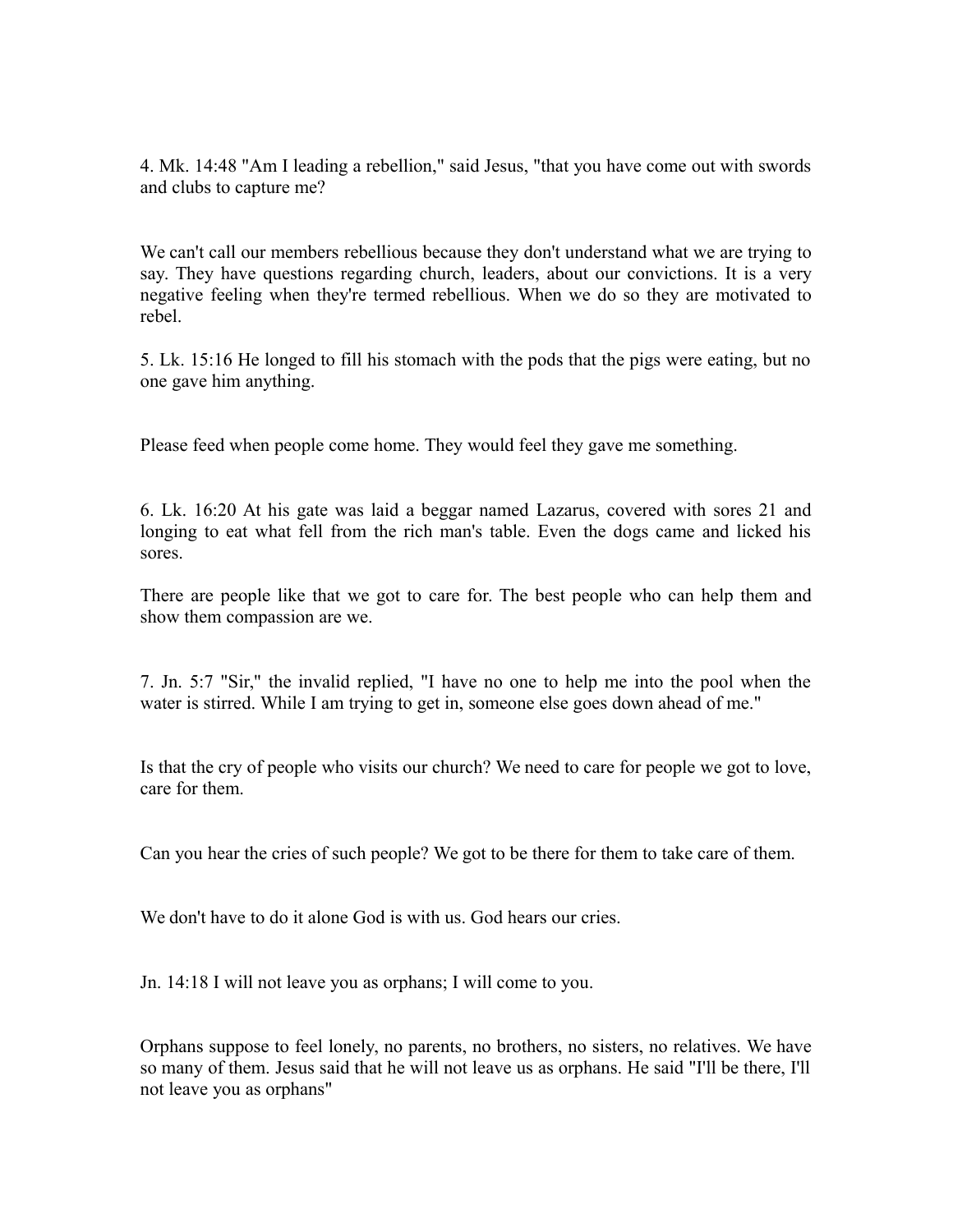Isa. 54:10 Though the mountains be shaken and the hills be removed, yet my unfailing love for you will not be shaken nor my covenant of peace be removed," says the LORD, who has compassion on you.

Jn. 16:32 "But a time is coming, and has come, when you will be scattered, each to his own home. You will leave me all alone. Yet I am not alone, for my Father is with me.

Jesus is saying even if all leave him ,Father will be with him

2 Tim 4:16-18 At my first defense, no one came to my support, but everyone deserted me. May it not be held against them. But the Lord stood at my side and gave me strength, so that through me the message might be fully proclaimed and all the Gentiles might hear it. And I was delivered from the lion's mouth. The Lord will rescue me from every evil attack and will bring me safely to his heavenly kingdom. To him be glory for ever and ever. Amen.

Paul is saying the Lord will rescue him and not leave him alone even if others desert him!

As we live our Christian life we go through many struggles, but always remember God will never leave us to be alone and feel lonely. Let us be there for each other, all the lost and for all the Nation understanding their pain and helping them find the true friend in our Savior Jesus Christ.

## **48. Church Growth [Part #1]**

How can we make our churches grow?

### **1. EXAMINE OUR WAYS**

*Lam 3:40 Let us examine our ways and test them, and let us return to the LORD.* 

When our churches are not growing we got to 1 examine our ways 2 test them and 3 return to the Lord.

That is what Nehemiah did. He went to Jerusalem; he set out to inspect the wall. He examined each wall, checked how it was, noted down the problem and also devised a solution to solve or rebuild each part of the wall that was damaged.

This is what we got to do to make our churches grow. We need to inspect or survey the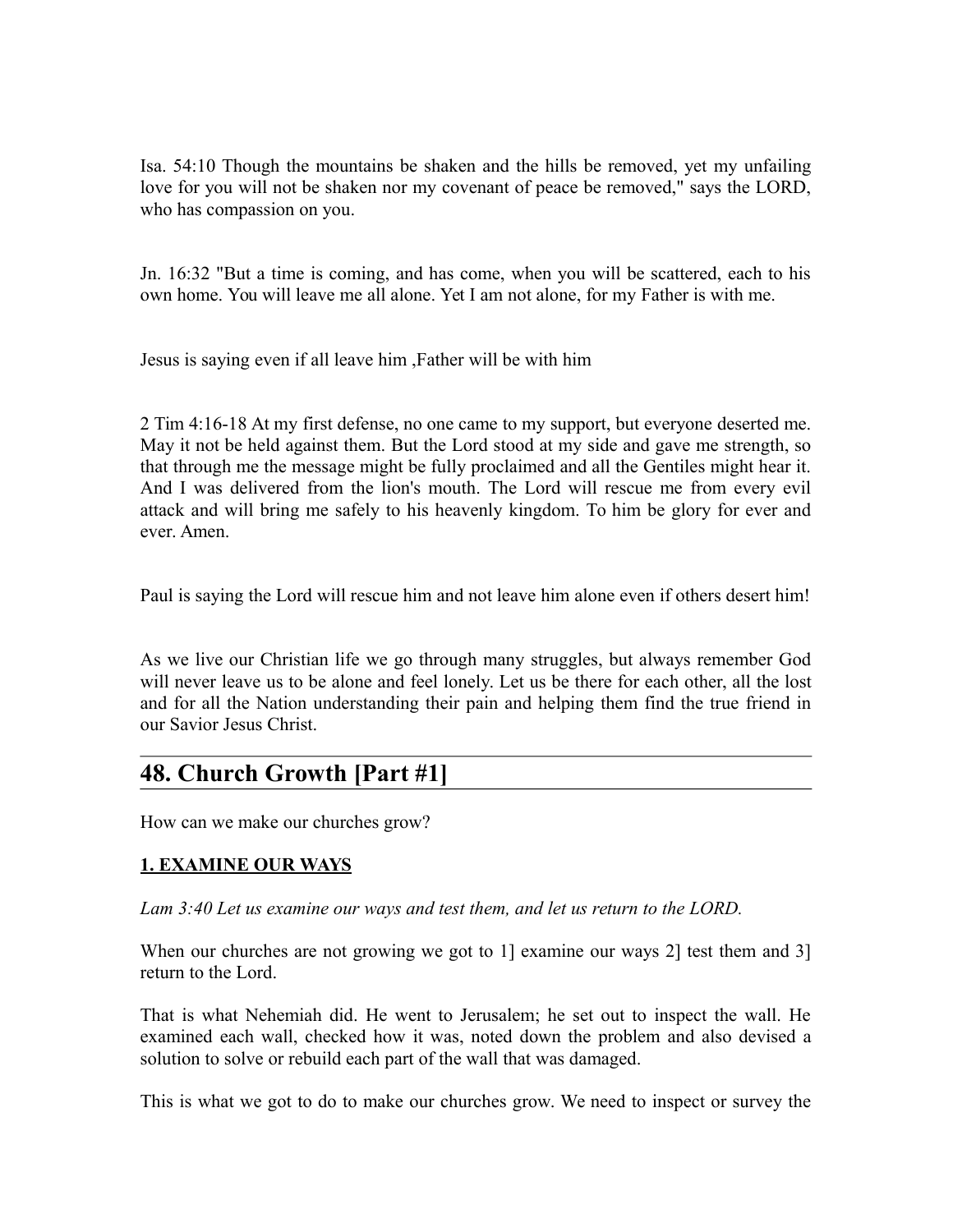Broken Walls[parts] of our churches and find a practical solution to fix them. And God will give us the wisdom, if we ask him to rebuild our broken parts of our churches, just like God had put it in the heart of Nehemiah what to do.

*Neh 2:11-18 I went to Jerusalem, and after staying there three days. I set out during the night with a few men. I had not told anyone what my God had put in my heart to do for Jerusalem. There were no mounts with me except the one I was riding on. By night I went out through the Valley Gate toward the Jackal Well and the Dung Gate, examining the walls of Jerusalem, which had been broken down, and its gates, which had been destroyed by fire. Then I moved on toward the Fountain Gate and the King's Pool, but there was not enough room for my mount to get through; so I went up the valley by night, examining the wall. Finally, I turned back and reentered through the Valley Gate. The officials did not know where I had gone or what I was doing, because as yet I had said nothing to the Jews or the priests or nobles or officials or any others who would be doing the work. Then I said to them, "You see the trouble we are in: Jerusalem lies in ruins, and its gates have been burned with fire. Come, let us rebuild the wall of Jerusalem, and we will no longer be in disgrace." I also told them about the gracious hand of my God upon me and what the king had said to me. They replied, "Let us start rebuilding." So they began this good work.* 

Survey is the right thing to do. What kind of survey we need to do?

Are stats and surveys sinful?

Survey needs to be done with the right motive. We need to know that God is the one who will make our churches grow, it is not us. We need to plant and water, but God does the Growth part.

*1 Cor 3:6-7 I planted the seed, Apollos watered it, but God made it grow. So neither he* who plants nor he who waters is anything, but only God, who makes things grow.

God wanted Moses and Aaron to take the census of Israel.

*Num 1:1-4 The LORD spoke to Moses in the Tent of Meeting in the Desert of Sinai on the first day of the second month of the second year after the Israelites came out of Egypt. He said: "Take a census of the whole Israelite community by their clans and families, listing every man by name, one by one. You and Aaron are to number by their divisions all the men in Israel twenty years old or more who are able to serve in the army. One man from each tribe, each the head of his family, is to help you.*

He wanted them to 1. List every man by name, one by one, 2. Figure out all men who are 20 yrs old or older who can serve in the army, 3. One man from each tribe, the Tribal head to help them.

This is what we do in our churches, have a membership list. But also we need to know what kind of members we have in our church. Categorize them. Find out how many men,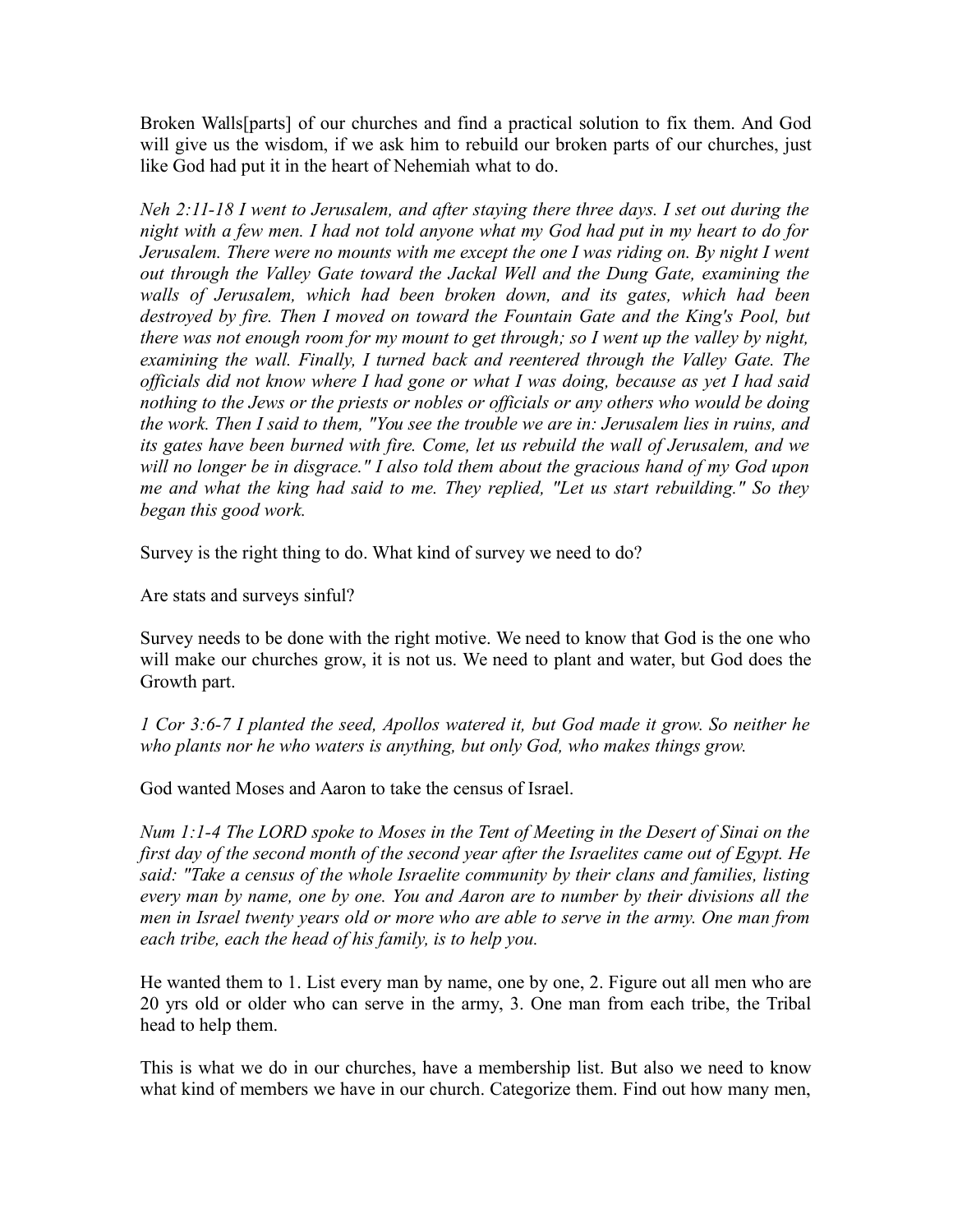women, singles, marrieds, families, campus students, teens, pre-teens who can get baptized in the near future, Tamilians, Malayalees, Maharashtrians, Biharis, graduates, post-graduates, widows, divorcees, single mothers, single marrieds[only one spouse a member of the church], how many who earn more than 5000 or 10000 per month, etc.

Let us figure out which part of the church has grown or not grown. Then make a plan to build up the parts that are not growing and build up the part that is growing so it can grow more.

Only when we do a survey like this we will get to know the cracks in the building and we can fix them. We will personally be able to see which part or group of the church is neglected and we can turn it around.

## **2. CHECK OUR PERSONAL GROWTH**

A church growth mostly is in proportion to the individuals growth especially the leaders growth.

In other words if we are not growing, then the church will not grow.

The Bottom-line of church growth is our own personal spiritual growth.

If we are not growing, means we have become stagnant, so the church become stagnant.

If we are stuck in our spiritual life the church is stuck, and church can't move forward.

We must be convinced that if we are growing we will call others to grow with us. If we stop growing we will stop others from growing.

If we are growing we will have more faith and hope that others can grow and change. If we are stuck we will get the church feel stuck.

Let us check our growth in the last 6 months. Have we grown? What have we grown in or not grown in?

a. Grow in our love for God and people. Being more passionate. [ *2 Th 1:3-4 We ought always to thank God for you, brothers, and rightly so, because your faith is growing more and more, and the love every one of you has for each other is increasing. Therefore, among God's churches we boast about your perseverance and faith in all the persecutions and trials you are enduring.* ]

b. Grow in our wisdom and knowledge.

c. Grow in our understanding of ministry and ministry principles.

d. Growing in our character - confidence, Boldness in evangelism,joy, weight, purity,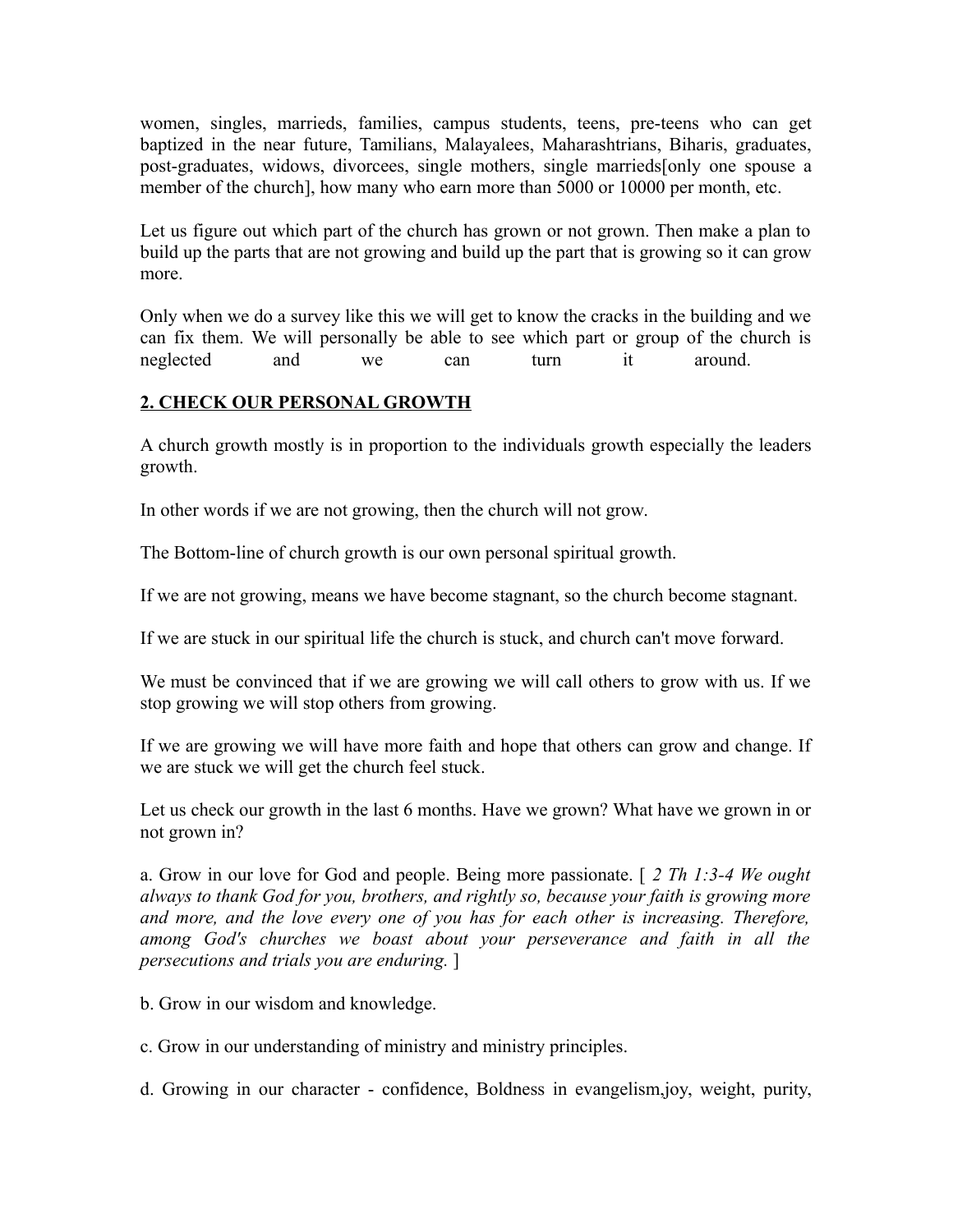responsibility, financial discipline. [ *2 Pet 1:5-8 For this very reason, make every effort to add to your faith goodness; and to goodness, knowledge; and to knowledge, selfcontrol; and to self-control, perseverance; and to perseverance, godliness; and to godliness, brotherly kindness; and to brotherly kindness, love. For if you possess these qualities in increasing measure, they will keep you from being ineffective and unproductive in your knowledge of our Lord Jesus Christ* .]

e. Growing in our maturity - distinguishing right from wrong.[ *Heb 5:14 But solid food is for the mature, who by constant use have trained themselves to distinguish good from evil.* ]

f. What about Personal Fruit? Have we been fruitful yet?

Let us examine and test our ways, return to the Lord[Head] of the Church, to ask for wisdom to plan for Explosive Growth in our churches.

# **49. Church Growth [Part #2]**

How can we make our churches grow?

## **1. EXAMINE OUR WAYS**

## **2. CHECK OUR PERSONAL GROWTH**

### **3. CHECK THE PULSE**

#### **a. Sensitive discipling.**

Are people happy? Specifically focus on every group in the church and find out are they happy? Check the family group, zone, sector, Malayalees[language group], old x'ns, young x'ns, teens, campus students, the newly weds, married people with kids, physically disabled, the poor disciples, pregnant women, bereaved families, mothers with new born babies, widows, etc.,

#### **b. Training of disciples and leaders**

(i) Scriptural Training - leaders and disciples need to learn Guard the gospel. The first 5 studies - Who is God, Who is Jesus - I, Who is Jesus - II, Word of God and Discipleship. Most of our people only need to know these 5 studies to start studying with non-x'ns.

(ii) Ministry training - Ministry training can be done in different ways.

Watching and learning

Listening and learning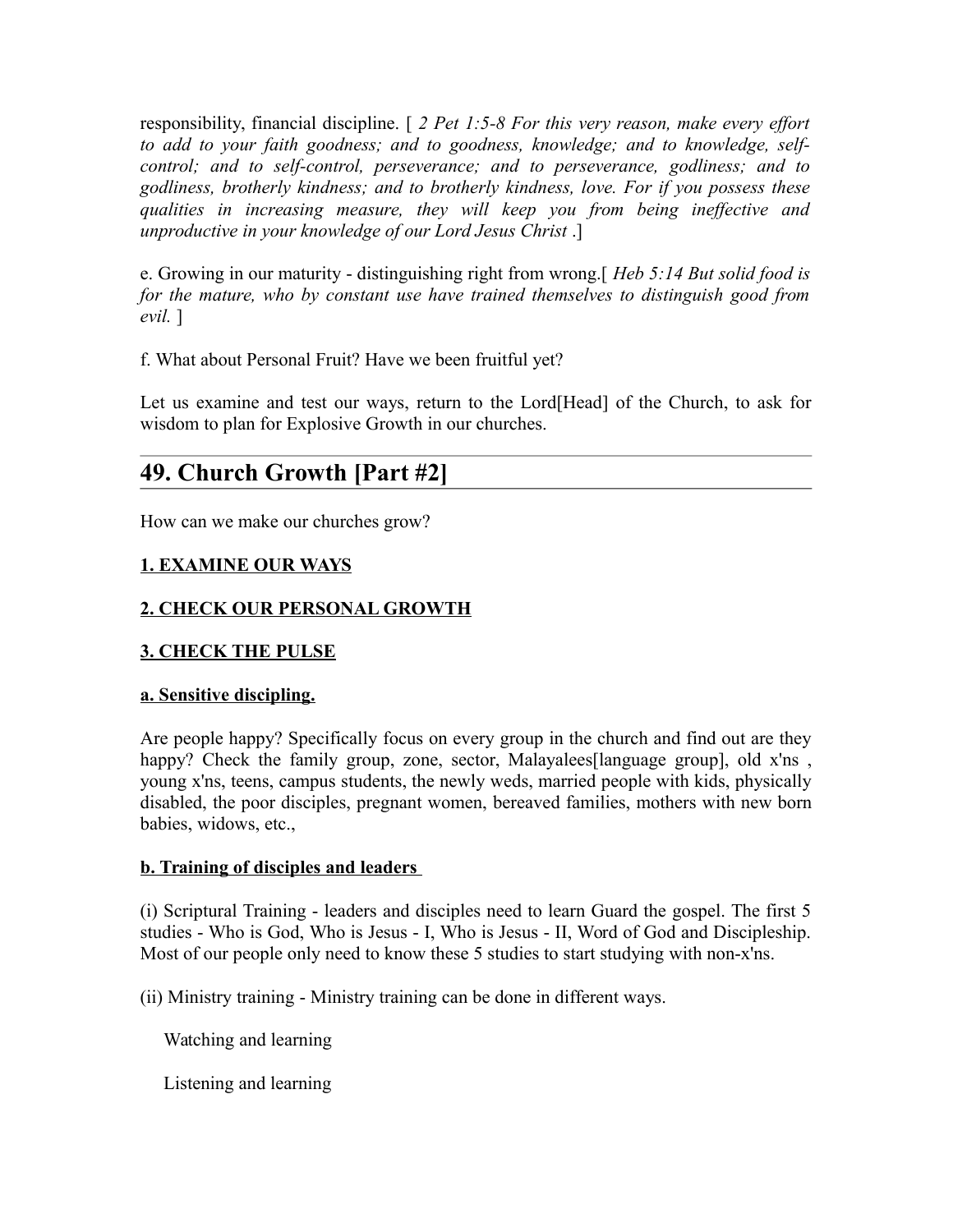Teaching and learning Experiencing and learning Making mistakes and learning, Asking and learning Imitating and learning

There is nothing like people being with you and around you to influence them and train them. In general people need lot of specific instructions to make them victorious.

(iii) Character training - has to be done sensitively with out being harsh. Many people have limitations in how much they can change their character weaknesses. Being patient with them and lovingly addressing their weaknesses can motivate them to change. Some brothers in their zeal to change an another person has often left them crushed and bitter. Work with people on their - Joy level, confidence, reliability, self-control, purity, humility, marriage,financial discipline, punctuality without crushing them.

#### c. Group Needs and Identity.

Luke 6:13 When morning came, he called his disciples to him and chose twelve of them, whom he also designated apostles: In each of our churches we have different sizes groups with their own individual identity and influence.

#### $CHURCH = CEL + CLAN + CONGREGATION$

CELL = a small group as a nucleus of the church  $[SIZE = 3-12$  disciples]. This group provides an environment for personal intimacy in relationships. This small CELL[family group] can and must meet all the needs of the disciples. The ideal group size should not increase more than 12. This group can imitate the group of Apostles that Jesus led of 12. Where their individual needs was met by Jesus himself as the CELL[family group] leader. In this group there should be a great heart of openness of any struggles, can focus on evangelism, and the group to feel like a family just like that of Jesus[John 13:34-35].

 $CLAN = A$  large family or group with strong common interest or identity. [SIZE = 25 -200 disciples] This group gives a sense of belonging to all members and all the members can easily know each other's names. A zone, sector, campus, teens gives a special identity for disciples and they can have a sense of pride in belonging to this CLAN[sector/zone/campus/single/Mighty men]. Jesus had this group when he met with the 72 [Luke 10:1,17] and Peter had a group like this when he met with the 120 believers[Acts 1:15] after the ascension.

CONGREGATION = A crowd or mass gathered together for religious worship  $[SIZE =$ 200+] This is our Sunday worship service. Where the disciples may not know all the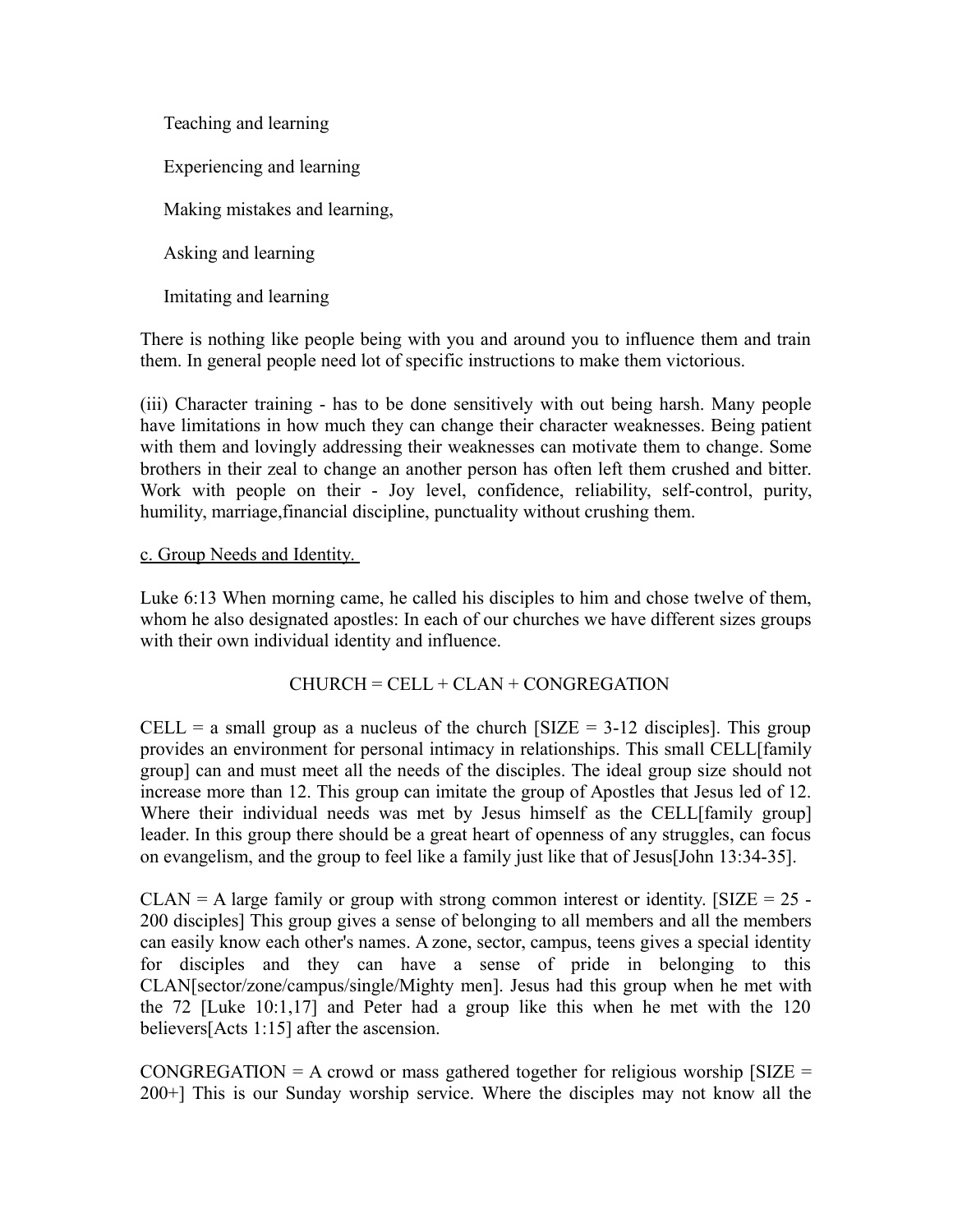members names but there is a spirit of Celebration and joy as all the Cell and Clans come together to worship God. This group builds up the faith of everyone else who come. This is the group that Peter preached to on the day of Pentecost and 3000 were baptized [Acts 2:3,41]

In our churches our groups are divided as follows

Family groups[3-12 disciples] - CELL

Zones[2 familygroups, upto 25 disciples] - CLAN

Sectors [2 or more zones, 50 upto 200 disciples] - CLAN

Regions [2 or more sectors, 200-500 disciples] - CONGREGATION

Church [All members] - CONGREGATION

Also we have Campus Ministry, Teens ministry, Music Ministry, Pre-teens ministry,Singles ministry, Marrieds ministry, Golden Age ministry, Mighty Men/women, Malayalam Ministry, Telugu Ministry etc. - all these groups are type CLAN.

In our CHURCHes all these groups  $[CELL + CLAN + CONGREGATION]$  need to do well. Each of the meeting of these groups should be inspiring and if they all function well will produce Great Church Growth.

#### d. Everyone's participation.

1 Pet 4:10 Each one should use whatever gift he has received to serve others, faithfully administering God's grace in its various forms. Every disciple must be ACTIVE. We need to make every disciple feel important and useful for God and His kingdom.

e. Consistency or Too many changes?

Consistency brings a sense of security and clear direction to our disciples. Too many changes and confusing dates of events produces insecurity and bad attitudes among the disciples.

Also the Rhythm of the church should not be changed randomly and emotionally. Reactive leadership people can't trust and follow. A consistent leader people appreciate and wholeheartedly follow. Every month there should be consistent focus on Baptisms, Restorations, counting out people who are unrepentant, encouraging the weak, marriage, family, singles, marriage planning for singles etc. So we can see a consistent growth in the church and not just erratic growth. As we see in the New Testament Acts, there was a consistent explosive growth in the church. As we see even in Acts 6:1-7, even with problems within the church, because the apostles were consistently focused on the Ministry of the Word and Prayer, the Churches grew rapidly[Acts 6:7].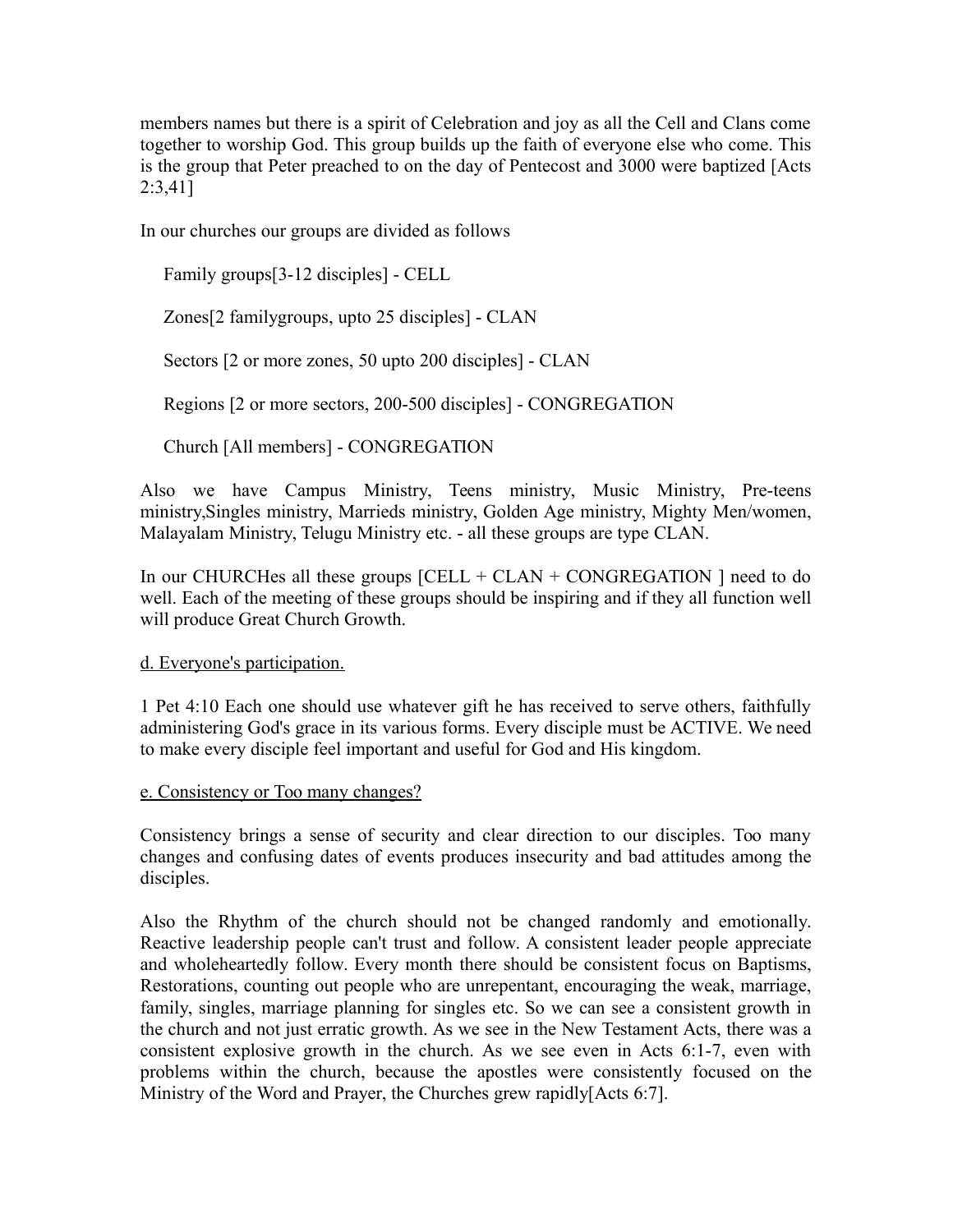Let us examine and test our ways, return to the Lord[Head] of the Church, to ask for wisdom to plan for Explosive Growth in our churches.

## **50. Forgiveness [ Part #1 ]**

'Cross' has to be an experience to live out every day. It's not some story; it has to be an experience of what Jesus did for us. It is something that should keep us alive as Christians, nothing else. The only thing that keeps us alive as a Christian is that, we are saved. We are Christians only by His grace. Our sins were forgiven when we got baptized.

And the only thing that is going to keep us going for the rest of our life, if God willing, is that experience of forgiving. That experience of God taking away all our sin. He cleansed us, purified us, washed us and renewed us. He put a new spirit in us. He gave us a new purpose. He gave us a new life. He gave us a new hope. He gave us a reason to live, one day to go to heaven, being one with him forever. That is why we all hold on to our faith.

Are we enjoying our Christian life, are we enjoying the fellowship? Why are we not enjoying if we are not enjoying? What is hurting us? What is bothering us? What comes our way to enjoy the relationship with God and with our brothers and sisters? Or do we feel a wall between us and God? We know what a wall is?

Sometimes when you have problem with husband or wife you feel there is a wall between both of you. I am saying something but he/she is rebounding back and he/she is not getting across and you feel there is a wall. And when there is a wall between both of you, you just can't get through. You can't feel close. You can't enjoy your relationship. You can't be united. You can't be happy. Isn't that true, it is still between both of us. When there is a wall the only thing that bonds us is, when you break that wall. So that you can have honest communication, relationship, you can listen to each other so that you can forgive each other.

Is there a wall between us and God? What should be the reason? There are two main reasons.

1. Sometimes it is our sin. Sin creates a wall and Bible says in Isaiah there is a wall between us and God. What is that wall made of - 'sin'? *Isa 59:1,2 Surely the arm of the LORD is not too short to save, nor his ear too dull to hear. But your iniquities have separated you from your God; your sins have hidden his face from you, so that he will not hear.*

2. And the other reason there is a wall is, sin of others. When others sin against you, you face a wall between you and the other person and even between you and God.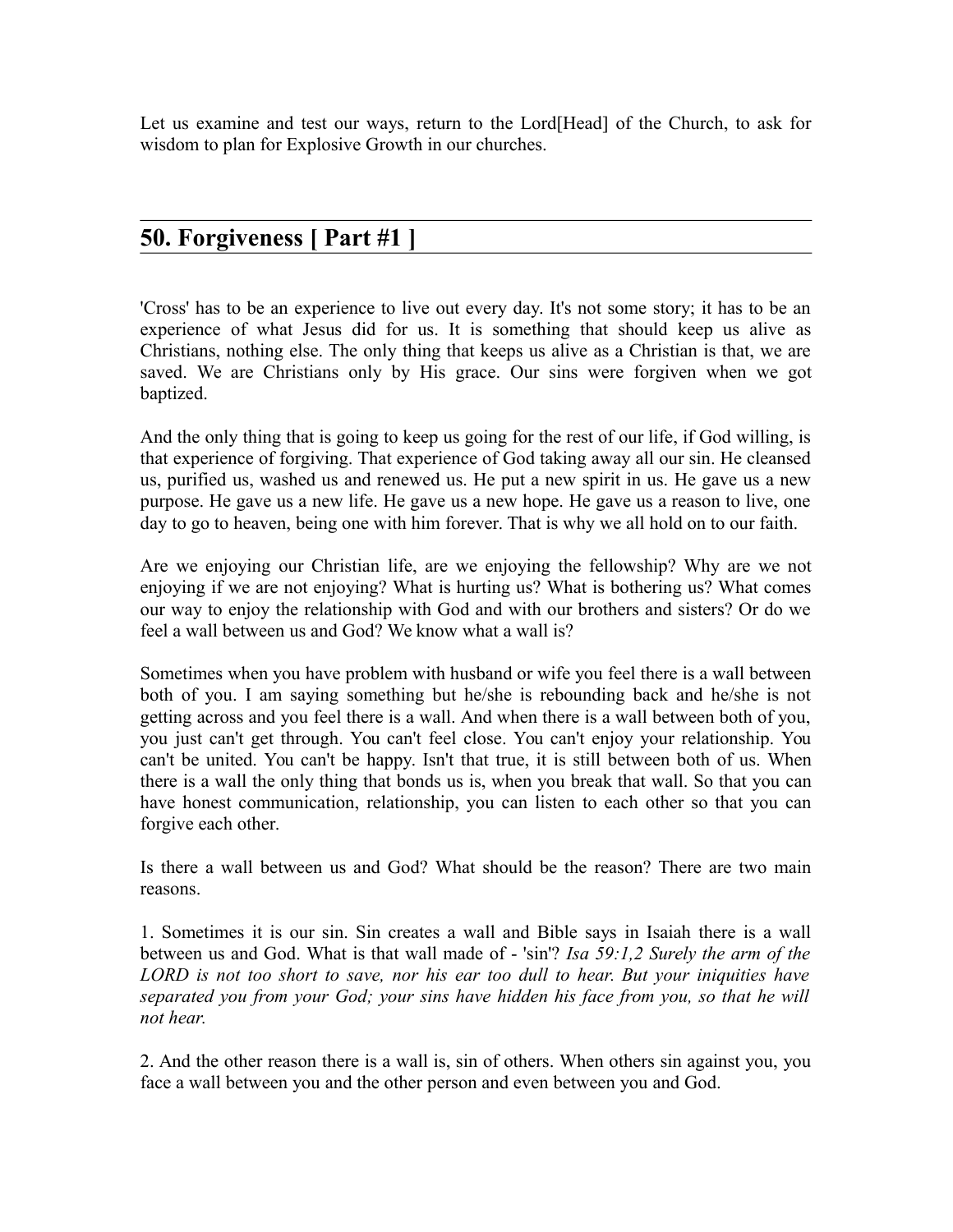You got to ask your self what is hindering you? How are you dealing with it? Are you dealing with this wall that you are facing in your life? How serious are you in dealing with this wall? Sometimes we know there is a wall and we keep the wall growing, becoming stronger, putting more bricks, putting more concrete in it so it can never be broken. We just don't take the heart and the seriousness to deal with the wall. We destroy our faith, our precious faith, more precious than the gold. It is much, much precious than all gold put together in the entire world.

Our faith is much more precious than the gold that we all give so much value to. So the good news in the Bible is God always shows a way out whatever trails and struggles we are going through, whatever wall we are facing. The Bible says God will always give you a way out of any struggles, any pain, any wall that you are facing. That's the promise of God.

So when it is our sin that is blocking our relationship with God and holding us in enjoying our Christian life then we have to deal with that sin. We have to confess our sin. We have to repent of our sin before God. We have to ask forgiveness from God and from others and restore our fellowship with God and others that is what we got to do. The beauty of fellowship and our family group that we are part of it helps us to talk and share our heart with one another and disciple each other, teach each other and instruct each other. Why? Because God knows we on our own cannot deal with the mess in our life. We need some body.

God sends some one to guide us that is why it is so important to be part of a small group and fellowship. We call it a family group, house church or even bible talk. Why we need to attend? Not just to come and show our face and go, for us to enjoy the fellowship. And we can share honestly with brothers and sisters in the group and we can take help with the sin in our life that is burdening us, that builds the wall.

Sin of others affects most of the people. When sin of others, what does it do to you? The number one debate of Satan, the trap of Satan, destroys people's faith in the fellowship, in their life is the sin of others. Why do people leave the church? Think about it, the same reason why people walk out of the marriage. Why do people walk out of marriage? Why do children walk out of the house? Why do people resign from work? Why? Somebody hurt them. Isn't it that is the number one reason, even in the church!

And we think it is a normal thing, we think it is an acceptable thing. Okay just like that it happened in the world it happened in the church. No church is the place where we need to deal with it in a godly way. We can deal with it in the world too because this is part of life. Others will sin against us, why? We all fall into sin and we are living together. We are trying to make things work and we are going to hurt one another. We do some thing knowingly or unknowingly, purposely not purposely whatever it may be but we have to face it. We have to learn to deal with it because the number one reason people leave the church, even God because they get offended. To be continued.... 1. Offences Will Come 2. What You Give Is What You Receive.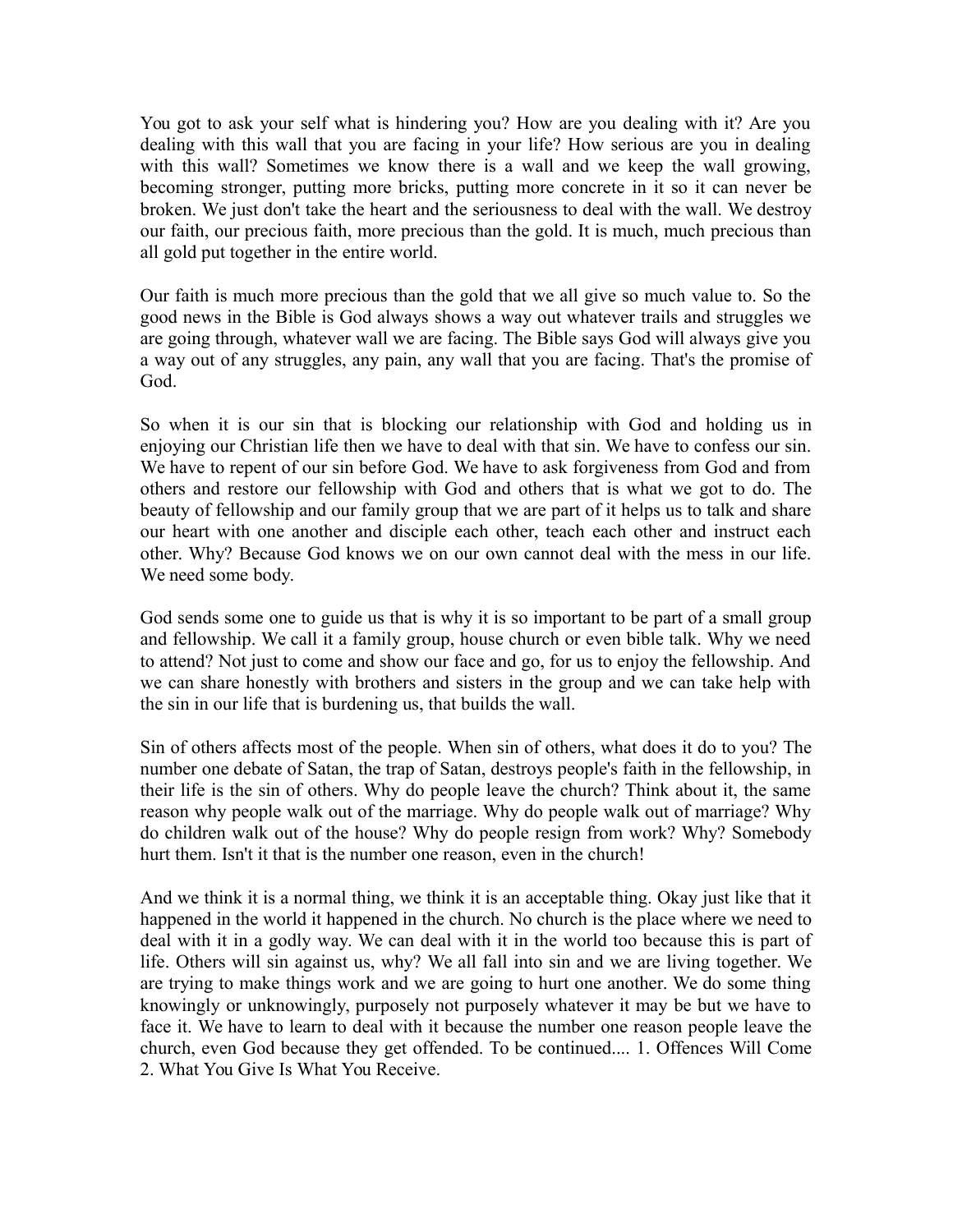## **51. Forgiveness [ Part #2 ]**

#### **1. Offences Will Come**

*(Luke 17:1-5 NIV) Jesus said to his disciples: "Things that cause people to sin are bound to come, but woe to that person through whom they come. It would be better for him to be thrown into the sea with a millstone tied around his neck than for him to cause one of these little ones to sin. So watch yourselves. "If your brother sins, rebuke him, and if he repents, forgive him. If he sins against you seven times in a day, and seven times comes back to you and says, 'I repent,' forgive him." The apostles said to the Lord, "Increase our faith!"*

We are living in a dream world saying no body is going to offend us; nobody is going to hurt us in the church. We are living in a dream world, why? It is impossible. Jesus says we will be offended. Somebody is going to step on our toe someday. If it didn't happen today or yesterday it is going to happen tomorrow. We will be offended. Things like that will come. And the Greek word for offence or things that cause people to sin is the word called 'scandalon', what is scandalon? Scandalon is basically that part of a trap, in the rat trap there is a little part that is very sensitive. The place we tie the food for the rat to come and eat. It has to be kept open. The rat has to simply touch the sensitive place where the food is attached to the little part that is so sensitive. If we touch it the spring will come off. Then immediately it shuts and it traps the rat. That part of the rat trap that is so sensitive, that gives way to trap the rat is called scandalon.

In different version that little word is translated differently. In other words it means 'fall away'. Jesus is saying blessed are those who don't fall away on account of me. The word is 'scandalon'. So here basically we are trapped, the way Satan traps is through this scandalon, he is just waiting for us to get offended, for us to get hurt, for somebody to hurt us. Then what happens, we get hurt? What we are supposed to do when we are hurt? We are supposed to forgive the other person isn't it? So what does Satan say? Don't forgive; it is wrong what the other person has done. Let the other person better repent and say sorry. Ask for forgiveness or pay back for what the other person has done and then we will feel better. That is how we deal with it. We get bitter and we become unforgiving.

When we have this sin of unforgiveness or when we get offended and if we keep that offence in our hearts we develop bad fruits in our Christian life. We are supposed to produce good fruits, the fruit of the spirit: love, joy, peace, kindness, gentleness, etc. But instead of that what becomes our fruit? Anger, rage, malice, jealousy, resentment, bitterness, quarrel and hatred. All these fruit are result of what? Offence, that some body hurt me. And that is the number one trap of Satan.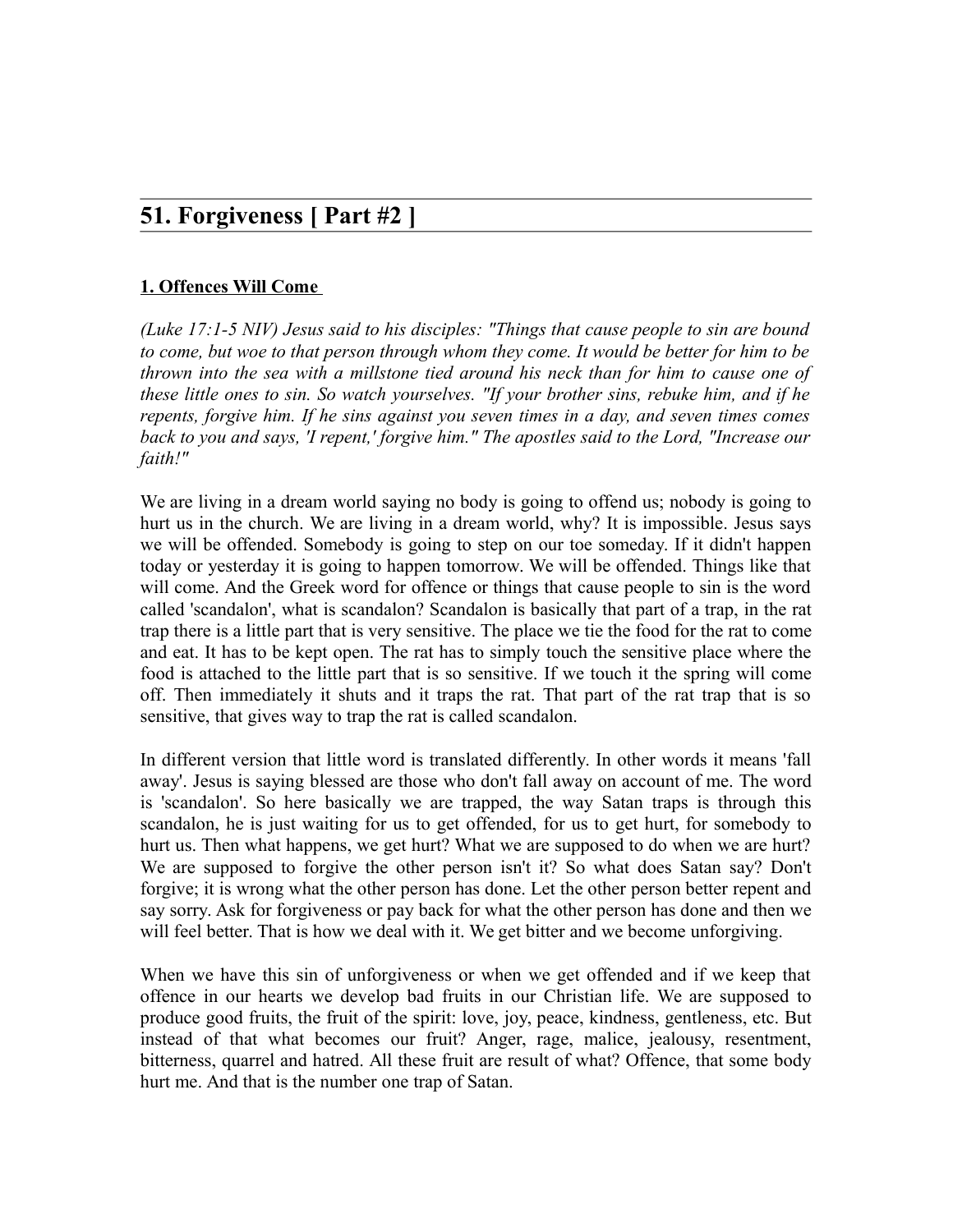Sometimes we walk inside the church saying, 'what a loving church'; 'every one is perfect' isn't it? we feel that way in the beginning. It's like our family, initially all the kids in their family thinks that their mother and father are perfect. Then they get little older and become pre- teens age oh! My father is not the way I thought he is. My mom has got some problems here. Isn't it? And that is the truth with every one, any family. We come to Gods family, same thing we think in the beginning. Every thing is perfect! What an incredible leader we have in the church. Look at the brothers and sisters, they are so loving. They call me every day; they always reach out to me.

It is just like dating. We are getting to know about your wife or husband that's how we feel, what a perfect human being. After getting married then we think, oh my God there is some major problems here. That is natural. We are living in a dream world. If we are totally in love with somebody we will think that she or he is totally perfect. The one who is experienced in marriage will think, wait for few more months after marriage then they will figure it out. Why? We think its not going to happen to us and so we are not prepared spiritually as we become Christians and live out a Christian life. How are we going to face this offence? And when offences come people are just blown away and many of them leave.

I can't bare this, I thought all are perfect and you are a perfect church and you all are super loving and kind. Now all of them become very busy and have things to do. Taking care of their family and taking care of their children and don't attend my call and you don't do this and you don't do that, you don't follow up.

We just get all mixed up and we don't realize that we got offended and we think how dare that they offend me. So we feel we have right to do what ever we want, to walk out of the relationship, to walk out of the friend ship, walk out of the marriage and even walk out of the church and even sometimes walk out of God. We think God has offended us. He has not answered our prayers. He has not loved us.

I really prayed to him saying if you are really God give me this job. If you are really God you should pull me out of this sin. If you are really God you have to rescue me from this terrible situation I am in and the terrible storm I am in. God I am sorry to say that you didn't answer my prayers and I don't believe that you are there so I am walking out. This is the number one problem and reason why people leave God and they don't hold on to their faith and they fall. Satan has found a best way to trap us all.

We will be offended. Jesus is talking to his own disciples; suppose a person offends you seven times in a day and seven times he comes and tells you I repent what you should do? Forgive now in this case the person is repenting seven times. It's good if somebody is repenting seven times, but would we have that much patience to endure seven times offence. Seven times in a day if the person comes and says sorry, would that make us happy? May be not. We will be saying like, you should have repented the first time why you are repeating? But Jesus is making some thing very clear here. So we have to learn to deal with it in a very godly way.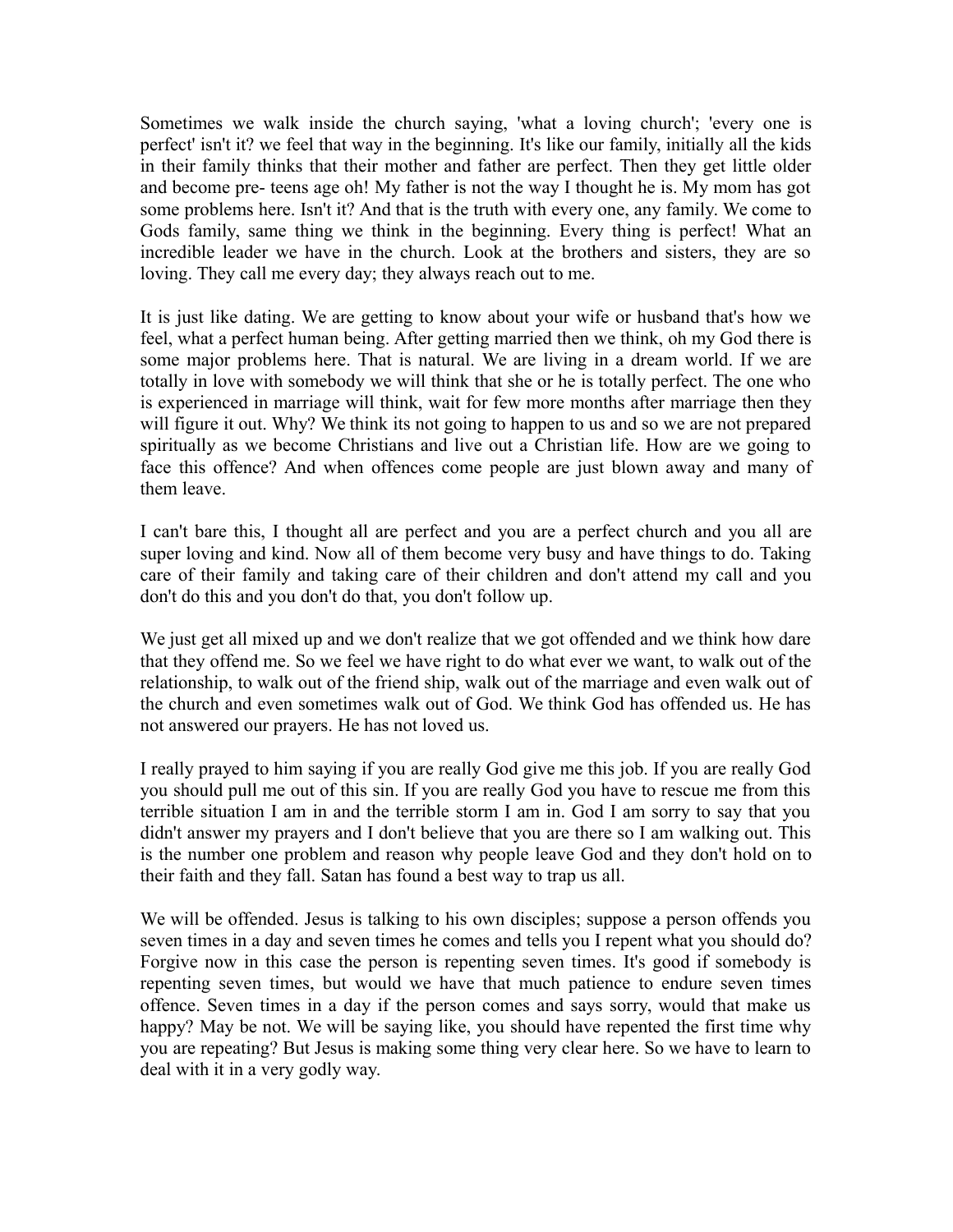There are two categories of offended people.

1. First category are those have being treated unjustly, truly being treated unjustly.

2. The second categories are the people who believe that they are being treated unjustly they are not being treated unjustly but they just feel they have being treated unjustly, because they judge by assumption and appearance. Did they treat you like that; you are just waiting for some body else to get offended for you to get offended. Somebody is getting offended why are you offended? That's our human sinful nature we just go on with the tide if everybody in the church is offended. I am also offended if every body is hurting and throwing stones on the leaders. I should also throw stones on the leaders, if everybody is accusing, we also should join the party of accusation. No, this is about our heart and these are the two kinds of people.

So what we do when we feel like we are offended? We blame, we point a finger and accuse and then we condemn. Who accuses according to the Bible- Satan. Satan is an accuser and he is the one who condemns. What did Jesus come for, John 3 for God so loved the world that he sent his one and only son to do what? He came to save the world not to condemn the world. Jesus never came to condemn us. He came to save.

How come as Christians we are condemning each other? Some of us we think that's how we are called to do - no, we are called to imitate Jesus. We are called to forgive just like He forgave us. He calls us to forgive. Some of us feel we have the right to condemn because some body offended, somebody hurted us. Some body has to pay the price. No, Jesus paid the price and Jesus came to save the world. He did not come to accuse and point the finger at you. He came to lift that accusing finger and to give you a new life that is why Jesus came.

Church is not perfect. Bible says every church is imperfect that is why letters were written to the churches. If we read the letters what does the letters contain all the problems in the church. Every letter, Corinthian letter, Roman, Ephesians, Galatians, personal letters to Timothy, Titus and Philemon all dealing with mess.

Somehow we think our church should be perfect. It will never be perfect. We know who will be perfect only Jesus. The only thing that is going to remain perfect all our life is Jesus, because the Bible says, that Jesus is the same yesterday today and for ever. If our foundation is church then we are going to get offended because that is not going to be stable because we are the church. If we are not stable as Christians, church is not going to be stable, But who is stable, who is the same, Jesus, yesterday today and forever.

Foundation has to be built, our Christian faith has to be built on Christ. No other foundation is going to survive because times are going to come, it is going to beat on our house that we are building on. If we are not going to build on the solid foundation the rock Jesus, we will fall. Guess what foundation is the church built on. If the church foundation is not Christ it is going to fall. If it's built on leader, if it's built on relationship, that's not gong to last long. When one person becomes unloving, that's all finished.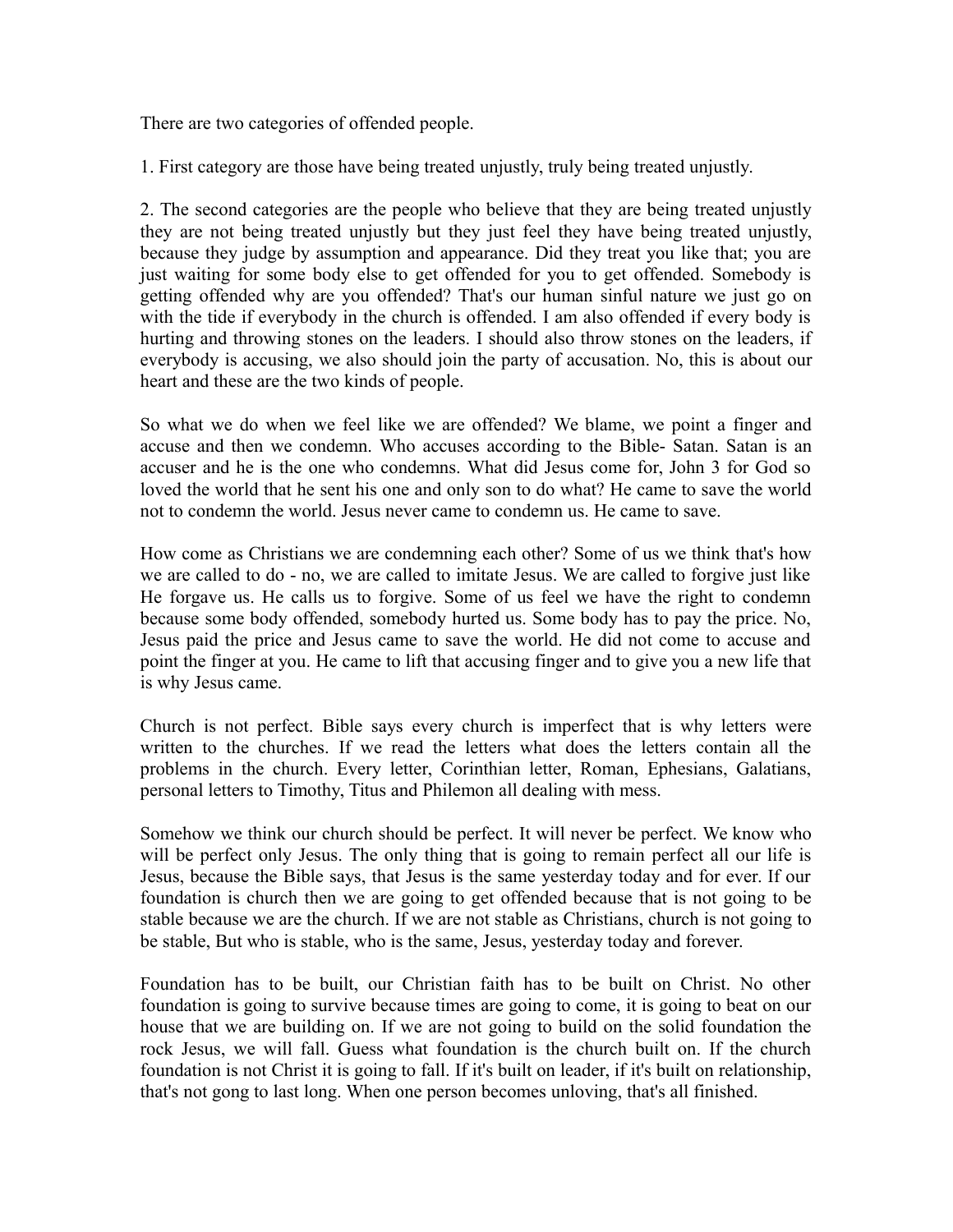The church is just us not the leadership, we are part of the same church and we have to realize that our foundations has to be Christ, no other foundation we should build it on. If we have built it on any other foundation, if we have become Christian for any other reason, God is going to shake it so that He can test us what we are really built it on. He is going to fire at us. He is going to make us to walk through fire and find out what are we really made of. If we are made of any other material it is going to get burnt and gone. If our foundation is not the truth of Christ, Christ being the center of our faith, life and hope then we are going to fall.

# **52. Forgiveness [ Part #3 ]**

### **1. What You Give Is What You Recieve**

We live in a culture where we don't mean what we say. We say some thing and people take it for granted. Our boss is telling us that we will be fired if we come late tomorrow. And then we say, our boss keeps saying this. But the next day we get a letter that we are fired from the job. And we say what! I thought he was joking, he had a smile on his face when he told me yesterday. That's the problem they just say something they just don't care about it. That is what the world, nobody means what they say. We say, 'We will do this for you' and we make lot of promises and we don't really keep it. We made lot of promise when we got married but we don't keep many of them. We keep breaking the promises.

*(Mark 11:25 NIV) And when you stand praying, if you hold anything against anyone, forgive him, so that your Father in heaven may forgive you your sins."* 

*(Mat 6:14-15 NIV) For if you forgive men when they sin against you, your heavenly Father will also forgive you. But if you do not forgive men their sins, your Father will not forgive your sins.*

There is a conditional statement. Only if we forgive other peoples offence then our heavenly father will forgive us. Jesus means what He says, we are the one who take it lightly. We think He keeps saying many things. No Jesus is not another human being. Jesus is Lord. That is why we worship him. He means what He says. If we don't forgive men when they hurt us He will not forgive us.

What did Jesus teach us to pray? *Mathew 6:12 forgive us our sins as we forgive those who sin against us.* The way we should pray is, as we forgive our sinners we are also going to be forgiven, we also need your forgiveness that is the prayer Jesus did. There is no other option. Jesus is not saying, its okay even if we don't forgive. Its true some may really hurt us, they really abused us, tortured us, they didn't care for us. They promised us many things but they didn't keep up to it. So we have every right to keep up that offence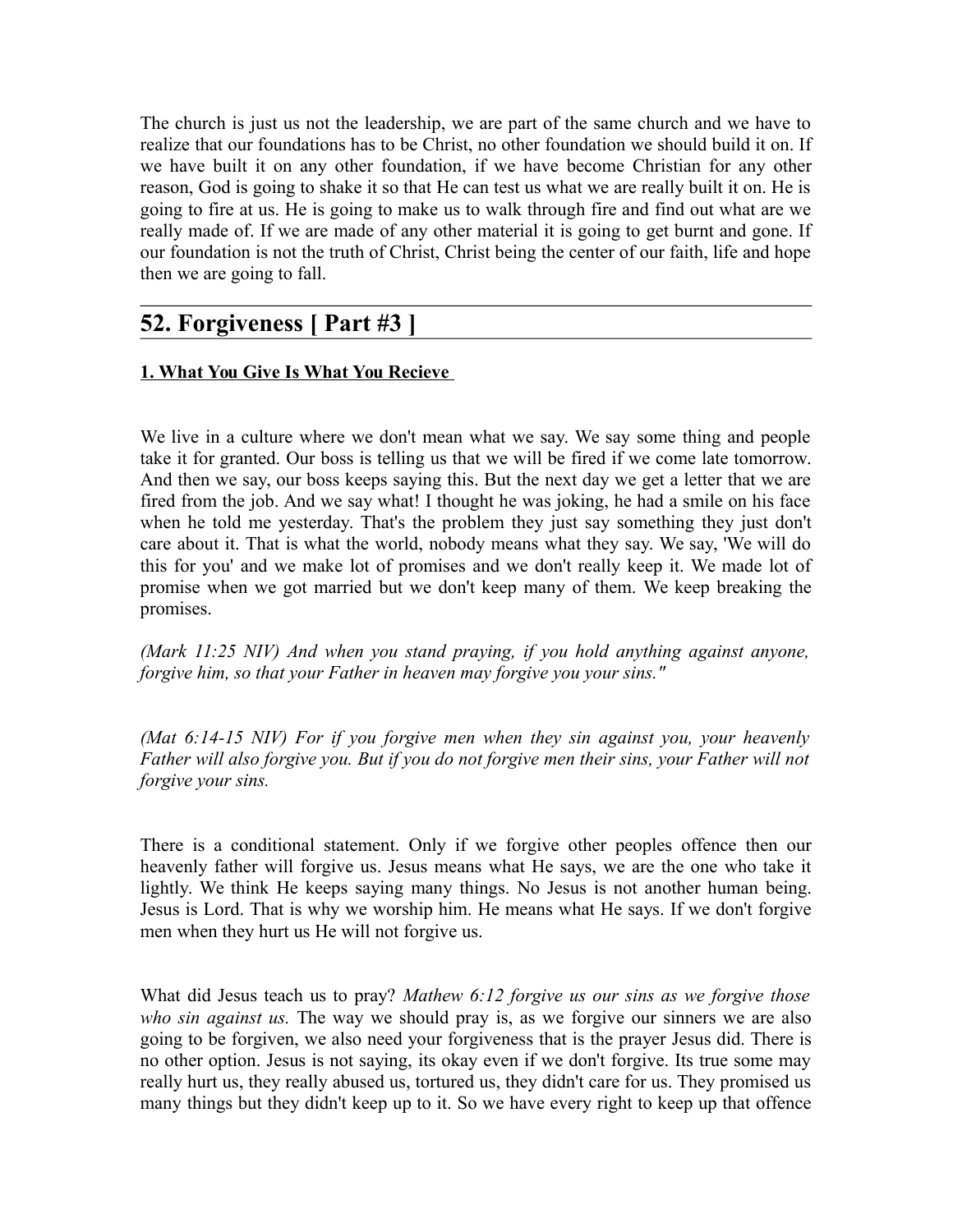against them. Jesus is not going to say it's been really hard for you, keep that offence in your heart its okay. No, Jesus is not going to say that. Jesus is saying, "what you give is what you are going to receive if you are not going to be forgiving somebody else you don't expect that from God".

How many of us want God to forgive us the same way we have forgiven those who have offended us. Would you like that to happen? No. We don't want God to treat us the way we treat other people. We give all excuses saying you don't understand how this person behaved with me it's terrible and we have all records of wrong against the person who hurt us. But God, I need your forgiveness, God, I am a terrible person I need your forgiveness. How dare we ask God?

God is willing to clear all our offences and many more to come in future. Jesus cleared them all, billions of offences what you have done against God. Jesus is willing to clear. But we hold on to some little thing that others do against us and we expect God to forgive us even though we don't want to forgive. Do not expect that from God what we give is what we will receive.

Mathew 18 the parable of unmerciful servant. V. 21 Peter came to Jesus and asked God how many times I should forgive my brother? Peter remembered Jesus telling if some body sins against you seven times forgive him seven times. Peter must have thought, Jesus must have got impressed with me. I remember the scriptures He taught me. Jesus said no, not seven times brother but seventy-seven times or seventy times seven. So Peter must have been shocked. To explain about forgiveness Jesus tells a story of an unmerciful servant. Here was a master, he had two servants and one of the servant owed the other person lot of money, approximately five billion dollars worth today. Imagine we owing five billion dollar that's a lot of money. Now master is expecting to pay back. That's what God expects. God will judge us and He wants us to pay back. But we go to him and say God we cannot pay back there is so much of debts. There is no way I can pay back, please have mercy on me.

V.27 the master had pity on him and cancelled the debt, that is forgiveness. Forgiveness is canceling all the debt. What is debt means? You owe me something back, you owe an apology, you owe an understanding of my pain, and you owe an acknowledgment of what you have done to me. That is pay back. That is the debt we expect somebody to owe. Till this we expect sorry from the person who treated us bad. When God cleared our debt he expected nothing from us - no pay back. When we expect pay back in any form even an acknowledgment of somebody else coming and asking apology - that is not forgiveness. Forgiveness is we cancel all debts just like Jesus did for us. He cancelled every debt. Do we expect any pay back from them, any acknowledgment, any sorry, any way, that they had to clear their debt any way they need to come back and acknowledge and say I realize now. Or we expect them to go through some suffering then we feel better. If that's how our heart is then you haven't understood forgiveness. That's what I realized, I did not understand forgiveness till I got to understand this parable.